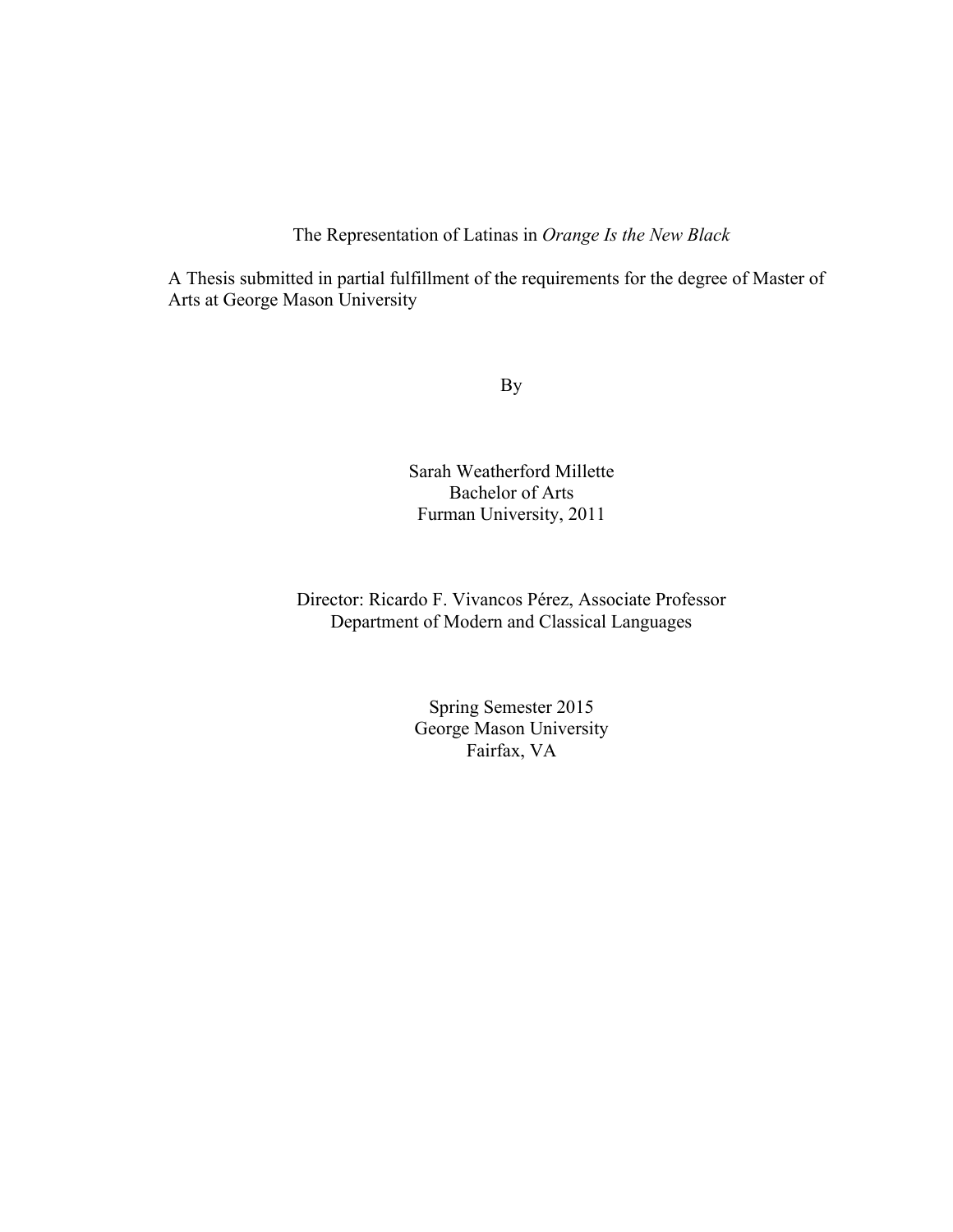# **ACKNOWLEDGEMENTS**

I would like to thank first and foremost my advisor and mentor, Dr. Ricardo F. Vivancos Pérez, who has believed in me, encouraged me, and never stopped challenging me. I would also like to thank Dr. Lisa Rabin and Dr. Michele Back for their guidance and their time. Thank you to my family and friends for understanding my less-than-social life these past few months. Finally, I would like to thank my new husband, Nick, for accepting the fact that this has been my first love and priority in our first year of marriage.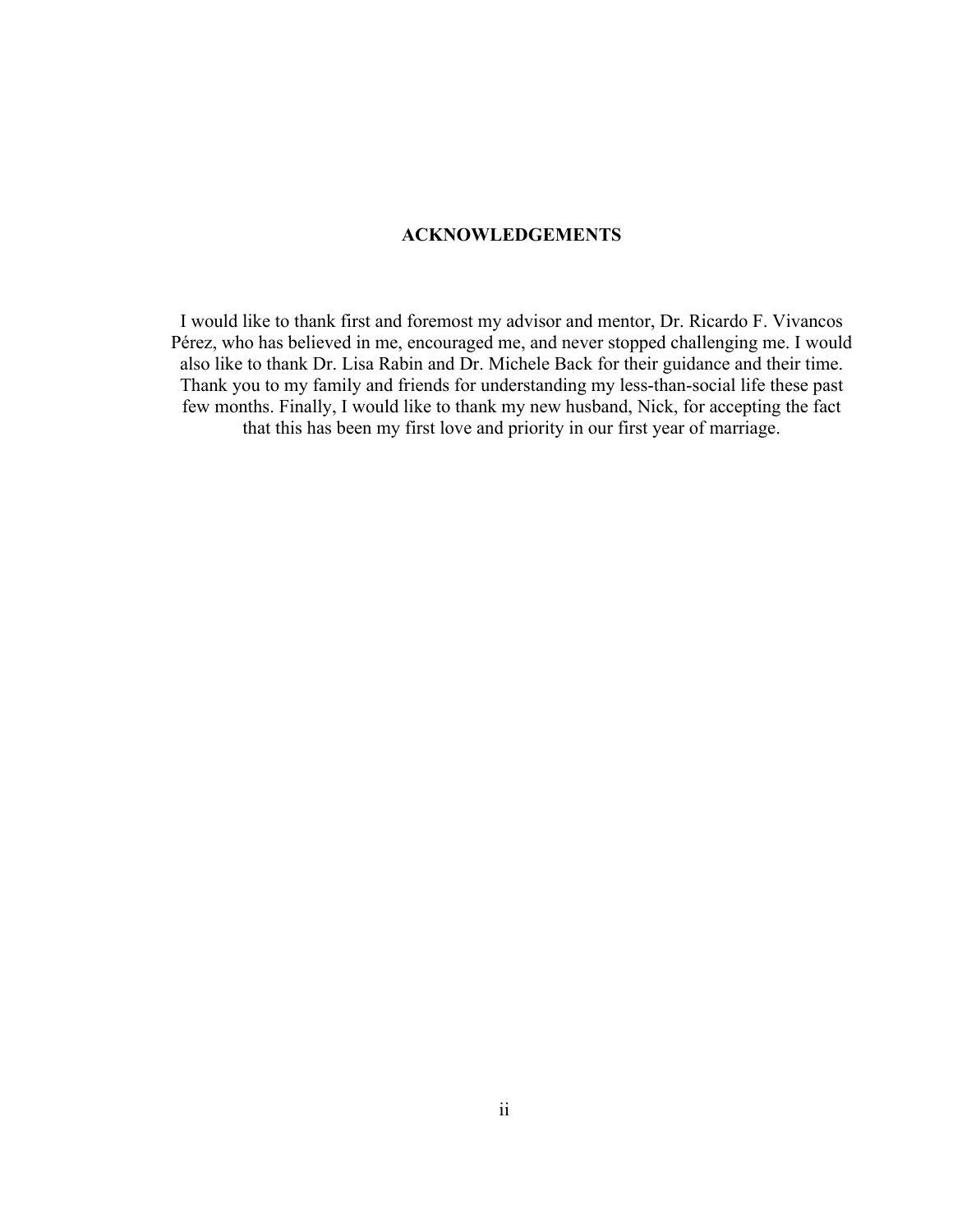# **TABLE OF CONTENTS**

|                                                                                            | Page |
|--------------------------------------------------------------------------------------------|------|
|                                                                                            |      |
|                                                                                            |      |
|                                                                                            |      |
| Chapter One - Gender, Sexuality, and Interethnic Relationships in the Fictional Prison  12 |      |
|                                                                                            |      |
|                                                                                            |      |
|                                                                                            |      |
|                                                                                            |      |
|                                                                                            |      |
|                                                                                            |      |
|                                                                                            |      |
|                                                                                            |      |
|                                                                                            |      |
|                                                                                            |      |
|                                                                                            |      |
|                                                                                            |      |
|                                                                                            |      |
|                                                                                            |      |
|                                                                                            |      |
| Chapter Three – Changing the Representation of Latinas in US Media  59                     |      |
|                                                                                            |      |
|                                                                                            |      |
|                                                                                            |      |
|                                                                                            |      |
|                                                                                            |      |
|                                                                                            |      |
|                                                                                            |      |
|                                                                                            |      |
|                                                                                            |      |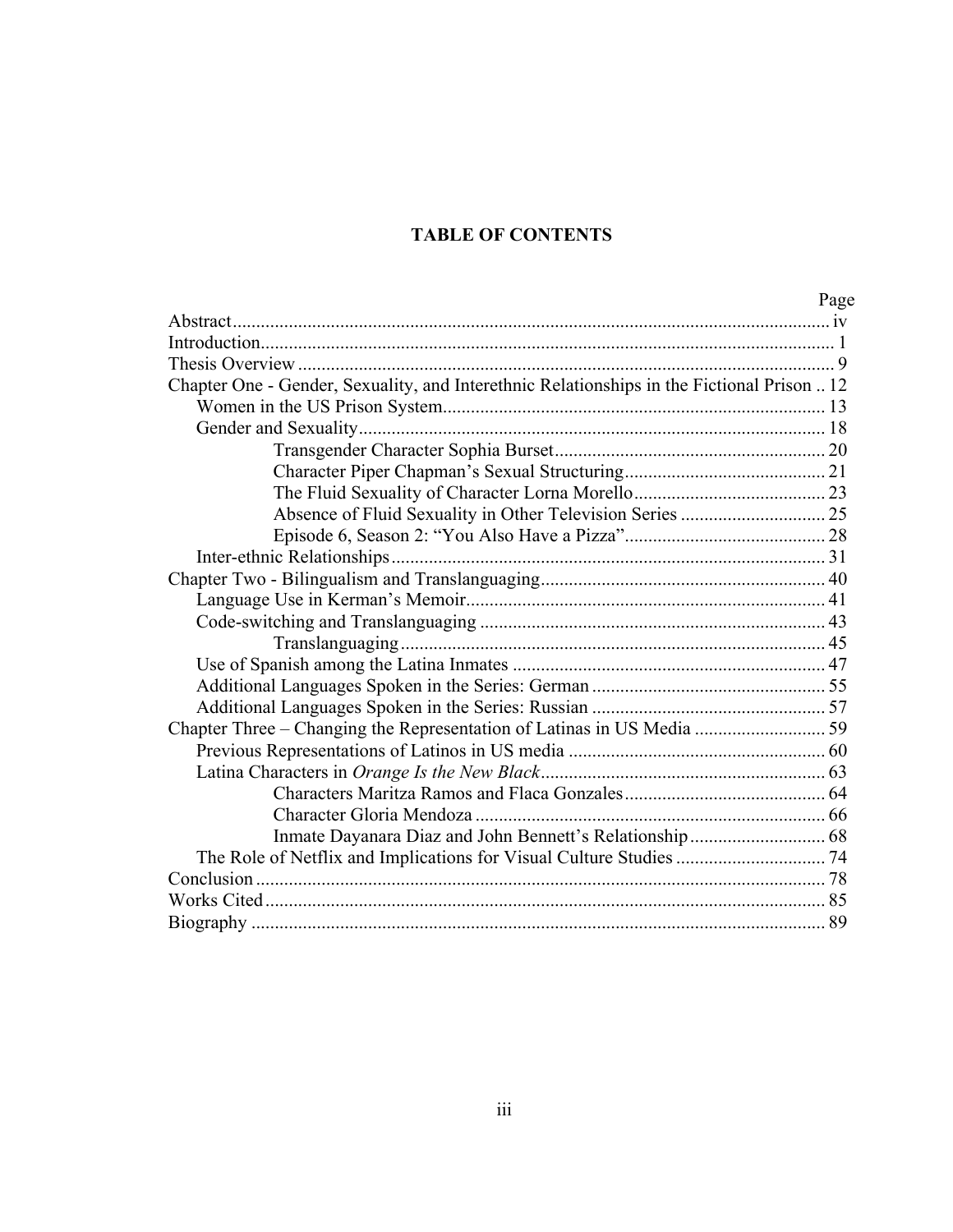### **ABSTRACT**

# THE REPRESENTATION OF LATINAS IN *ORANGE IS THE NEW BLACK*

Sarah Millette, M.A.

George Mason University, 2015

Director: Dr. Ricardo F. Vivancos Pérez

This thesis examines the representation of the Latina characters in the Netflix original series *Orange Is the New Black*, created by Jenji Kohan. Inspired by Piper Kerman's memoir, *Orange Is the New Black: My Year in a Women's Prison*, the series creates a unique representation of Latinas in US media.

The first chapter of this thesis provides a contextual overview while focusing on women in the US prison system, gender and sexuality, and inter-ethnic relationships in the series. Following the works of Judith Butler and Teresa de Laurentis, gender and sexuality are proven to be fluid. Chapter One contains a comparison with other television series with homosexual characters including *Will & Grace* and *Bad Girls*, as well as a study of Episode 6, Season 2: "You Also Have a Pizza." Inter-ethnic relationships in the series are the final focus of this chapter.

The second chapter is a linguistic study. First is an examination of language use in Piper Kerman's memoir. Explanations of the terms "code-switching" and "translanguaging" are provided using the works of Barbara E. Bullock, Almeida Jacqueline Toribio, and Suresh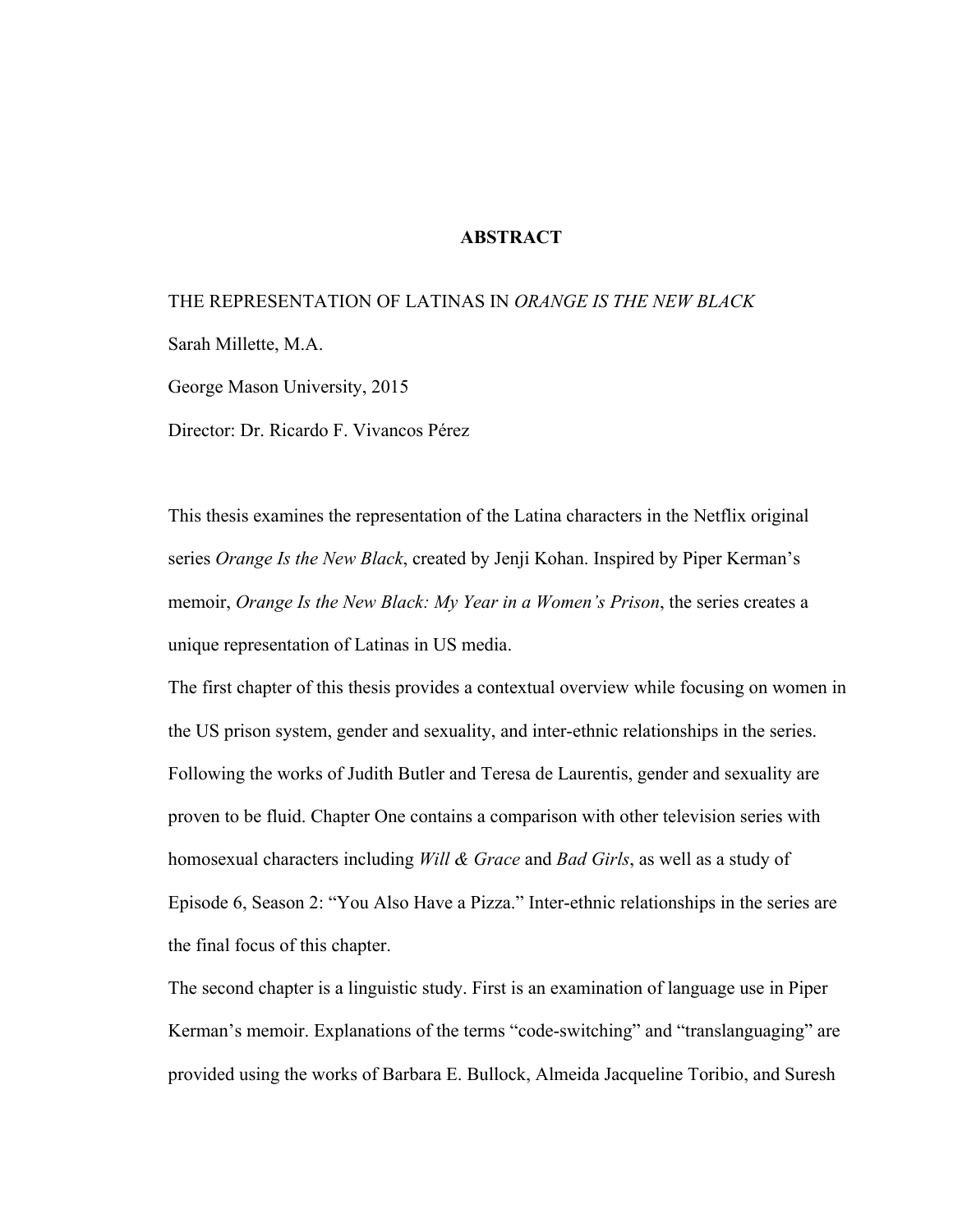Canagarajah. The use of Spanish and code-switching of the Latina inmates in the series is studied in several specific scenes. Finally, additional language use in the series is examined, specifically German and Russian.

The third and final chapter is a study of Latina representation in US media. A brief history of representation is provided, primarily following the works of Arlene Dávila, Isabel Molina-Guzmán, and Angharad N. Valdivia. Character studies of Flaca Gonzales, Gloria Mendoza, and Maritza Ramos are used to evidence the importance of the Latina characters, as is Dayanara Diaz and John Bennett's romantic relationship. The chapter concludes with a look at the role of Netflix and the implications for Visual Culture Studies.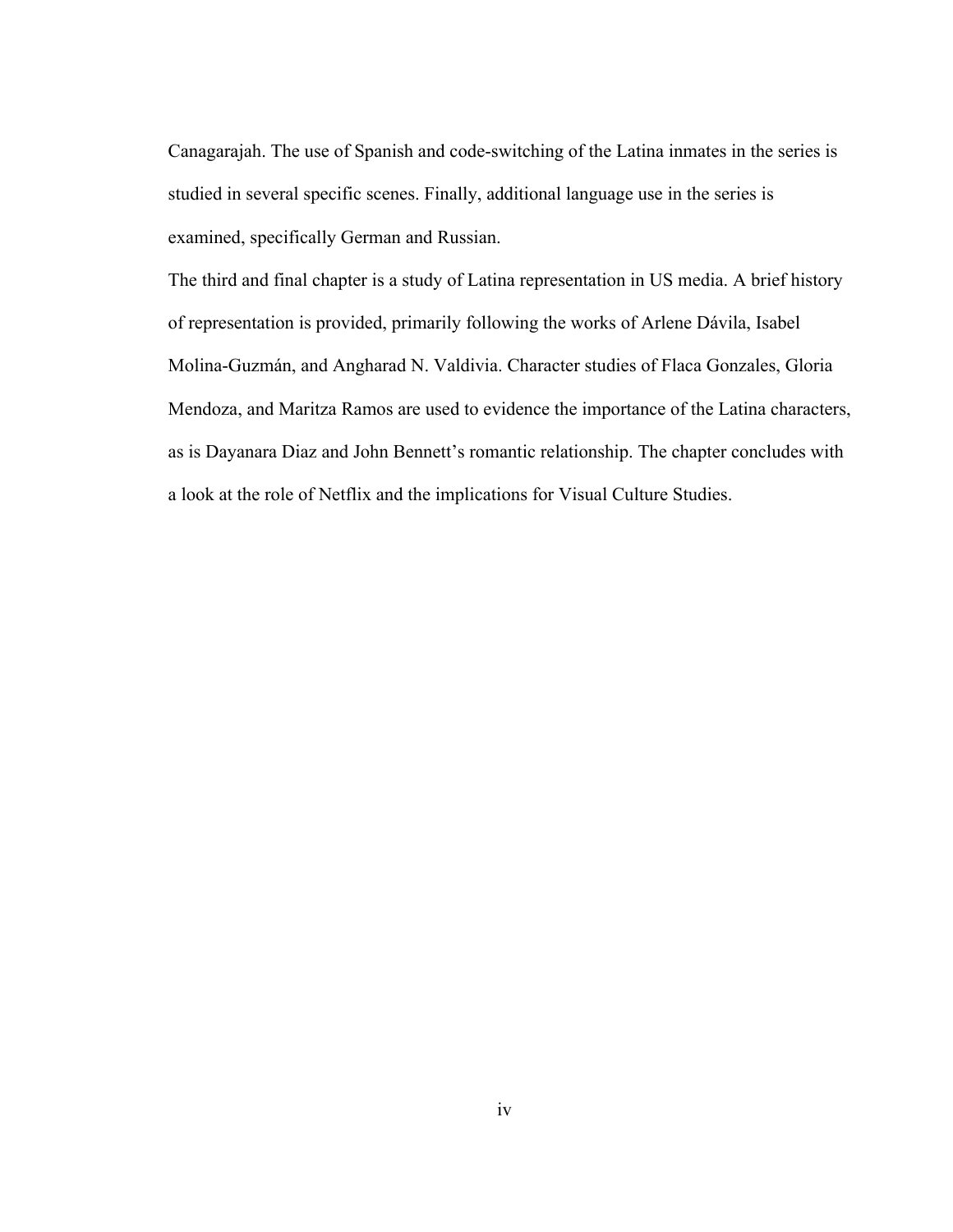### **INTRODUCTION**

The presence of Latina women in US television is nothing new; however, their representation in the Netflix original series *Orange Is the New Black* (*OITNB*, 2013-), created and directed by Jenji Kohan, is without precedence. This series, inspired by Piper Kerman's memoir, *Orange Is the New Black: My Year in a Women's Prison*<sup>1</sup> (2010), is one of the first to tackle the world of female prisons in the United States while exploring inter-ethnic relationships and fluid sexualities among inmates. *OITNB* substantially changes the perspective about Latinas in US media, including them in an exploration of the intersection of class, race-ethnicity, gender and sexuality in today's prisons for women. In this thesis, I provide an in-depth study of the representation of Latina women in a current, popular television series, and examine how this representation enters into dialogue with contemporary studies on multilingualism and power, and about the representations of Latinos in US media. The very fact that Latinas are central characters in the show creates a new conversation about their portrayal in US visual culture. Most importantly, the Latinas are primary characters due to their involvement in the storylines

 <sup>1</sup> To be clear, the title *Orange Is the New Black* is a fashion reference, not a racial reference. Specifically, Kerman writes of Bill Cunningham's "On the street" fashion column, "Oranginas Uncorked," from the *New York Times* that was mailed to her while in prison from her best friend, Kristen. Kerman states: "Covering the half-page were over a dozen photographs of women of every age, race, size and shape, all clad in brilliant orange…Apparently, orange was the new black" (Kerman, *Orange* 71).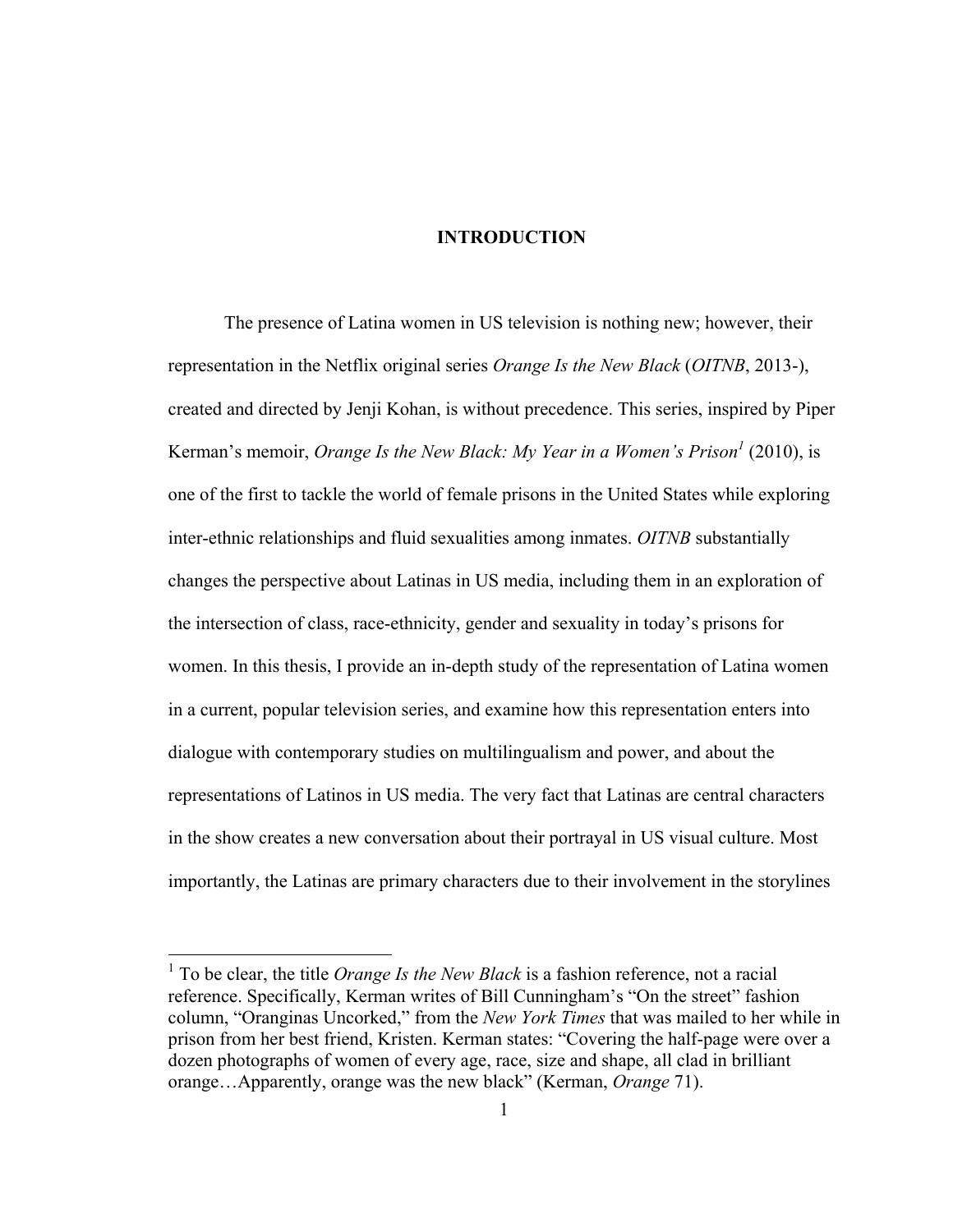of the series, not because of their Latinidad, and this is the unique representation of Latinas created in *OITNB*.

The immensely popular TV series has a strong presence in social media. As of spring 2015, the show has won multiple awards in just its first two seasons. Out of 53 nominations, *OITNB* has received 30 awards, including three Primetime Emmy Awards, two Screen Actors Guild Awards, and the Peabody Award (www.imdb.com). Selenis Leyva, who portrays Latina inmate Gloria Mendoza, was interviewed about her part in the Netflix phenomenon after its first season, and her response reflects the central arguments that I make in this thesis:

> In Hollywood we always have to deal with the one Latina representing us and they usually latch on to one Latina per year or one network says "we believe in diversity" and they have one Latina or one Latino in one out of ten shows. In this case though I think there is celebration in the Latino community. I don't think we've ever had five, six Latinas in a show this huge worldwide. We haven't. And I think that the writers aren't focusing on any stereotypes, they're telling stories, real stories that can happen to anyone regardless of race. (Selenis Leyva, "Selenis Leyva explains why 'Orange Is the New Black' is a huge step for Latinas")

Leyva recognizes the inclusion of so many Latinas in a show that is not centered on Latina characters. The stereotypes that are present in the series serve as points of departure to acknowledge and ultimately reject them. *OITNB* is one of the first globally popular television series that includes a focus on not one but many Latino characters. As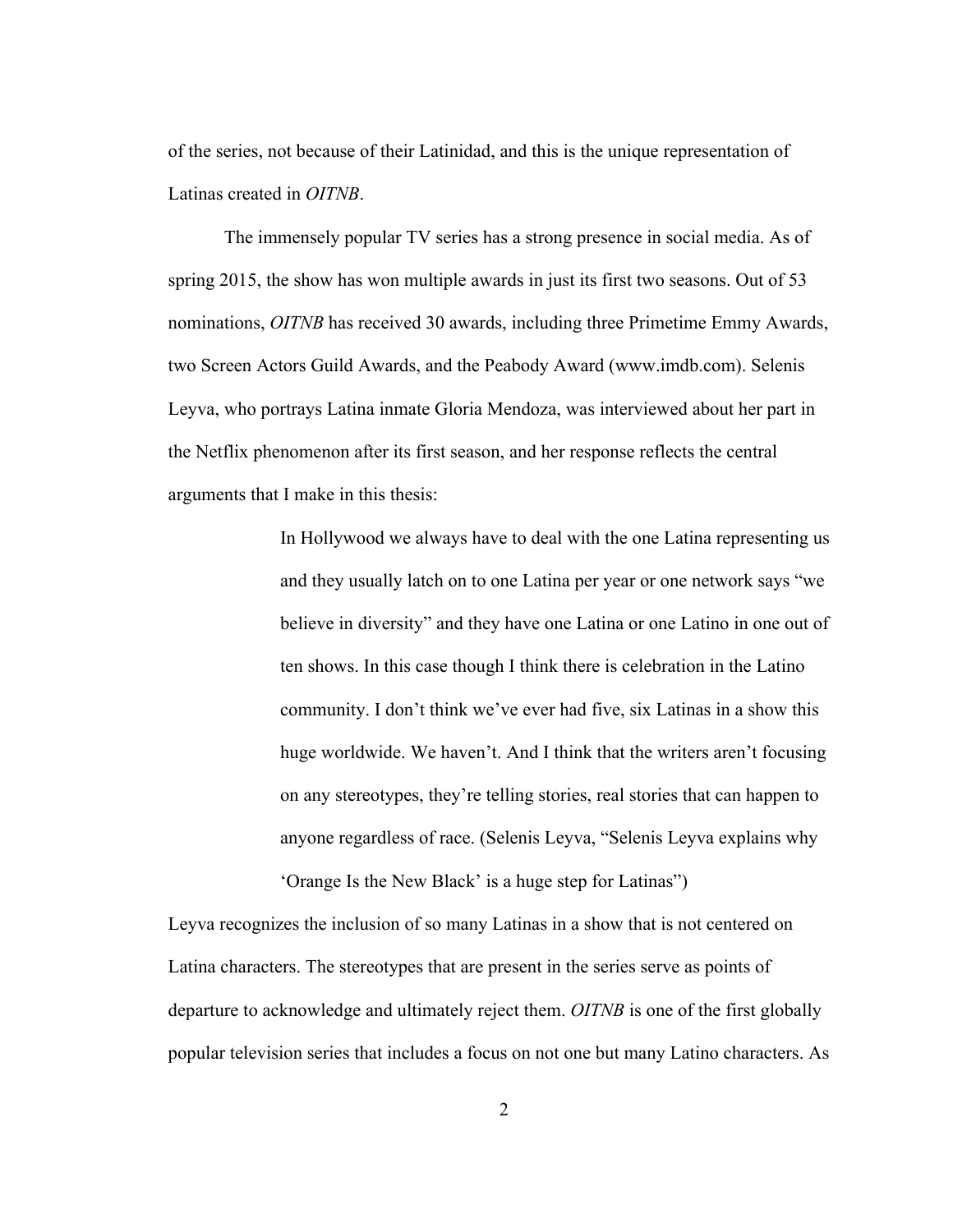Leyva mentions, the writers are not limited by stereotypes. While the women of Litchfield are multi-ethnic, they are all convicted criminals. The inmates' stories are all different, but they have led them all to the same place. Most importantly, they are the focus of attention as complex human beings.

#### **KOHAN'S TV SERIES V. KERMAN'S MEMOIR**

The Netflix series deviates firmly from Kerman's text, in which she shares her personal memories from her experience as a white, middle-class woman charged with a drug-trafficking crime. In contrast, the series develops a multi-perspectivism that delves into the lives of multiple prisoners of various ethnicities. Additionally, the series focuses much more on the usage of Spanish than does Kerman's memoir, despite the fact that she affirms that about half of the women in her federal prison were Latinas —mainly Puerto Ricans, Dominicans, and Colombians— and that many of them barely spoke English (Kerman, *Orange* 66). In this sense, the role of language is of the utmost importance. The alternation between English and Spanish that occurs among Latinas, and between Latinas and the other characters is present from the earliest scenes of the pilot episode. Additionally, a study of the interaction between all ethnicities portrayed within the prison reveals peculiarities that challenge many racial stereotypes.

Kohan's series paves its own path to create a discussion about race, ethnicity, class and sexuality while portraying the fictional stories of unequivocally diverse characters. Kerman's account focuses on her thirteen-month sentence while Kohan's show expands on that experience with great liberty to tell the stories of the characters created to surround Piper Chapman —a fictionalized version of Kerman— while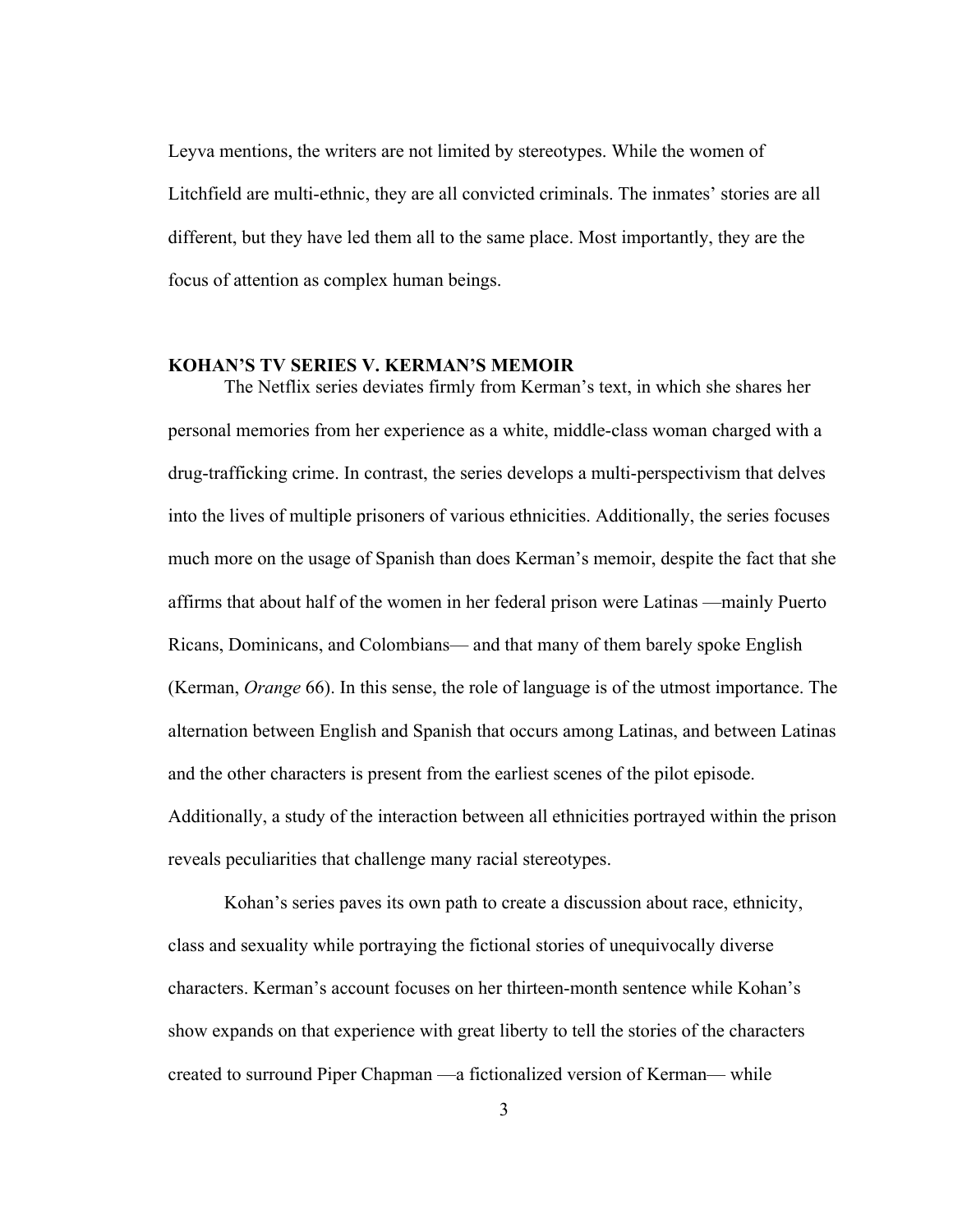imprisoned. Although Kerman was sentenced for a crime that occurred during her relationship with another woman, lesbian desire is not a focus of her memoir; she explicitly states: "I wasn't remotely interested in messing with prison pussy" (Kerman, *Orange* 269). From the very beginning, the show deviates from the memoir. Kerman, who has supported Kohan's project all along, has stated more than once that "the series also makes dramatic jumps from the book, and that's okay" (Kerman, "Orange"). However, Kohan's interest in exploring the racial, linguistic, gender and sexuality markers in the contexts of prisons for women needs to be contextualized in relation to Kerman's memoir, for this comparison is crucial to understand the series.

*OITNB* currently consists of two seasons, with thirteen episodes each, and a third season in the making to be released in June 12, 2015. Although the show does focus on many characters of different ethnicities and includes flashbacks to explain their stories, Chapman serves as the protagonist in both seasons. In the fictional women's prison of Litchfield, inspired by the actual federal camp Danbury in Connecticut where Kerman served her time, Chapman is a young, attractive, middle-class, and well-educated white woman. At the time of her incarceration, Chapman is engaged to fiancé Larry Bloom, a reflection in name only of Kerman's husband Larry Smith; they were also engaged at the time she had to serve in prison. Alex Vause —Chapman's ex-girlfriend and former drug smuggler— is inspired by Kerman's ex-lover, referred to as Nora Jansen in the memoir. Vause asks Chapman to carry drug money internationally into Brussels from Chicago, which is the same crime that Kerman committed in real life and for which she was incarcerated. Though Kerman has stated that some of the women she met in prison served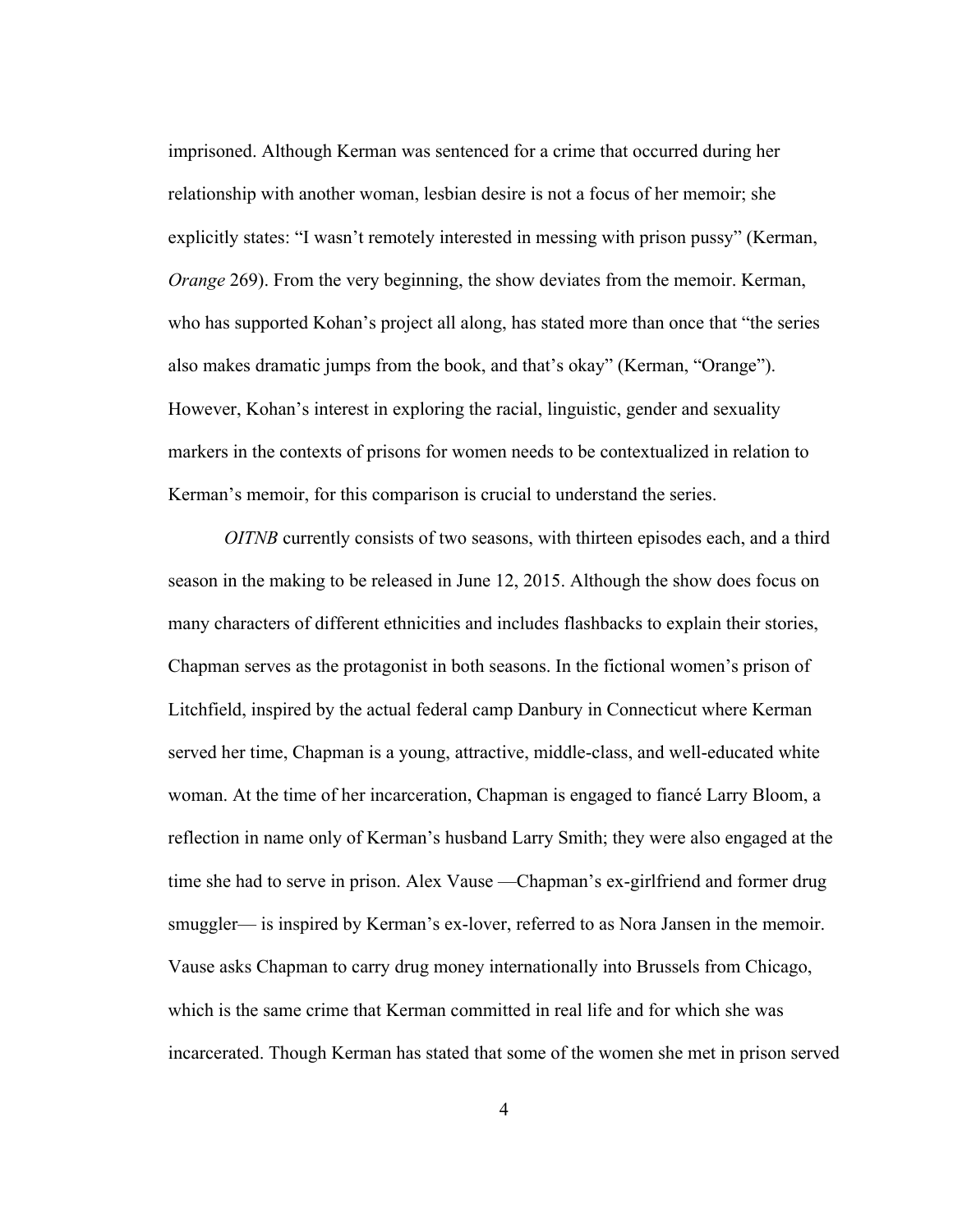as inspirations for characters on the series (Kerman, "Orange") their lives and story lines are completely original to the show, which Kohan directs.  $2^2$ 

Kerman, who became a lead activist for prison reform after her release, describes the day she found out about her indictment as the "beginning of a long, torturous expedition through the labyrinth of the U.S. criminal justice system" (Kerman, *Orange* 21). As far as comparisons of central components in the series and memoir, the representation of prison life holds the most in common in both mediums. Kerman read books on prison life before her incarceration, but "they were written for men" (Kerman, *Orange* 30), and they prove to be useless when she enters Danbury; the same happens to Chapman in the show. Despite these similarities, a relevant difference between the memoir and the series resides in the fact that Kerman is intentionally reflecting upon her experience several years later, while Kohan's series presents the dramatic unfolding of Chapman's immediate reactions to her new surroundings. While Chapman is frequently shocked, upset and disturbed by many facets of life as an inmate, she has not had time to reflect on this experience, and her preoccupations are less with social justice than they are with survival. That being said, many of Kerman's concerns are appropriately echoed in the series through the voices of the characters, their actions, and their life stories. For example, about eighty percent of the women in US prisons have children (Kerman, *Orange* 131). This troubling statistic is reflected not only in the numerous main characters who are mothers, but also in the pregnant Latina inmate Maria Ruiz who goes into labor while incarcerated in the first season of the show.

<sup>&</sup>lt;sup>2</sup> It should be noted that, throughout the entire memoir, Kerman only included the real names of two women, both of whom gave their consent (Kerman, *Orange* n.p.)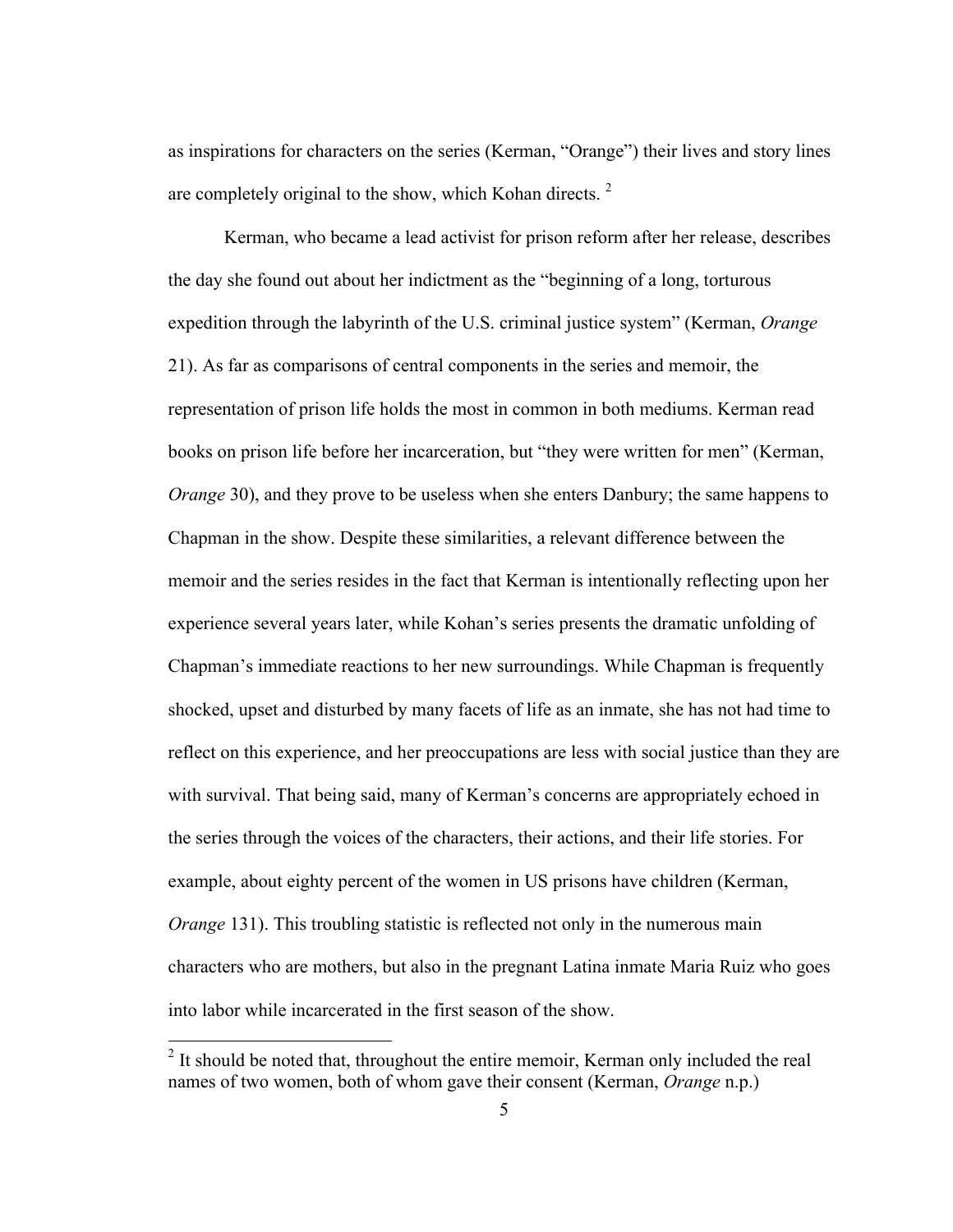Even though both Kerman and Chapman were able to find positive aspects of prison life while serving time, it is clear in both mediums that a women's federal prison is a place with unacceptable living conditions and no respect for women's dignity. The show is full of critiques on the tragic state of the prison system and includes countless scenes that emphasize the need for prison reform. Within Litchfield, there is but one doctor to treat the entire prison, and even the kindest of the prison staff, Joe Caputo, is shown in the first episode masturbating immediately after meeting with Chapman in his office. Sam Healy, another senior officer, witnesses a violent fight between Chapman and another inmate and remains a voyeur instead of interfering. And in an extreme example, Officer Mendez falsifies the cause of one inmate's death, assigning her the blame when in fact he could have attempted to save her life and chose not to do so.

A final and striking difference is in the role of language that each medium employs. The use of Spanish in prison is clearly relevant in Kerman's text, but it receives more attention in the series. "Swirling eddies of language" (Kerman, *Orange* 62) competed with an "endless repeat of classic rock vs. hip hop vs. Spanish" (Kerman, *Orange* 141) for the background soundtrack of Kerman's prison experience. Understandably, though, Spanish is less of a dynamic in the written text of a singular memoir than the more creative medium of the television series with dialogue allows it to be. Kerman admits that she tried to learn some Spanish during her sentence, but states: "what I managed to pick up was almost exclusively about food, sex or curses" (Kerman, *Orange* 97-8). While Spanish is used much more extensively in the show than in the memoir, what does remain relatively equal in both mediums is the racial distribution of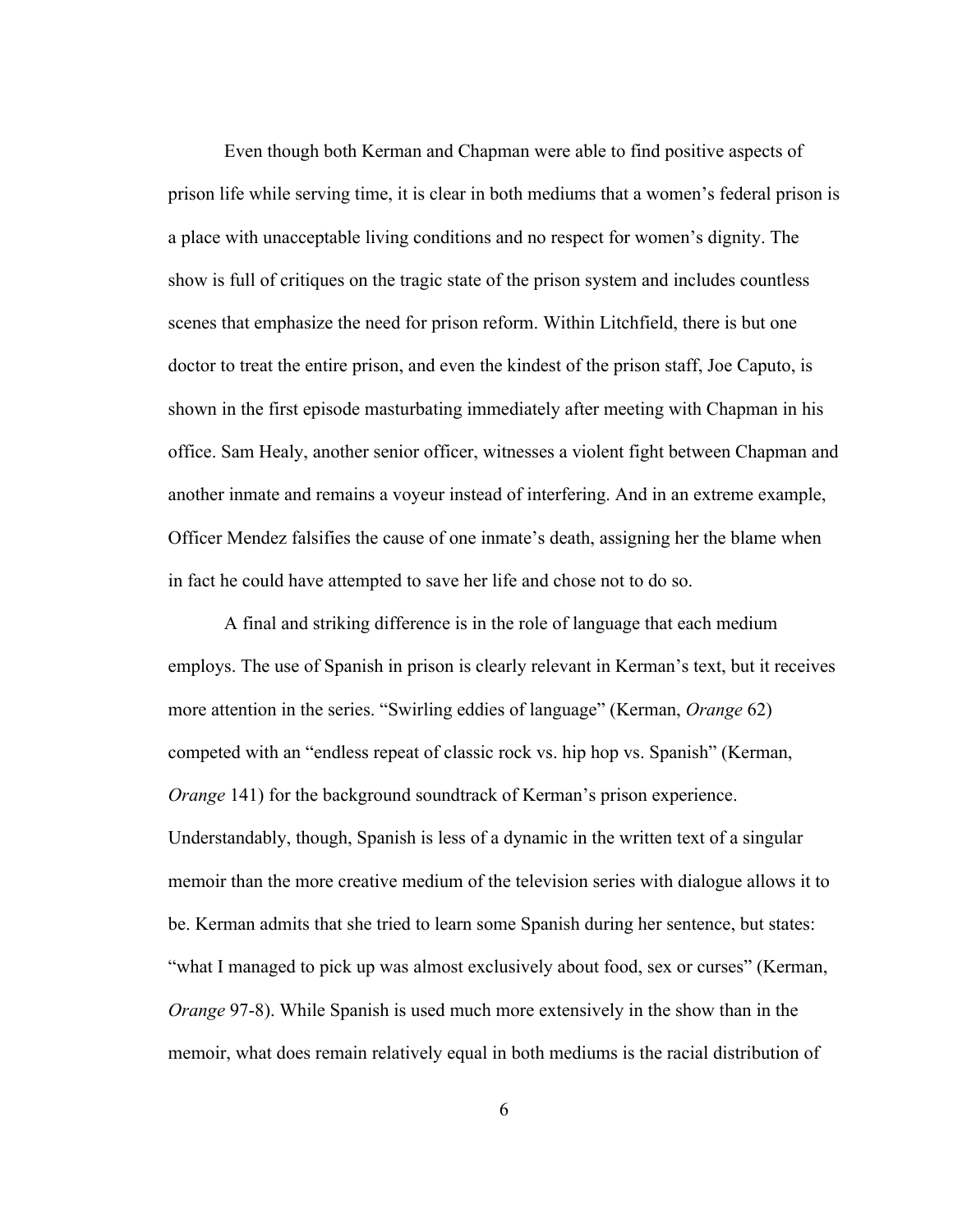inmates. Eight Latina inmates are mentioned various times in Kerman's memoir, while six Latina inmates are consistent subjects of attention in the series. Thirteen Anglo American inmates are mentioned by name in Kerman's memoir, while seven Anglo American inmates serve as primary characters. Kerman presents nine African American inmates as important to her while *OITNB* portrays seven main African American characters. *OITNB* includes two Asian characters, though neither is central, and this is comparable to the one Asian inmate referenced in Kerman's text. Finally, Kerman mentions one Indian inmate and a "couple of" Middle Eastern and Native American inmates (Kerman, *Orange* 66); *OITNB* does not introduce any characters that do not fit into the aforementioned four categories. It is important to note that while English and Spanish are certainly the most dominant languages in the series, they are not the only languages spoken. Entire dialogues take place in multiple episodes in both Russian and German, thus creating a translingual ambiance.

Piper Kerman's memoir serves as the point of departure for *OITNB*, and both mediums remind us of the often-forgotten US prison population, and perhaps particularly so that of women prisoners. The series assumes a life of its own, though, in which new characters are created and fictional relationships develop. *OITNB* exists in a modern world of social media, and the diversity of the characters has given birth to new discourses that reimagine perspectives on homosexuality, transgenderism, and women in the US prison system. This thesis analyzes the representation of Latinas in US media within the contextual framework of women in prison, gender and sexuality, language and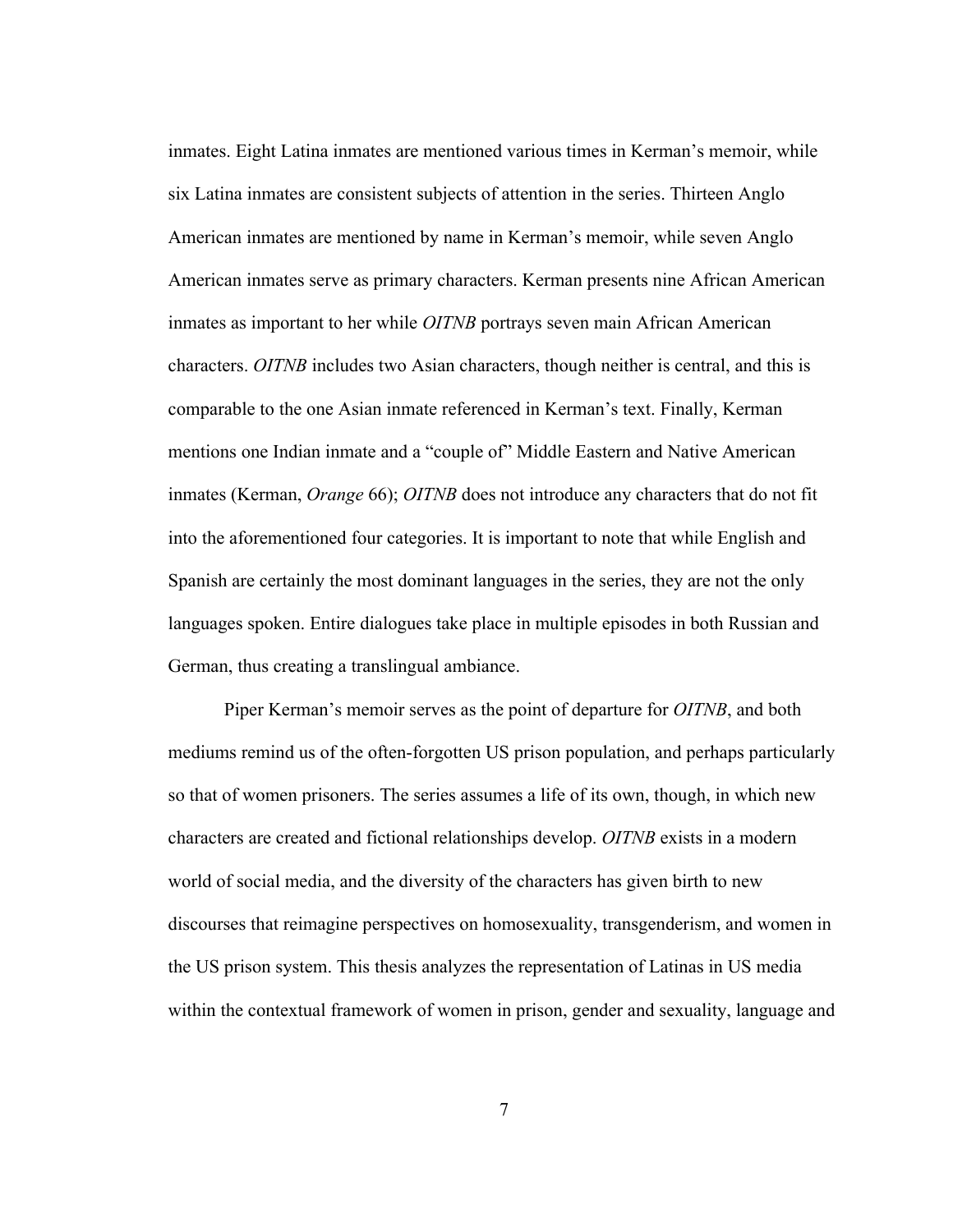visual culture. In the following section, I explain how I have organized my study of *OITNB* in this thesis.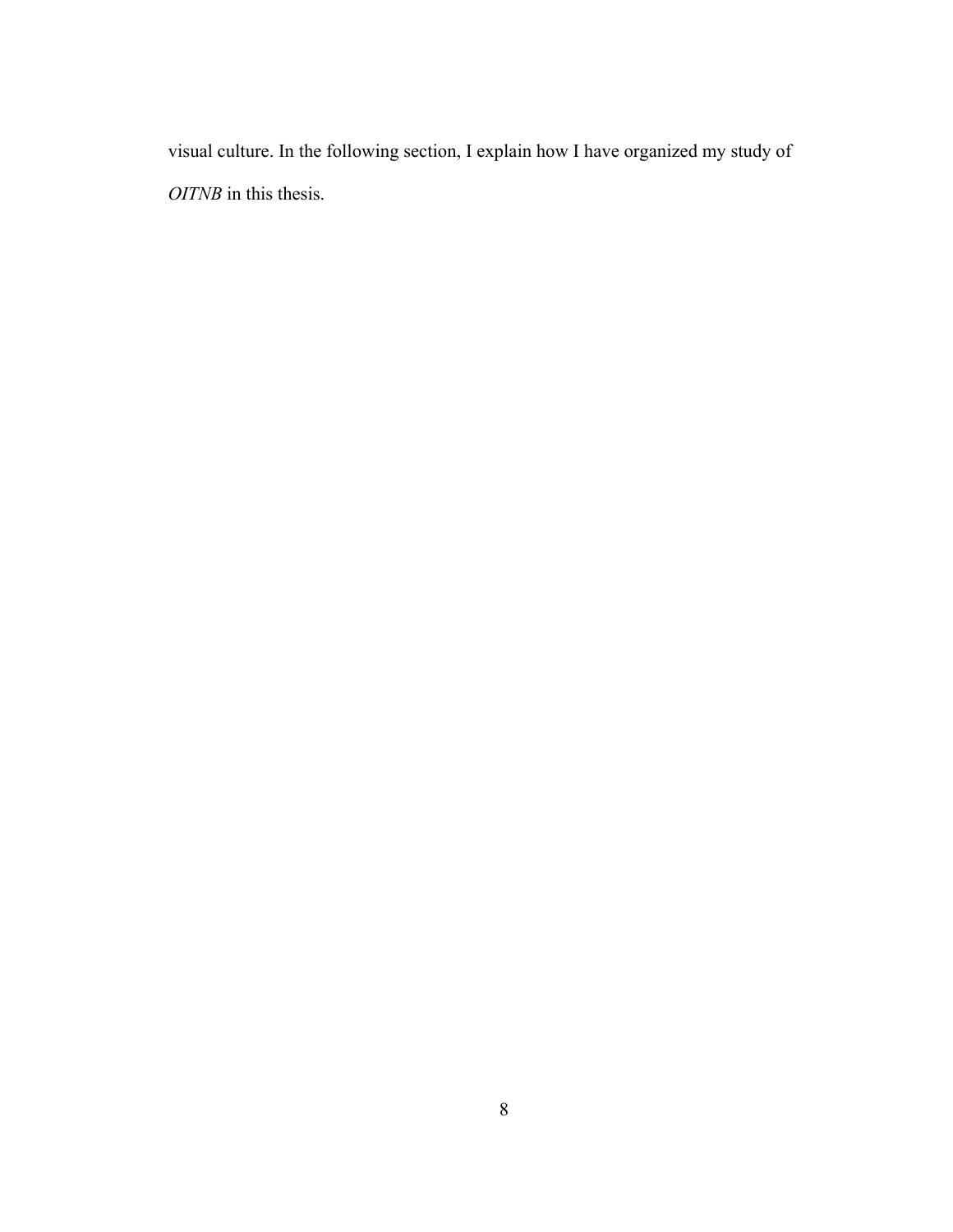#### **THESIS OVERVIEW**

This thesis consists of three chapters. Chapter 1 studies the context and theoretical framework, Chapter 2 focuses on the role of language, and Chapter 3 examines the representation of Latinos in US media. Although I give priority to the analysis of the series itself, I include comparisons with Kerman's memoir throughout the three chapters when these comparisons are relevant to my study. Chapter 1 offers a contextualization of *OITNB* in three principle fields: women in the United States prison system, contemporary gender and sexuality theory, and the inter-ethnic relationships in the series.

Chapter 1 provides information about women in prison, and includes a dialogue with texts by prominent scholars in the field of Prison Studies, such as Angela Y. Davis and Suzanne Oboler. I explore Davis' argument for the abolition of prisons in conversation with the stances Piper Kerman and *OITNB* creator Jenji Kohan take on prison reformation. I specifically analyze the compilation *Behind Bars: Latino/as and Prison in the United States* (Oboler 2009), which investigates juvenile Latinas in prison, all the while relating this information to relevant scenes in the series. I discuss corruption in the US prison system in relation to the show.

The second part of Chapter 1 examines the representation of gender and sexuality in the series. I discuss the show's representations of gender performance, love and desire, fluid sexualities and sexual structuring in relation to theories by Judith Butler, Lauren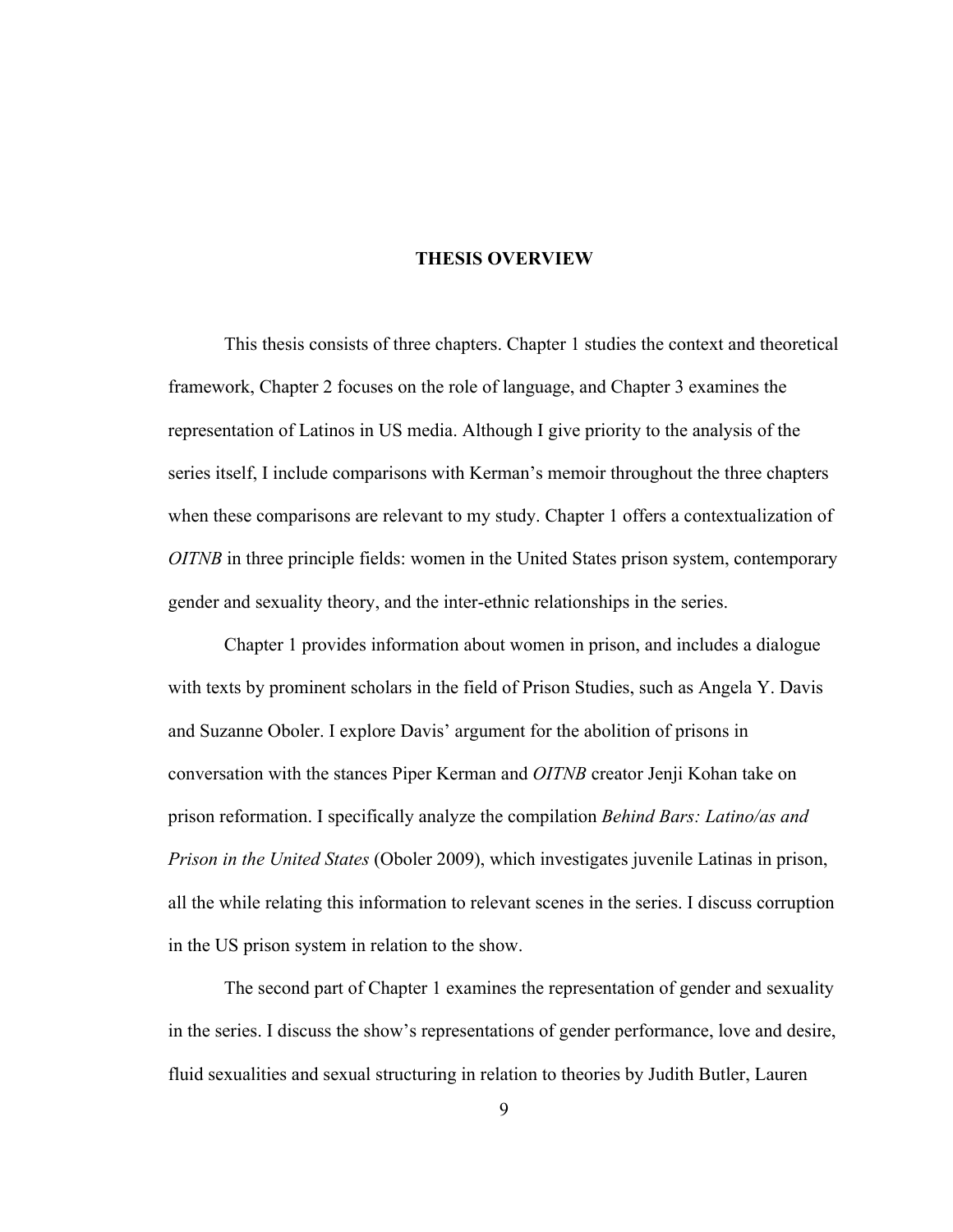Berlant, and Teresa de Laurentis. I specifically explore the characters of Piper Chapman, Lorna Morello, and Sophia Burset. I also provide an analysis of the Valentine's Day episode in Season 2, which serves as a study of the inmates' understanding of love and desire.

Finally, the third section of Chapter 1 looks at the inter-ethnic relationships in Kohan's series and explores their implications. Specifically, I analyze scenes and episodes where inter-racial/ ethnic unity overpowers racial divisions. As a whole, Chapter 1 provides a contextual and theoretical framework for a better understanding of the series, and aids in developing a more complete understanding of how Latinas are represented in the show.

Chapter 2 is a linguistic study that examines the use of Spanish and English by the Latina inmates. I explore several scenes in which the Latinas use both English and Spanish, and evaluate the implications for these choices as well as what identity markers are associated with which language. I also study two episodes -- Episode 2, Season 1, and Episode 6, Season 2 -- in which German and Russian are used extensively, situation my analysis within current scholarship on bilingualism and translingualism.

Chapter 3 is a comprehensive look into the show as part of the media representation of Latinos in the United States. I use a recent historical exploration to evidence the radical representation that *OITNB* creates. Drawing on the works of Arlene Dávila, Angharad Valdivia, and Isabel Molina-Guzmán, I argue that *OITNB*'s representation of Latinas is unique in that the Latina characters are important due to their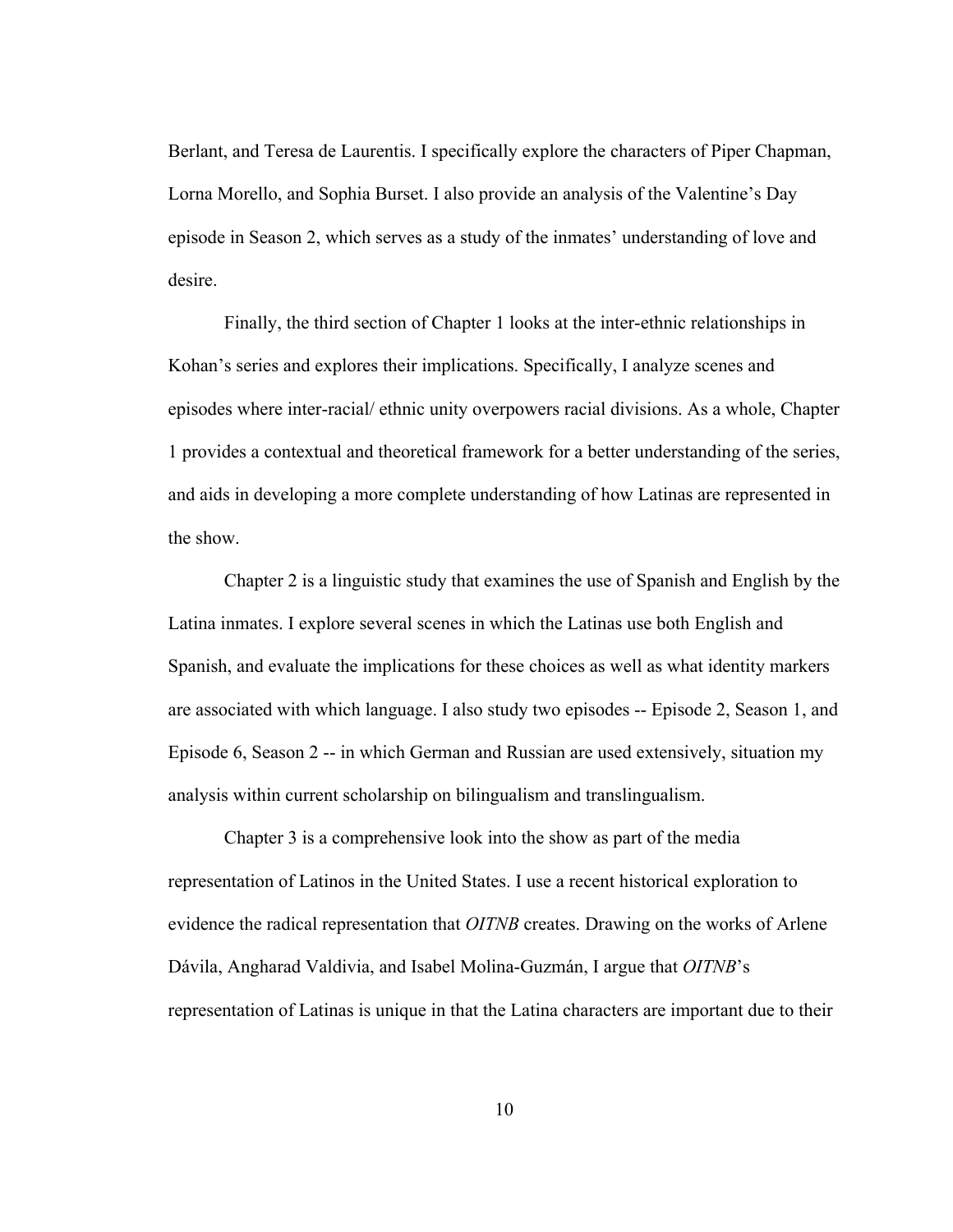involvement in the events of the series, and are not just included because of their Latinidad, but because of their complexity and humanness.

In the Conclusion, I provide a summary of the central arguments of each chapter. I put these arguments in conversation with the effects of *OITNB* in a broader context. Specifically, I look at the series' implications on current thought about gender and sexuality, women in prison, inter-ethnic relationships, multi-lingualism, and of course Latino representation in US media. Finally, I discuss possible outcomes of the upcoming Season 3 and prove that any developments will undoubtedly involve the storylines of the Latina women.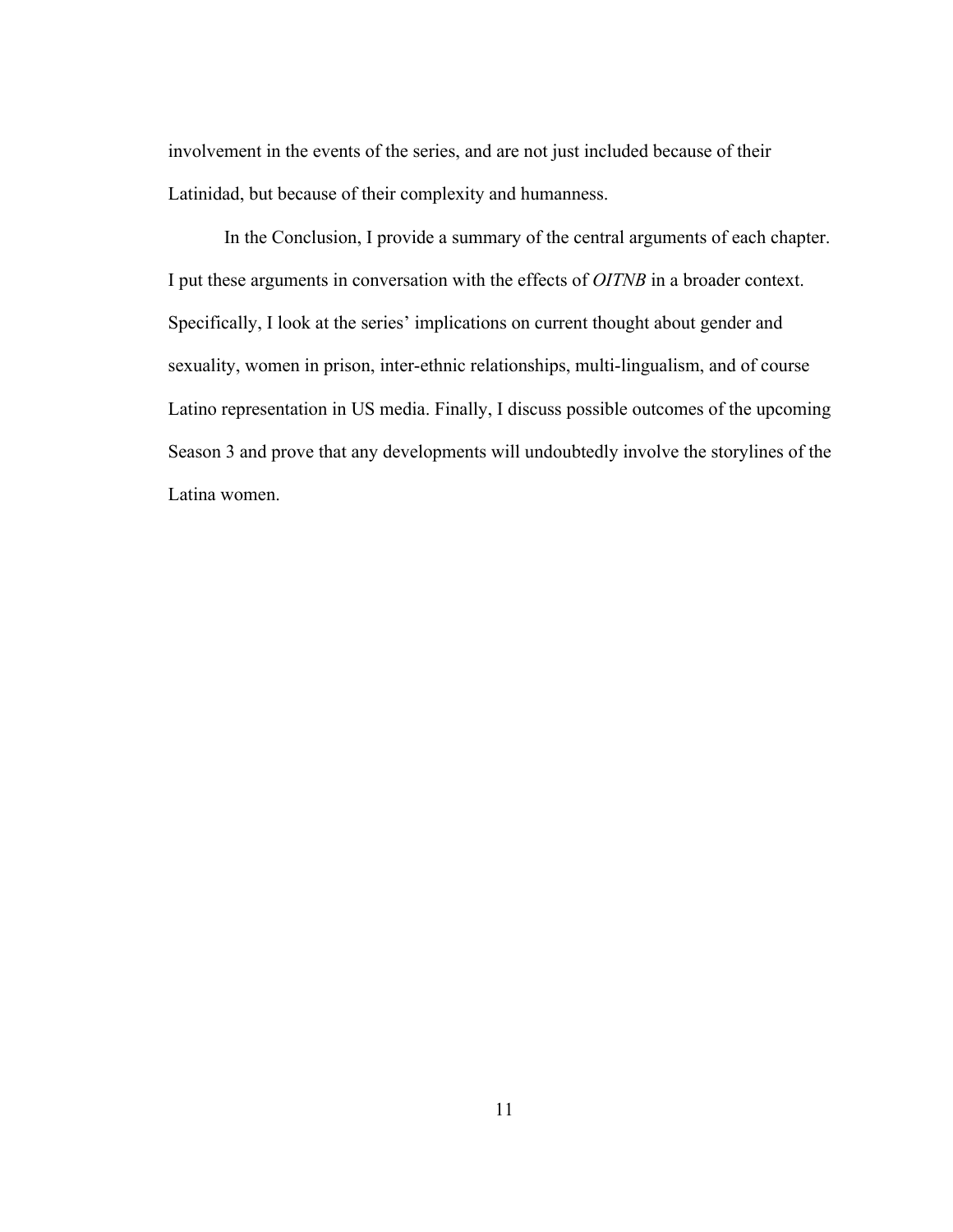# **CHAPTER ONE- GENDER, SEXUALITY, AND INTERETHNIC RELATIONSHIPS IN THE FICTIONAL PRISON**

*OITNB* focuses on the often forgotten women inside the US prison system, questions contemporary understandings of gender and sexuality, and creates relationships that defy racial and ethnic stereotypes. Supreme Court Justice William Brennan stated that prisoners exist "… in a shadow world that only dimly enters our awareness" (cit. in Oboler 1), but *OITNB* places these female inmates in the spotlight and gives life to this population through the stories of these complex female inmates. The series also creates an environment where lesbian desire and the performativity of gender are not only acceptable but also fluid. Finally, the series revolutionizes the way racial and ethnic stereotypes are represented in US media, as the inter-ethnic relationships of the prisoners are unified against the corrupt prison administration. The following conversation between Officer Sam Healy and Executive Assistant Warden Natalie Figueroa takes place early in Season 1 before it is revealed that the budget cuts Figueroa ("Fig") proposes are the result of the money she stole from the prison to fund her husband's political campaign. At first glance, this dialogue may appear to be simply ignorant and apathetic to the inmates' basic rights as well as their gender and sexual identities, but the underlying corruption gradually becomes exposed as the series progresses:

> HEALY. You can't just change people's meds! I got a line of 'Golden Girls' complaining about blood pressure pills. Half this prison's on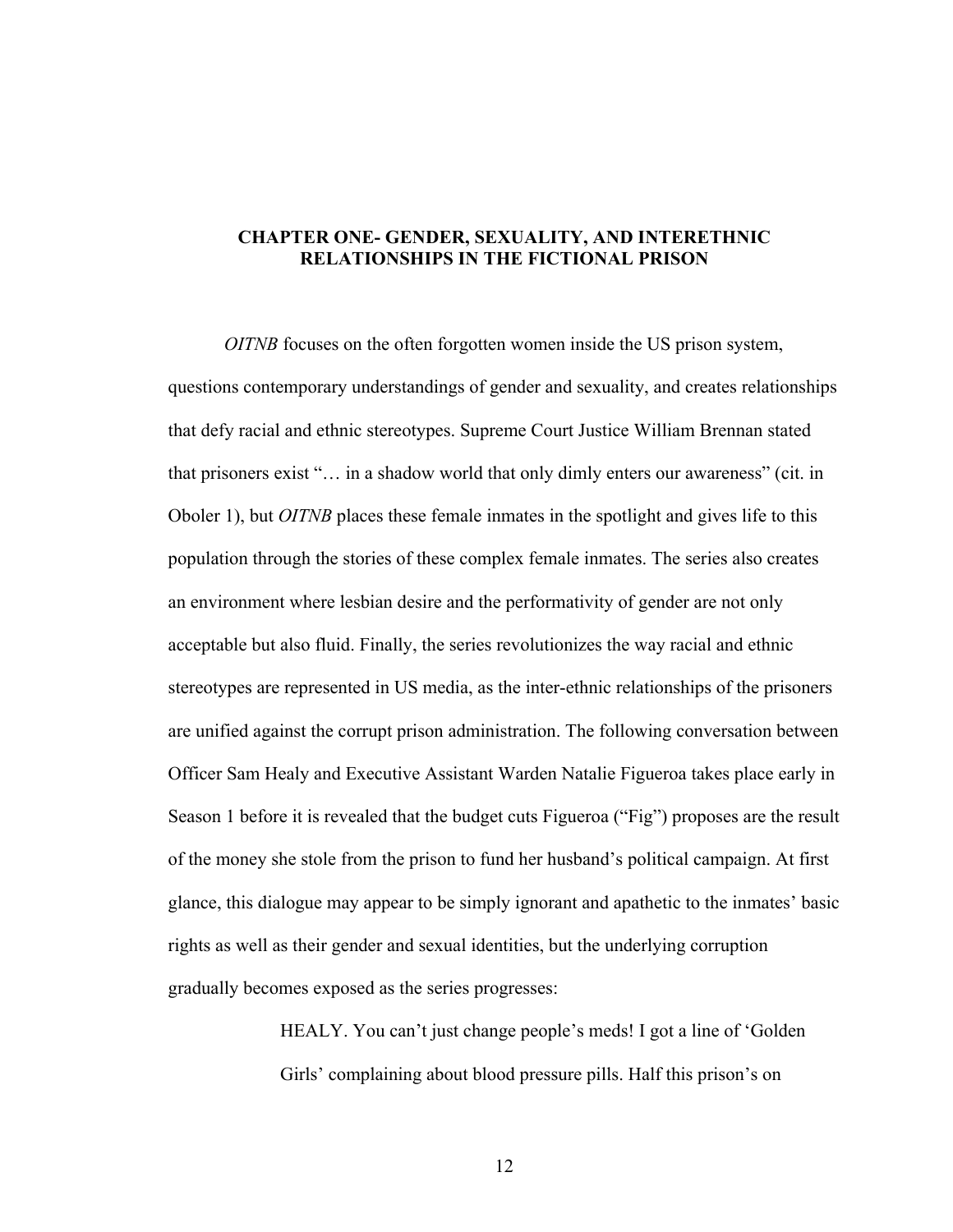antidepressants. If you take away their Zoloft they're gonna go off the rails. Monumentally bad. Monumental pain in my ass. FIGUEROA. Your ass? I'm juggling vendor changes, staff reductions. Look at me, I'm paying for my own coffee here.

HEALY. I got a tranny camped out in my hallway yelling about her hormones!

FIGUEROA. He can suck it up. She. Jesus.

HEALY. She could be a major headache for us.

FIGUEROA. We are only required to give her enough to maintain. It is a federal system. If he wanted to keep his girlish figure, he should've stayed out of jail. Why would anyone give up being a man? It's like winning the lottery and giving the ticket back (*OITNB*, Episode 3, Season 1).

This exchange demonstrates the prison staff's lack of sympathy that serves as a reflection on the corruption of the US prison system. Additionally, Figueroa's macho interpretation of transgenderism serves to ridicule her in her absence of knowledge or concern about the fluidity of genders.

#### **WOMEN IN THE US PRISON SYSTEM**

According to a recent Bureau of Justice report, in 2013 there were 111,300 women incarcerated in the United States (Glaze and Kaeble). Piper Kerman continually emphasizes the need for comprehensive reform of the US prison system in her memoir, and states her position as an activist very clearly: "We have a racially biased justice system that over-punishes, fails to rehabilitate, and doesn't make us safer" (Kerman,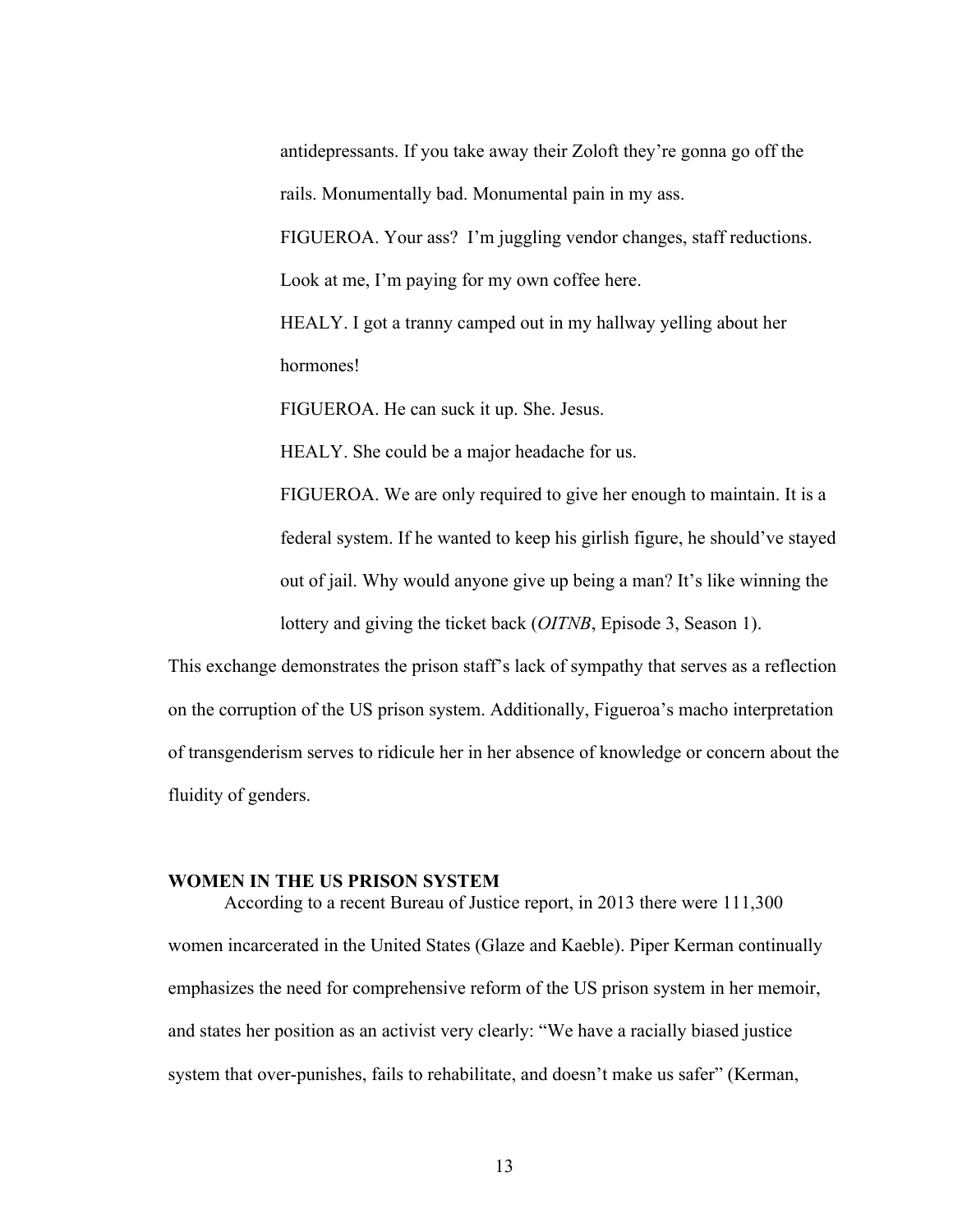*Orange* 303). Currently, Kerman serves on the Board of Directors for the Women's Prison Association (www.piperkerman.com). Her beliefs reflect those of many organizations that fight for prison reform, such as the non-profit group The Sentencing Project, whose research affirms that the number of imprisoned women has increased more than 500% between 1980 and 2001 and that between 2000 and 2010 the number of Latinas in prison has increased 28% (1-2). *OITNB* reflects Kerman's concerns about the US prison system and provides a wealth of examples of its flaws. In Episode 5 of Season 2, the bathrooms that the Latina women use suddenly become flooded with feces, and Asst. Warden Figueroa initially refuses to spend the money necessary to fix the plumbing because she stole that money. Jenji Kohan and the show's writers use the absolute absurdity of Figueroa's decision to lightheartedly portray the reality of corruption within the US prison system.

Activists such as Angela Y. Davis call attention to the injustices of the US prison system. Davis argues that though prisoners are convicted of crimes, they are foremost human beings with basic human rights that, like the Latinas' showers, cannot be ignored. In her book *Are Prisons Obsolete?* (2008), Davis argues that prisons should be obsolete, the criminal justice system should be reformed, and society's focus on crime itself should lie in prevention and reformation as opposed to punishment. Answering her own question regarding the lack of outrage to the increasing number of US prisons, Davis explains that "… the level of comfort… has to do with the way we consume media images of the prison, even as the realities of imprisonment are hidden from almost all who have not had the misfortune of doing time" (17).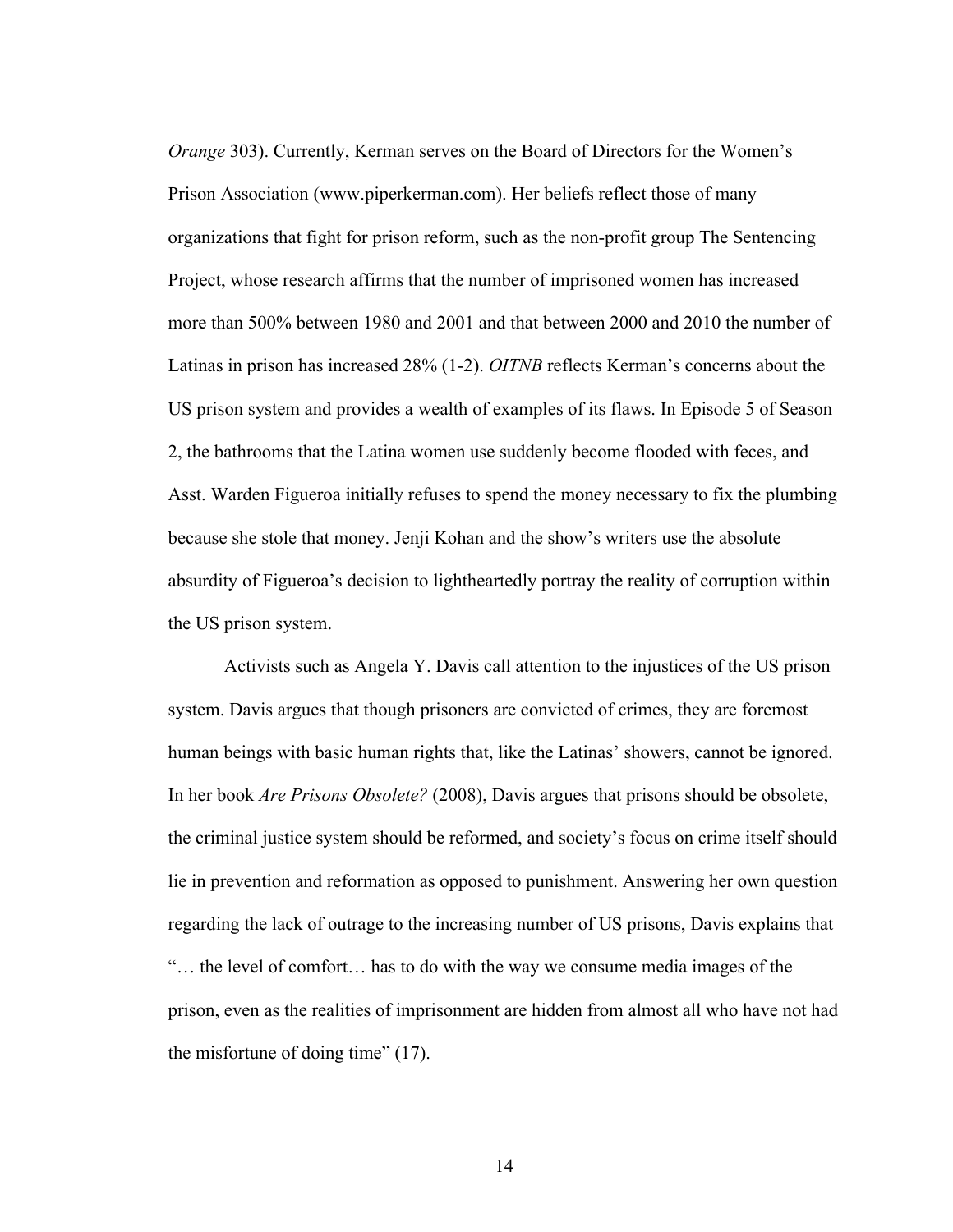While Angela Davis argues for the abolition of prison as an institution, Piper Kerman provides a more practical argument in favor of prison reform. Davis questions the lack of outcry in response to new prisons (17) and Kerman responds with her outcry in publishing her memoir. In an interview included in the most recent paperback edition, Kerman elaborates on her intentions for sharing her story: "It's important for people who have been prisoners to have a voice, and to say in a more authentic way what life is really like" (Kerman, *Orange* 319). The consumption of media images of prison that Angela Davis condemns is continued with *OITNB*, but the series alters the image that is being consumed. *OITNB* reinforces prison as part of society's visual landscape, but not an aesthetically pleasing one. Rather than support the abolition of prisons, Jenji Kohan advocates for an emphasis on rehabilitation inside them, and does so through story lines such as the one featuring the character Taystee. African American inmate Taystee is scared and unprepared for release into the outside world, for her time served has done nothing to prepare her to live life as a law-abiding, productive member of society: "I'm scared. Shit, I been in institutions my whole life. I was a ward of the state till I was 16 then juvie. I got no skills… No one's gonna take me serious" (Episode 9, Season 1). The popularity of a show about women in prison reminds those on the outside about the US's increasingly large prison population and constructs platforms from which Kerman and others can voice their calls for action.

In *OITNB*, Piper Chapman also struggles with this feeling of being forgotten, as is evidenced in the first season. Chapman's mom and her best friend Polly come to visit in Episode 3 of Season 1, and Piper asks for an update on the luxury soap company she and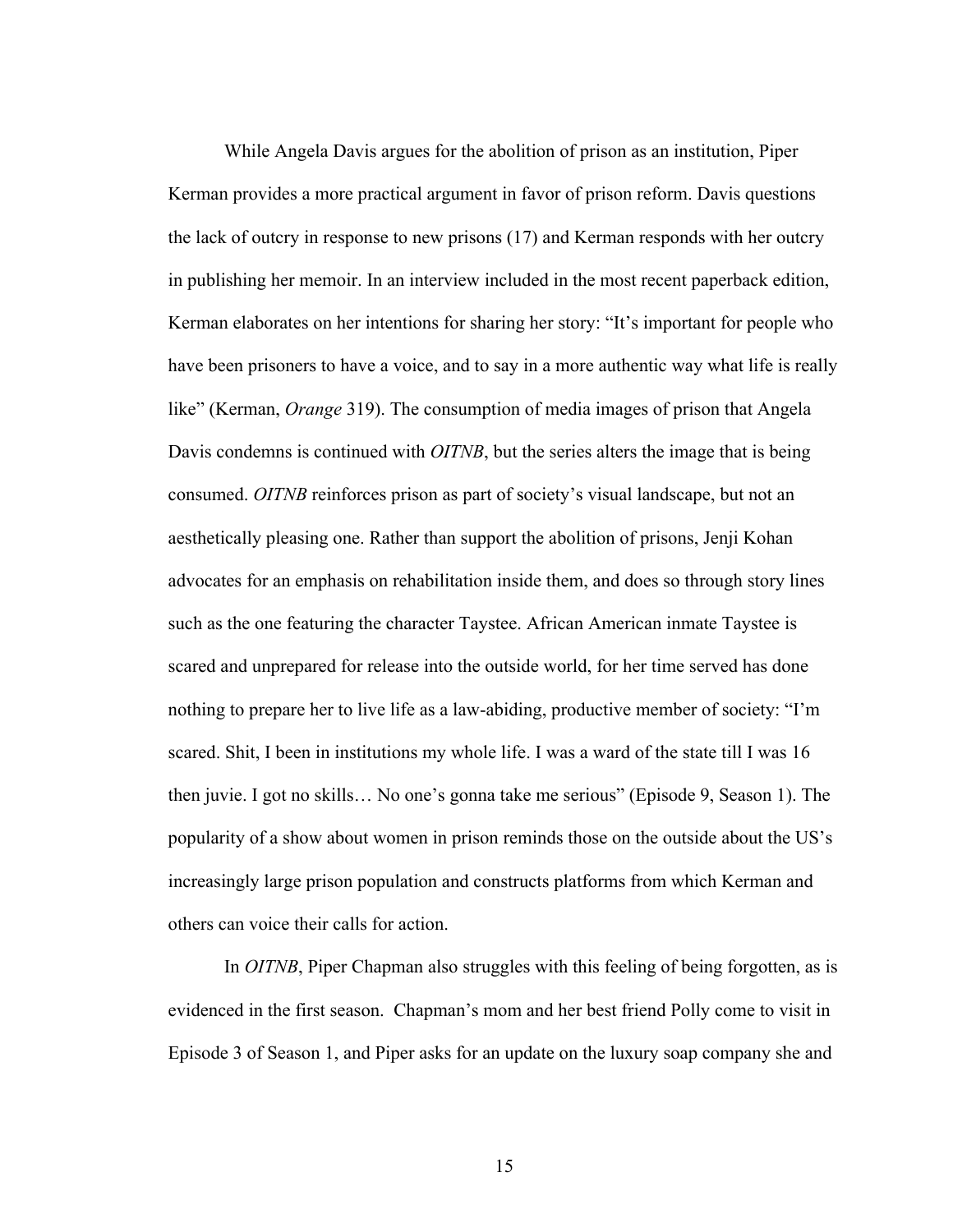Polly started before Piper went to prison. Polly reveals that she fired their assistant, and when Piper expresses frustration with not being consulted on this decision her mother curtly replies: "Oh, honey, it's not as if we can pick up a phone and call you. I know it's hard, but the rest of us have to keep living our lives" (Episode 3, Season 1).

In her essay, "Caught in the Net: Language and Cultural Resistance among Latina adolescents in Juvenile Detention," Laurie Schaffner reports her findings from one hundred interviews conducted between 1994 and 2004. These interviews were conducted with Latina women in California, Massachusetts, Colorado, and Illinois. The one hundred women interviewed ranged in age from thirteen to eighteen and forty-one self-identified as "'Latina,' 'Hispanic,' 'from Nicaragua,' 'Puerto Rican,' 'Chicana,' 'Mexican,' 'El Salvador,' 'Mexican-American'… and so on" (cit. Oboler 117). Schaffner's intentions echo those of Kerman: "This study… begins from the viewpoint that bringing the voices of the detainees to the fore of the analysis will yield new understanding of girls' actions in the juvenile legal system" (cit. Oboler 115). In an effort to understand their daily lives in prison, Schaffner discusses the Latinas' strategic employment of both Spanish and English in different situations, which I discuss in Chapter 2. Overall, Schaffner finds that "sharing cultural experiences played an important role as a tool Latinas used to survive day-to-day life in lock-up… girls communicated who they were… by expressing their opinions of norms of sexuality, beauty, favorite food and music, and family relations" (cit. Oboler 121). These shared cultural experiences that create moments of female bonding among the Latinas are seen in both Kerman's work as well as the series. In the Season 1 finale, Latina inmate Gloria Mendoza has been given control of the prison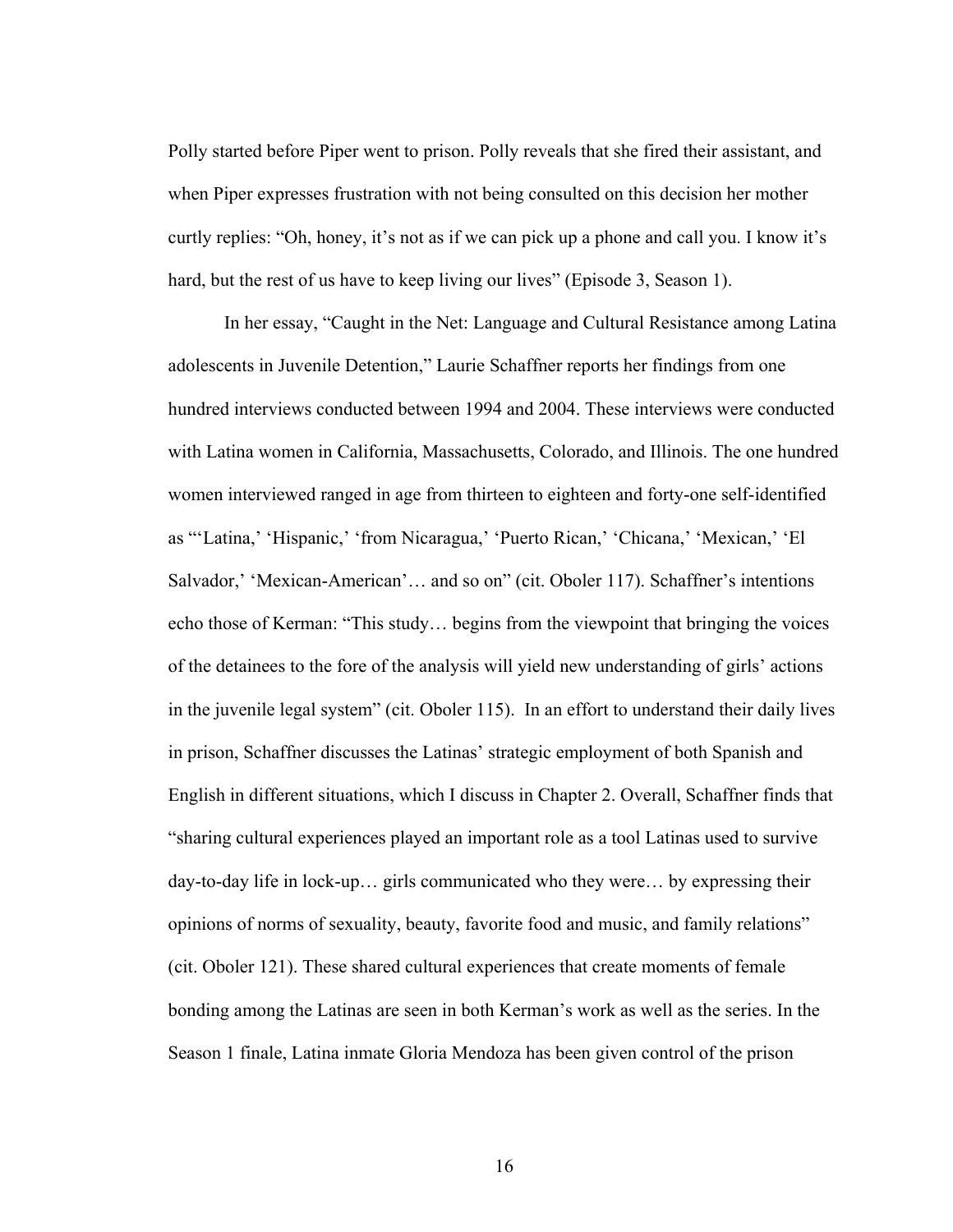kitchen, and thus the kitchen becomes the Latina domain. Christmas is approaching, and Dayanara Diaz, along with Maritza Ramos, Flaca Gonzales, and Maria Ruiz are preparing food together. Daya recognizes the moment: "All of us in the kitchen together, making tamales. It almost feels like Christmas at home" (Episode 13, Season 1).

Despite the horrible prison conditions, this capacity for female bonding is something that occurs in both Schaffner's research and Kerman's memoir and is reflected on the show. Kerman states:

> Small kindnesses and simple pleasures shared were so important… regardless of what quarter they came from, that they brought home to me powerfully that I was not alone in this world… I shared the most basic operating system with people who ostensibly had little in common with

me. I could connect- perhaps with anyone. (Kerman, *Orange* 292-293)

 The series echoes this recognition of female unity when inmate Suzanne Warren, known as "Crazy Eyes" (for self-explanatory reasons) spontaneously offers Chapman two jalapeño peppers that she has been searching for but cannot purchase because her commissary check has not yet been processed. When Chapman questions Crazy Eyes' generosity, she responds: "People forget we was all new here once. It's good to know you ain't alone" (Episode 2 Season 1). As I will discuss later in this chapter, *OITNB* portrays female solidarity both within a racial-ethnic group and, what is more, outside of it, in that all the female prisoners are united in their position as inmates beneath the prison staff. I am not implying that there is no racial division within the fictional prison of Litchfieldthere is- but the inmates themselves often mock and transcend this division.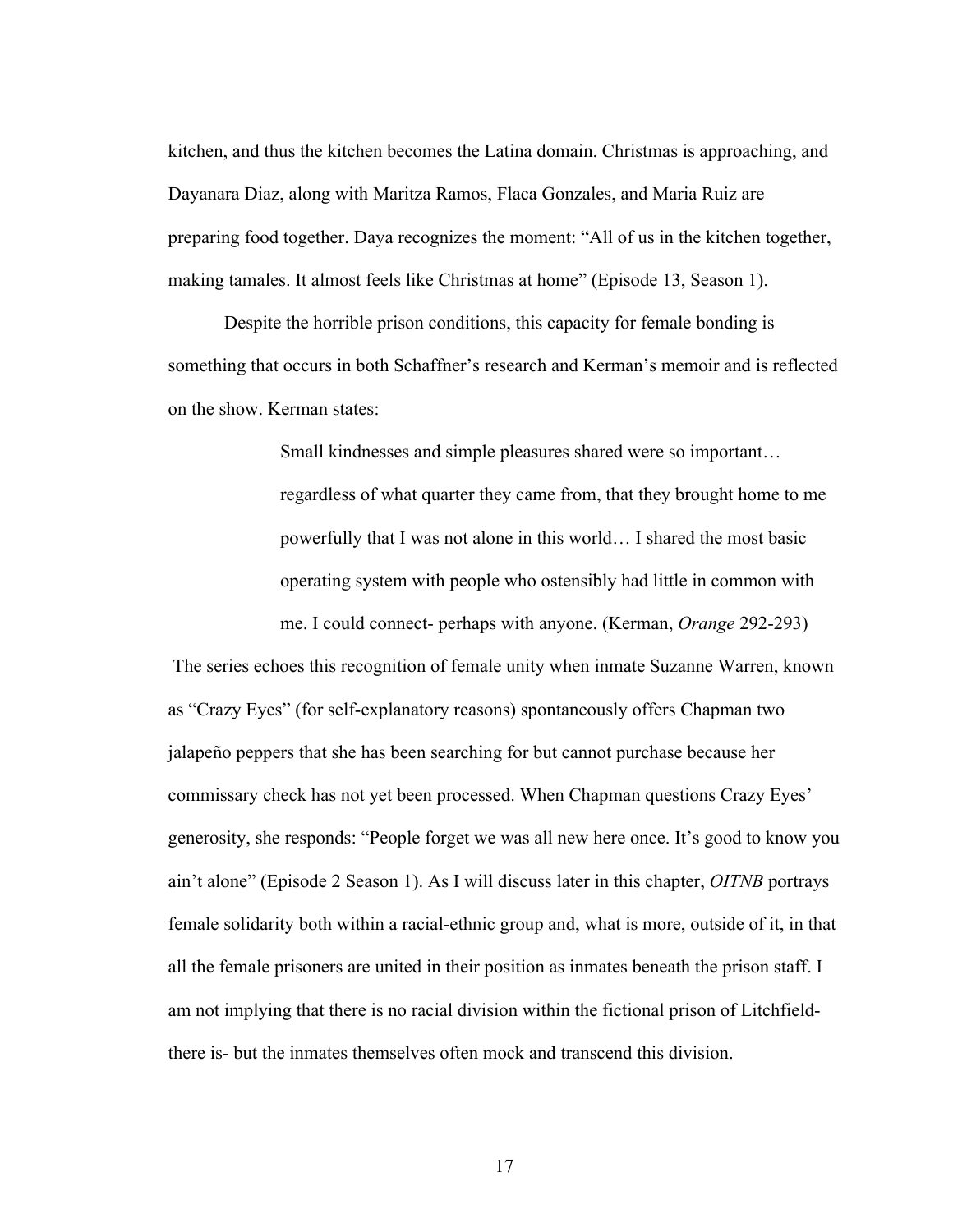#### **GENDER AND SEXUALITY**

The portrayal of fluid sexuality and genders is arguably two the most attentiongrabbing aspects of *Orange Is the New Black*. Laverne Cox's portrayal of transgender character Sophia Burset is groundbreaking, and I analyze her gender transformation, along with the fluid sexualities of characters Piper Chapman and Lorna Morello, in this chapter. Sexuality and sexual desire are a focus of the series from the beginning: the first scene of the pilot episode shows Piper Chapman and her former girlfriend sharing a shower. Although Piper Kerman was in a relationship with another woman at the time she committed the crime for which she was incarcerated, lesbian desire is intentionally not a focus of her account, and was not an aspect of her time served: "I had decided from the beginning to reveal nothing about my Sapphic past to any other inmate. If I had told even one person, eventually the whole Camp would know, and no good could come of it" (Kerman, *Orange* 76). While the memoir leaves lesbian desire decidedly in the past, the series focuses on it from the very beginning.

Judith Butler's understanding of gender is particularly useful in analyzing *OITNB*. In *Gender Trouble: Feminism and the Subversion of Identity* (1990), Judith Butler explains that institutions are constantly trying to control gender and sexual norms, thereby exerting their power on the social formation of gender and sexual identity. With respect to the corporeal body, Butler writes: "This 'body' often appears to be a passive medium that is signified by an inscription from a cultural source figured as 'external' to that body" (175). If the body is but a physical representation of cultural and societal imposition, Butler argues, then gender can be neither true nor false: "Consider gender, for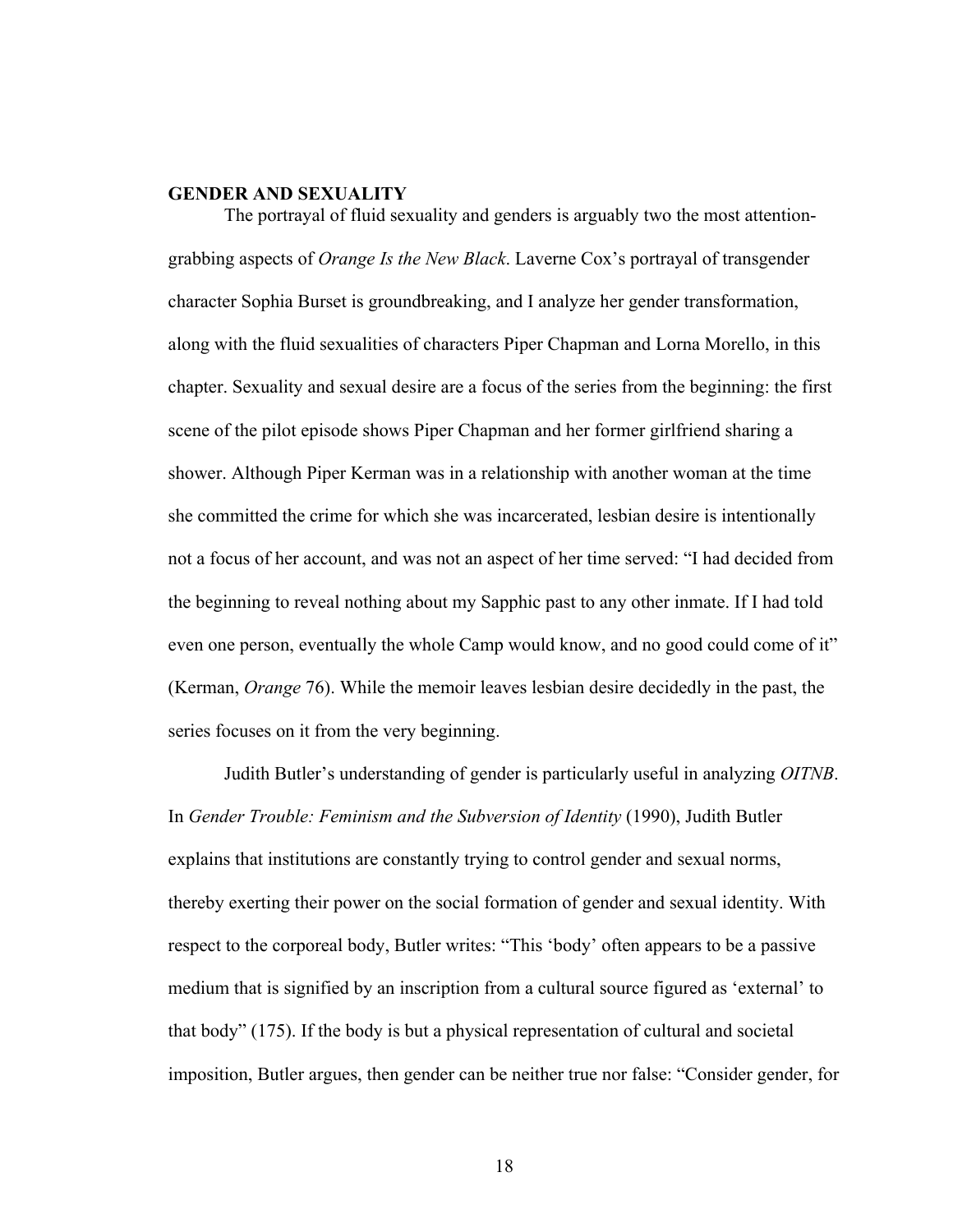instance, as a corporeal style, an 'act,' as it were, which is both intentional and performative, where 'performative' suggests a dramatic and contingent construction of meaning" (Butler 190). Ultimately, then, gender is a conscious, intentional action that is established performatively through its repetition. That gender is a performance has much to do with the idea of being "gay for the stay," a concept explained to Piper Kerman by a male prison guard: "Frankly, most of these women were not even close to being 'real lesbians' in my mind. They were, as Officer Scott put it, 'gay for the stay,' the prison version of 'lesbian until graduation'" (Kerman, *Orange* 76). It is remarkable how precisely the concept of "gay for the stay" embodies Butler's fundamental understanding of gender.

Within the confines of prison, this "act" or gender performance has only to be repeated, day after day, as if it were a habit. Teresa de Laurentis expands on Butler's understanding of gender as a repeated performance in her essay entitled "Habit Changes" (2007). De Laurentis introduces the term "sexual structuring," in which she emphasizes the process involved in forming a sexual identity:

…the constructedness of sex… its being a process, an accumulation of effects that do not rest on an originary materiality of the body, that do not modify or attach to an essence, matter or form- whether corporeal or existential- prior to the process itself (sic 205).

If gender is a repeated performance, then sexual identity is similar in its continuous process throughout the life span. De Laurentis continues: "both [the body and the subject] come into being in that continuous and life-long process in which the subject is, as it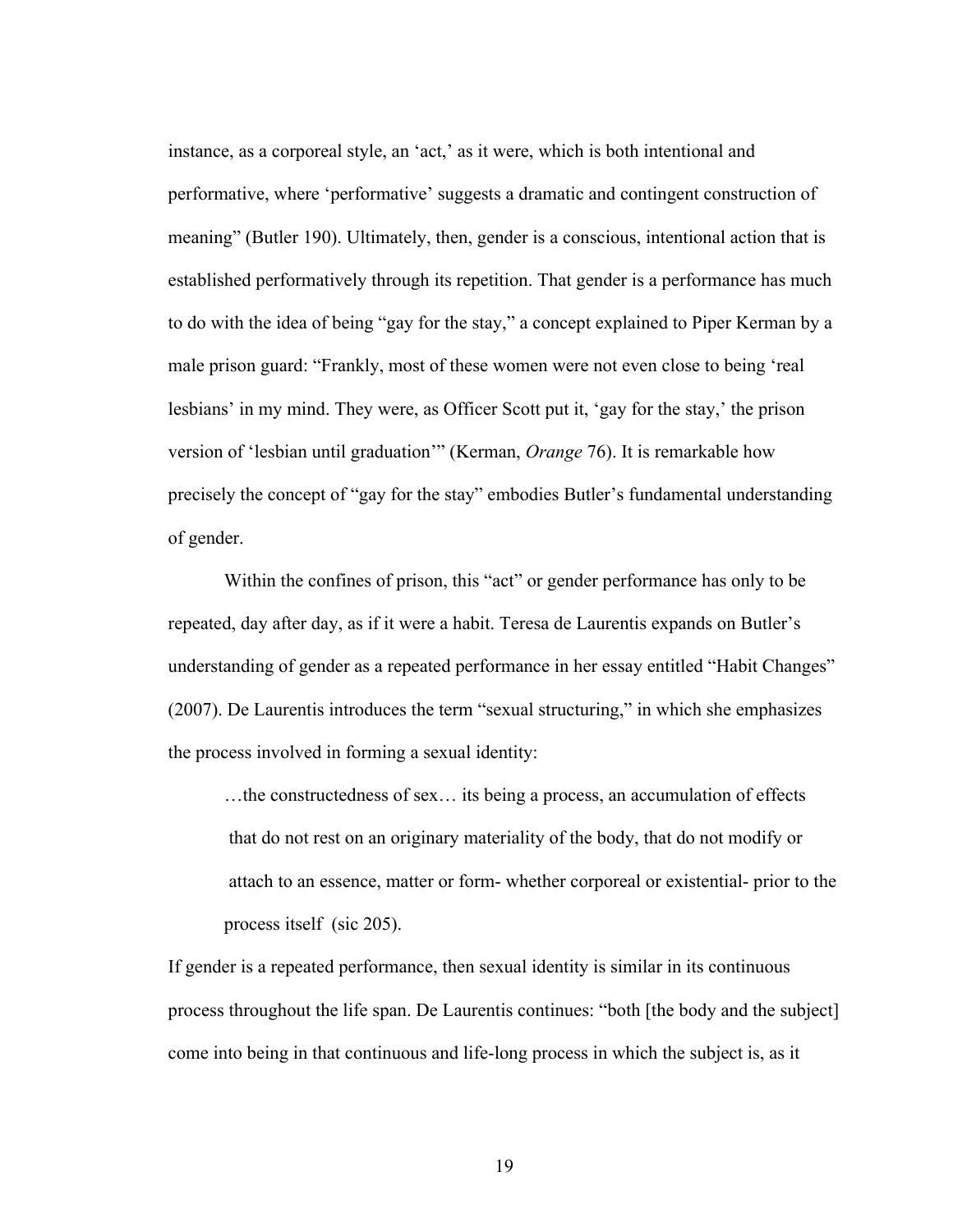were, permanently under construction" (205). Transgender character Sophia Burset exemplifies this continuous construction of a gender or sexual identity, and the show portrays her physical transformation through this process.

#### **TRANSGENDER CHARACTER SOPHIA BURSET**

The third episode of Season 1 begins with a flashback to when Sophia was still physically a male, and also a firefighter. At the end of the workday, Sophia does not undress in front of the other men, and when she does remove her clothing, she is wearing a hot pink bra over breasts that do not yet exist. Like so many other flashbacks in the series, the scene then switches back to present-day, and Sophia is admiring her body- topless, now with breasts-- in the mirror of the prison bathroom. Just moments later, Chapman walks by Sophia sitting on the toilet (there is only one bathroom stall with a door) and apologizes for the intrusion. Sophia responds: "That's okay, honey, you can look, I spent a lot of money for it" (Episode 3, Season 1). Sophia is clearly proud of her new gender, and is pleased with the result of the process of her physical transformation. Later, when she is temporarily denied her full hormone dosage, she explains to the one prison doctor: "Look, I've given five years, \$80,000, and my freedom for this. I'm finally who I'm supposed to be. Do you understand? I can't go back" (Episode 3, Season 1). Here, Sophia references the fact that she paid for her gender transformation procedures with stolen credit cards. Sophia rejects her original gender for one that she must purchase, and can only afford to do so with stolen funds. In a cruel irony, she is imprisoned because of her gender transformation. Sophia acted against an imposed gender system and is punished for doing so. Judith Butler references punishment in citing Mary Douglas's *Purity and Danger*: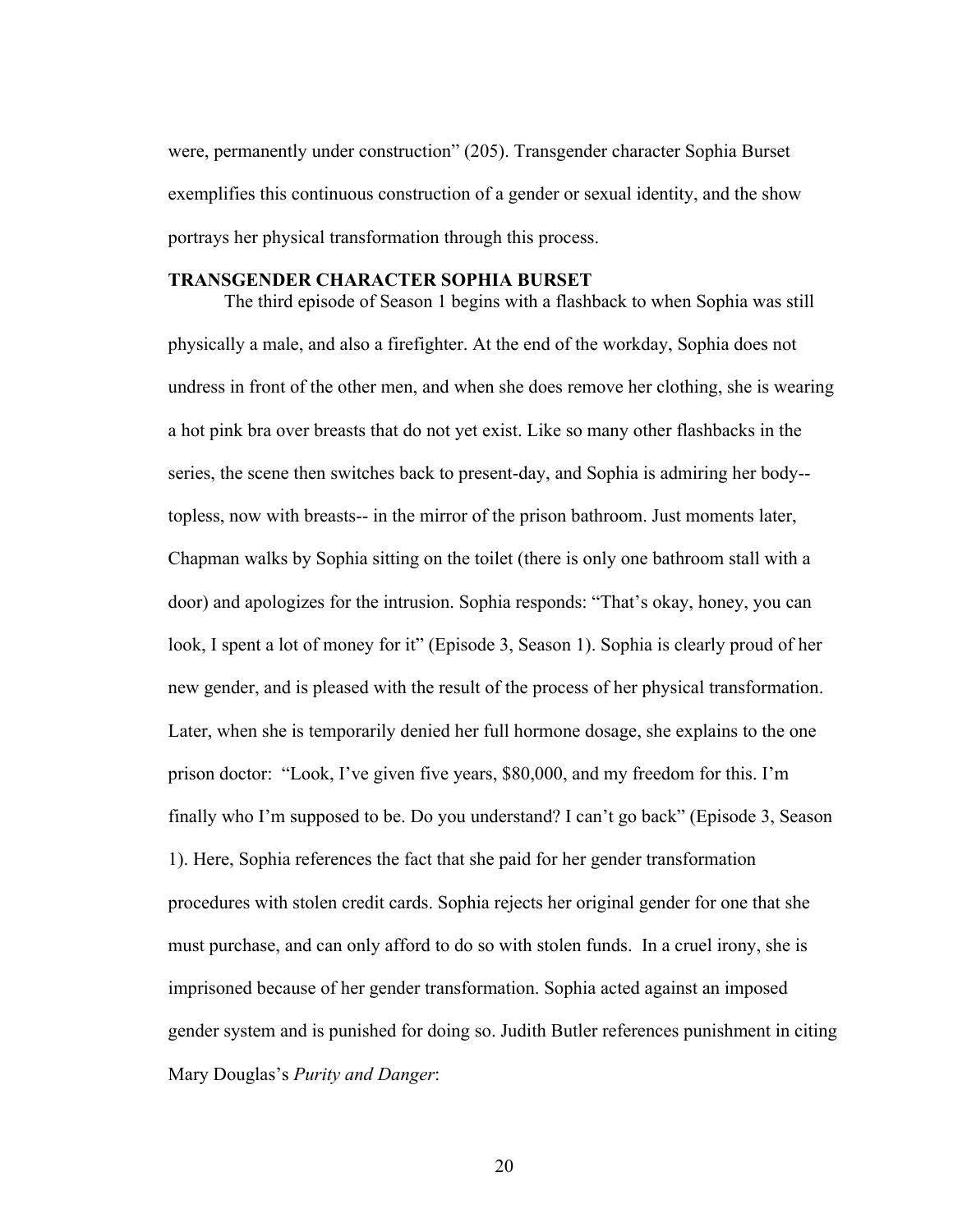… ideas about separating, purifying, demarcating and punishing transgressions have as their main function to impose system on an inherently untidy experience. It is only by exaggerating the difference between within and without, above and below, male and female, with and against, that a semblance of order is created. (cit. in Butler 178)

The institution of prison attempts to punish Sophia's gender transformation by restricting her hormones as a result of budget cuts. Sophia resorts to performing sexual favors for a male prison guard, George "Pornstache" Mendez, in order to receive her full dosage. This further underlines the corruption of the prison staff not only in their lack of acceptance of her gender transformation but also in their abuse of power. Though Sophia is still subject to the rules of the prison, her story is nonetheless a victory: she physically obtained the gender with which she had always identified. Her character is a victory for the transgender community as well. Actress Laverne Cox herself is transgender, and her award-winning performance as Sophia not only opened the door for future transgender actors but also for future transgender roles. The 2014 Amazon original series *Transparent* about a family whose father reveals his feminine identity is one such example. The series won a Golden Globe for Best Television Series- Musical or Comedy, and actor Jeffrey Tambor won a Golden Globe for Best Actor in a Television Series- Musical or Comedy in 2015 (www.wikipedia.com/transparent).

# **CHARACTER PIPER CHAPMAN'S SEXUAL STRUCTURING**

Piper Chapman's sexual structuring is constantly in question, consistently in flux, and often the catalyst for drama both within the prison and outside of Litchfield. When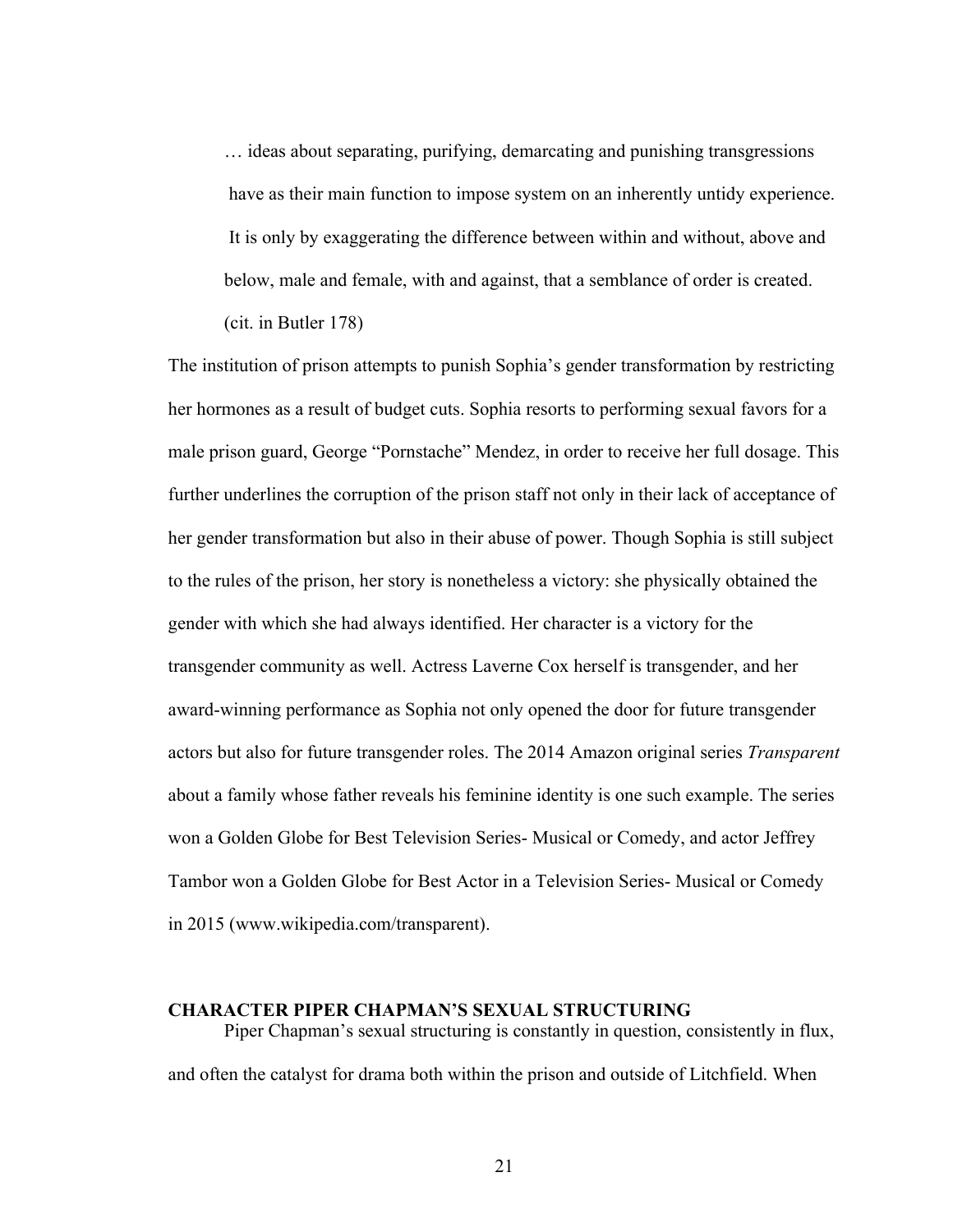Chapman committed the crime for which she is imprisoned, she was involved in a lesbian relationship with her drug-smuggling girlfriend, Alex Vause. Nearly a decade later, when Chapman is first charged with her involvement in the international drug ring, she is in a serious relationship with a man, her soon-to-be fiancé Larry Bloom. Once charged, Chapman explains everything to Larry, and resumes "…And then it got scary, and I ran away, and I became the nice blonde lady I'm supposed to be" (Episode 1, Season 1). This first episode also reveals that Larry proposes to Piper before her self-surrender, and the flashbacks of the sexual activities with Alex appear to be just that- flashbacks, in the past. In the final scene of the pilot, however, Alex approaches an already hyperventilating Chapman, and lesbian desire returns to her for the first time since becoming that nice white lady.

In the early episodes of the first season, it appears that Chapman is going to remain faithful to Larry. She rejects various advances from other inmates, though her rejection does seem to have more to do with the sanity of the women offering, and less with the fact that they are women. Chapman's anger towards Alex eventually succumbs to her desire, and what begins as relatively innocent flirtations climaxes in Chapman's grabbing Alex's hand, leading her to the prison chapel and kissing her. The kissing leads to sex, and Chapman's loyalty to her fiancé, as well as her sexual orientation, are in question. The other inmates notice the relationship between Chapman and Alex, and when directly questioned about it, Chapman responds by denying her lesbian identity: "I'm not gay… softball is the furthest thing from my mind" (Episode 10, Season 1).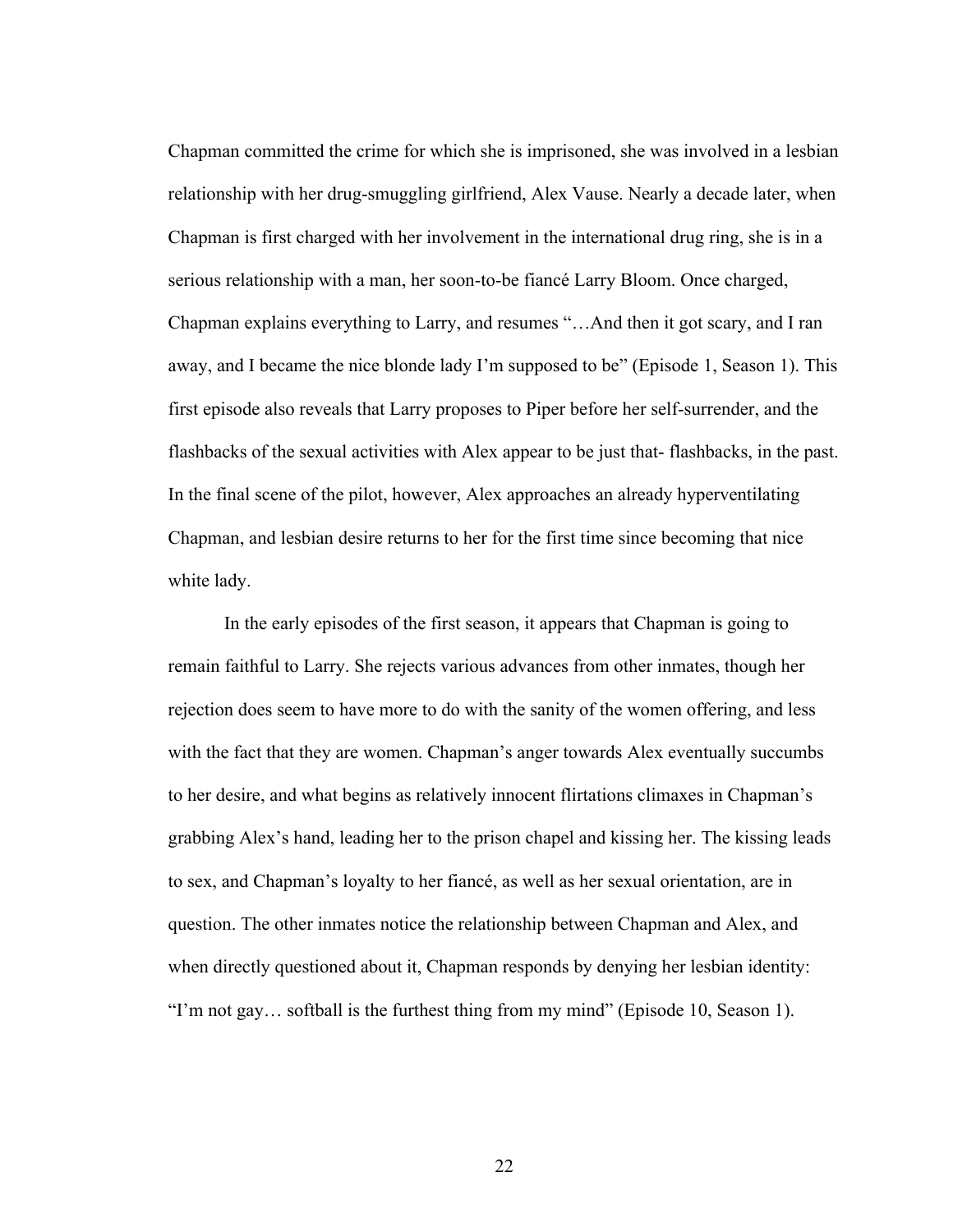Chapman claims she is not gay, but she is having sexual relations with a woman while engaged to a man, demonstrating the very fluid sexuality that she denies.

Interestingly, it is Chapman's brother, Cal, who gives the most insightful observation about his sister's sexuality. Cal smokes weed, does not work, lives in a trailer out in the woods, and has served as a confidant for Larry since Chapman's incarceration. In yet another example of the corruption within the Litchfield prison staff, Counselor Healy calls Larry to inform him of his fiancé's relationship with Alex. Larry opens up to Cal: "That's the bigger problem with this whole thing. She fucked a woman. So, so what, is she gay now?" Cal responds, "I don't know about "now…" I just think she is what she is, man." Larry questions what exactly that means, and Cal voices his criticism of Larry, one that underlines *OITNB*'s general disdain for close- and narrow-mindedness: "I'm going to go ahead and guess that one of the issues here is your need to say that a person is exactly anything" (Episode 12, Season 1). *OITNB* embodies the very reasons Piper Kerman wrote her memoir-- to share with people what prison is really like and to prove that not all prisoners are necessarily very bad, dangerous people. Piper Chapman is not exactly straight, but not exactly gay. She is not exactly a bad person, but she is not always a good person either. An argument can be made that none of the inmates in *OITNB* are completely bad, and an argument can equally be made that some, if not most, of them are mostly good people who got caught for several bad decisions.

# **THE FLUID SEXUALITY OF CHARACTER LORNA MORELLO**

Lorna Morello is another inmate who, like Chapman, appears and even claims to be straight, but is involved in lesbian sexual activities. Unlike Chapman, though, Morello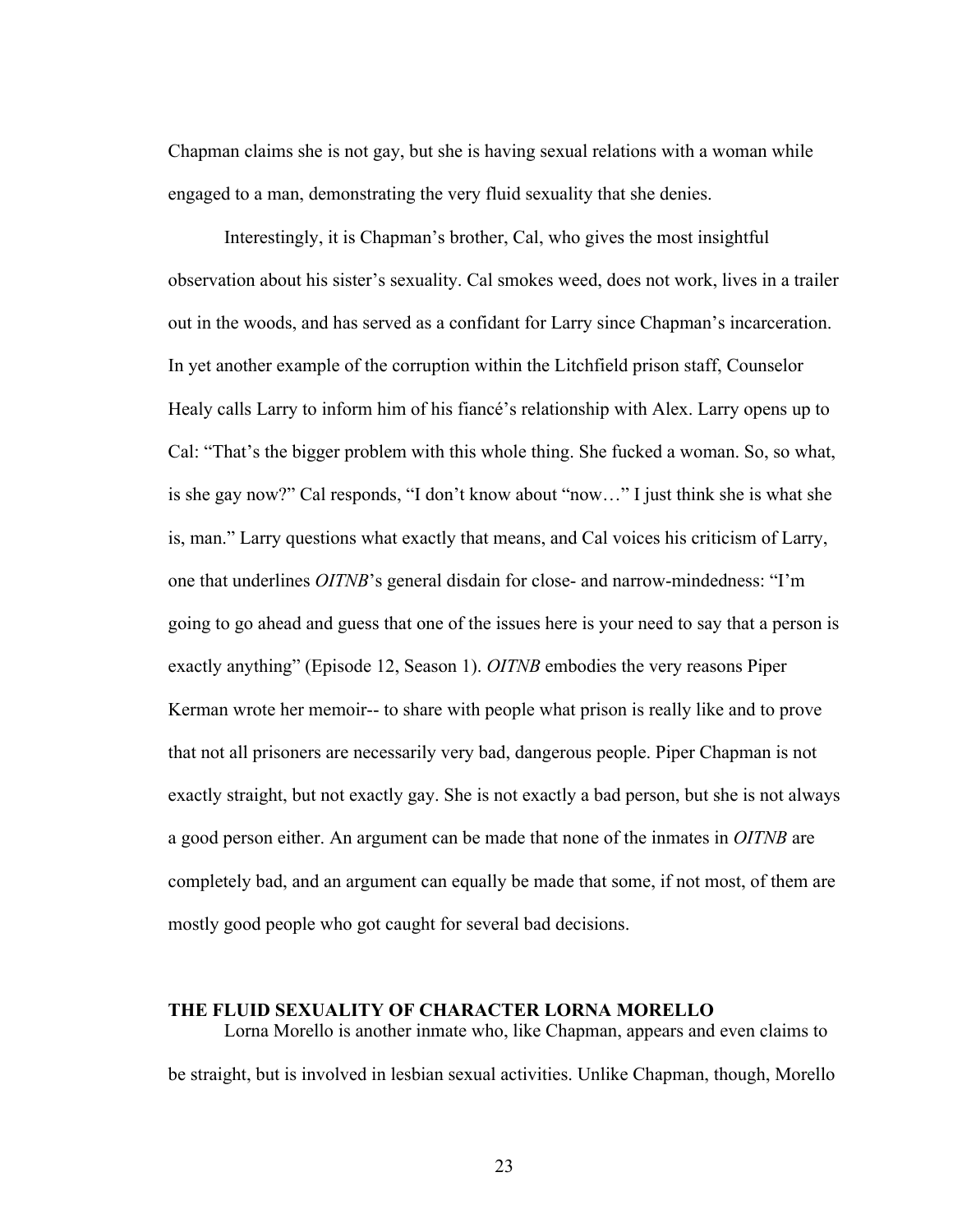never identifies at any point as being a lesbian, and alleges she is only participating in sexual activities with other women strictly under the circumstances of her incarceration. Morello is a young, lower-middle class Anglo American woman who was convicted of credit card fraud. She obsessively talks about her fiancé Christopher, who is eventually revealed to be not only not her fiancé, but also the victim of her excessive and violent stalking. Morello is constantly planning her wedding and honeymoon with the fiancé she does not have, much to the annoyance of her one-time prison girlfriend Nicky Nichols. In Episode 10 of Season 1, Morello flips through a magazine while asking Nicky what she thinks of "Bora Bora Bora" as a honeymoon destination. Nicky tries to correct her by pointing out it is fact just Bora Bora, and knowingly tells her that this is a conversation she should probably have with Christopher instead of her. Morello responds by telling Nicky that her annoyance must be due to the fact that they are no longer sleeping together, and while she admits she sometimes misses that, she has to remain true to Christopher. Finally, Nicky has had enough with her friend's denial of the truth, and tells her to "go do your make-believe somewhere else" (Episode 10, Season 1). Morello's "make-believe" exemplifies Lauren Berlant's understanding of desire. In *Desire/ Love* (2012), Berlant explains that desire "…describes a state of attachment to something or someone, and the cloud of possibility that is generated by the gap between an object's specificity and the needs and promises projected onto it" (6) while love is "...the embracing dream in which desire is reciprocated" (6). Morello embodies this definition of desire in believing that she is engaged to her dream man outside of prison (her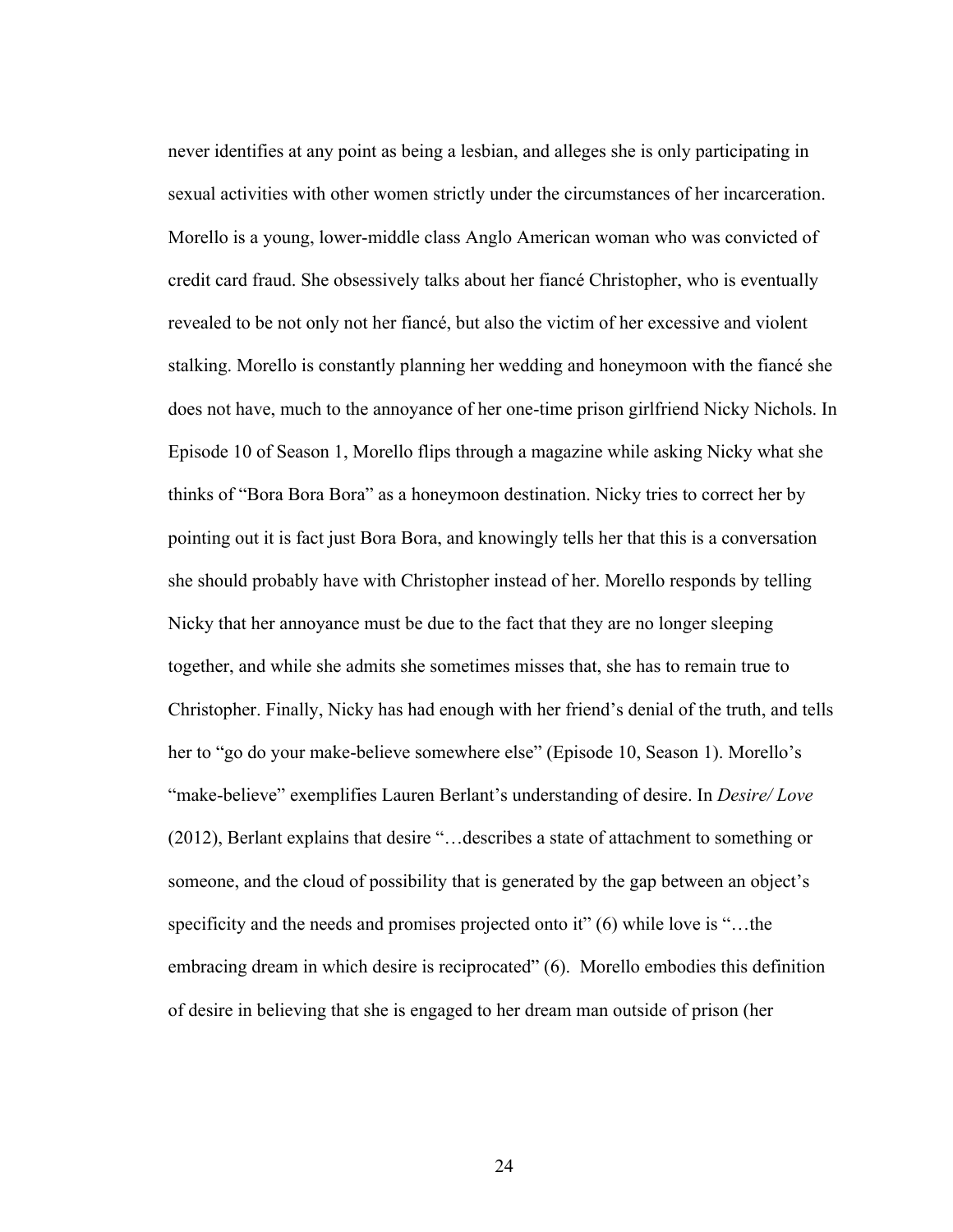attachment to a possibility), but her performance of gender within the prison implies a different, lesbian desire.

Morello claims her lesbian desire is associated only within the confines of prison, and this belief is arguably as true as her engagement and upcoming wedding. Berlant refers to this as "the zoning of desire": "…desire tends to be associated with specific places" (14) such as "… red light districts" or "master bedrooms" (Berlant 15). Morello is forced to acknowledge reality in Episode 6 of Season 2. Since she drives the prison van, she had an opportunity to escape, and broke into Christopher's house and stole his wedding invitation- of course, from his wedding to a different woman. Suzanne "Crazy Eyes" Warren finds this invitation in the trash and brings it to Morello. Morello finally confesses that nobody knows she is not with Christopher (Episode 6, Season 2). Crazy Eyes encourages her, and gently reminds her that she (Morello) knows she is not with Christopher. Morello allows herself to be hurt just one sigh longer, then bursts into laughter, agreeing with Crazy Eyes.

### **ABSENCE OF FLUID SEXUALITY IN OTHER TELEVISION SERIES**  This fluid sexuality is unique to *OITNB*. As Gary Needham notes in *Queer TV:*

*Theories, Histories, Politics* (2009), even *Will and Grace*, arguably the most well-known successful television show starring a homosexual character, gives in to a heterosexual ending. In discussing the series finale, Needham explains that Grace's grown daughter and Will's adopted son:

> [A]re getting settled into their first year at university and are moving into dormitories directly across the hall from each other. We soon learn that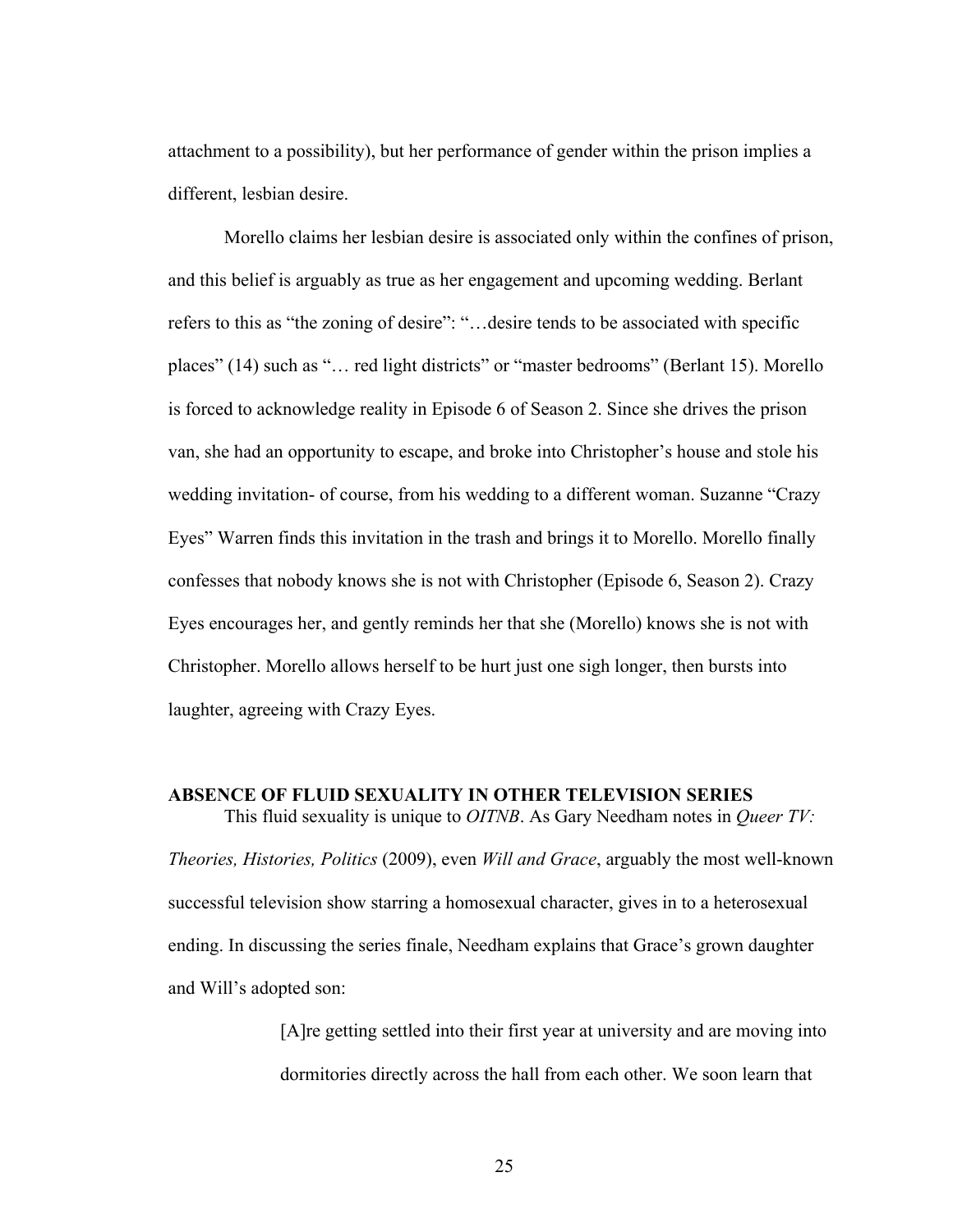their children have hit it off and are getting married- and *Will and Grace* (the sitcom) can finally present the straight fantasy of romantic union that Will and Grace (the characters) could never have (149).

Needham adds that this wedding is a triumph for heteronormativity. The conclusion to one of very few successful US shows featuring a gay protagonist is a resolution that satisfies a world in which heterosexuality is the norm.

Perhaps the closest comparison to *OITNB* in television series history is with the British series *Bad Girls*. *Bad Girls* premiered in 1999 on ITV, and also takes place in a women's prison. In her article ""*Bad Girls* Changed My Life": Homonormativity in a Women's Prison Drama," Didi Herman examines how this show created a "prime time lesbian homonormativity-- by which I mean that the show not only takes lesbianism for granted, but also presents lesbian sexuality as commonsense desire" (143). Similarly, *OITNB* portrays lesbian sexuality at times as both commonplace and desirable. Herman explains that the British show focuses on various characters, addresses critical issues "…such as prison healthcare, officer violence, and the institutional sexism faced by employees, while simultaneously constructing… outrageous dialogue and subplots" (142) which could just as easily be said about *OITNB*. Also parallel to *OITNB*, each *Bad Girls* episode contains scenes of "solidarity, and community for the women incarcerated there" (Herman 142).

There are even characters on both shows whose stories are remarkably similar. Helen, precisely like Lorna Morello, "... is quick to declare not only her heterosexuality and imminent marriage" (Herman 147). There is also Thomas, "… who appears to play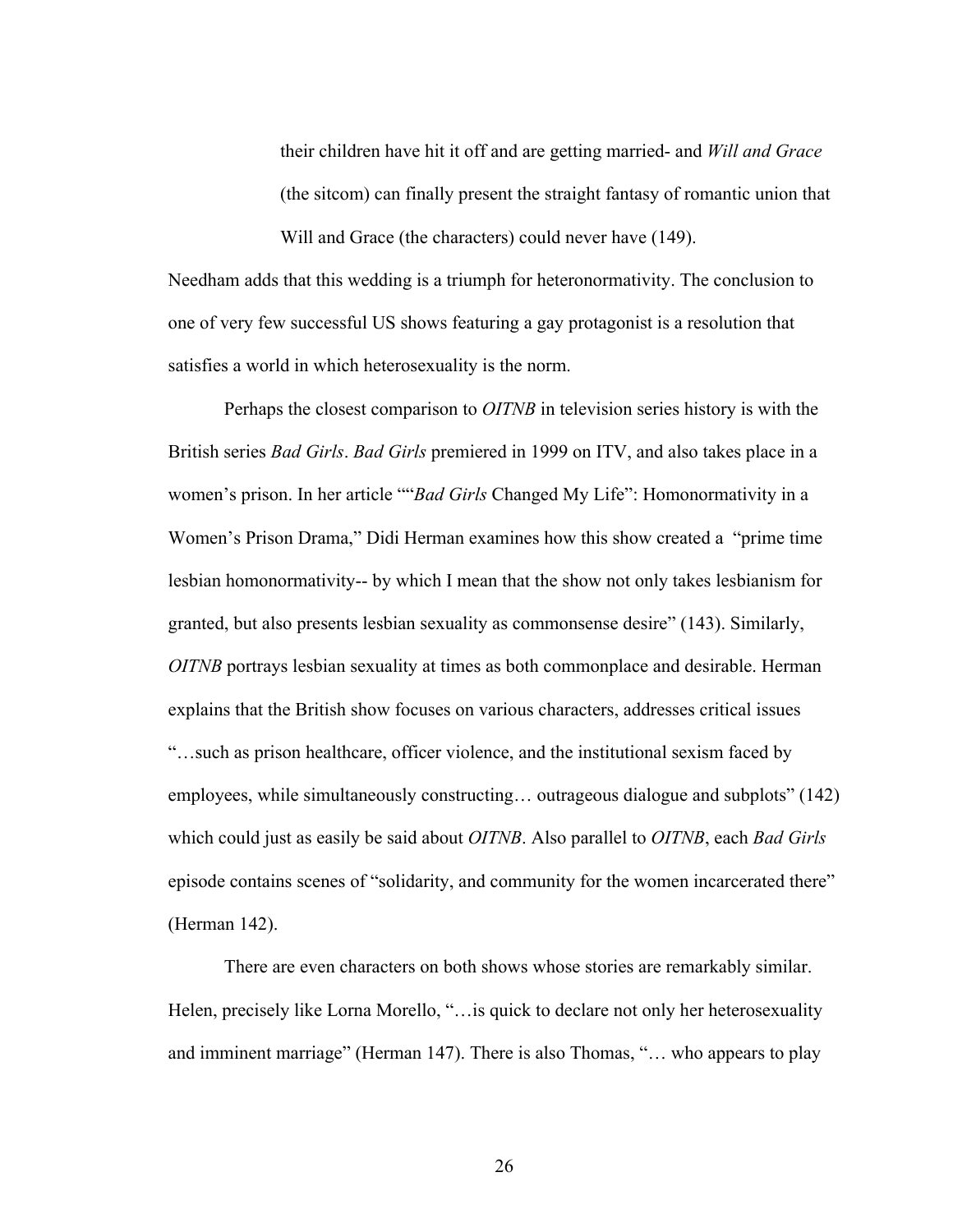the familiar role of the male intermediary destined to thwart the women's love (Strayer, 1995) and confirm a heroine's heterosexuality (Hart, 1994)-- but this is not the case" (Herman 148). This male archetype coincides with Piper Chapman's fiancé Larry, who intends to end the love Chapman had for Alex and confirm her heterosexuality, but ultimately does neither. Finally, both series contain homophobic characters whose homophobia is portrayed as ridiculous. *Bad girls*' Shell seems a precursor for *OITNB*'s Pennsatucky. Shell refers to a homosexual prisoner as "the evil lezzie bitch" and "lezbo" (Herman 151). Herman states that the "high camp manner in which characters express homophobia may also appear as insider humor to a gay and lesbian audience" (151). This is certainly the case with Pennsatucky, who in episode 6 of the first season tattles to Officer Healy about Chapman and Vause's lesbian activity:

> They're sexting Mr. Healy, I seen it. This morning, in the bathroom, one girl's face was all up in the other one's hoo-ha it was so nasty. It's an abomination. They were moaning and everything. Speaking in tongues like it's some kind of revival… Vause and Chapman. She's a lesbian. They lesbianing together. (Episode 6, Season 1)

Despite all these numerous similarities between the British and US series, however, what is most notable is the following difference: On *Bad Girls*, as Herman states, "… sexuality is not really fluid and "gender bending" and transgenderisms are entirely absent" (52). *Orange Is the New Black* is arguably the first television series to explore homosexual characters whose sexuality really is fluid. Gender is not necessarily "bent," but it is certainly performed, and transgenderism is present.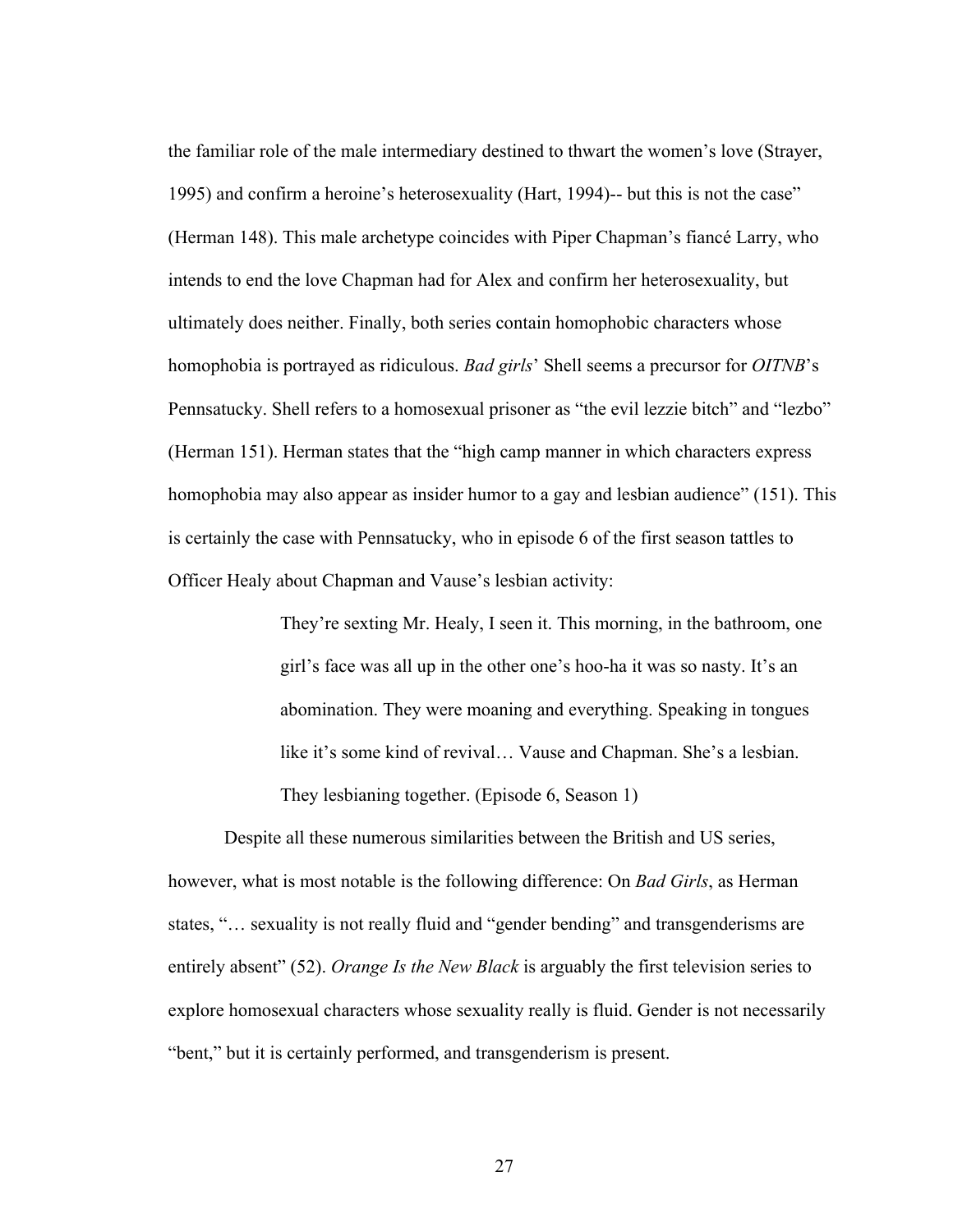#### **EPISODE 6, SEASON 2: "YOU ALSO HAVE A PIZZA"**

For Lauren Berlant, love is the "embracing dream in which desire is reciprocated" (6). For the inmates of Litchfield, love is many different things. In Season 2, Valentine's Day provides an opportunity for the women to express their opinions on what love is. The episode begins with characters responding to an unseen and unheard interviewer about what love means to them. The responses are diverse and entertaining, but all of the inmates' definitions are more expressive of desire than love. Love is everything from "light" to "fucking 24/7" to "kicking it with somebody," (Episode 6, Season 2) to having a fling with a boss at Long John Silver's and having a pizza. For Chapman, love is "coming home," (Episode 6, Season 2), which is of course representative of her desire to leave prison.

Valentine's Day is also the only time that the Latina inmates so much as contemplate lesbian desire. Throughout the episode, Maritza Ramos and Flaca Gonzales, the youngest Latinas, have been lamenting their absence of the possibility to live a normal life in which they would be with boyfriends on Valentine's Day. In one scene, they are decorating heart-shaped cookies for the party. Maritza asks Flaca what her cookie says. Flaca replies: "Ian. In case he shows up today. Stupid" (Episode 6, Season 2), and Ian in fact, does not show up. When the unseen interviewer<sup>3</sup> asks Maritza and Flaca about their thoughts on love, their responses are off-beat, humorous, and representative of their young age. Flaca goes first: "Okay, it's like getting into a bath, but

<sup>&</sup>lt;sup>3</sup> Note: the interviewer is revealed at the very end of the episode in the one time she is heard; it is Anglo American character Nicky Nichols.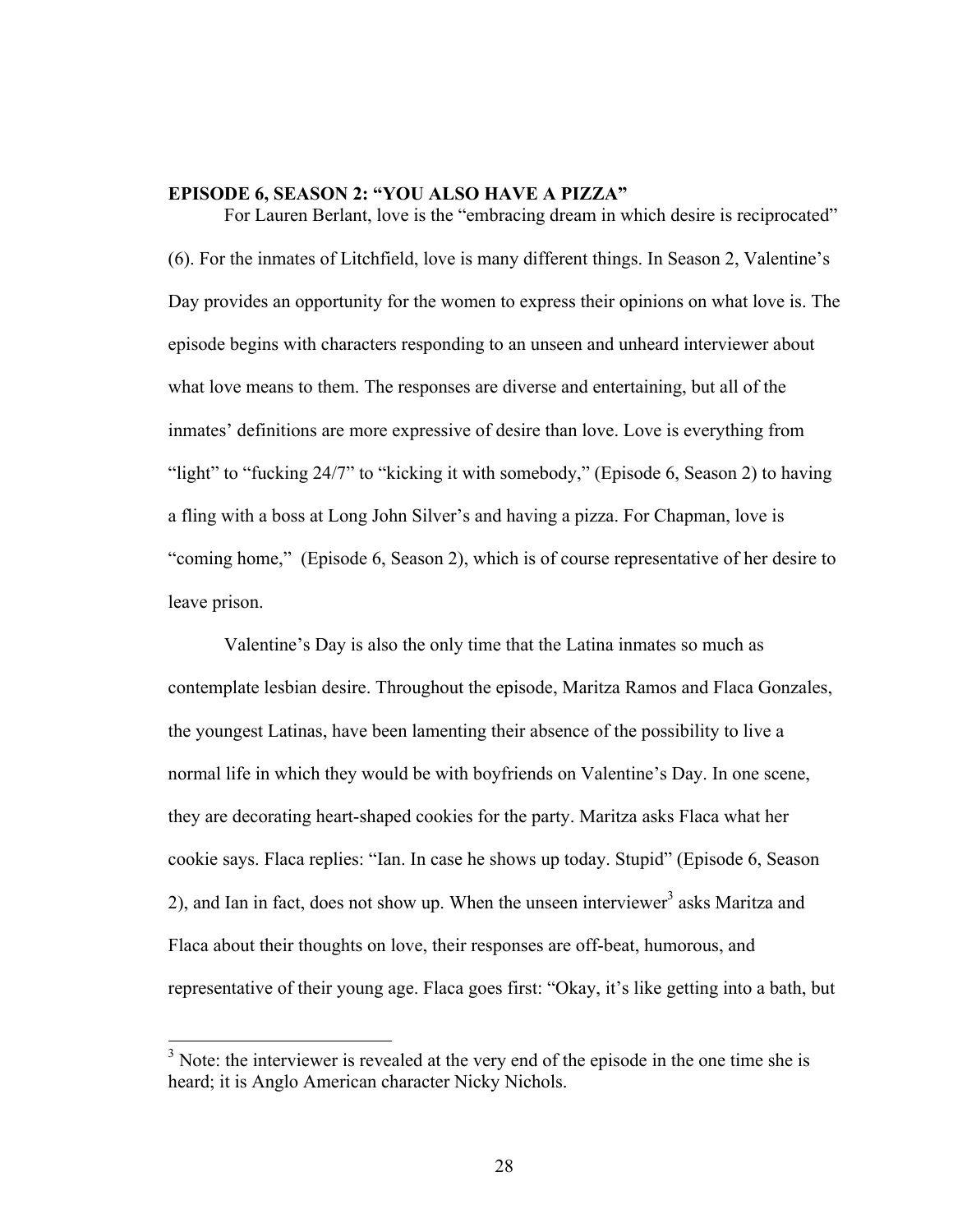the water is like warm chocolate pudding. And the Smiths are playing *There's A Light That Never Goes Out.* Oh. There's warm lighting all over and there're like five dudes massaging you" (Episode 6, Season 2).

Maritza stands by her friend, twirling her hair, and adds: "And you also have a pizza," to which Flaca confirms, "She's right. And you also have a pizza" (Episode 6, Season 2). This episode takes its title from this exchange ("You Also Have a Pizza"), which is clearly representative of a temporary desire, but is nonetheless a humorous definition of love. This desire is also representative of all the ordinary desires in prison that become even greater since they remain unfulfilled.

Later during the party, Maritza and Flaca sneak off to the kitchen. Flaca holds the cookie with Ian's name on it in her hand, sighs, calls him an "asshole" (Episode 6, Season 2) and throws the cookie on the floor. Maritza complains that they are wasting the best years of their lives in prison, their bodies will never look better, and no men are there to appreciate it (Episode 6, Season 2). Maritza complains that no one is touching her or kissing her, and Flaca responds "Shit. I'll kiss your dumb lips" (Episode 6, Season 2), and awkwardly leans in for a brief kiss. The kiss is very brief, and they both giggle, and Maritza encourages her to do it again. Flaca leans in again, grabs Maritza's hair, and kisses her longer, but immediately after this the friends burst into laughter, shaking their heads and saying "No, no" while realizing their friendship is genuinely strictly platonic.

There are instances of lesbian sexual acts that take place between Anglo American inmates in the show, and flashbacks reveal lesbian sexual activities taking place between African American inmate Poussey Washington and a former girlfriend.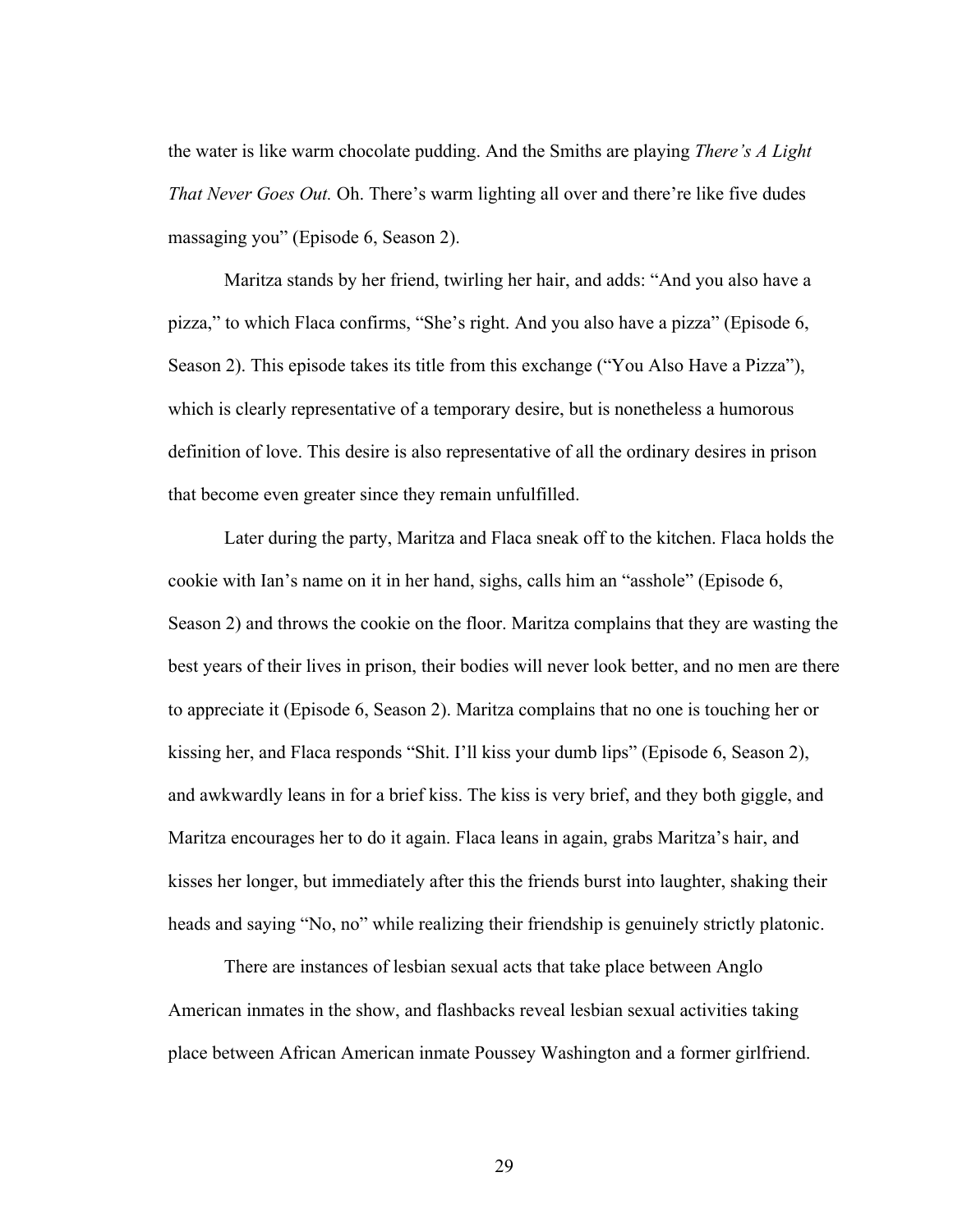The kiss that takes place between Maritza and Flaca in Episode 6, Season 2, is not only the only instance where Latinas take place in homosexual relations, but it is also the only time the Latina characters so much as reference lesbianism or homosexuality. Throughout the 26 episodes that comprise the first two seasons, the Latina characters never once witness these lesbian sexual activities or so much as speak about them. In reference to former traditional Latino representations, Arlene Dávila writes:

> … [T]he essentialisms of the past which were built on Latinos' putative homogeneity of class (working class and poor), nationality (Chicano or Puerto Rican), political affiliation (Democratic), citizenship (undocumented), religion (Catholic), residential patterns (urban), sexuality (heterosexual), and race (mestizo or "brown")… (8).

*OITNB* advances the representation of Latinas in US media in many ways, but the show has not challenged any of the Latinas' sexual orientations as of the first two seasons. The single time a Latina references anything remotely related to homosexuality is in a derogatory fashion in a flashback showing Dayanara and her mother Aleida's relationship at home. Aleida's boyfriend Cesar states that he likes the boxed macaroni and cheese that is shaped like animals, though Aleida tells him he should not eat something that is made for kids: "I'm just trying to look out for you… so people don't think you're a faggot" (Episode 5, Season 1). *OITNB* does not question Latina heterosexuality, but I argue that this in no way takes away from the revolutionary representation of Latinas in this series. I will discuss just how innovate Jenji Kohan's portrayal of Latinas is in Chapter 3 of this thesis, which is devoted to this topic.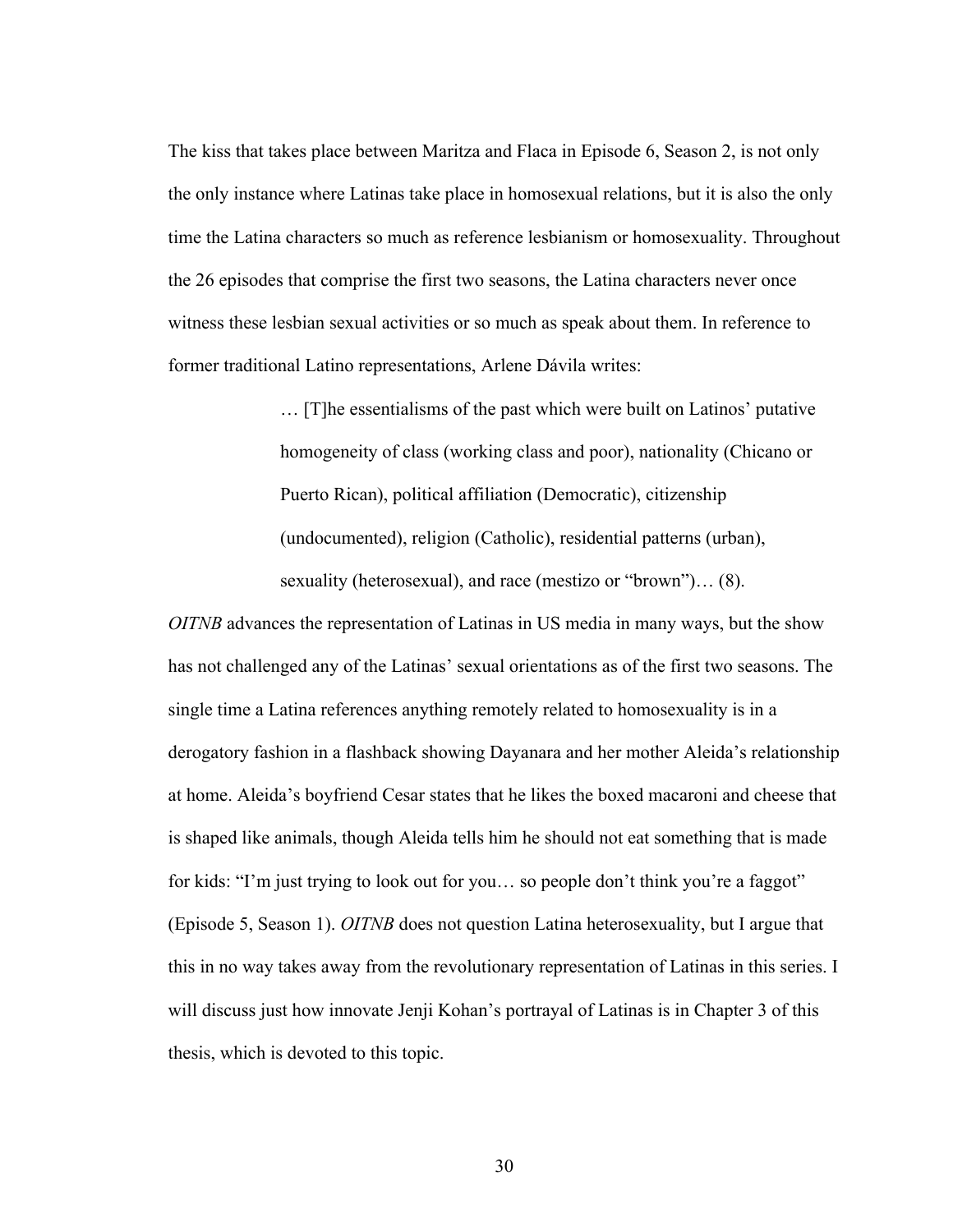As I discuss in the next section, friendships like Maritza and Flaca's are formed not only between inmates of the same ethnicity in the series. The shared experiences within the prison walls outweigh their problems on the outside, and it is in forming these interracial bonds that the women are able to confront the problems on the inside.

#### **INTER-ETHNIC RELATIONSHIPS**

The portrayal of inter-ethnic relationships on *OITNB* proves that even the very worst of circumstances can be made less difficult when faced together. Rather than deny the existence of racial stereotypes, *OITNB* directly addresses them, mocks them, and ultimately defies them. I do not intend to suggest that there are no scenes that include just one ethnicity, for there are. I propose, however, that scenes that show unity within one ethnic group do not take away from the more powerful unity that all the female inmates share. This capacity for female bonding is very clear in Kerman's reflections:

> However, most of all, I realized that I was not alone in the world because of the women I lived with… We shared… prison khakis, cheap food, and hygiene items. Most important, we shared a deep reserve of humor, creativity in adverse circumstances, and the will to protect and maintain our own humanity despite the prison system's imperative to crush it. (Kerman, *Orange* 292)

Episode 6 of Season 1, "WAC Pack," is the culmination of *OITNB's* response to crude and divisive racial and ethnic stereotypes. "WAC" stands for Women's Advisory Council and consists of one inmate representative from each racial- ethnic group. Mr. Healy decides to reinstate this practice after excessive complaints from multiple inmates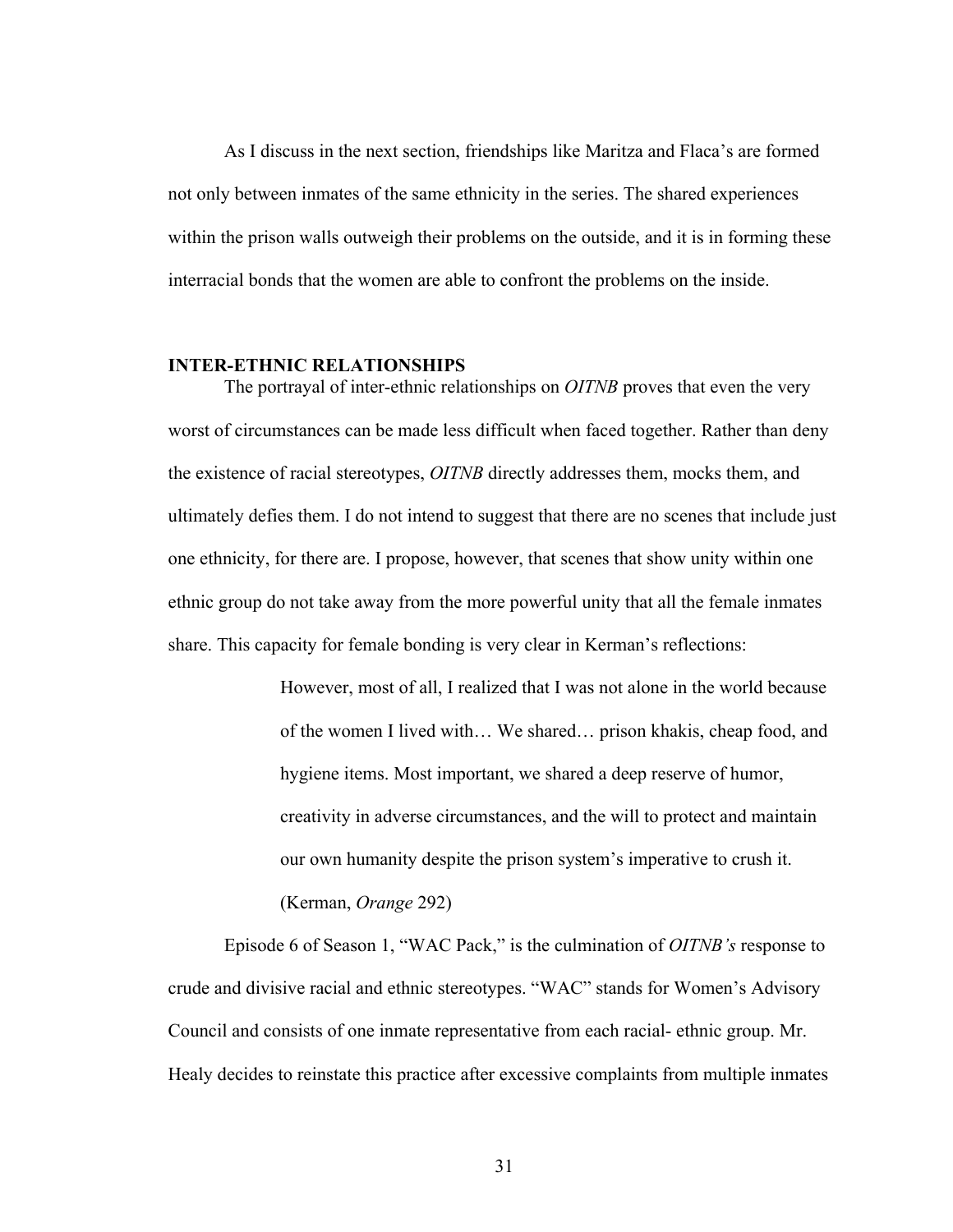in hopes that the WAC will address these problems under his council and will consequently lessen his workload. Anglo American and veteran inmate Nicky Nichols explains the process to Chapman in a sarcastic tone that reveals her recognition of the antiquated racialized divisions imposed by the prison staff: "You can only vote within your race or your group. Look, just pretend it's the 1950s-- it makes it easier to understand" (Episode 6, Season 1). Lorna Morello elaborates: "See, everyone elects a representative from their own tribe: white, black, Hispanic, golden girls, and others. Then those five gals meet with Healy, tell him what they want and then he speaks to the higher ups. It's like student council" (Episode 6, Season 1). Chapman responds in shock, stating the obvious question: "But how is that an effective system? Not every Hispanic person wants the same thing" (Episode 6, Season 1).

Morello, who has made multiple racist comments throughout the series thus far, begins the first of the racial- ethnic generalizations that each race- ethnicity will then make in turn of the others. Morello explains that of course all Hispanics want the same thing, because they all want to come to America. Thus begins her humorous generalization of Latinos, humorous in that it is so obviously un-informed and remarkably un-intelligent: "They live like 20 people in one apartment. They have more kids than even the Irish, the men like their women with big titties and big asses, they're dirty, they're greasy, their food smells nasty, and they're taking a lot of jobs" (Episode 6, Season 1 $)$ .<sup>4</sup>

 <sup>4</sup> It goes without saying that this is not true of all Hispanic people, but, as I will elaborate in Chapter 3, these stereotypes are unfortunately not too far off from the first studies of Latinos on US television.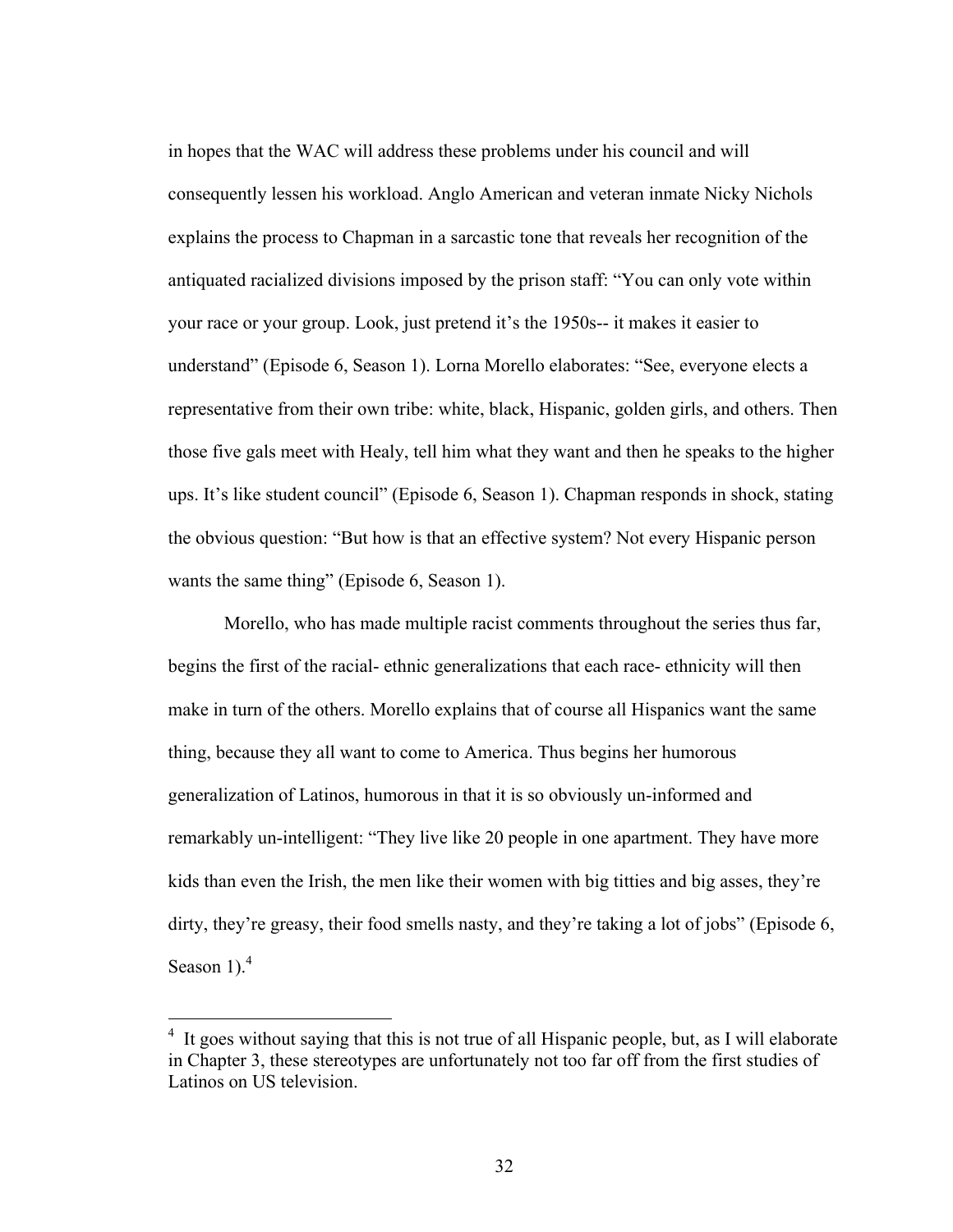Lorna Morello is clearly a character that places no value in political correctness. In the first episode, Morello hands Chapman a toothbrush and tissues immediately upon her arrival and states "We look out for our own. Don't get all PC on me- it's tribal, not racial" (Episode 1 Season 1). As humorous as her unintelligent remarks may be, however, unfortunately Morello's opinions are representative of more racist beliefs that are deeply ingrained in US culture.

Underlying the stereotypes and generalizations of this episode is the fact that each race receives the same treatment and thus "…defies political correctness in powerful and disturbing ways" (Vivancos Pérez, "Latinas and Multiethnic Queerness in Orange Is the New Black"). The Anglo Americans light-heartedly stereotype the Latinas, the African Americans stereotype the Anglo Americans, and the Latinas stereotype the African Americans. As the conclusion of the episode shows, however, all the women are still subject to those in power- the prison staff. In this same episode, African Americans Taystee and Poussey create a dialogue in which they impersonate Anglo Americans to share their own generalizations:

> TAYSTEE. Let's talk about healthcare, McKenzie. POUSSEY. Oh, Amanda, I'd rather not, it's not polite. TAYSTEE. Did you see that wonderful documentary about sushi? Of course, now that I'm vegan, I didn't enjoy it quite as much. POUSSEY. No, Chad and I had wine tasting class, then we had to come back and have really quiet sex, every night at 9. Did you hear that piece on NPR about hedge funds?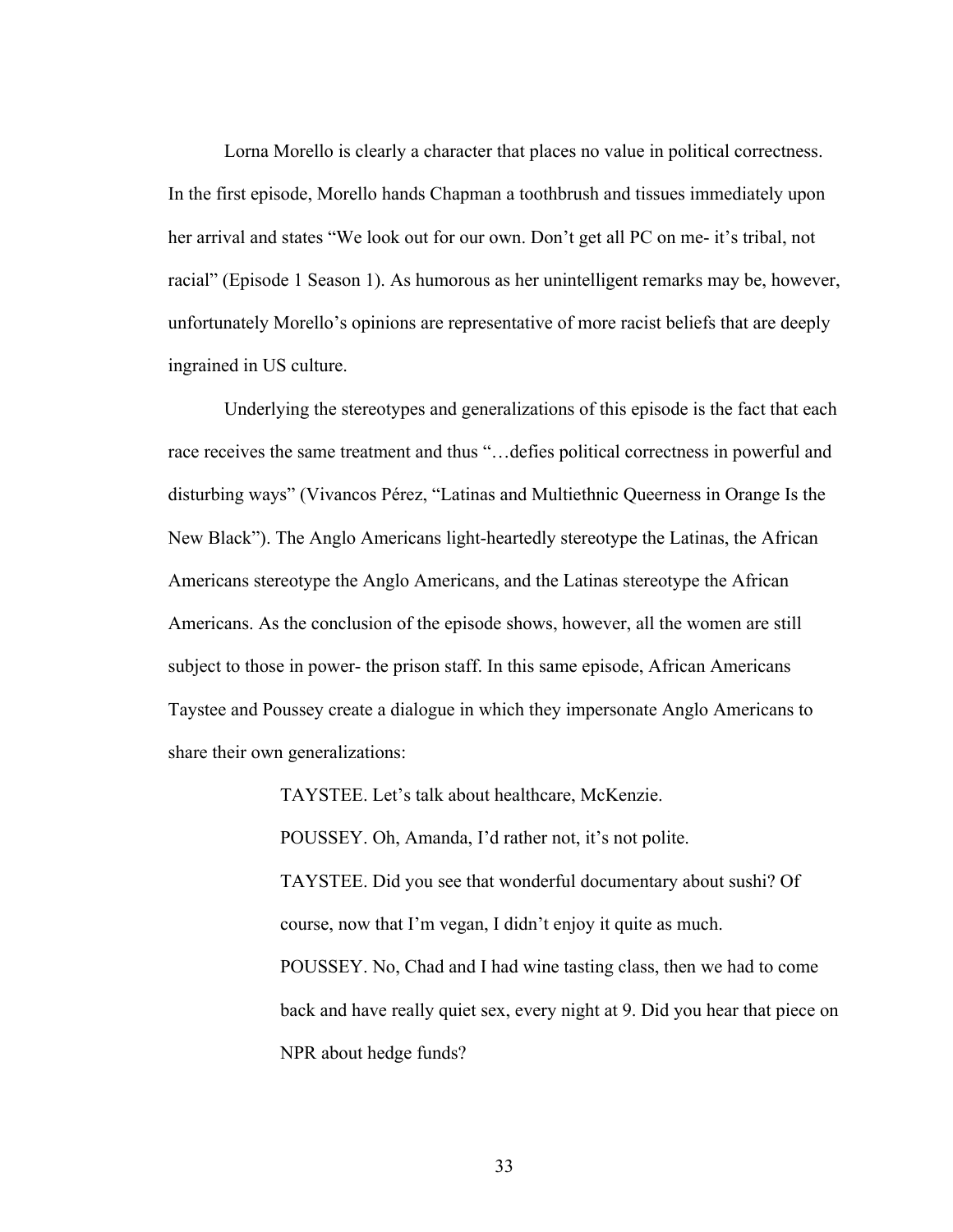TAYSTEE. I don't have time. Now, what do you think I should do with my bangs? Should I do more of a side-sweep thing? (Episode 6, Season 1)

All the African Americans laugh, and then it is the Latinas' turn to generalize the African Americans. Flaca begins outrageously: "Did you know they can't float?... It's true. Like in the swimming pool and shit. Their bone density ain't right for it" (Episode 6, Season 1). Aleida Diaz, Dayanara's mother, responds to this stupidity with more: "That shit is crazy. Look, they smelly, stupid, and lazy, but they ain't got different bones" (Episode 6, Season 1). Maria, interestingly enough the pregnant Latina, responds "[They ain't got different bones,] 'cept in their pants. Lemme tell you, that black boys has some serious trouser meat" (Episode 6, Season 1). Each racial stereotype provided by the three ethnic groupings is as ridiculous as the next, and I argue that these stereotypes are intentionally absurd to portray the laughable uselessness of making racial generalizations.

The episode continues with other ridiculous diatribes -- "I'm black, she's black, and we like fried chicken;" "I say, we should have a 'Whites Only' bathroom!"-- (Episode 6, Season 1) but the final scene takes place behind closed doors between Counselor Healy and Chapman. Healy implies that he and Chapman understand each other, and that he believes she could help him. Chapman politely declines the unspoken invitation to run for WAC, and in the strongest display of power of the man in charge above the women of all races, Healy concludes their meeting with an indirect threat: "I'm giving you a chance to make your time count. Well, I'm disappointed, but it's not like I can make you run, right?" (Episode 6, Season 1). Chapman is horrified, and is even more so when the winners of the council are announced over the PA and she is named the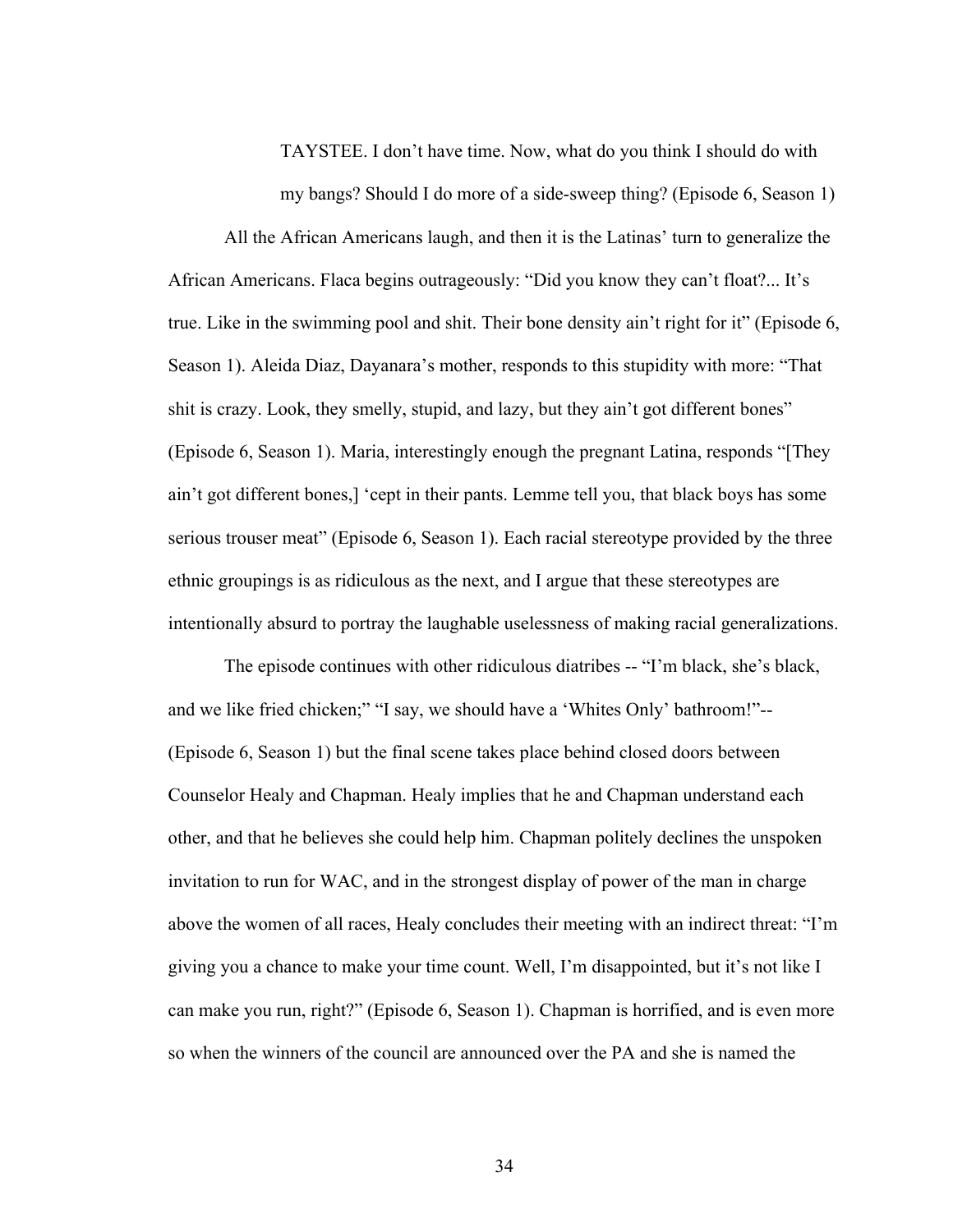representative for the Anglo Americans. The rest of the inmates are equally shocked and outraged. Piper did not run, but, of course, she did not even have to, as ultimately neither she nor any of the inmates have any real vote.

That the Anglo American man in power ultimately undercuts the democratic system in place creates an even greater need for all the inmates to unite together against this injustice. In the article "The Caged Melting Pot: Toward and Understanding of the Consequences of Desegregation in Prisons" (2002), Chad Trulson and James W. Marquart re-introduce the equal status contact hypothesis, which "… in its most basic form suggests that 'prejudice may be reduced by equal status contact between majority and minority groups'" (281). They apply this hypothesis to a prison setting in an attempt to figure out if desegregated living conditions result in more or less violence between inmates. They carry out their study in the Texas prison system, and compare segregated cellmates to desegregated cellmates from 1990-1999. Trulson and Marquart acknowledge that putting a measurement on racial relations is unrealistic, so they measure this in terms of physical acts of violence that they use as a visual indication of the state of these interracial relationships. To be clear, I acknowledge that this study is not directly applicable to the inter-ethnic relationships in *OITNB*. I am not interested in counting acts of physical confrontations, but their study contains information that is directly relevant to my argument. Trulson and Marquart found that "equal status contact via desegregation did not result in more violence compared to violence among inmates who were segregated" (769). Prison violence in this study could not be attributed to racial tensions, as acts of violence occurred both between men of the same race and men of different races. This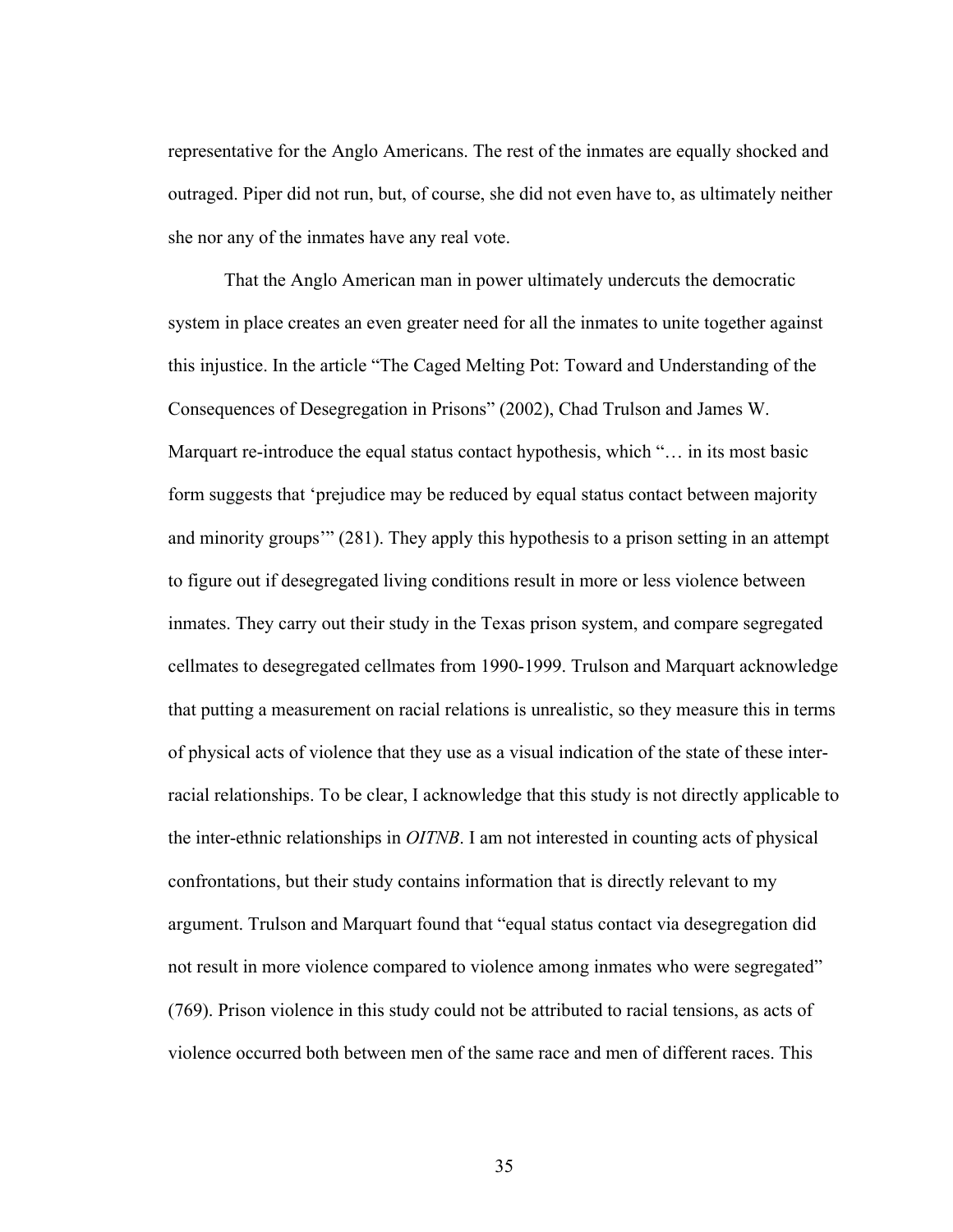finding supports my argument that the prison setting is an equalizing factor for all ethnicities.

Given the most equalizing conditions possible, the African American, Latina, and Anglo American women are all equal in that they are all inmates and they are housed in the same minimal security prison. Despite their racial and ethnic differences, they share an absence of power because they are all subjected to the power of the prison staff. Further, this staff takes advantage of their position and abuses it, creating yet another reason for the inmates to join together against this abuse of power. Through living together and getting to know one another on what is likely the most equalizing territory possible, the women get to know each other as people, not representatives of different ethnicities. In discussing advocates of the equal status contact hypothesis, Trulson and Marquart explain:

> "interracial contact counters stereotypes and promotes positive racial attitudes by providing sensitizing information to the norms, lifestyles, values and experiences of others-- familiarity erases ignorance and paves the way for positive interaction" (745).

Though the women jokingly acknowledge racialized characterizations in this episode, they know through their shared living experience that they are more alike than they are different. Ultimately, it is Counselor Healy who is racist, and all the women must stand together against him.

The second display of racial and ethnic unity of the female prisoners is again a response of the women banding together against the abuse of the men in power. Officer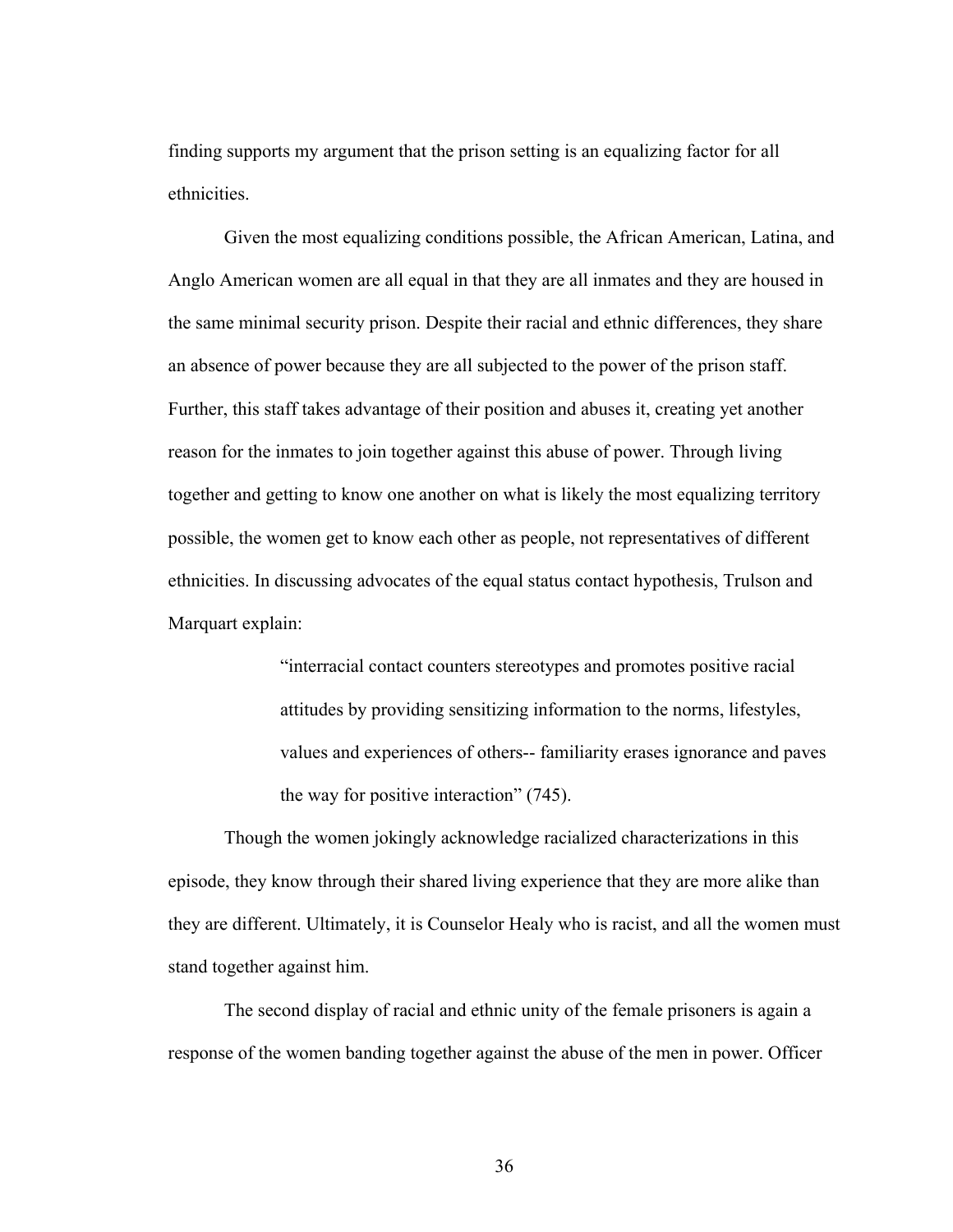Mendez, nicknamed "Pornstache" due to his eccentric mustache and inappropriate manner, has been smuggling drugs in to sell to addicted inmates in exchange for sexual favors. One of these inmates, Anglo American Tricia, has just completed rehab, but Mendez forces his latest stash on her upon her return, telling her she must sell it all in order to repay him. Kerman writes that "it is hard to conceive of any relationship between two adults in America being less equal than that of prisoner and prison guard" (Kerman, *Orange* 129), and certainly Tricia feels the same, as she has no choice but to take the drugs. Tricia is supposed to report for work, but instead Mendez locks her in the utility close with the baggy of drugs. Tricia subsequently overdoses, and Mendez finds her dead, hides the drugs, and stages a suicide.

Tricia's closest friends, all Anglo Americans, hold a makeshift memorial service for her in the dorms, as the prison staff had her cremated in order to avoid a potentially revealing autopsy. It is in this moment, more obvious yet equally as powerful, when all ethnic groups join together in response to the tragedy created by the prison staff. Chang, the one Asian woman in the first season, is the first to stop by the memorial with a smuggled bag of oranges from the commissary (of which she is in charge). The Latinas stop by next, Gloria with a plate of nachos fresh out of the microwave (Episode 11, Season 1), and Flaca and Maritza offer their condolences in their respective juvenile fashion: "I never knew her much, but I thought she had a good vibe;" "Sucks she killed herself" (Episode 11, Season 1). Gloria tells Big Boo, one of Tricia's closest friends, that she is sorry for her loss, and Boo responds with a thoughtful "Yeah. Gracias" (Episode 11, Season 1). Finally, African Americans Poussey and Black Cindy arrive with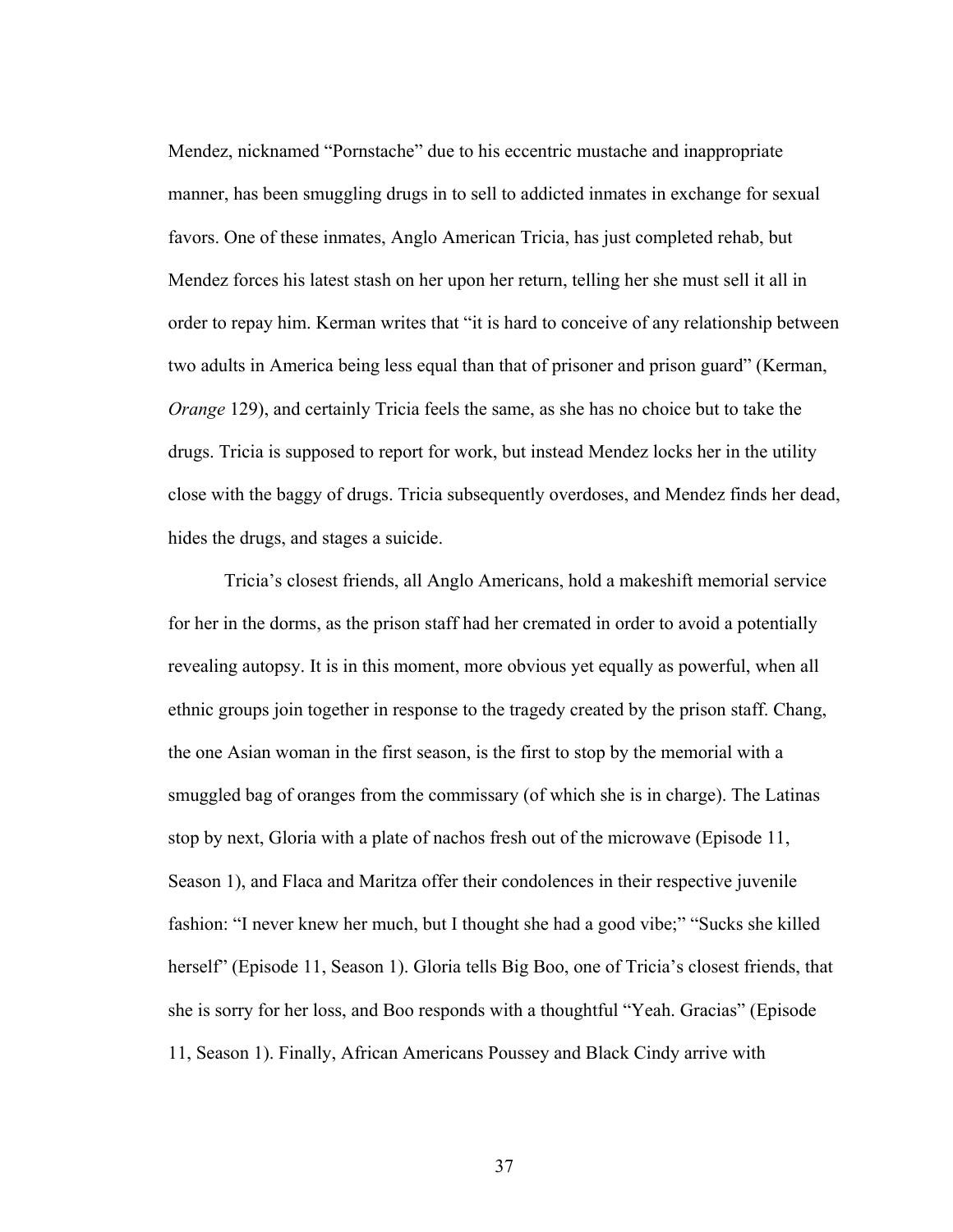contraband junk food and toilet hooch. Compassionate Poussey offers her condolences to her Anglo American friends: "Thought y'all could use some comfort food. She pulled off them [corn] rows really nice, too" (Episode 11, Season 1). Black Cindy agrees: "Yeah. Well, for a white girl," (Episode 11, Season 1), and the horrible cause for this reunion is lightened through the unity of the women. In this scenario, one could argue that the Anglo Americans are the victims of the abuse and corruption of power, as Tricia and her friends are Anglo American.

The ethnic unity that manifests is two-fold. On the first level, though the inmates mourning Tricia's death are Anglo Americans, the African Americans and Latinas comfort them in their time of loss. Secondly, Tricia's kindness clearly transcended racial lines, proving that one's character is of more importance than one's race, even, and I argue especially, in the worst environments. Had Tricia disrespected the African Americans or Latinas in any way, they would not have gone through the effort of remembering and respecting her life, but they do. The Latinas recognize Tricia's "good vibe," (Episode 11, Season 1), and the African Americans acknowledge that she wore her hair in corn rows, a traditionally African American hairstyle, well. As Trulson and Marquart mention, the Latinas' and African Americans' familiarity with Tricia's kind heart gets rid of unfounded ignorance.

*Orange Is the New Black* is a series about multi-ethnic, multi-lingual, multisexual women in prison. Though the main characters are presently incarcerated, the show includes flashbacks to fully develop each woman's story. The inmates are currently under the control of a representatively corrupt prison system, but it is not one that they accept.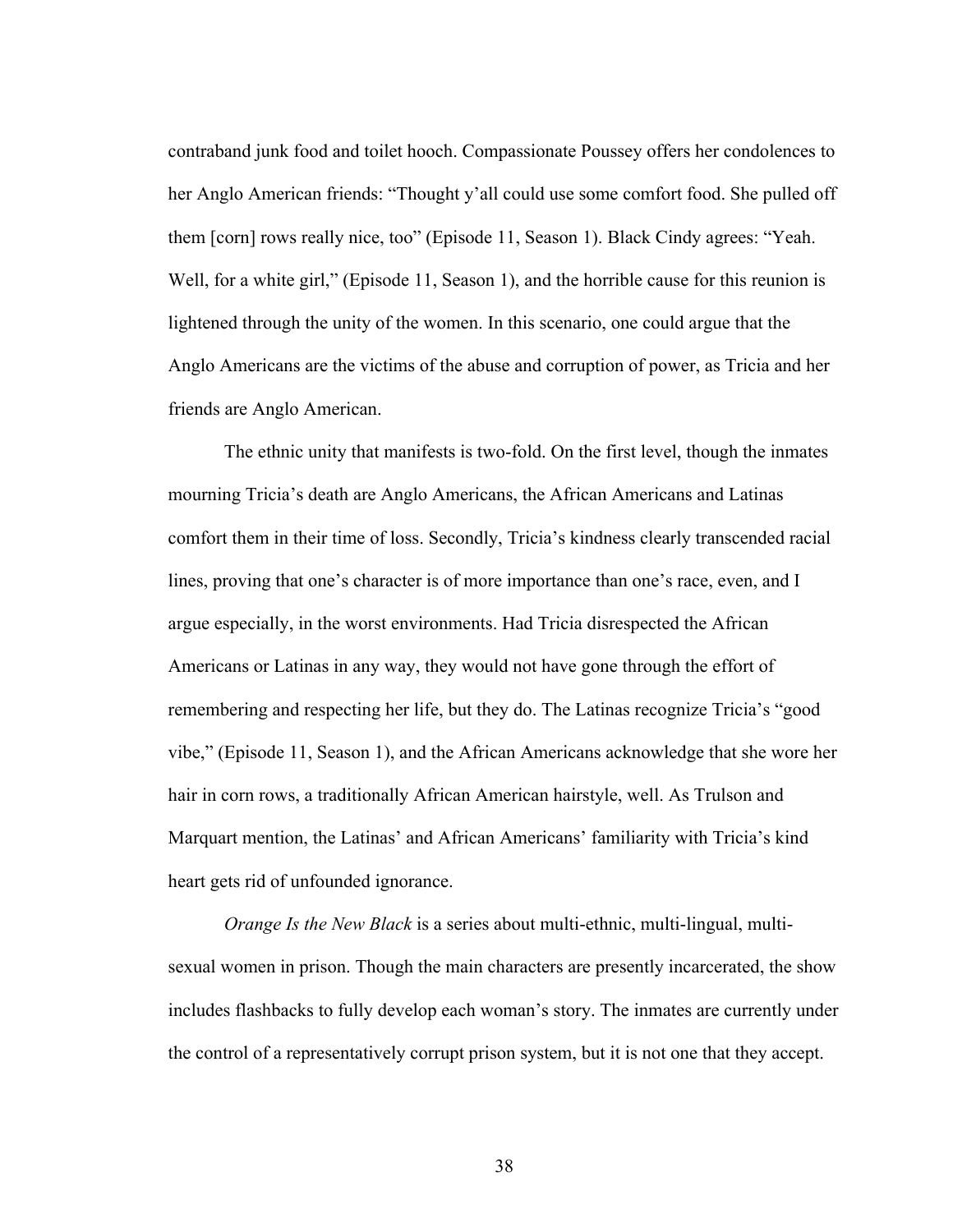In their own ways, each character uses their strength to cope in ways that go against the intentions of the prison staff. Some women have sexual relations with one another to find human comfort, and most all seek the companionship of one another, regardless of race. As the show's tagline says, "each sentence is a story," (www.Netflix.com) and Piper Kerman's desire to reveal what women in prison are really like is achieved.

 No prisoner is exactly any one thing. Piper Chapman and Lorna Morello are neither gay nor straight. Dayanara Diaz does not speak Spanish, yet she is still a Latina. All of these women are criminals, yet the majority are not evil people. Many characters are multilingual, and they are able to share their stories in more than one language. Ultimately, the representation of the Latina women in *OITNB* is symbolic of all the traditional characterizations and stereotypes the series refuses to accept: not all prisoners are bad people, heterosexuality is not the only norm, and English is not the only language spoken. In Chapter 2, I take a very detailed look at the languages spoken in the series, giving primary focus to the use of Spanish and English by the Latinas but also examining German and Russian. This linguistic study will also discuss the different identities associated with different languages and language choices, and the complexity of the Litchfield inmates is even further developed. Piper Chapman's brother Cal wisely acknowledges that one of Larry's "issues" is his "…need to say that a person is exactly anything" (Episode 11, Season 1), and an attempt to place any character in only one category would be problematic indeed.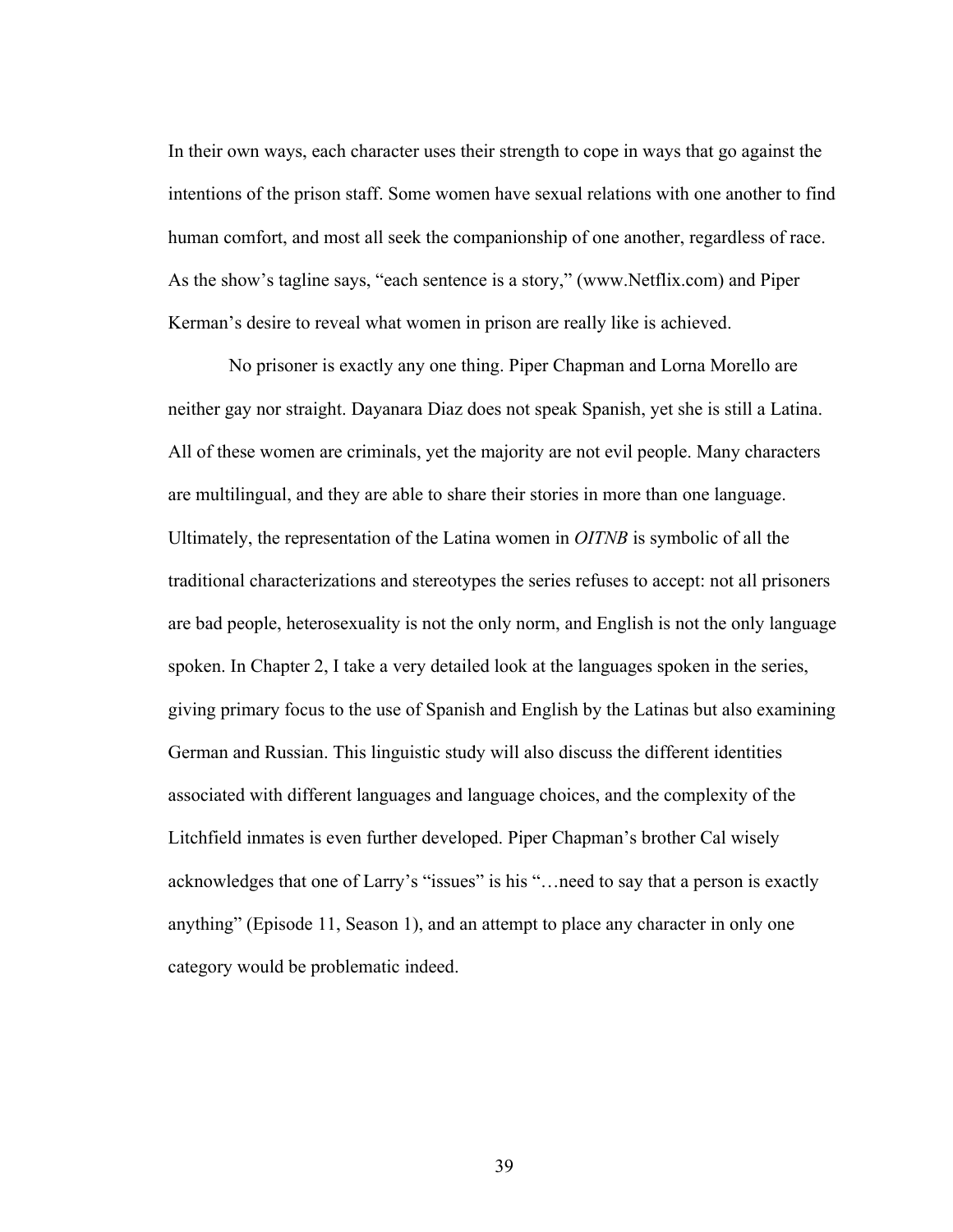#### **CHAPTER TWO- BILINGUALISM AND TRANSLANGUAGING**

The role of language in *Orange Is the New Black* is crucial from the earliest scenes of the pilot episode. Piper Chapman arrives to prison with only two other women, one of whom is Latina Dayanara "Daya" Diaz<sup>5</sup>. Once shown to their shared temporary housing assignments, Chapman and Diaz are introduced to Gloria Mendoza, another Latina inmate. Mendoza not only assumes that Diaz knows Spanish because of her appearance, but also demonstrates the belief that to be Latina, one must speak Spanish. Upon introduction to Diaz, Mendoza states that she needs a minute as she finishes putting on makeup:

> MENDOZA. Espérate un minuto. Déjame terminar esto. DIAZ. Um, I don't speak Spanish. MENDOZA. Great, another fucking coconut. What's the matter with your mother, she don't teach you Spanish? MENDOZA (to CHAPMAN): Hey *blanca*, you speak Spanish? CHAPMAN: Un poco. Entiendo más de lo que puedo hablar.

<sup>&</sup>lt;sup>5</sup> I argue that Daya's arrival with Chapman also serves as a foreshadowing of the increasing centrality that Daya's character will assume throughout the progression of the show.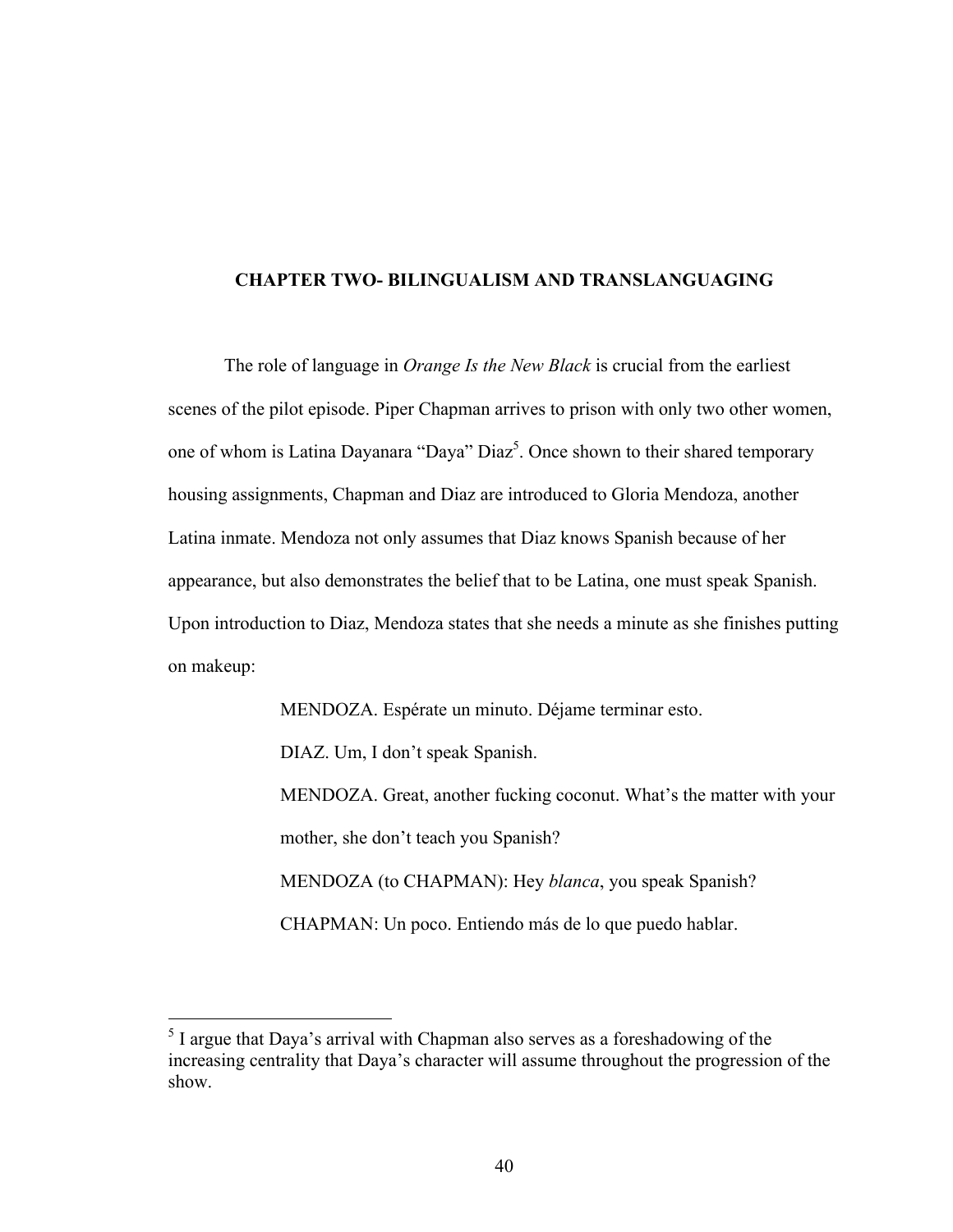MENDOZA (to DIAZ): You see? Fucking white girl speaks Spanish. (Episode 1, Season 1)

The use of Spanish can be considered an identity marker of Latinidad, and its varied usage can indicate various aspects of identity. In this chapter, I analyze the use of Spanish and English in the series and consider additional languages spoken in the first two seasons. The alternation of Spanish and English employed by the Latina inmates is given a certain priority. I examine specifically when each language is used and explore the possible implications. Throughout these close readings, I look into the role of language as an identity marker, and discuss how identity is performed and suggested by certain language uses. I begin with an examination of language use in Kerman's memoir, noting the importance she gives to language in her personal reflections. I will then introduce the concepts of code-switching and translanguaging, and apply these to specific scenes in which the Latinas alternate between English and Spanish. Finally, I reflect on the use of German and Russian in specific scenes from the series as well, as part of the fully multi-lingual environment of *OITNB*.

#### **LANGUAGE USE IN KERMAN'S MEMOIR**

As I discussed in the introduction, Piper Kerman's memoir serves as the inspiration for the series but also strays from it in many ways. With respect to languages, the most important distinction is that Kerman's text is the compilation of her personal reflections whereas the series includes an array of viewpoints. That being the case, I argue that language plays such a strong role in each medium that even Kerman devotes various sections to language use in her single account. The scene from Episode 1, Season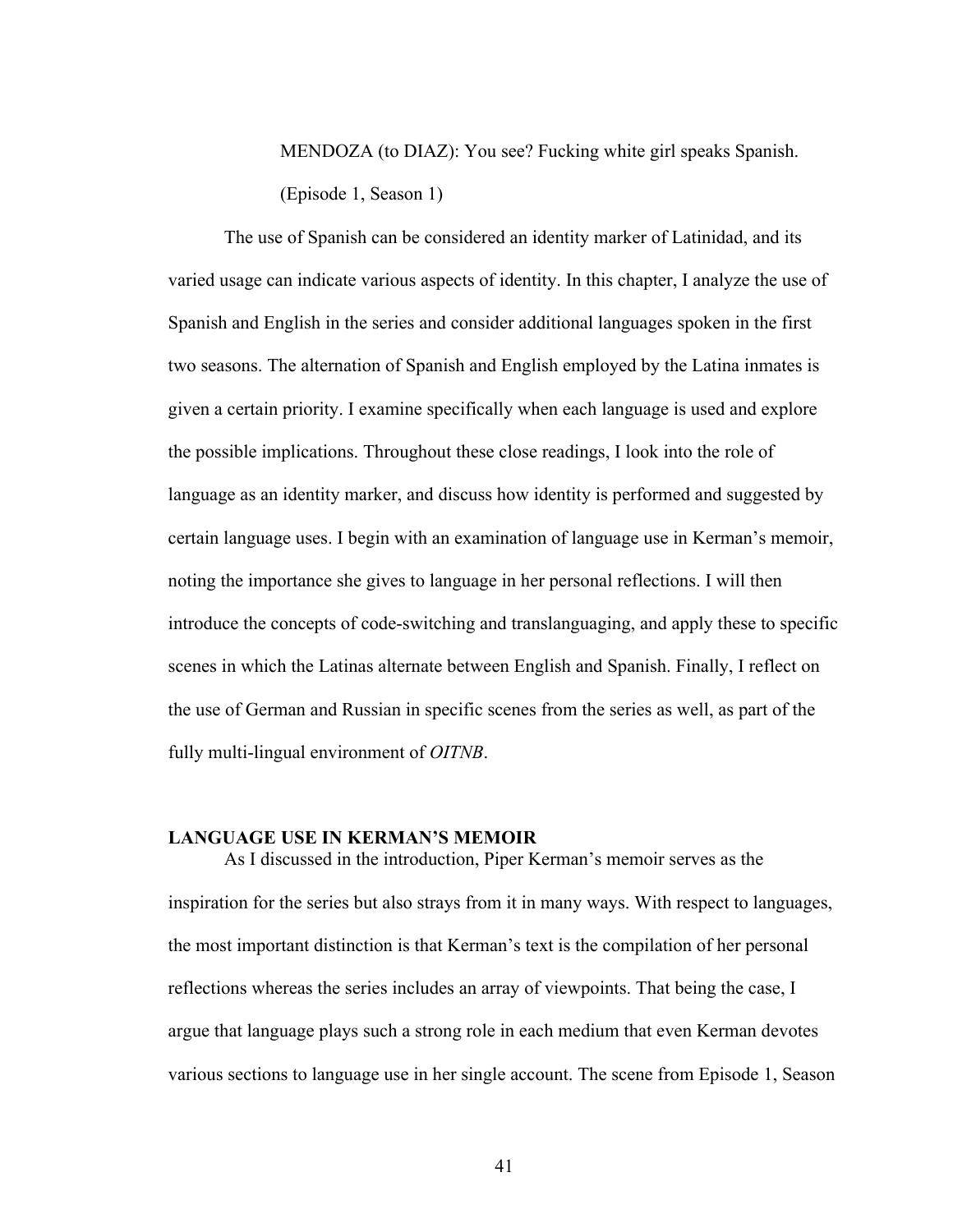1 in which Chapman first meets her temporary roommates is one of few that are replicated almost exactly from Piper Kerman's text. After the inmate count, which was "screwed up" in both accounts, Kerman writes: "After the liver-and-lima-beans dinner… women of every shape, size, and complexion flooded back into the main hall of the building, shouting in English and Spanish" (Kerman, *Orange* 45-46). Although Kerman's account is intentionally personal, one of the first observations she makes about her new living situation is about the bilingual din that surrounds her. Kerman also writes about one of her co-workers in the electric shop, whom she calls Yvette: "Yvette, a sweet Puerto Rican who was halfway through a fourteen-year sentence and yet still had (at most) seventeen words of English at her command" (Kerman, *Orange* 89-90. This is certainly proof that enough Spanish was spoken within that prison that knowing English was not necessary. Kerman later relates that she was trying to learn some Spanish, and Yvette "was very patiently trying to teach [her], but what [she] managed to pick up was almost exclusively about food, sex, or curses" (Kerman, *Orange* 97-98). Whether these three categories were the most pertinent to prison life or whether they were most important to Yvette, these are the areas of Spanish language that Kerman learned while serving her time. Clearly, learning Spanish was not a priority for Kerman during her sentence, but both the language and its speakers are important enough to be referenced again and again in her memoir.

In reflecting on her first five months in prison, Kerman shares all that she has learned up to this milestone. These accomplishments include learning how to clean with maxi pads, how to tell whether two women were lovers or just friends, and learning when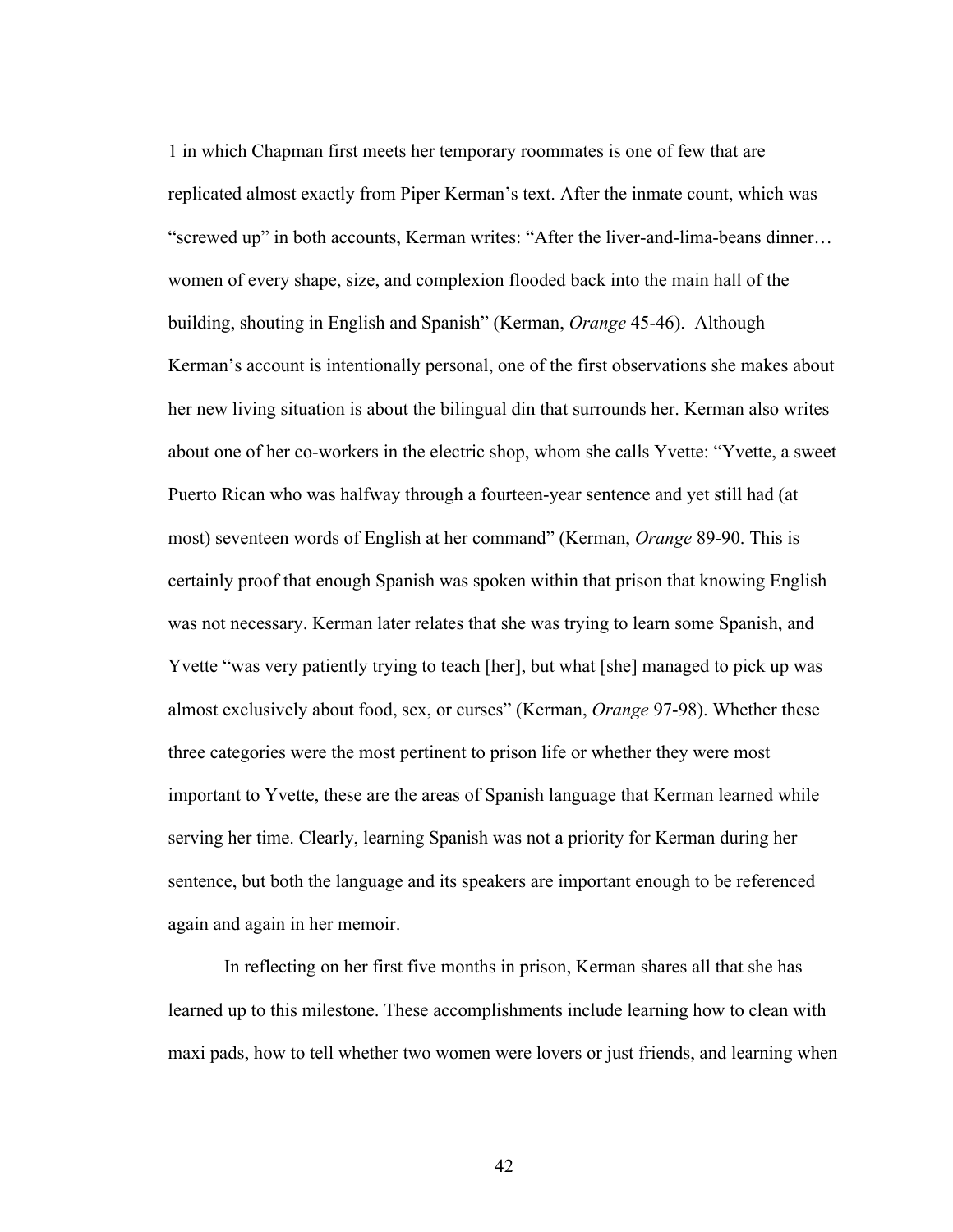to curse in Spanish (Kerman, *Orange* 150). Kerman also includes in this section a recipe for prison cheesecake, which she learned how to make from Yvette's "Spanish and handgesture instructions" (Kerman, *Orange* 150). This cheesecake is indeed an accomplishment, as noted by Kerman: "Yvette raised her eyebrows when she tasted it. *"¡Buena!"* she proclaimed. I was very proud" (Kerman, *Orange* 151).

Knowing Spanish is important for Kerman during her stay in prison when needing to curse someone, and those who speak it prove to be valuable friends to have on the inside. Just like in the series, though, Spanish is not the only language spoken in the prison besides English. Kerman devotes an entire chapter to mother-daughter relationships in prison, and concludes her account of the Mother's Day event noting that "Mother's Day was special, and children of every age swarmed the place, and a cacophony of conversations flowed in many languages and accents" (Kerman, *Orange* 135). *Orange Is the New Black: My Year in a Women's Prison* is an account of Piper Kerman's experience in prison. Though the book provides only her perspective, dealing with different languages- both Spanish and others- is certainly an important part of her experience in prison. Kerman mentions that about half of the inmates were Latinas (Kerman, *Orange* 66), and that Spanish was very clearly the second most-used language in the series. However, entire episodes of the TV show are devoted to flashbacks of inmates speaking in Russian and German, giving *OITNB* a multilingual aspect that goes beyond Kerman's memoirs, and that is not common to most US television series.

### **CODE-SWITCHING AND TRANSLANGUAGING**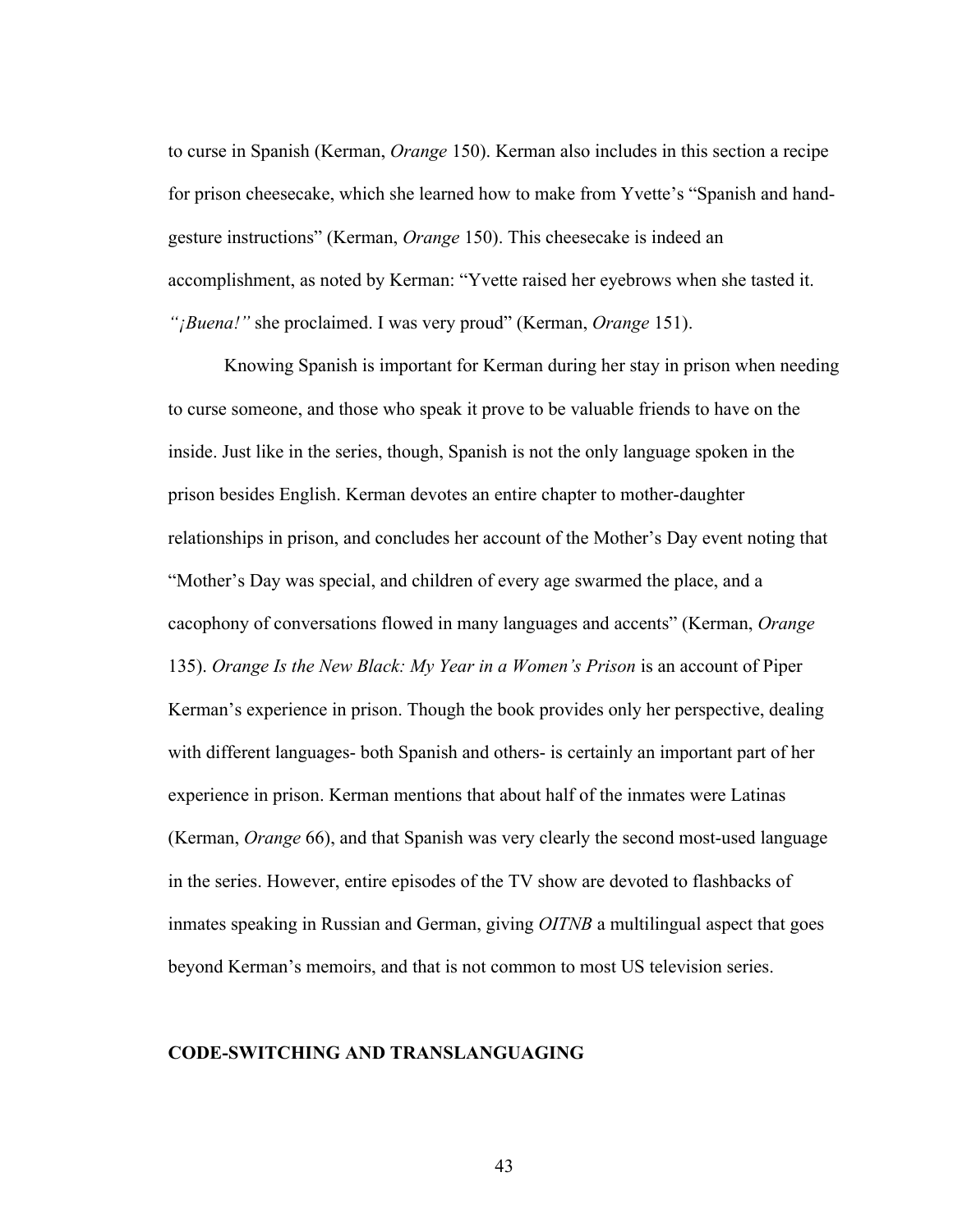Initially, all the Latina inmates in *OITNB* speak both Spanish and English. In *The Cambridge Handbook of Linguistic Code-switching* (2009), editors Barbara E. Bullock and Almeida Jacqueline Toribio define the concept code-switching (hereafter CS) as "the alternating use of two languages in the same stretch of discourse by a bilingual speaker" (xii). Of course, this alternation can and does occur in many different ways in *OITNB*. Bullock and Toribio explain that even monolingual speakers alter the way they speak depending on the addressee(s) and the setting. This is defined as "style shifting" (2). Since bilingual speakers have two registers or dialects within their repertoire, their choice to speak different languages at different times is referred to as "language shifting" rather than style shifting (Bullock and Toribio 2). Crucially, then, "…given the appropriate circumstances, many bilinguals will exploit this ability [language shifting] and alternate between languages in an unchanged setting, often within the same utterance; this is the phenomenon understood as CS" (Bullock and Toribio 2). The examples I provide of this alternation of languages occur within the unchanged setting of the fictional prison Litchfield in *OITNB*. As Bullock and Toribio explain, CS can be used for many different purposes, such as "…filling linguistic gaps, expressing ethnic identity, and achieving particular discursive aims…" (2) These reasons for CS do occur in the series. I will study some examples later in this chapter.

In an essay entitled "Code-switching among US Latinos," (2011) Toribio offers a more detailed definition for CS as the "linguistic phenomenon whereby a speaker uses two linguistic codes within a single speech event, alternating between phrases, clauses, and utterances, often with no change in addressee or subject" (Toribio 530). The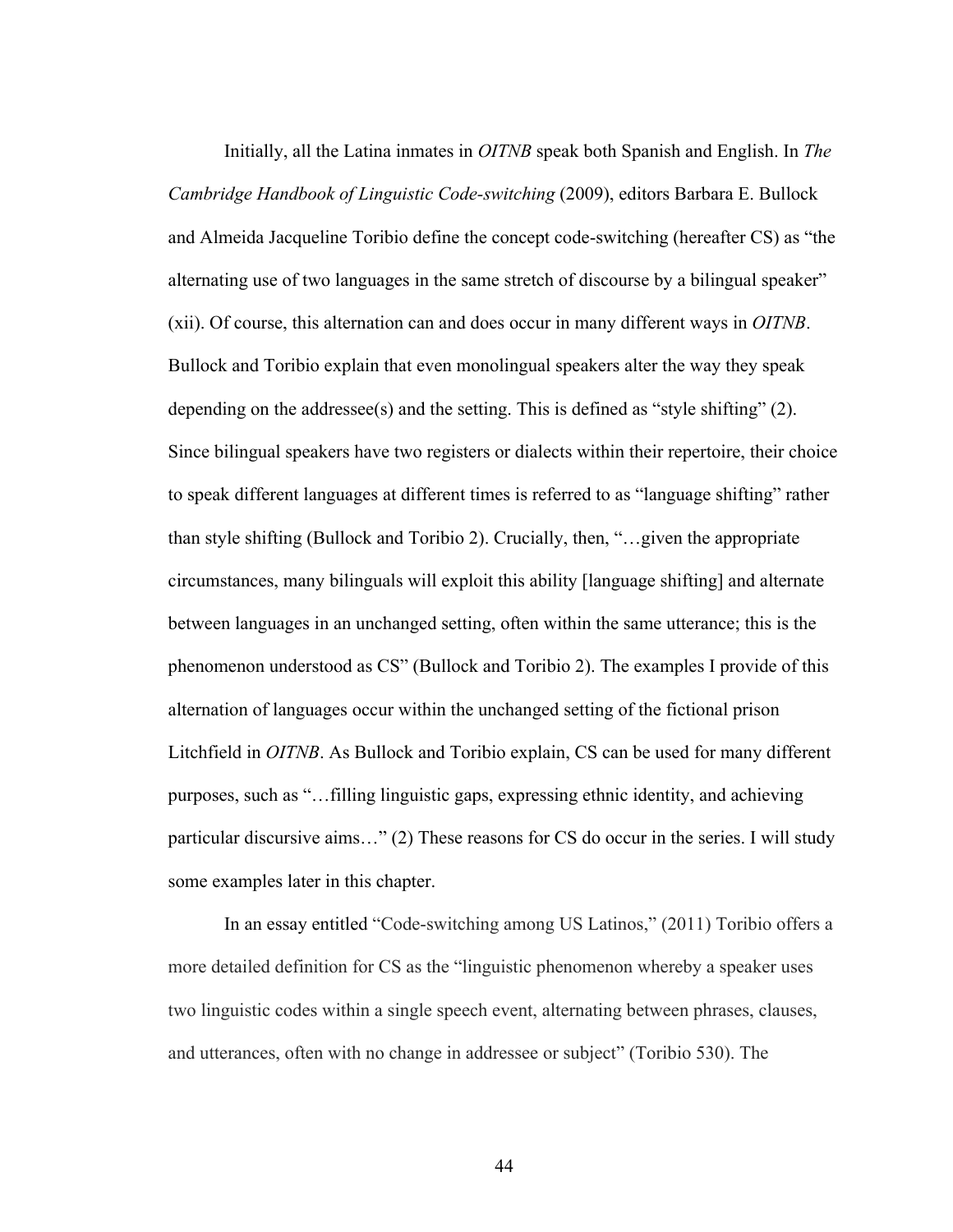alternation of languages is "regularly practiced by Latinos who are proficient bilinguals, and is especially prevalent among those born and raised in the United States" (Toribio 532). This, of course, is directly applicable to the Latina characters in *OITNB*. Another important observation provided in this chapter is that CS is not something that is ever formally instructed; it just happens (Toribio 537). While CS is not instructed, it has always been presumed to be a conscious choice by the speaker (Toribio 539). Toribio presents a comprehensive list of functions served by CS: quotation, addressee specification, interjections, reiteration, message, topic shift, persuasion, and emphasis (Toribio 539). Finally, Toribio also touches on the relationship between language and identity that is so crucial to the analysis of language in this series: "Through the juxtaposition of Spanish and English, Latinos engaged in the "performance of identity" as conceptualized by Le Page and Tabouret-Keller (1985), a positive assertion and enactment of their *Latinidad*" (Toribio 540). This "performance of identity" connects to Butler's understanding of gender as a performance, and all these performances help to better understand the characters.

#### **TRANSLANGUAGING**

Suresh Canagarajah introduces the term "translanguaging" to refer to the communicative practices of multi-linguals. According to Canagarajah, translanguaging is based on two assumptions. First, language is part of a multi-lingual's repertoire that is accessed for communicative purposes. Second, languages are not separate but integrated, and "multilingual competence emerges out of local practices where multiple languages are negotiated for communication" (Canagarajah 1). Certainly, both assumptions are true with respect to the practice of CS as well. CS is used in communication, languages are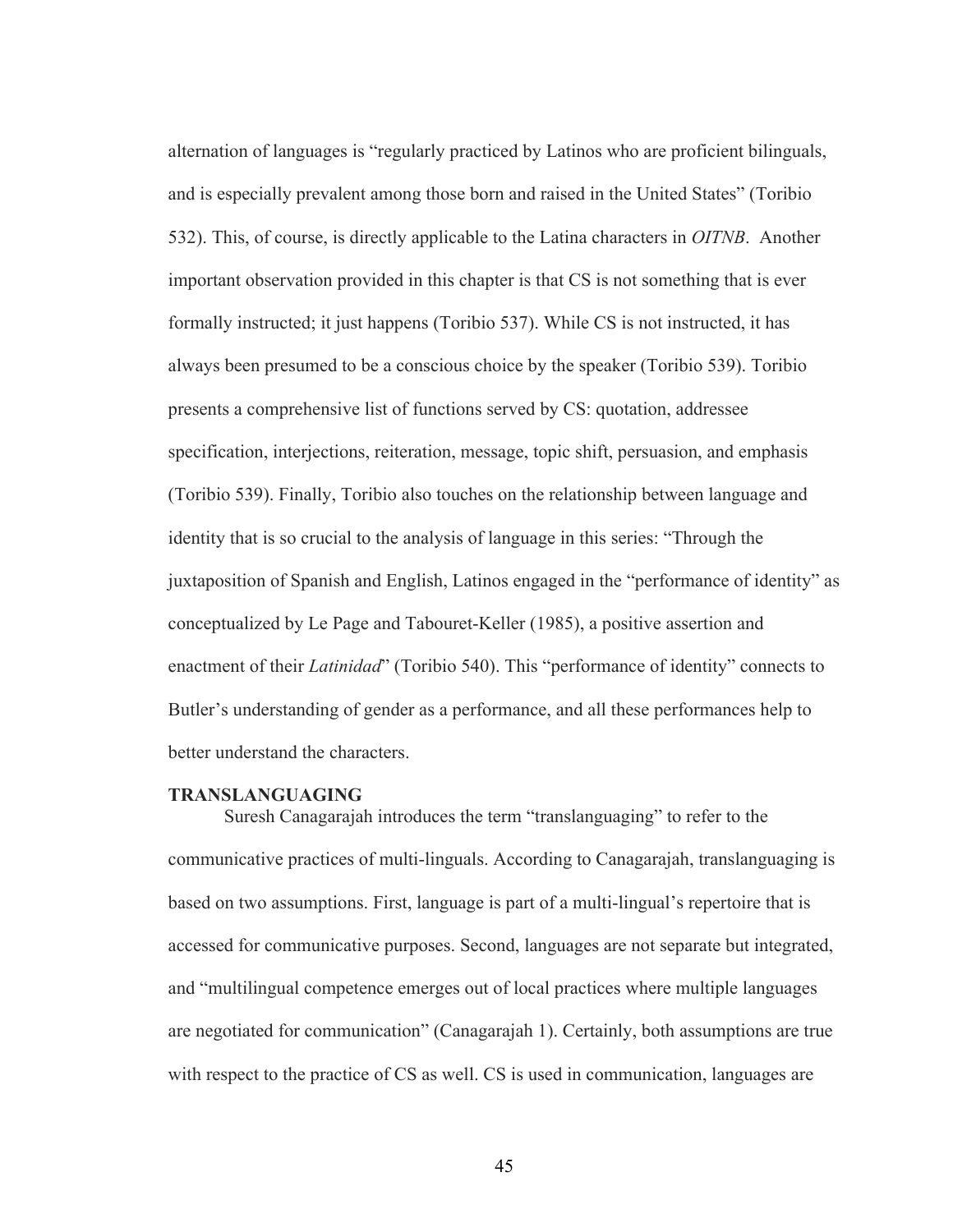integrated in their combination and alternation, and CS occurs when and where both Spanish and English are spoken. Canagarajah also touches on the "style shift" of monolinguals that Toribio and Bullock earlier explained: "All of us have multilingual competence and adopt multilingual practices in our competence. Even the so-called "monolinguals" shuttle between codes, registers and discourses" (Canagarajah 4). Though Canagarajah examines the application of translanguaging in his graduate level teaching of a second language course, he emphasizes that translanguaging is a social accomplishment (4), which reinforces our understanding of language as an interaction. Canagarajah analyzes one student's particular use of translanguaging in her writing, and although the texts are in written form, they are still part of a social interaction in that they are peer-reviewed. Peers provide their feedback and the authors respond directly to this feedback. Canagarajah adds that translanguaging is performative: "it is an interactive achievement that depends on aligning one's language resources to the features of the ecology to construct meaning" (5). Language and translanguaging are social, and as linguists Mary Bucholtz and Kira Hall (2005) explained, identities can be formed from specific linguistic interactions.

Canagarajah cites Bloomaert on the interactional aspect of translanguaging: "in order for an identity to be established, it has to be recognized by others" (5). In other words, language does not occur in a vacuum. In any linguistic interaction, there is a minimum of two participant roles: the speaker/ author and the listener/reader, and it is through the negotiation of these roles that languages are understood and identities are formed. Canagarajah's explication of translanguaging is useful in that it reminds us that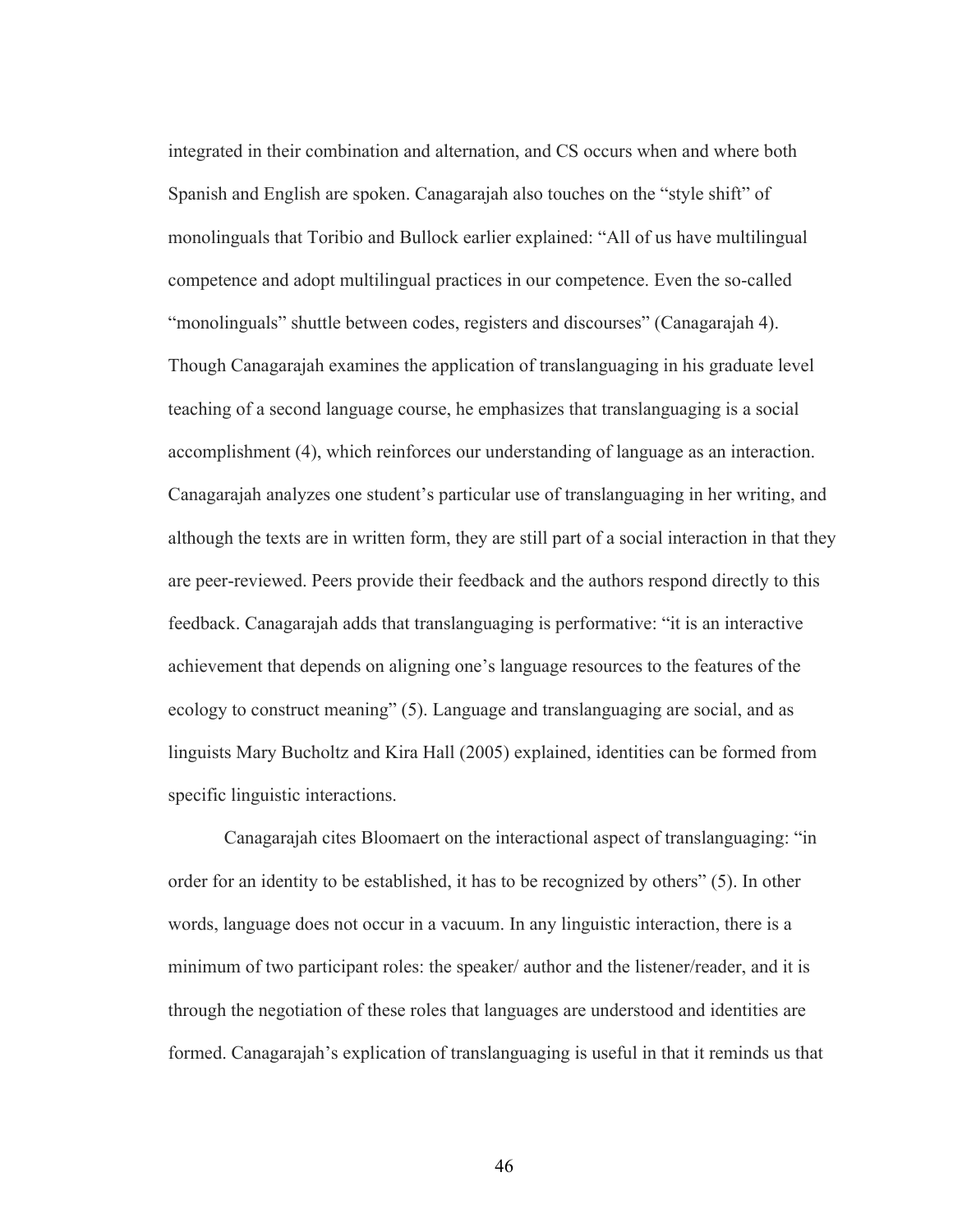language is always a negotiation. This negotiation requires a minimum of two parties, and every negotiation of language is an interaction. Even if the exchange of language is the interpretation of a written text, every interaction requires active negotiation by all participants. As Bucholtz and Hall (2005) explain, social identities emerge from these interactions. Looking at the identities that emerge from the use of Spanish by the Latina inmate on the show help to better understand these complex characters.

## **USE OF SPANISH AMONG THE LATINA INMATES**

As I mentioned earlier, the scene in which Anglo American Piper Chapman unintentionally reveals she knows more Spanish than Latina Dayanara Diaz is of great importance. I have already argued that *OITNB* rejects racial and ethnic stereotypes; however, this does not mean that all the characters on the series do the same. As I studied in chapter 1, Lorna Morello is one of these characters for whom political correctness has never been a priority. After driving Chapman and Diaz to the prison in the pilot episode of the show, Morello is tasked with giving them the introductory tour. At first, Diaz and Chapman share a temporary housing assignment with three other inmates. Two of these inmates are Anglo American- Anita DeMarco and Nicky Nichols, and one is Latina, Gloria Mendoza. Morello introduces Chapman to Demarco, asking her to show Chapman the ropes, and introduces Diaz to Mendoza asking her to do the same. Mendoza assumes that Diaz at the very least understands Spanish since that is the language in which she first addresses her: "Espérate un minuto. Déjame terminar esto" (Episode 1, Season 1). Since Mendoza does not yet know that Diaz does not speak Spanish, it is very likely that Mendoza has chosen to speak in Spanish instead of English to express their shared ethnic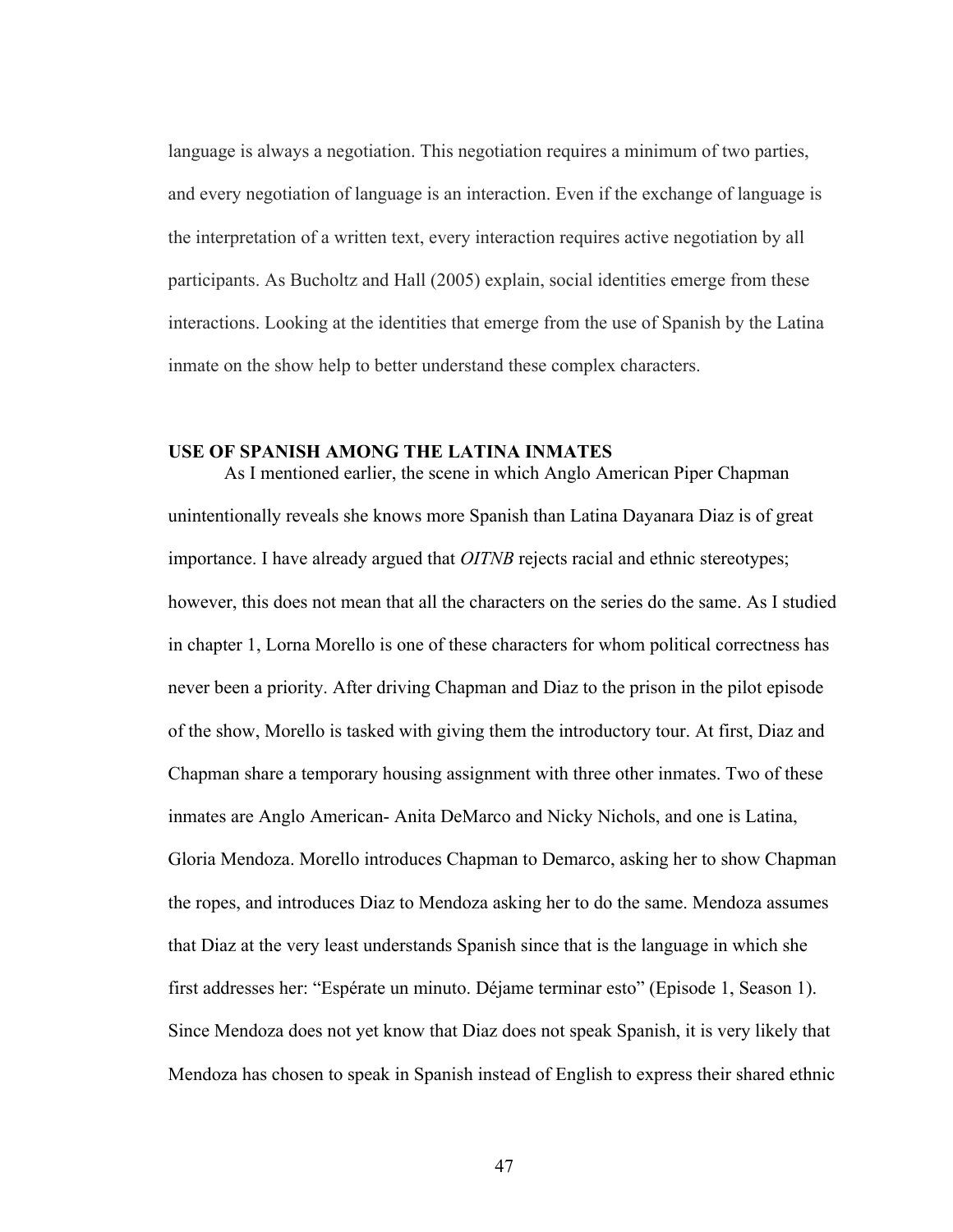identity. Diaz sheepishly admits that she does not understand her: "Um, I don't speak Spanish" (Episode 1, Season 1). The look of disgust that Mendoza gives Diaz as a response exposes her obvious disapproval. Furthermore, her disappointment with Diaz only grows when Chapman, in perfect Spanish admits that she understands some Spanish and speaks a little: "Un poco. Entiendo más de lo que puedo hablar" (Episode 1, Season 1).

In this scene, Anglo American Chapman knows Spanish while Latina Daya Diaz does not. Mendoza considers Spanish to be a marker of Latinidad, and her response to Daya expresses her disappointment in Daya's lack of knowledge: "You see? Fucking white girl speaks Spanish" (Episode 1, Season 1). In "Identity and Interaction: A Sociocultural Approach" (2005), linguists Mary Bucholtz and Kira Hall provide five principles in which identity can be analyzed as produced in linguistic interaction (Bucholtz and Hall 585). The critical word here is interaction, as these five principles only result from identities that emerge from an exchange among two or more people. Bucholtz and Hall provide an intentionally vague definition of identity, stating that it is "*the social positioning of self and other*" (Emphasis in the original 586). In defining the positionality principle, the authors explain, "identities encompass… temporary and interactionally specific stances and participant roles" (Bucholtz and Hall 592). Within the interaction among Mendoza, Diaz and Chapman, each participant assumes a stance or role that is applicable only within the boundaries of this conversation. Mendoza takes the stance that language is a critical part of one's ethnic or racial identity, though this is not a staunch belief that she maintains throughout the series. With the utterance of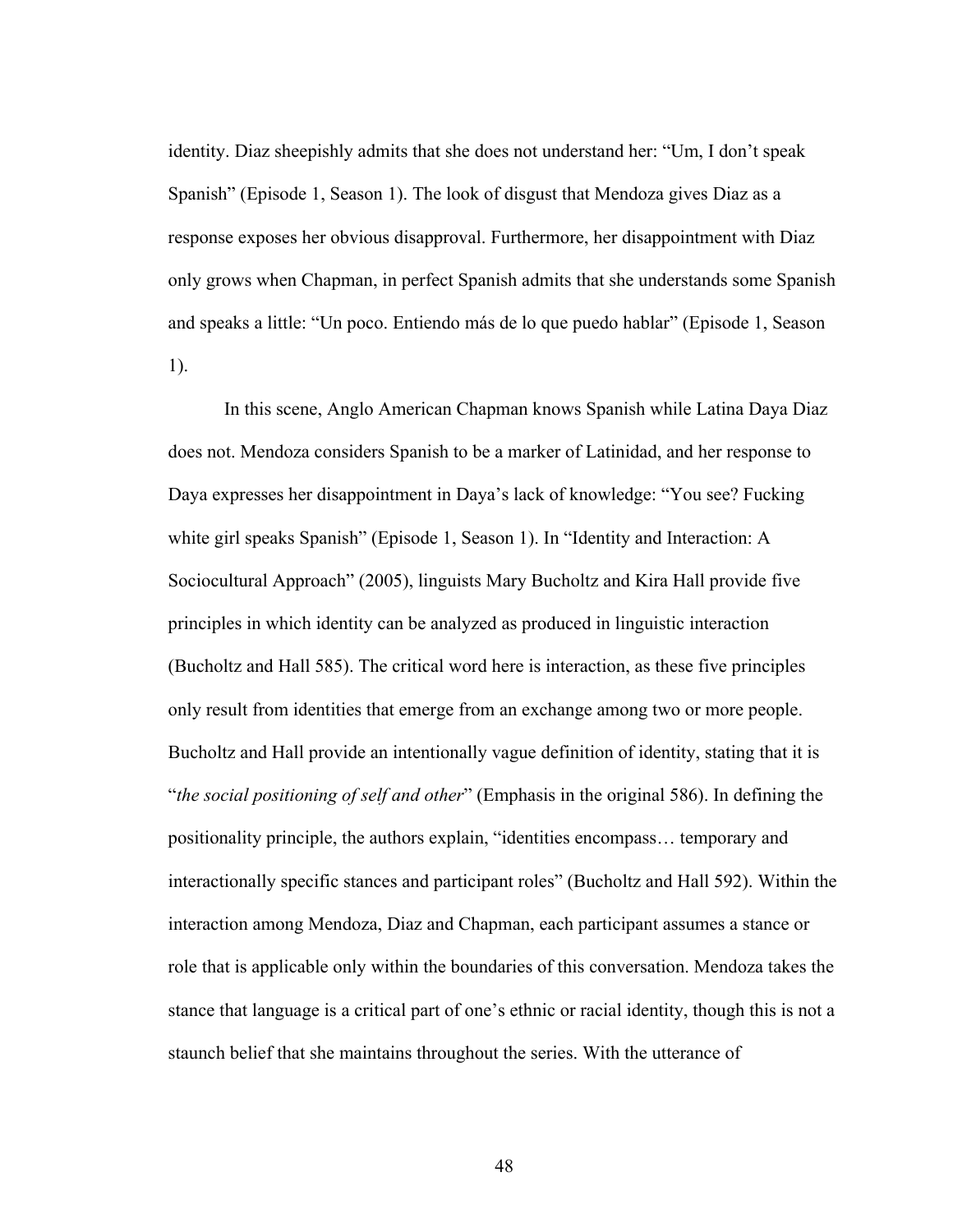grammatically correct Spanish, Chapman positions herself as having more of a *latina* identity than Diaz, who does not speak Spanish. Consequently, Diaz is positioned as unable to fully claim a "truly" Latina identity, as she cannot speak like Chapman and Mendoza. It is important to note these positions are all temporarily valid within this interaction, whether or not these identities were intentionally sought. Bucholtz and Hall's partialness principle states that any construction of identity is partial and constantly shifting throughout all the linguistic interactions of one's life (606). As Chapman is prone to do, she unintentionally causes trouble by proving that she, an Anglo American, knows more Spanish than Latina Dayanara Diaz.

This single interaction holds yet even further linguistic importance. After Diaz's embarrassed confession, the first irritated remark Mendoza makes is an attack on her mother: "Great, another fucking coconut. What's the matter with your mother, she don't teach you Spanish?" (Episode 1, Season 1). Though this comment is retrospectively humorous -- Mendoza is actually friends with Daya's mother Aleida-- it also implies Mendoza's belief that it is the responsibility of the parent to teach the child the language of their shared heritage. This ideology is reflected in Kim Potowski's study "'I Was Raised Talking Like My Mom': The Influence of Mothers in the Development of MexiRicans' Phonological and Lexical Features" (2008). A "MexiRican" is an individual with one Mexican parent and one Puerto Rican parent, and Potowski explains that having either a Mexican accent or a Puerto Rican accent will label an individual as either Mexican or Puerto Rican (203). That one's accent identifies them as either one thing or the other is representative of Bucholtz and Hall's relationality principle. This principle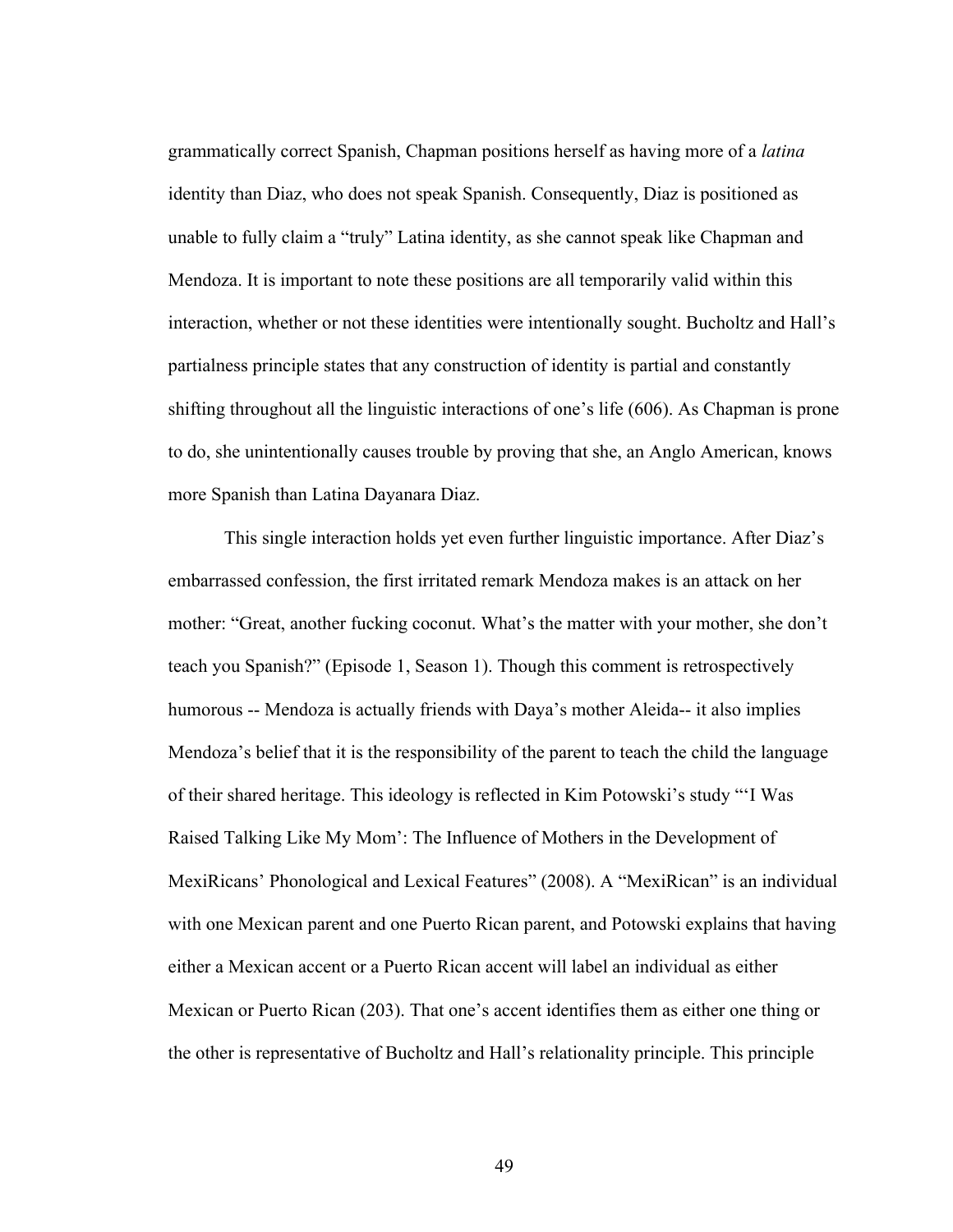seeks to prove that identities are not constructed independently, but "always acquire social meaning in relation to other available identity positions and other social actors" (Bucholtz and Hall 598).

Potowski states that the purpose of her study "was to determine to what degree phonological and lexical traits from the mother's dialect were present in the Spanish spoken by their adult MexiRican children" (205). Potowski gathered this information from two interviews, one in Spanish and one in English. A very important distinction Potowski makes is that "unlike claims to general ethnic identity, dialect variety in a minority language is usually not under a person's control" and that one's dialect is typically dependent on language exposure in childhood (Potowski 206). Potowski found that 20 out of 27 participants (74%) interviewed showed a majority of traits that resembled their mother's dialect (Potowski 212). Potowski concludes that her findings provide further evidence of the mother's influence on the language of their children (Potowski 217). While these findings are specific to one's dialect, they reinforce the importance of the role that the mother plays in their child's linguistic development. The first time Daya encounters her mother in the prison where they are now both incarcerated, Aleida looks both ways to see if a guard is present and then slaps Daya across the face. Flashbacks in the series show Aleida leaving Daya and her other young children to go out with her boyfriend after the two of them snort cocaine in their kitchen. When Mendoza asks Daya "what's the matter with your mother, she don't teach you Spanish?" (Episode 1, Season 1), it becomes clear that not teaching Daya Spanish was the least of Aleida's maternal shortcomings.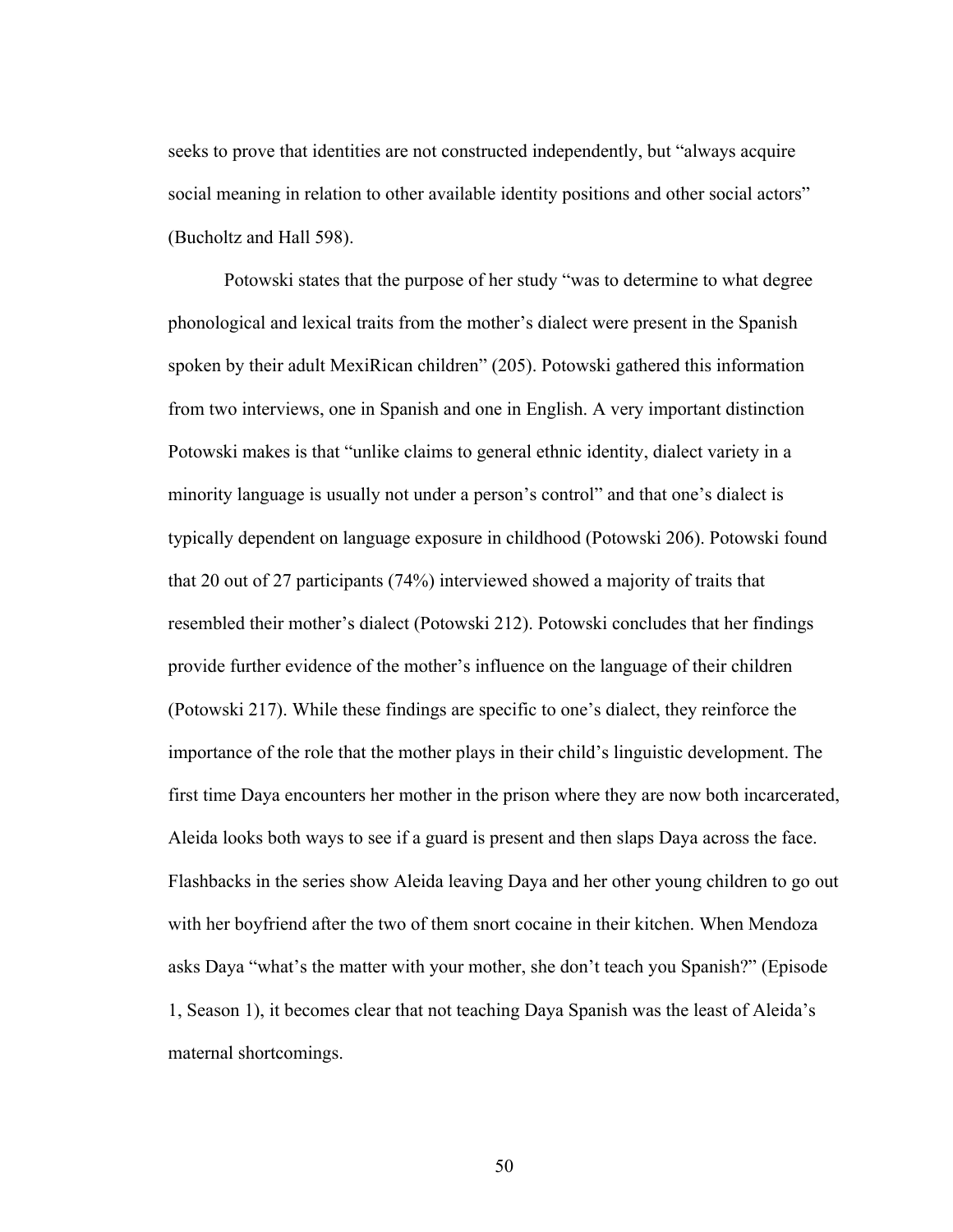Throughout the progression of the series, Diaz becomes a leader within the Latina inmates even though she does not achieve fluidity in Spanish. That Diaz does not speak Spanish eventually becomes unimportant to Mendoza as the two get to know one another, but that does not negate her linguistic shortcoming in Mendoza's mind within their first exchange. As Angharad N. Valdivia notes, "[t]he language in the dominant culture's construction of Latinidad is Spanish. This does not mean that all Latina/os speak Spanish, or that all Latin Americans speak Spanish…" (16). Similarly, this does also not mean that all who speak Spanish claim a Latina identity. In Episode 2 of Season 1, Miss Rosa briefly hints at her otherwise-unmentioned heritage: "When I first got here… there was a disagreement. Then we brawled. That's how you settled things. And if I'd have won, I'd have been *la jefa*. Instead of this. Thank God I got cancer. No one fucks with cancer" (Episode 2, Season 1). Though Miss Rosa never aligns herself with the Latinas or any ethnic group, her Latina identity subtly emerges when she says *la jefa* instead of "the boss." Miss Rosa has less time to socialize with other inmates due to her frequent hospital visits for chemotherapy, and when she does interact with the other women, she chooses not to reveal her Latina identity or any personal information whatsoever. The fact that Miss Rosa does not associate herself with either the Latinas or the Anglo Americans indicates that she is not trying to hide her Latina identity, rather she is not interested in creating any social-ethnic relationships. Ethnic identity, then, like gender and sexuality, can also be fluid.

Another interesting occurrence of CS occurs in an exchange between Gloria and Galina "Red" Reznikov in Episode 7 of Season 2. Red was once in charge of the prison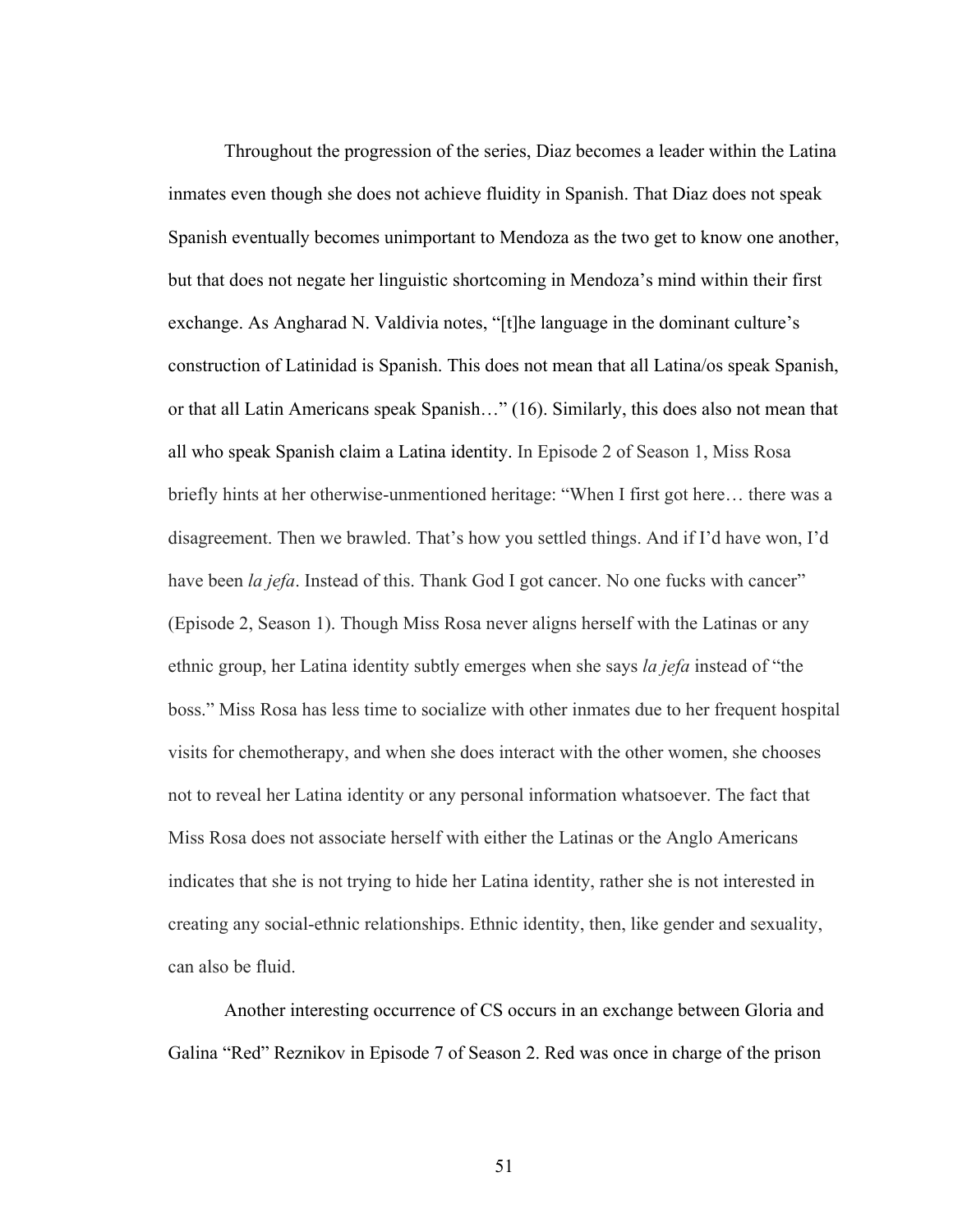kitchen for many years, and through flashbacks we learn that she sought out this position of power not long after she first arrived to Litchfield. Red's desire for control of the kitchen is twofold: first, she used to own a restaurant with her husband in her native Russia and views her cooking as a source of pride, and second, she smuggles in contraband through the produce shipments and this places her in a much sought after position of power. Through a series of mishaps, Red loses control of the kitchen, and the staff delegates this position to Gloria, who repeatedly admits she never asked for it.

In Season 2, a malicious and manipulative woman named Yvonne "Vee" Parker enters Litchfield, and flashbacks reveal that she was previously incarcerated here with Red many years ago when Red first gained control of the kitchen. These flashbacks also reveal that Vee violently attempted to take control of the kitchen from Red so that she could have the power of the contraband business for herself. In Season 2, Episode 7, Red approaches Gloria about teaming up together against Vee, who is African American. Red and Gloria are the unofficially designated leading elders of both the Anglo Americans and the Latinas within Litchfield. Vee has been sneaking in cigarettes and is once again trying to take control of the prison contraband from Red. Gloria tells Red that she has already helped her by hiding some of Red's contraband in the kitchen's walk-in freezer, but she does not want to be caught in the middle of her and Vee's power struggle. Red offers to remove her contraband items as soon as she can. Gloria is frustrated with her involvement in a situation where she feels she does not belong and tells Red: "You've got *tres días*" (Episode 7, Season 2). Gloria walks a few steps away from Red then turns to her and adds: "That's "three days" in English" (Episode 7, Season 2). Red responds: "*Sí,*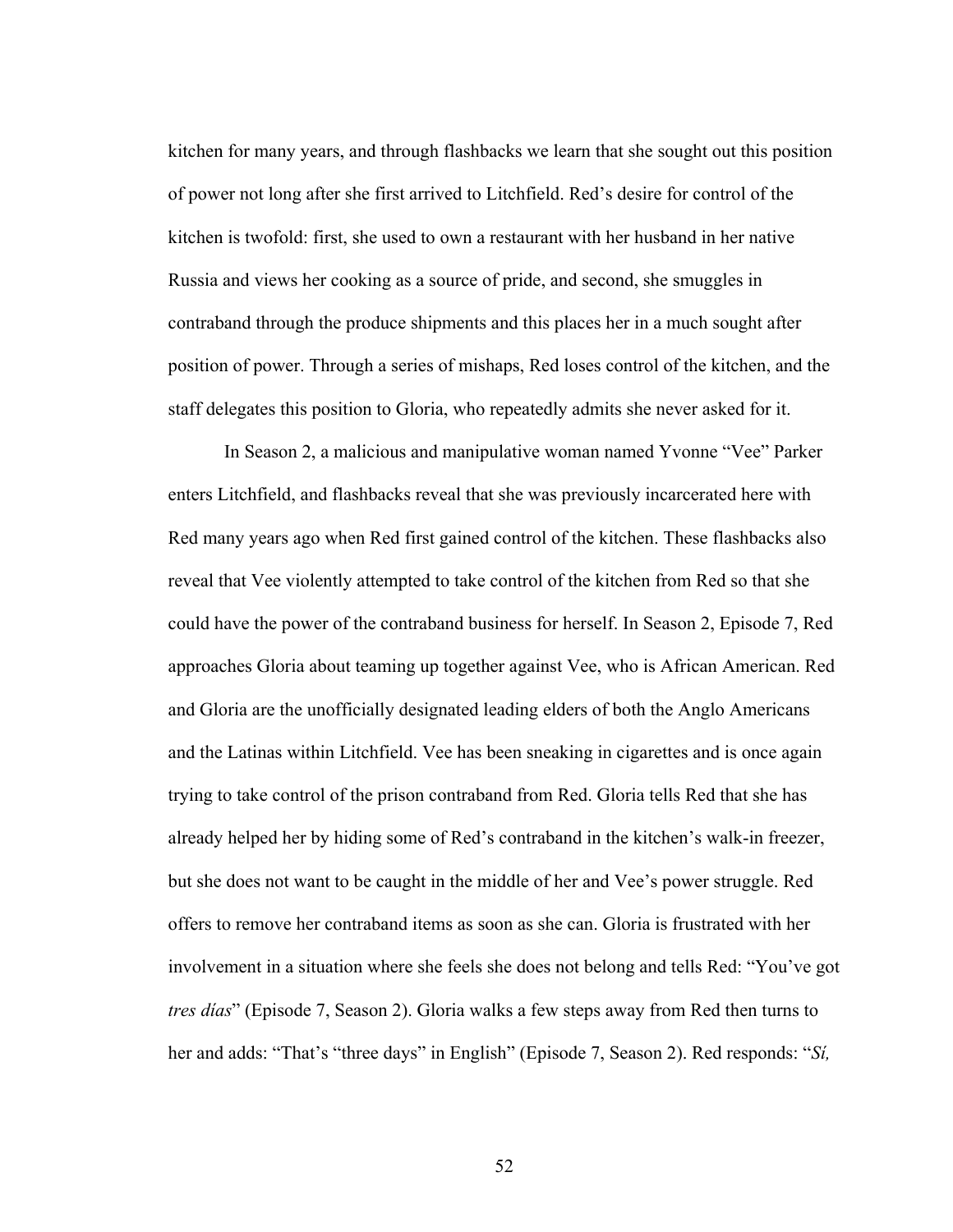*señora*" (Episode 7, Season 2), and mockingly shakes her head at Gloria's back as she walks into the kitchen freezer. Here, Gloria uses Spanish to make an argument, emphasizing in her language that she is currently the one in the position of power. This instance of CS occurs within the same sentence, and the timeline Gloria so generously gives Red is given in Spanish, Gloria's language. Red responds in Spanish in an attempt to mock Gloria's position of power, proving that she understands her language, too. By addressing Gloria as "señora," Red uses a word of respect in a disrespectful manner, conceding to her temporary loss of power but not giving up.

An exchange between prison guard John Bennett, Daya's boyfriend, and several Latina inmates includes notable instances of CS or translanguaging. Aleida, Maritza and Flaca have manipulated Bennett into bringing them contraband in exchange for their silence about his impregnating Daya. After sneaking in the requested items once, Bennett later approaches the women to tell them he is not going to continue to do this. Still believing the Latinas have the upper hand in this relationship, Maritza smartly tells Bennett, "I think you forgot how blackmail works, *papi*" (Episode 7, Season 2). Here, the use of *papi* is considered a borrowing or loan word, which is the incorporation of a word in one language into another language. Though it would be a rare intelligent moment for Maritza, she is most likely intentionally making a play on words. In Puerto Rican Spanish, *papi* can be used as an affectionate term for a male, but Maritza also knows that Bennett is the father of Daya's unborn child. Whether consciously or not, Maritza employs this word in Spanish for emphasis. Bennett interprets this reminder of his secret as an intention to further undermine his position of power, and he no longer accepts this.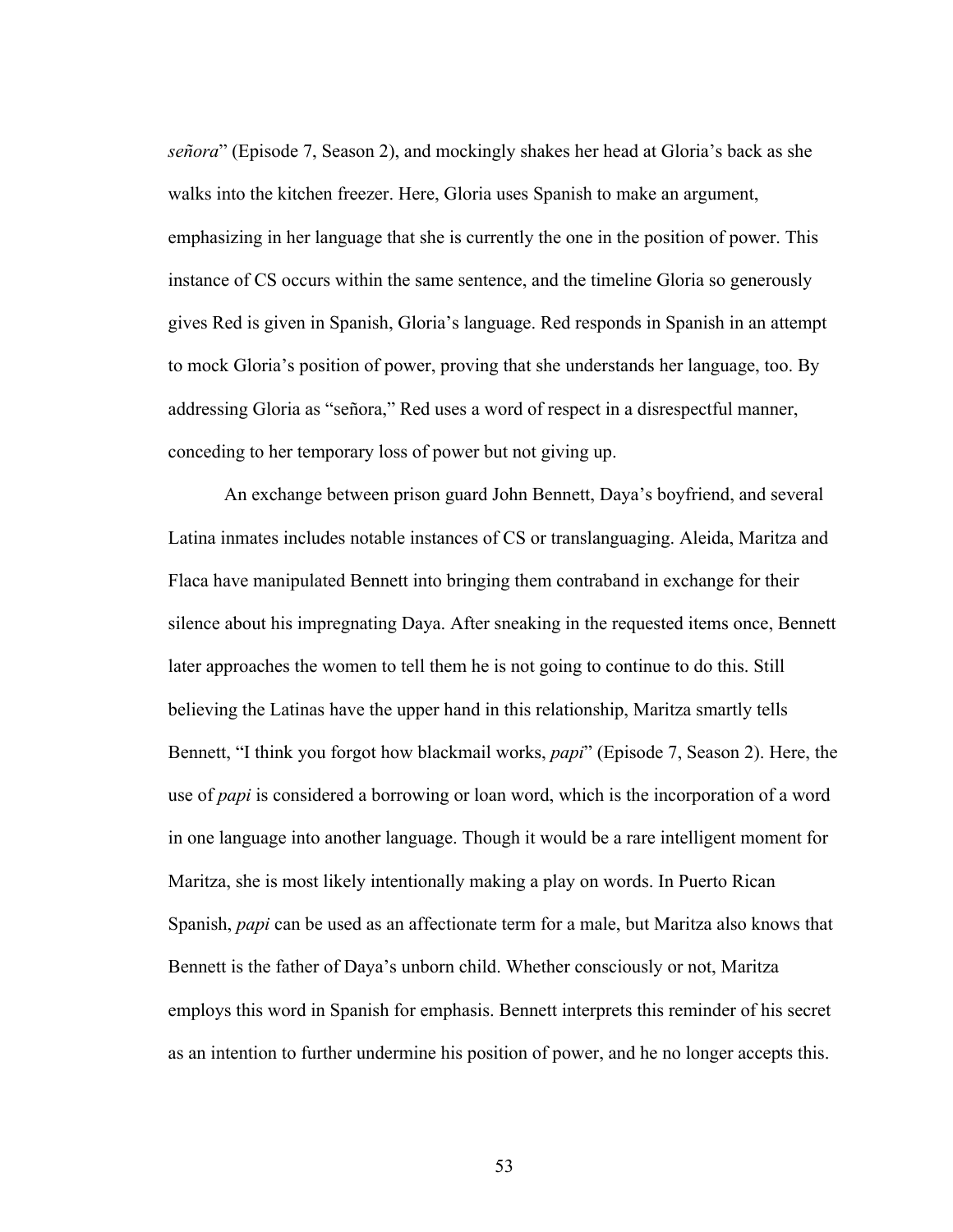Bennett allowed himself to be manipulated by these women before, but he has since realized that (and been instructed to) he must step up.

In response to Maritza's comment, Bennett replies: "I think you forgot how prison works," and adds that the women have taken this situation too far (Episode 7, Season 2). Maritza responds that Bennett also went too far with Dayanara, and after this second display of disrespect Bennett announces to the women that Maritza will not be telling anyone his secret, because he is taking her to the SHU (Solitary Housing Units). The Latinas exclaim that Bennett cannot do that, and as he takes Maritza away he asks the remaining women if they would like to join her. Blanca Flores, one of the Latina women in this group, makes a remark after Bennett has walked away, though her words in Spanish are characteristically difficult to decipher as she mutters them. The subtitles for this utterance read: "[speaking Spanish] I didn't think that fucker had it in him" (Episode 7, Season 2). Here, Blanca uses Spanish as a shared language within the community of Latinas to speak about an outsider of their community who has just wronged one of their own. Officer Bennett may have taken away their contraband and Maritza, but even had he remained to hear this comment, he would not have been able to decipher it.

Blanca Flores is not one of the central Latina characters in the series, but she employs her knowledge of the Spanish language in a very creative way for her benefit. Much to her dismay, Piper Chapman learns early on that there is only one stall with a door in the prison bathroom. Blanca almost always occupies this stall, and it appears as though she is using it to communicate with the devil. In multiple scenes, Blanca can be heard muttering in a low voice in Spanish, and the only intelligible word is spoken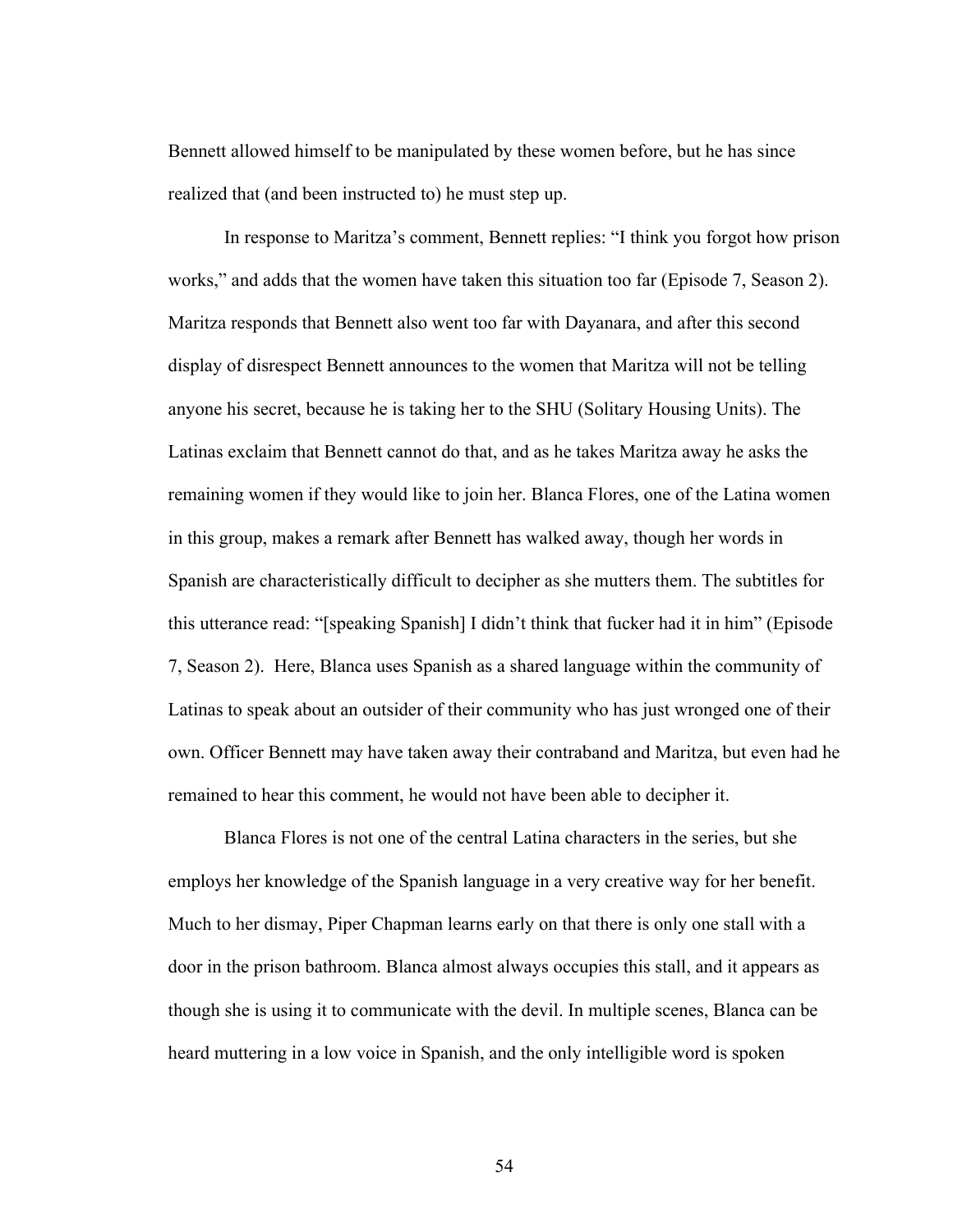repeatedly-- *diablo*. In one scene, Chapman is waiting for the stall to become available, and transgender inmate Sophia Burset advises her: "That's Satan's stall" (Episode 3, Season 1). Chapman responds: "That much I got. At least Satan gets a door" (Episode 3, Season 1). However, the subtitles only read "(WOMAN TALKING IN SPANISH)." Later in the season, Chapman takes advantage of a rare moment when the stall is available, and enters the stall, sits down, and closes the door. While Chapman relishes the luxurious moment of privacy, she hears a vibrating sound behind her. She removes a loose brick to find a cell phone hidden in the wall. Chapman opens the phone to a nude photo, and Blanca's secret is revealed. Blanca has secretly been communicating with her boyfriend, Diablo, on a hidden cellphone in the one bathroom stall with a door. Blanca takes advantage of the fact that the majority of the other prisoners and prison staff do not understand Spanish and is able to communicate privately, and quite intimately, with her boyfriend.

# **ADDITIONAL LANGUAGES SPOKEN IN THE SERIES: GERMAN**

In Episode 6 of Season 2, we get to know Poussey Washington more intimately through a series of flashbacks to her life before incarceration. Poussey's father is in the army, and we learn that he was once stationed in Germany. This particular episode of Season 2 takes place on Valentine's Day, so a great deal of focus in these flashbacks is given to Poussey's relationship with her former German girlfriend. What is most remarkable about all of these scenes is Poussey's proficiency in the German language. Throughout this episode, the inmates give their definitions of what love is. Poussey's answer is not very eloquent, but it inspires the flashbacks to her life in Germany: "[Love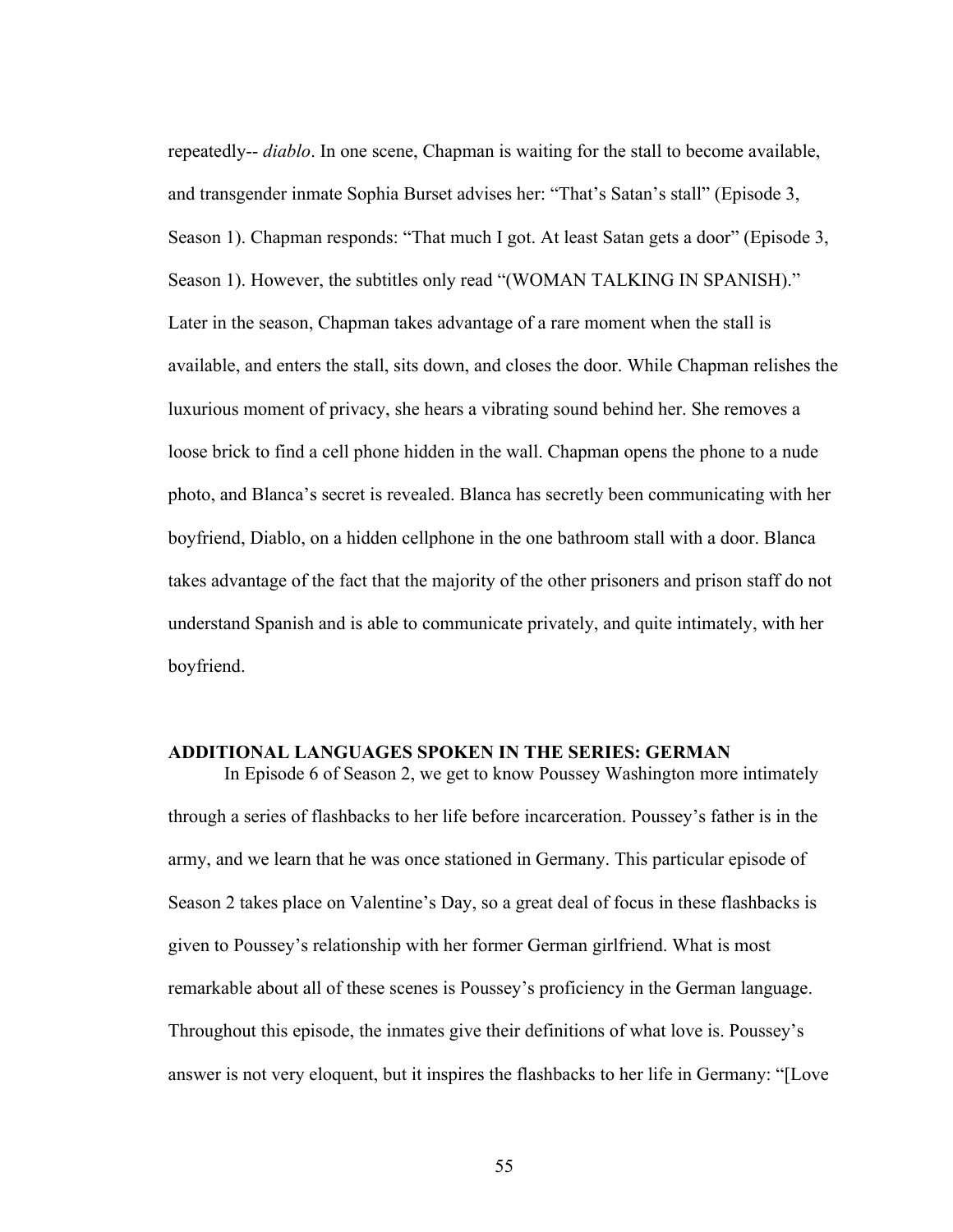is] Chilling, you know kicking it with somebody, talking, making mad stupid jokes. And like, not even wanting to go to sleep, cause then you might be without 'em for a minute. And you don't want that" (Episode 6, Season 2).

The first flashback shows Poussey and a group of teenagers playing a card game. Poussey appears to have won this round of cards, and exclaims in German with English subtitles: "You can't touch me, I'm unstoppable" (Episode 6, Season 2). Her girlfriend responds that she thinks she is very touchable, and the two begin to kiss. At this point, a young Anglo American male walks over and tells the two in a British accent, "Get a room!" (Episode 6, Season 2). Poussey responds in English, and again her language is not eloquent, yet the message behind it is powerful: "German, fool. Talk it" (Episode 6, Season 2). The boy responds, searching for the right word in German: "Zing? Zinger?" (Episode 6, Season 2). Poussey answers, "*Das Zimmer*. You're part of a community. Respect its language" (Episode 6, Season 2). This sentiment expressed is so powerful, especially for a woman so young. Respecting one's language is a notion that would seem to follow common sense, yet unfortunately it is rarely practiced. Especially profound is Poussey's acknowledgement to respect the language of the community that all the soldiers' children are temporarily a part of, regardless of, and perhaps especially because, it is not the community that either of them are originally from. Sadly, though, this young man does not share Poussey's perspective, and responds with typical teenage angst: "My father is part of a community. I'm the unfortunate appendage he drags about wherever your fight against terror takes him" (Episode 6, Season 2). The profundity of the moment passes, and Poussey turns to her girlfriend and explains in German: "He's just talking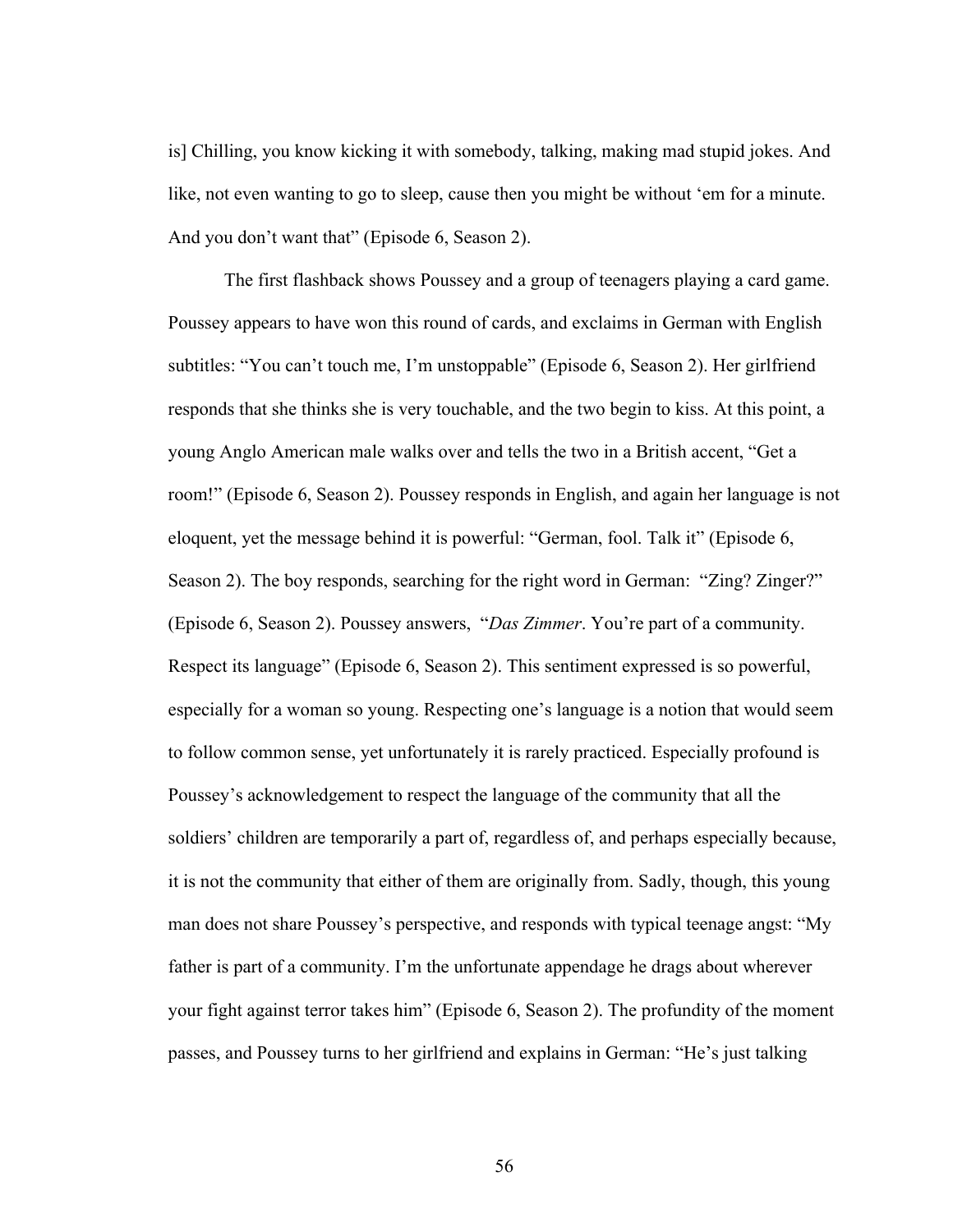smack" (Episode 6, Season 2), and begins to kiss her again. The British teen then suddenly displays an interest in the German language, humorously asking "how do you say "I'd like to watch as you two make sweet, sweet lady love" in German?" (Episode 6, Season 2), and Poussey responds with an equally humorous use of CS: "*Nein*, motherfucker, *nein*" (Episode 6, Season 2). For once, the ignorant teen recognizes a word in German.

### **ADDITIONAL LANGUAGES SPOKEN IN THE SERIES: RUSSIAN**

Even Officer Sam Healy, who once walked away from a violent assault between two inmates, recognizes the value of respecting one's language. Healy is married to a Russian woman, Katya, whom he paid to marry him. Their marriage has had its share of difficulties, as a previous scene from Season 1 revealed Katya speaking to her mother about her dissatisfaction with Healy in Russian. In Episode 7 of Season 1, Healy, his wife and mother-in-law are eating at their dinner table. Healy asks, "Can we please speak English at the table? Just at the table?" (Episode 7, Season 1). Disregarding his request, Katya's mother tells her in Russian (through English subtitles) "Just two more years for a green card. Be nice" (Episode 7, Season 1). Katya responds flatly in Russian: "You don't have to fuck him" (Episode 7, Season 1). The women continue speaking to each other in Russian, but soon the mother turns to Healy apologizing, and says "English" (Episode 7, Season 1). Katya speaks again to her mother in Russian, and her mother scolds her: "English!" (Episode 7, Season 1). Healy's intentions are clear, and he compliments how pretty Katya looks in the dress he bought for her. Katya's disinterest, however, is equally clear: "Thank you, Sam. It is very… blue" (Episode 7, Season 1).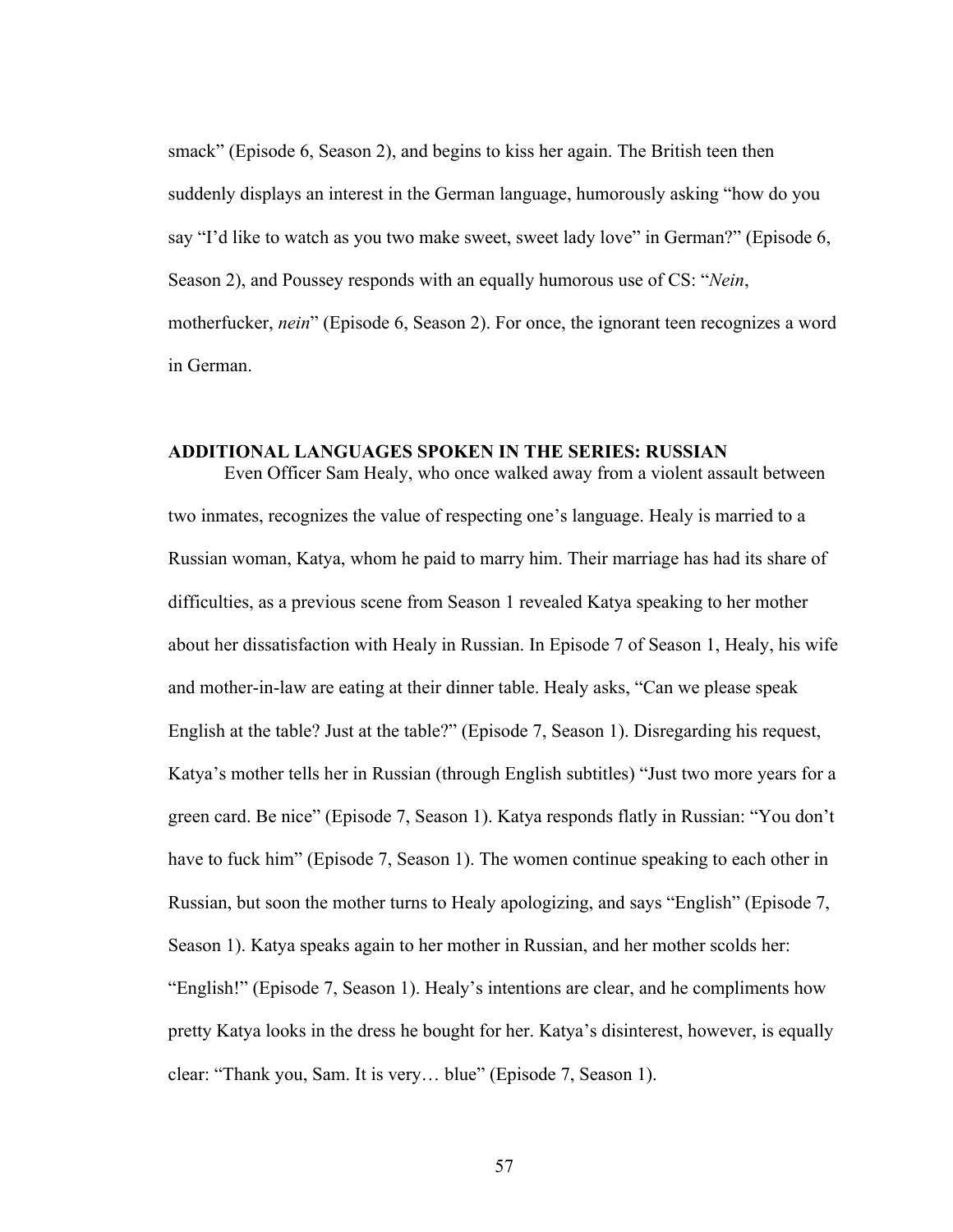During the Valentine's Day episode in the second season, Healy sneaks out of the party to his office to call his mail order Russian bride and gets her voicemail. The subtitles explain that Healy is speaking in Russian at first: "*[speaking Russian*] Hi, honey. It's me" (Episode 6, Season 2). Healy then returns to English to say "I just wanted to call and wish you a happy Valentine's Day" (Episode 6, Season 2). Then, very slowly, Healy speaks in Russian again: *[speaking Russian] Would you like… to dance… with me?"* (Episode 6, Season 2). Healy is very proud of this accomplishment, as he smiles and returns to English: "I learned that for you. I'm a good man, Katya. You'll see that. I'm gonna make you really proud to be married to this big galoot" (Episode 6, Season 2). Healy's moral character is constantly in question throughout the series, as he shows moments of genuine concern for his inmates, and at other times he witnesses two inmates beating each other and leaves them to their own violent actions. Recently, though, Healy is searching to gain the inmates' approval, and seeks to do the same with his wife by learning her language.

*OITNB* is multi-dimensional, and the language use in the show is no exception. The Latinas' use of Spanish is representative of Kerman's novel, and their alternation between Spanish and English reveals much about their identities. That Spanish and English are not the only languages spoken in the series is also unusual and innovative, and furthers the impressive multi-ethnic atmosphere of the show. It is within this atmosphere that the Latina women on the show are able to break away from their former stereotypical representations in US media. I will examine these pioneering accomplishments in the next chapter.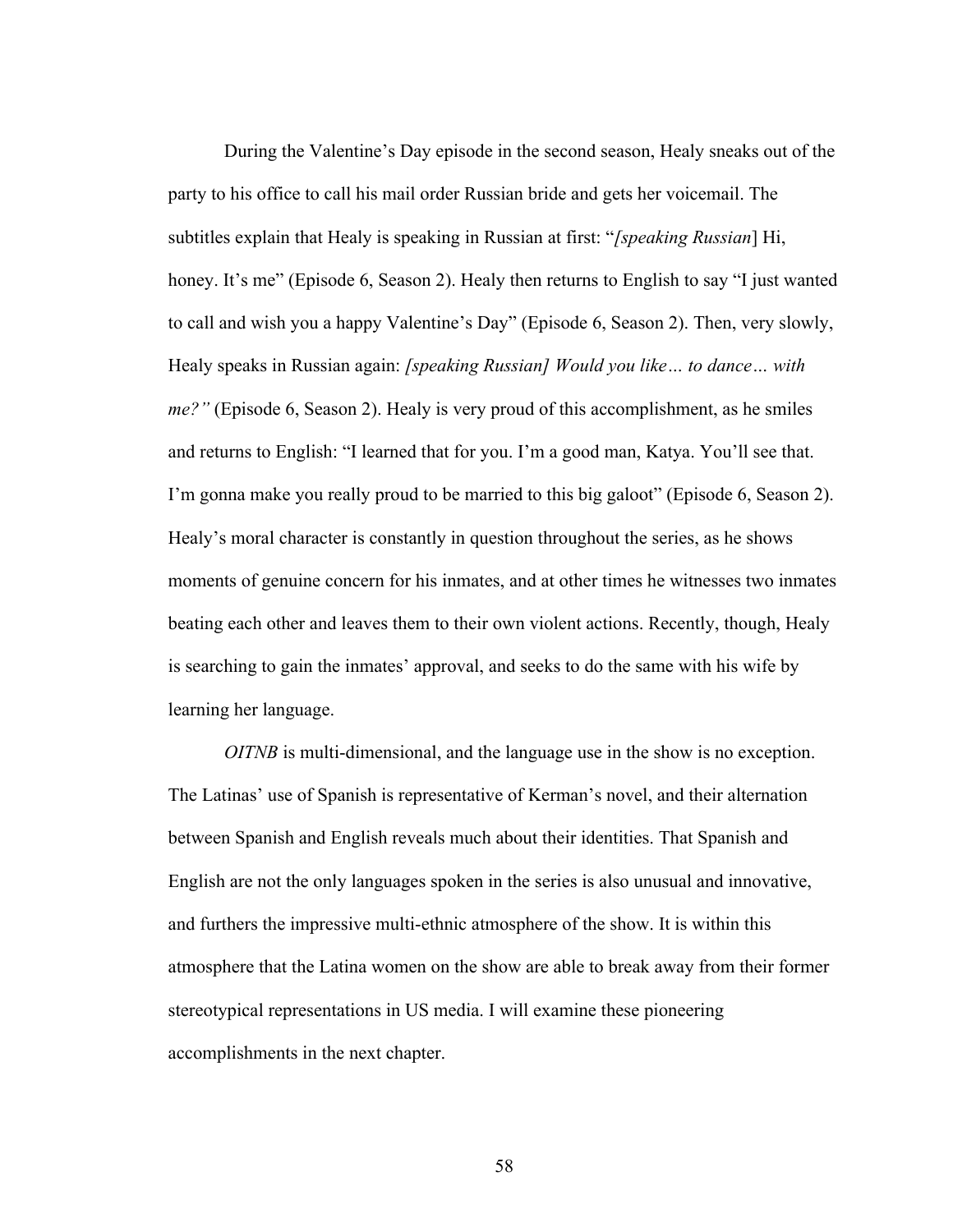# **CHAPTER THREE- CHANGING THE REPRESENTATION OF LATINAS IN US MEDIA**

The representation of Latinos in US media is nothing new, but the way in which they are being represented is. For example, Charles Ramirez Berg has stated that Latinas in film have three representational options: "The halfbreed harlot, the female clown, and the dark lady" (cit. Valdivia 92). These are no longer the only options, as evidenced by *OITNB*'s multiple main characters that are Latina. Angharad N. Valdivia states:

> Latina/os and the media is not a new subject. Latina/os are not a new population. The fact that we are now studying Latina/os does not mean that they/we recently began to exist. Rather it indicates that a number of interrelated forces have come together so that there is institutional, representational, and everyday attention paid to issues of Latina/os in general, and Latina/os and the media in particular. (Valdivia 4)

As I have argued in chapters 1 and 2, *Orange Is the New Black* breaks the mold in terms of gender and sexuality representations and traditional monolingual television series. The multidimensional and complex Latina characters in *OITNB* create a new conversation about the representation of Latinos in the US media in both their sheer number and their diversity. In an interview regarding the Latina experience, author Désirée Zamorano states that Latinas are "invisible in the fictional worlds of movies, TV shows, and books"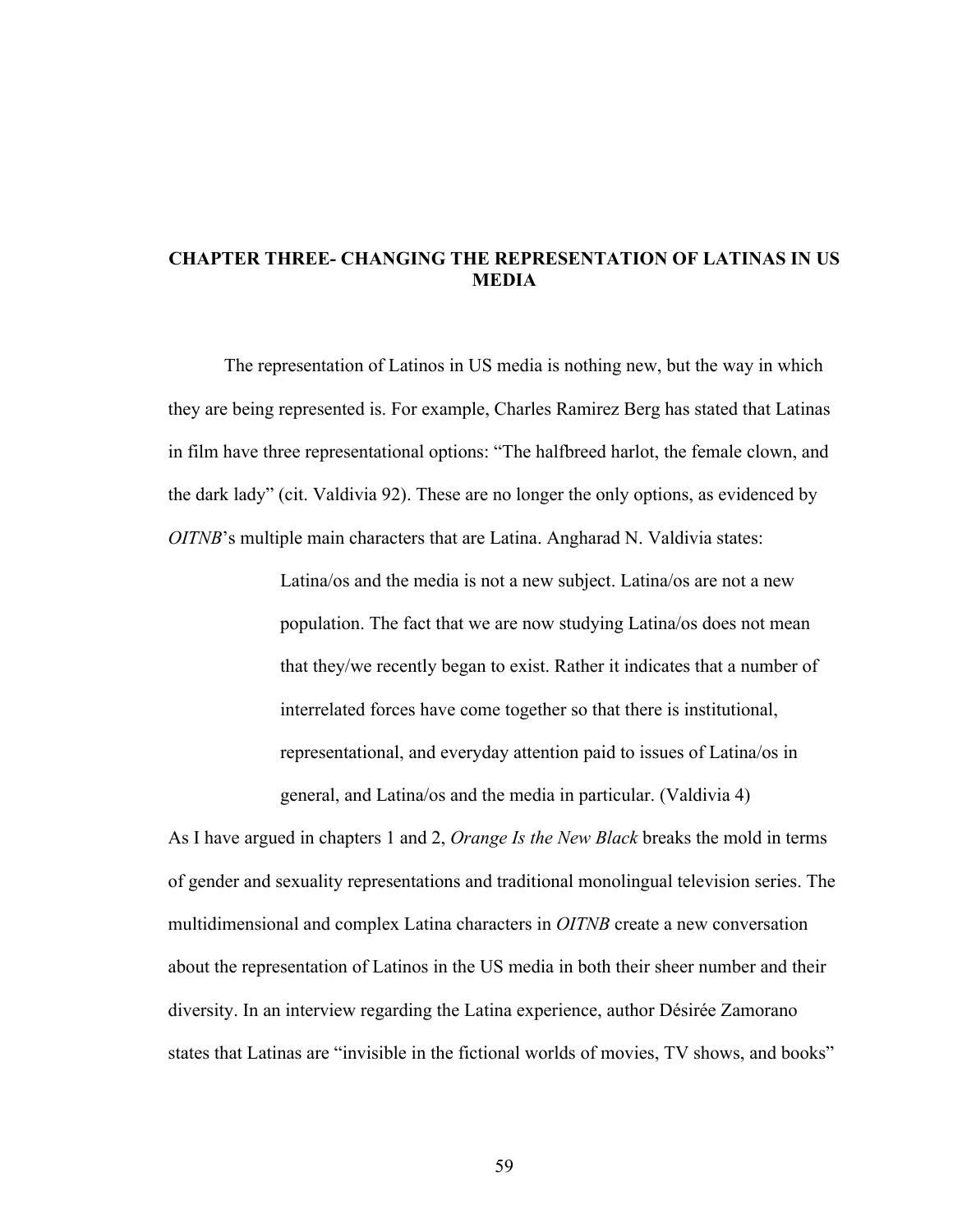(80). Zamorano continues: "When we do appear, our roles are limited for the most part to those given to us in the mental landscapes of producers and authors. We tend to be hot and sexy temptresses or struggling and victimized immigrants (or both)" (80). The Latina women in *OITNB*, however, are neither of these. They are strong, independent and lively women who reject succumbing to these stereotypes. These Latina characters are central to the series' developments. Moreover, it is a Latina inmate with whom two prison guards fall in love- and not because she is a "sexy temptress" (Zamorano 80).

In this chapter, I present past representations of Latinos in US media, and analyze these representations in relation to those in *OITNB*. I highlight the characters of Maritza Ramos, Flaca Gonzales and Gloria Mendoza, and show that their roles as comedians and leaders further remove Latina representation from its archetypal history. I also provide an in-depth analysis of the romantic relationship between Latina inmate Dayanara Diaz and prison guard John Bennett. I argue that the sheer normality of their relationship, along with Daya's assertion of power, further advance the progressive development of Latina representation in US media. Finally, I discuss these representations with respect to the role Netflix and its original series are playing in the field of Television and Cultural Studies.

# **PREVIOUS REPRESENTATION OF LATINOS IN US MEDIA**

To fully appreciate the scope of Jenji Kohan's transformational Latina representation, one must first understand the history of these representations. Few television analyses have included information about Latinos, but those that do indicate a consistent pattern of underrepresentation since the 1950s. Dana E. Mastro and Elizabeth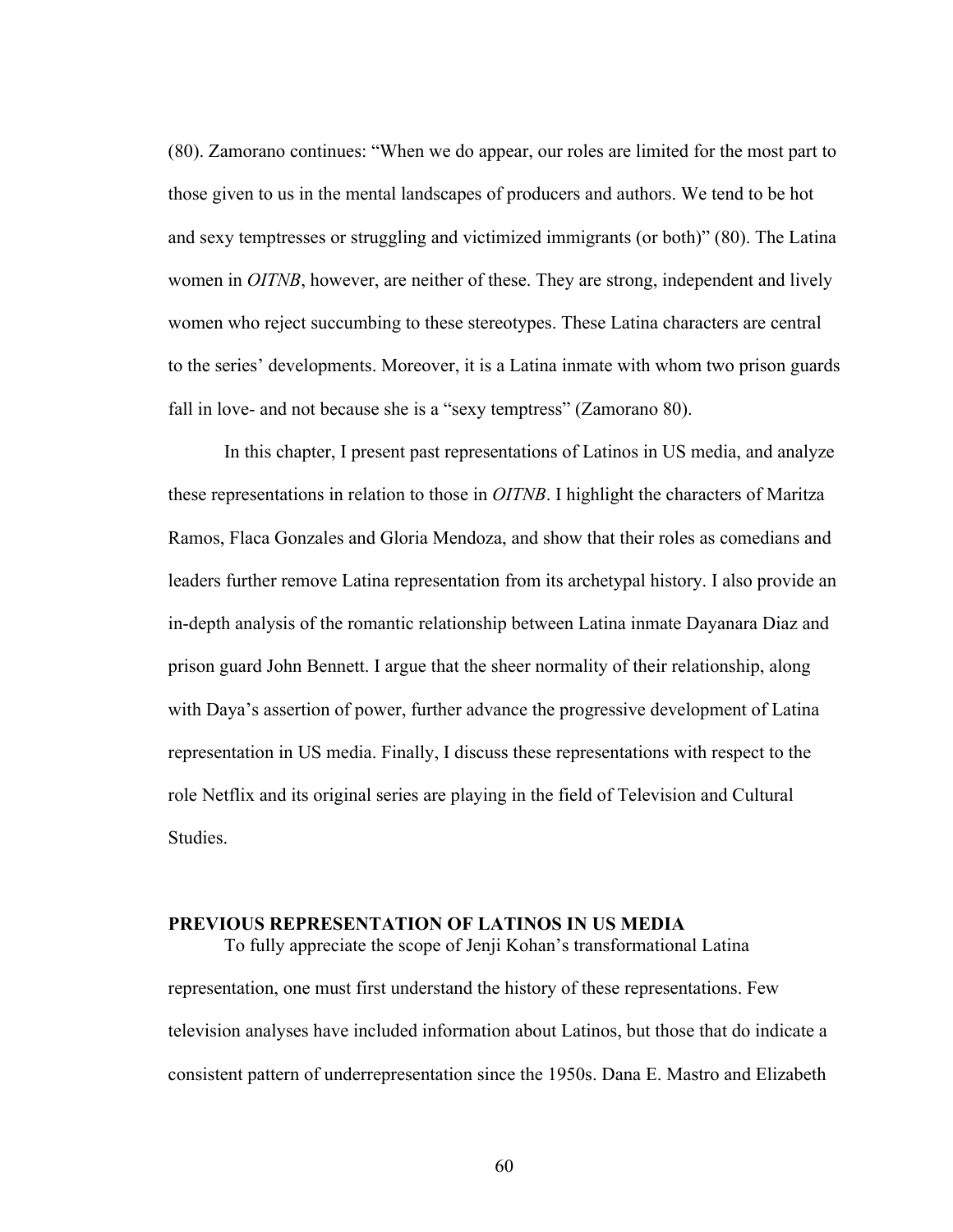Behm-Morawitz (2005) report that the few times Latinos were represented on television, they were "primarily cast in secondary and nonrecurring roles, with males typically outnumbering females. As such, Latinas have been underrepresented in terms of both their gender and their ethnicity" (Mastro and Behm-Morawitz 111). Arlene Dávila argues that even the Hispanic media in the US cannot accurately represent the diversity of US Latinos (Dávila 38). The US media has overwhelmingly portrayed Latinos as speaking with heavy accents and has reduced Latinos to being the "brown" race (Valdivia 17, 19). However, as Angharad N. Valdivia notes, "for centuries, the fact that Latina/os have not been, or have barely been, represented in mainstream popular culture does not mean that they have not been there" (Valdivia 70). The US certainly has a long history of a Hispanic population that is ever increasing. In fact, data from the Pew Research Center shows an increase in US Hispanic population from 9.1 million in 1970 to 54.1 million in 2013 (www.pewresearch.org).

Despite new shows such as *Cristela* (ABC, 2014) Latino/a characters still have rarely been featured as lead characters since *Ugly Betty*, (ABC, 2006-2010) an adaptation from the eponymous Colombian *telenovela*. Sofia Vergara's portrayal of Gloria on *Modern Family* (ABC, 2009- 2015) is one of if not the most recognized Latina character on a major network television series, though this is likely due in large part to her physical appearance. Angharad N. Valdivia analyzes Vergara's character:

> An additional wrinkle surfaces when actors hyper accentuate stereotype and therefore provide a character that can be seen as ironic, though this implicit irony may be lost on general audiences. Sofia Vergara's character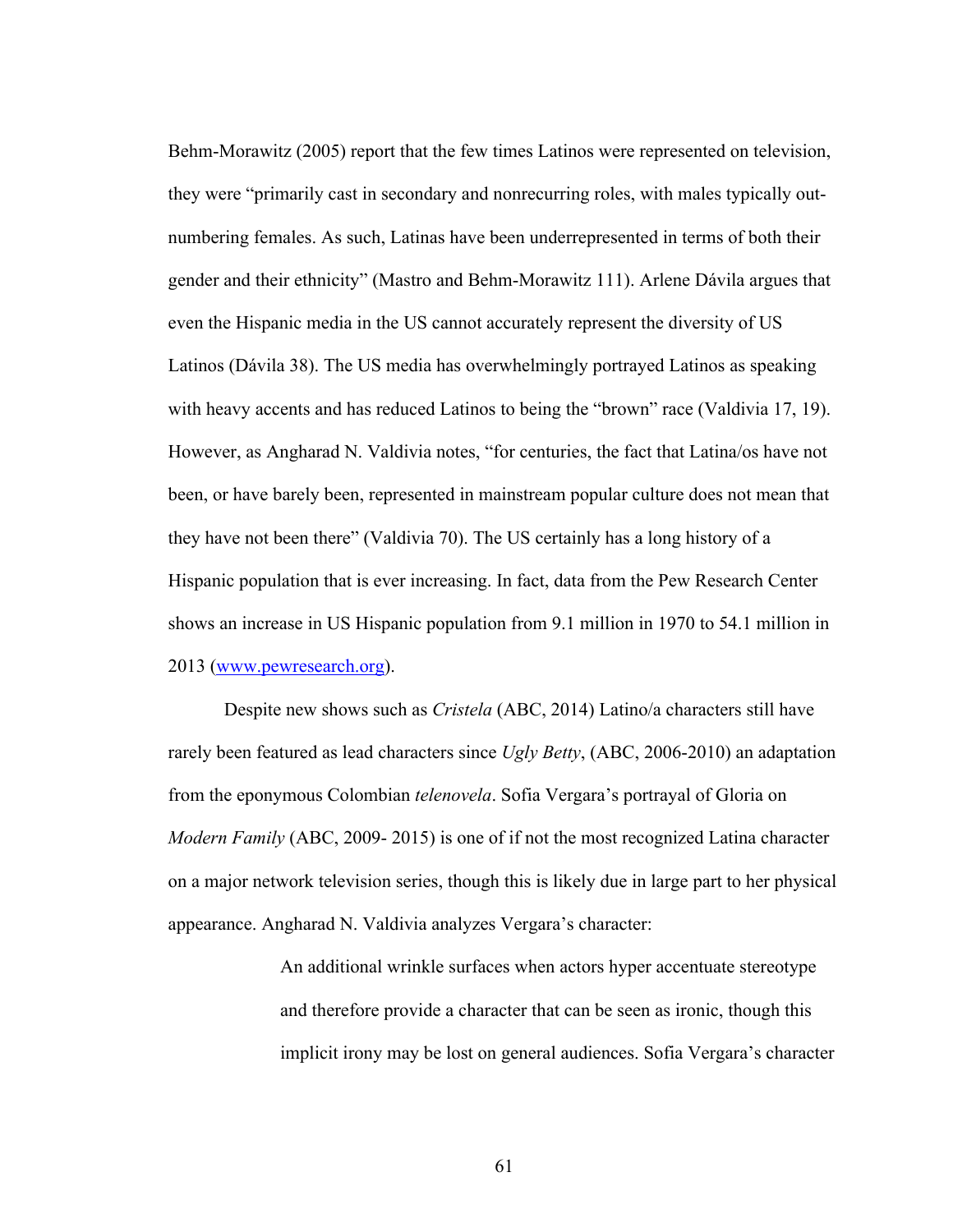Gloria in the hit television show *Modern Family* exemplifies this latter development. Playing the gorgeous trophy wife, who always wears high heels, tight and low cut tops, perfectly flowing and bouncy brown hair, red lips, and – of course – the heavy Spanish accent, Vergara has crossed over into mainstream stardom… (Valdivia 21).

Significantly, Gloria's character also represents what Isabel Molina-Guzmán and Angharad N. Valdivia refer to as "the gendered aspects of the trope of tropicalism…the spitfire female Latina characterized by red-colored lips, bright seductive clothing, curvaceous hips and breasts, long brunette hair, and extravagant jewelry" (211). In the equalizing territory of prison, however, any curves are hidden under khaki jumpsuits, and flashy makeup and jewelry are not permitted.

*OITNB* is the most revolutionary series in terms of Latina representation in US media for the very fact that so many Latina characters are included in the core group of primary characters. Unlike Cristela, Gloria, and Betty, the Latina women of *OITNB* are important characters entirely because of their characters, not their Latinidad. That is, Gloria, Daya, Maritza, Flaca, and the other Latinas are central to the show due to their storylines and involvement in the plot, and they are not separated or given special attention because of their race or ethnicity. *Orange Is the New Black* paves the way for a new portrayal of Latina lives through US media. Isabel Molina-Guzmán reflects on this: "Latina lives continue to be represented through media archetypes and tropes that have existed since the birth of popular film in the early 1900s, yet the new century also has opened more complex representational spaces" (1). In paving the way for new Latina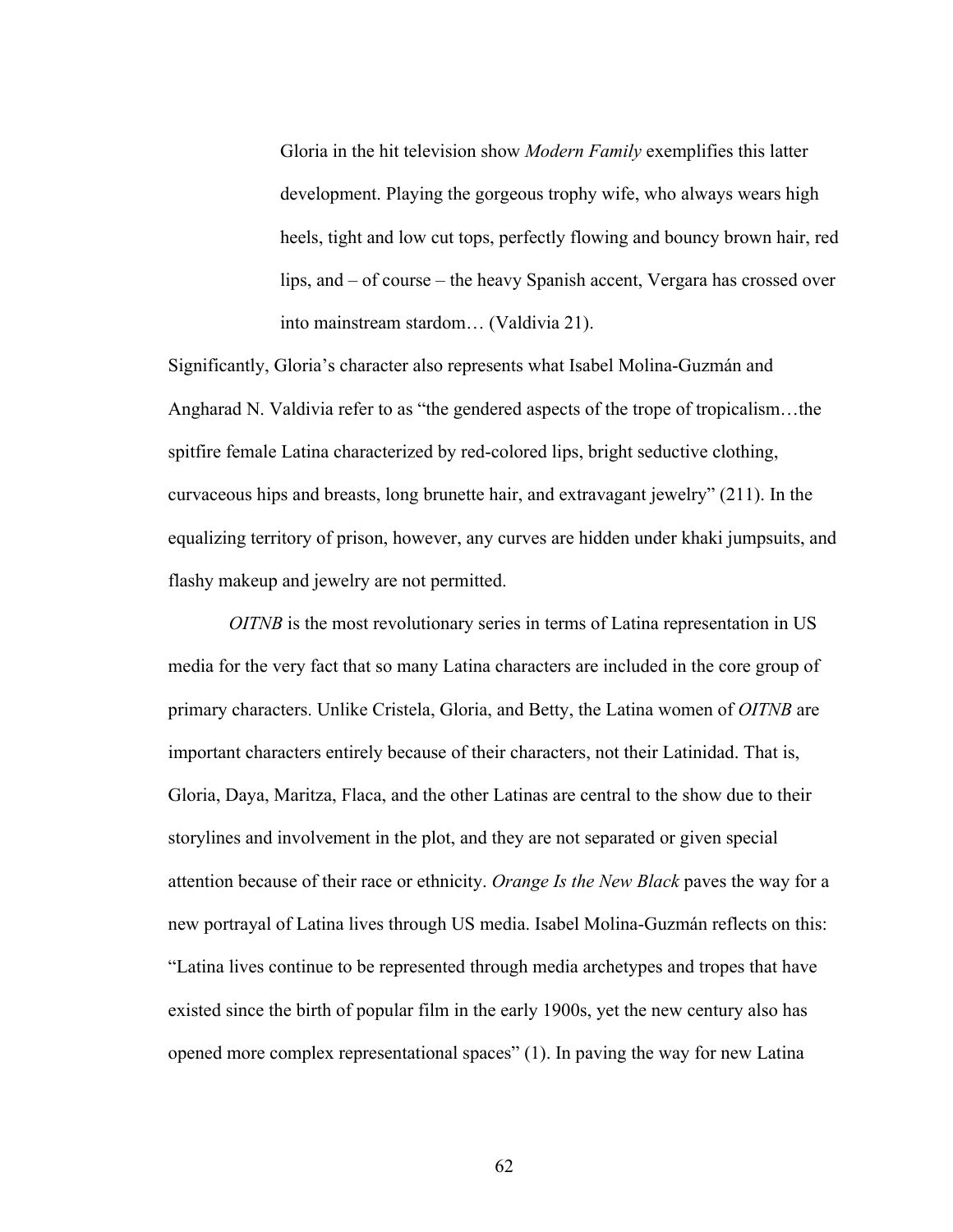representation, *OITNB* embodies this complex representational space of which Molina-Guzmán writes.

This complex representational space also allows for new representations while replacing the traditional, stereotypical ones. In *Latino Spin: Public Image and the Whitewashing of Race* (2008), Arlene Dávila examines the "selective dominance of some interpretations [of Latinos] over others" (6). This is what she refers to as the "spin." Her study of Latino/a representation in the US focuses on racial representation, as she discusses "the tendency to describe white Latinos as light-skinned not white, and […] the total erasure of black Latinos in dominant media representations" (13). Dávila adds: "Latinos have always been more heterogeneous than their public representations" (29). And yet, *OITNB* is changing this representation by showing the Latina women with an array of varying skin tones, including the often-disregarded Afro-Latina (Molina-Gúzman 13). In *Dangerous Curves: Latina Bodies in the Media*, Molina-Guzmán discusses the concepts of symbolic colonization and symbolic rupture with former representations. In breaking with traditional representations of Latinas in US media, *OITNB* embodies this explanation of symbolic rupture: "the way some audiences make sense of the identity of Latina figures […] unsettles established categories of identity and offers potential moments of social, cultural, and political rupture" (16). *OITNB* does disrupt these previous established categories and disturbs traditional representations of Latinas in US media.

# **LATINA CHARACTERS IN** *ORANGE IS THE NEW BLACK*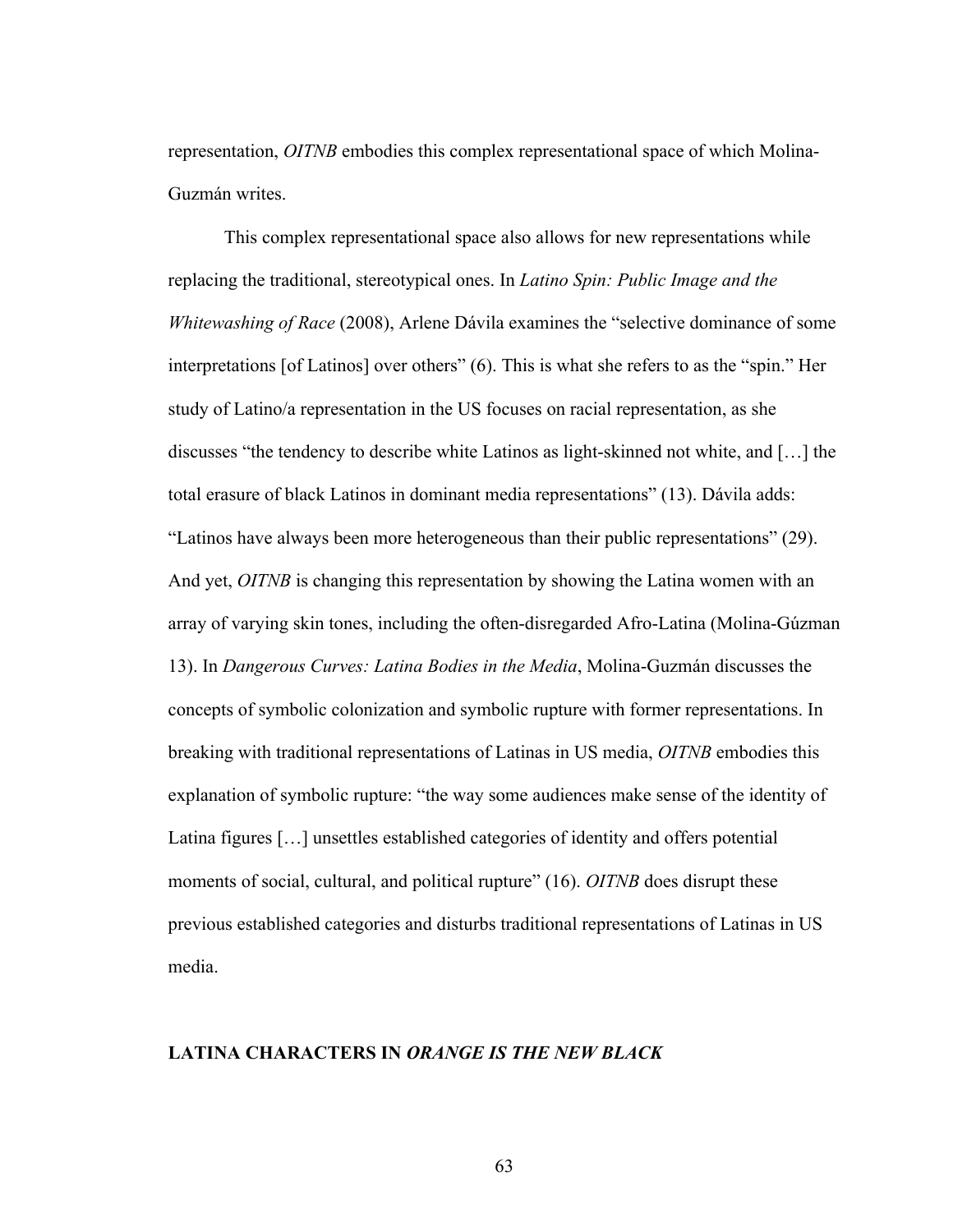All of the Latina characters on *OITNB* are significant in their very existence and number. Six Latina inmates are the subjects of attention in the series, a number that is quite comparable to the seven Anglo American and seven African American inmates who are main, recurring characters. As is often the case in current television series, one or two Latino/a characters are included in an effort to promote diversity, and this is simply not the case with *OITNB*. It is not my intention to argue that there is no racial divisiveness on the show; there are multiple scenes where Latinas are sitting with Latinas, African Americans with African Americans, and Anglo Americans with Anglo Americans. What is crucial is that there is an equal representation of inmates from each ethnic group, and that all the inmates share in their disempowerment. In other words, the Latina inmates on *OITNB* are not passive characters included in the background in a half-hearted attempt to promote diversity. The Latina inmates are part of the heart and soul of the Litchfield prison population and contribute greatly to the show.<sup>6</sup>

# **CHARACTERS MARITZA RAMOS AND FLACA GONZALES**

Two of the inmates who add so much to the dynamic of the series in their comic relief are the youngest Latinas, Maritza Ramos and Flaca Gonzales. Both young women are attractive. For Maritza, as one character points out, this is especially fortunate, as she is not very intelligent. In Episode 6 of Season 2, many of the Latina women are in the kitchen making cookies for the prison's Valentine's party. The camera focuses in on the

<sup>&</sup>lt;sup>6</sup> In any given episode, there are approximately 5 Latina scenes to 7 Anglo American scenes to 5 African American scenes. However, any type of quantitative analysis is not truly representative of the variety of scenes. Characters of all ethnicities have episodes that contain flashbacks, and depending on the ethnicity of that character, that ethnicity will have more scenes in that episode.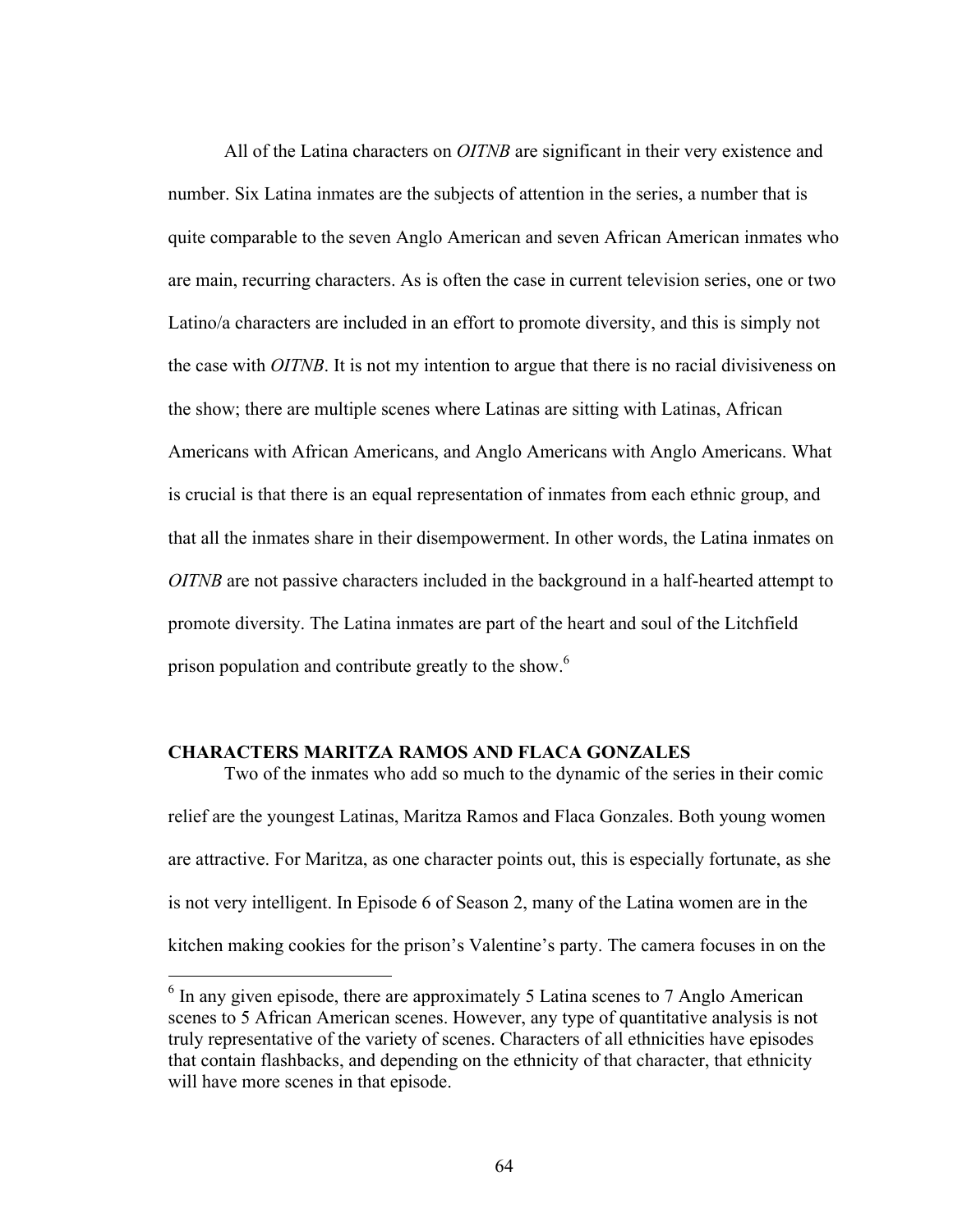women's trays of decorated cookies, and shows Maritza's tray to be filled with burnt, broken and messy cookies. Maria looks at Maritza's tray and tells her, "You're lucky you're pretty. You know that, right?" (Episode 6, Season 2). Maritza's close friend Flaca is never far from her side. Flaca has an opinion on pretty much everything, and is far from hesitant to defend her beliefs. As only young women who are best friends can be, the two girls are always talking, never shy, and always convinced that they know best.

In Episode 5 of Season 2, protagonist Piper Chapman sees a chicken out on the prison grounds. Word of the chicken sighting leads to a reward offering from Red, the inmate prison chef. Outside, the Latina women see Piper and the others searching for the chicken, and discuss what they are up to. Maritza attempts a profound comment: "Maybe it's not the chicken itself but what's inside the chicken" (Episode 5, Season 1). Maritza explains that her "boy" Potato Chip told her about pigeons male prisoners would use to sneak drugs in by having someone on that outside stuff drugs in the bird's rear end. While older Latinas Aleida Diaz and Gloria Mendoza roll their eyes at this, Maritza's other half Flaca legitimates her story, adding that chickens are much bigger than pigeons, so this chicken could be carrying a lot of drugs. The two girls run off in search of the chicken, and Gloria goes after them: "¡No soy estúpida, pero quiero ver a la estúpida!" (Episode 5 Season 1), explaining that while she is not stupid enough to believe that there is a magical chicken stuffed with drugs, she is entertained by the stupidity of those looking for such a chicken.

 Another one of many comedic moments including Flaca and Maritza takes place in Episode 6 of Season 1, when the women are preparing to run for the Women's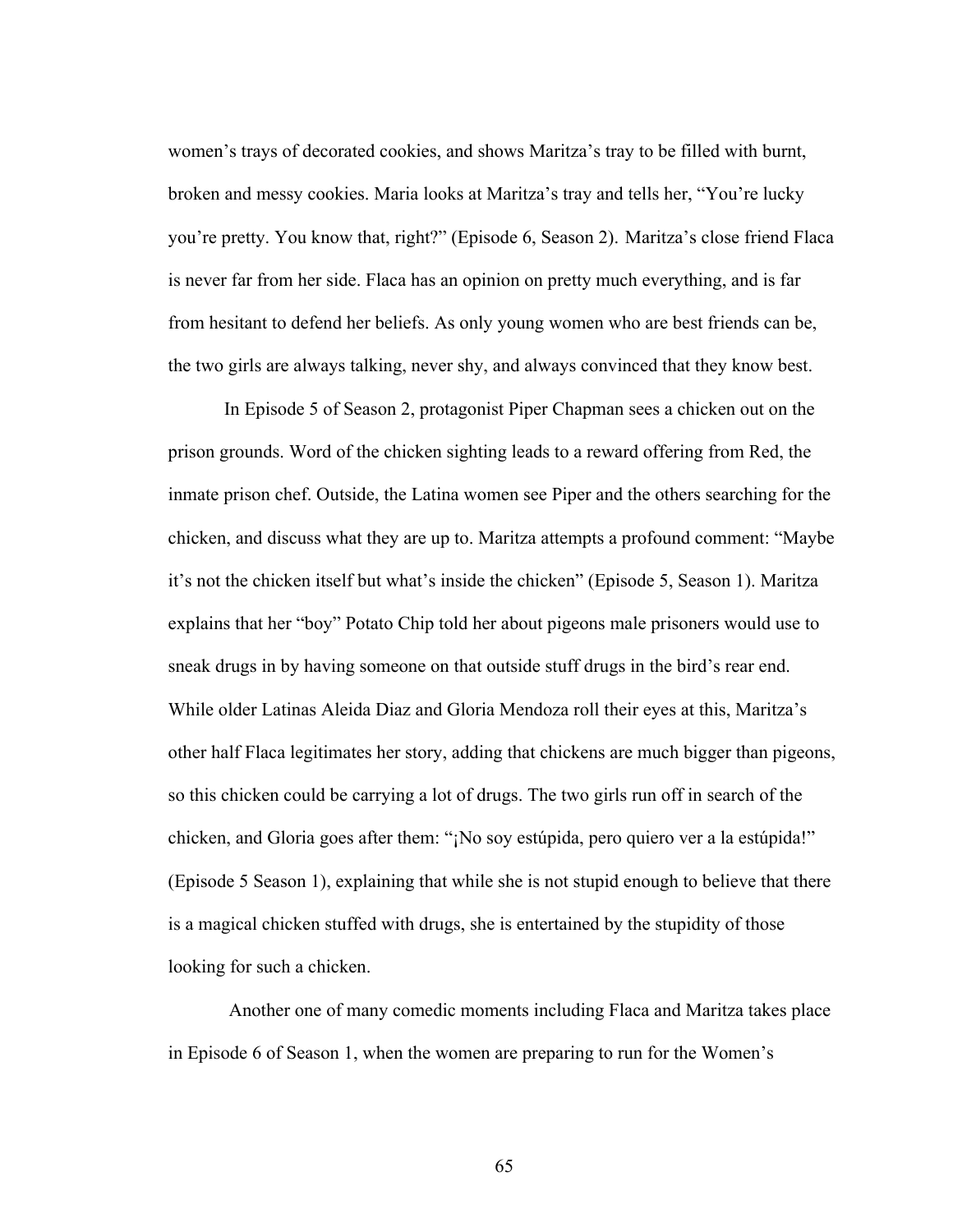Advisory Council. Both women decide they are going to run and are brainstorming possible slogans for their campaigns. "If you want more pizza, vote for Maritza!," Maritza proudly announces, adding that pizza is "American and shit" (Episode 6, Season 1). Flaca rolls her eyes at her friend and informs her that pizza is actually Italian. Maritza, discouraged by this revelation, asks her friend what her slogan is: "Vote for Flaca, putas full of caca?" (Episode 6, Season 1), making a rhyming crude joke about "bitches full of shit," and the two begin to bicker playfully.

Comedic relief is vital to any series that deals with grave topics, and is all the more so for a show set in prison. Maritza and Flaca provide this relief as much as African American inmate Tasha "Taystee" Jefferson or Anglo American inmate Nicky Nichols, and this is further evidence of the advancement of the Latina representation in US sitcoms. In analyzing Latinos and the media, Angharad N. Valdivia states: "[o]ther than the spitfire trope that represents Latinas as 'hot to trot', the most often used stereotype is that of the domestic" (18). Latinas are no longer cast as archetypes such as the maid or the sexy temptress; they are also comedians. This has undeniably been the pattern in US media, but *OITNB* begins to transform this stereotypical representation by including such a diverse group of Latinas.

# **CHARACTER GLORIA MENDOZA**

Latinas are not only comedians, they are also leaders. Gloria Mendoza is not only a voice of reason among the Latina inmates but is also one of the wiser and most practical of all the inmates. Like Daya, Gloria is one of the first main characters we meet in the pilot episode, and plays the role of veteran Latina inmate to Daya's newbie status. When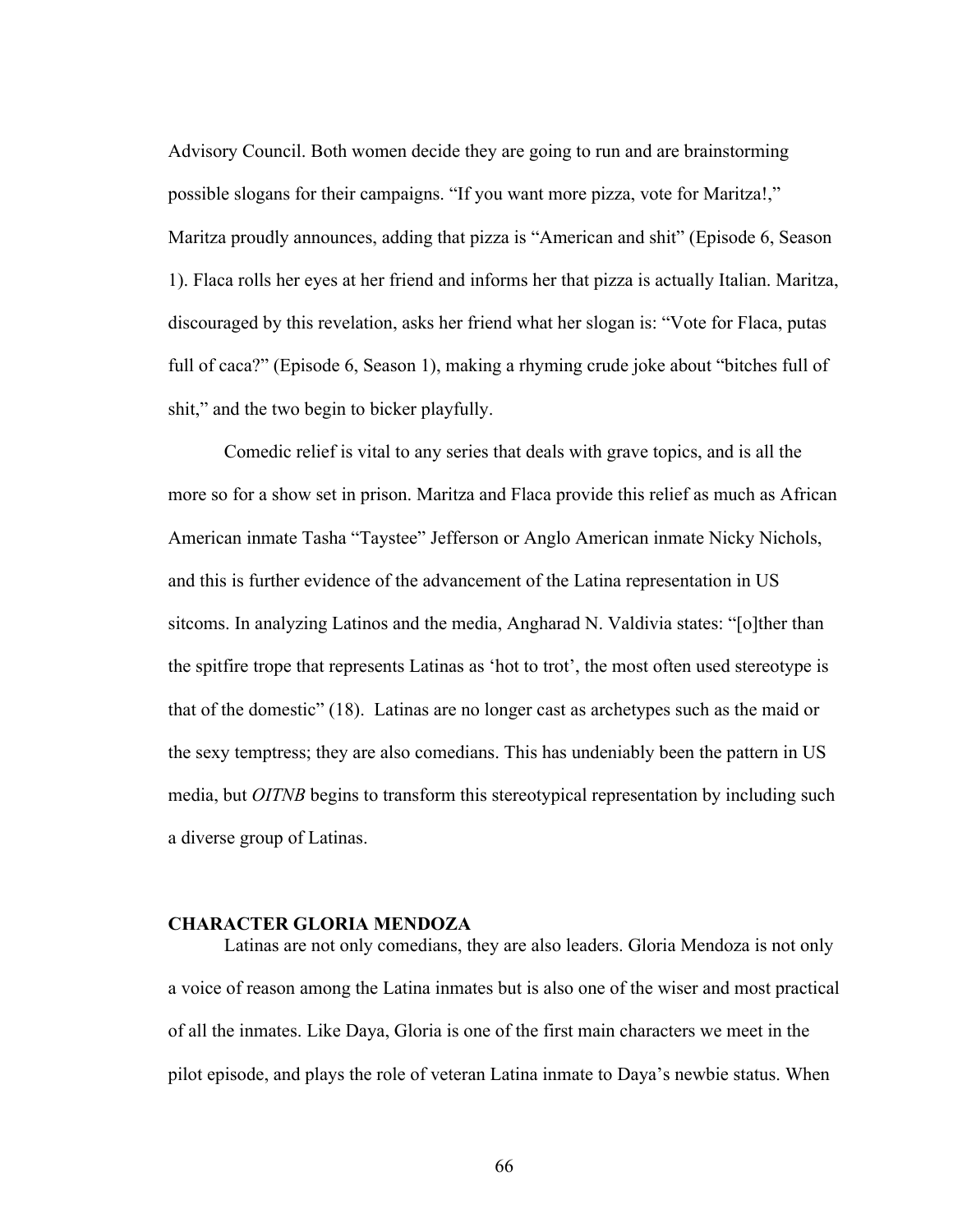Maritza and Flaca are bickering about their campaign slogans, Gloria is the one to remind the girls that slogans are unimportant, it only matters that their voices are heard (Episode 6, Season 1). In the last episode of Season 2, Red's silent sidekick Norma is slicing up apples and collecting the seeds. Knowing that Red was recently attacked by another inmate, Gloria immediately tells Norma she won't ever be able to collect enough seeds to produce a lethal dose of arsenic, (Episode 13, Season 2) knowing that she would be looking for a way to seek revenge on Red's behalf. Norma looks at her in silent shock, and Gloria answers: "Yeah. I know a few things. I know she hurt your girl. And I know she gotta go, but… there are other ways. All you gotta do is ask" (Episode 13, Season 2). Gloria's intuition and calm, reserved manner make her one of the sharpest prisoners in Litchfield, again distancing herself from former multi-dimensional Latina stereotypes.

In the last episode of Season 1, Officer Caputo removes Red from the kitchen after he finds out that illegal contraband is being smuggled into the prison via produce deliveries. Officer Donaldson brings Gloria into the kitchen, and Caputo informs her she will now run the kitchen: "Head cook, queen bee. You start now" (Episode 13, Season 1). Gloria assesses the gravity of the situation and looks hesitantly at Red, but she accepts the position. As Gloria makes clear throughout the following season, she never asks for this position of power, but she handles it with what becomes increasingly clear is her natural leadership. Gloria brings several Latinas with her to help run the kitchen, but keeps Anglo Americans Norma and Angie on, as she recognizes their experience and knowledge of the kitchen. Immediately after the transition of power, Nicky asks Gloria where she can find Norma and Angie. Gloria has been in charge of the kitchen for mere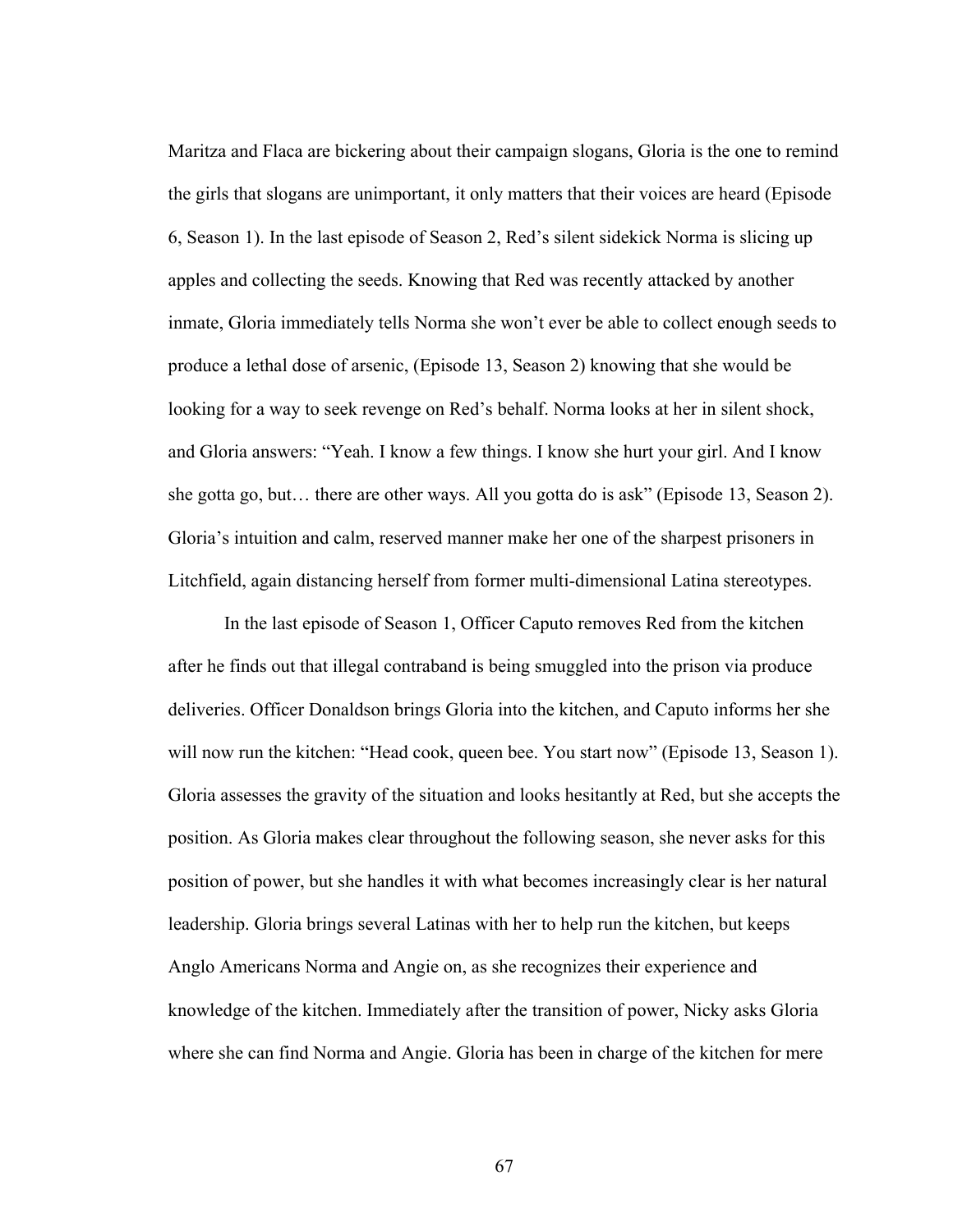hours, but is already a competent leader: "Out back. But not too long 'cause they got work to do" (Episode 13, Season 1). Caputo recognizes that Gloria is the best choice for the new head chef, and she does not let him down.

## **INMATE DAYANARA DIAZ AND OFFICER JOHN BENNETT'S RELATIONSHIP**

The relationship between Daya and Bennett begins in an intentionally sweet manner that seems as normal as the beginning of any other television romance. Mutual flirtation leads to mutually expressed interest, and the feelings grow deeper from there. Daya and Bennett first meet in the second episode of Season 1, as Daya is walking down the stairs with other inmates and crosses Bennett's path. When Daya first sees Bennett, he is chewing gum, and Daya asks if she can have a piece. Bennett smiles and laughs nervously, but tells her he's not allowed to give inmates gum. Intentionally avoiding eye contact, Bennett adds, "It'd look funny. Like I like you" (Episode 2, Season 1). Daya looks at him and asks genuinely, "Don't you?" (Episode 2, Season 1). Bennett walks away nervously, never meeting her eyes. Later in this episode, Daya returns to her dorm and finds a wrapped piece of gum under her pillow, and it is with this gesture that their relationship begins. The feelings and emotions expressed between Daya and Bennett are so pure and genuine that one almost forgets the disastrous nature of their illicit situation. Setting aside the fact that they are prisoner and prison guard, the progression and depiction of Daya and Bennett's relationship is similar to so many other television romances. I argue that the normality of this relationship reflects Molina-Guzmán's concept of symbolic rupture, as it "…unsettles established categories of identity and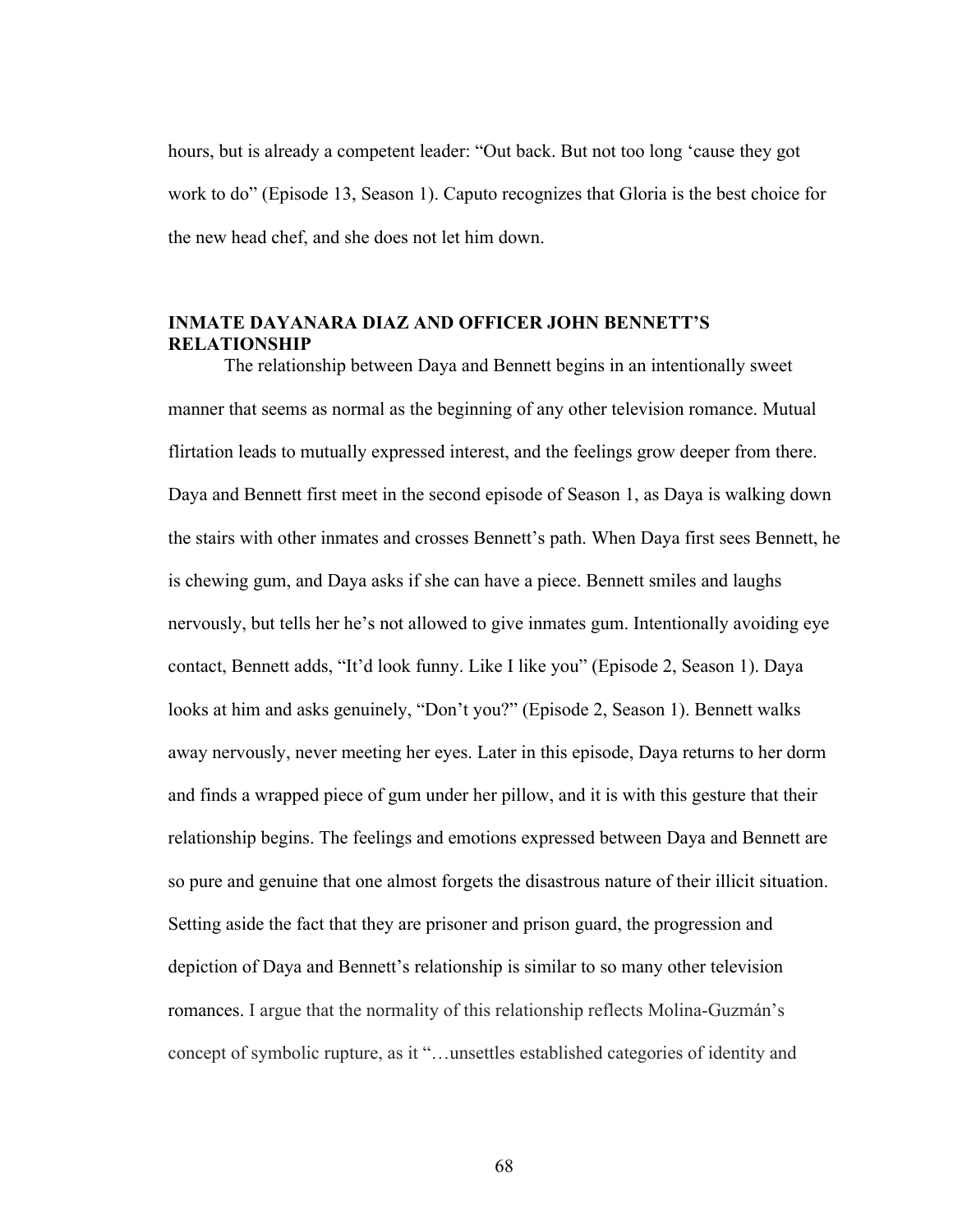offers moments of social, cultural, and political rupture" (16). However, as I referenced earlier Piper Kerman writes of the extreme inequality between a prison guard and a prisoner (Kerman, *Orange* 129). Regardless of how genuine and mutual Daya and Bennett's feelings are for one another, their relationship- especially when it becomes sexual- is inappropriate on many levels. *OITNB* ruptures with the traditional in that the only abnormality of Bennett and Daya's relationship is that they are prisoner and prison guard, not that he is Anglo American and she is Latina.

The hidden stick of gum leads to similar flirtations between Daya and Bennett that could almost be described as innocent- until one remembers their positions. In the third episode of Season 1, Bennett conveniently walks through Daya's dorm. Beginning with this interaction, a sweet, romantic background music plays when the two are together, and by doing so it appears that the show's creators intend to further normalize the relationship. In this scene, Daya is changing her shirt when her necklace gets caught. Once given permission, Bennett chuckles nervously and untangles the necklace. Daya is self-conscious, and tells him not to look at her stomach. Bennett finally unhooks the necklace from Daya's bra and tells her: "There. Now you're free" (Episode 3, Season 1). Daya laughs: "Yeah, right" (Episode 3, Season 1). This ironic comment about Daya's temporary freedom further emphasizes her absolute lack thereof. Daya acknowledges the irony, though neither fully factors her lack of freedom into their relationship.

It does not take long for the flirtation to progress to sexual intercourse. The bashful, modest Daya who was covering up her stomach soon becomes sexually in charge. The first time they have sex, it is Daya who initiates. Bennett acknowledges the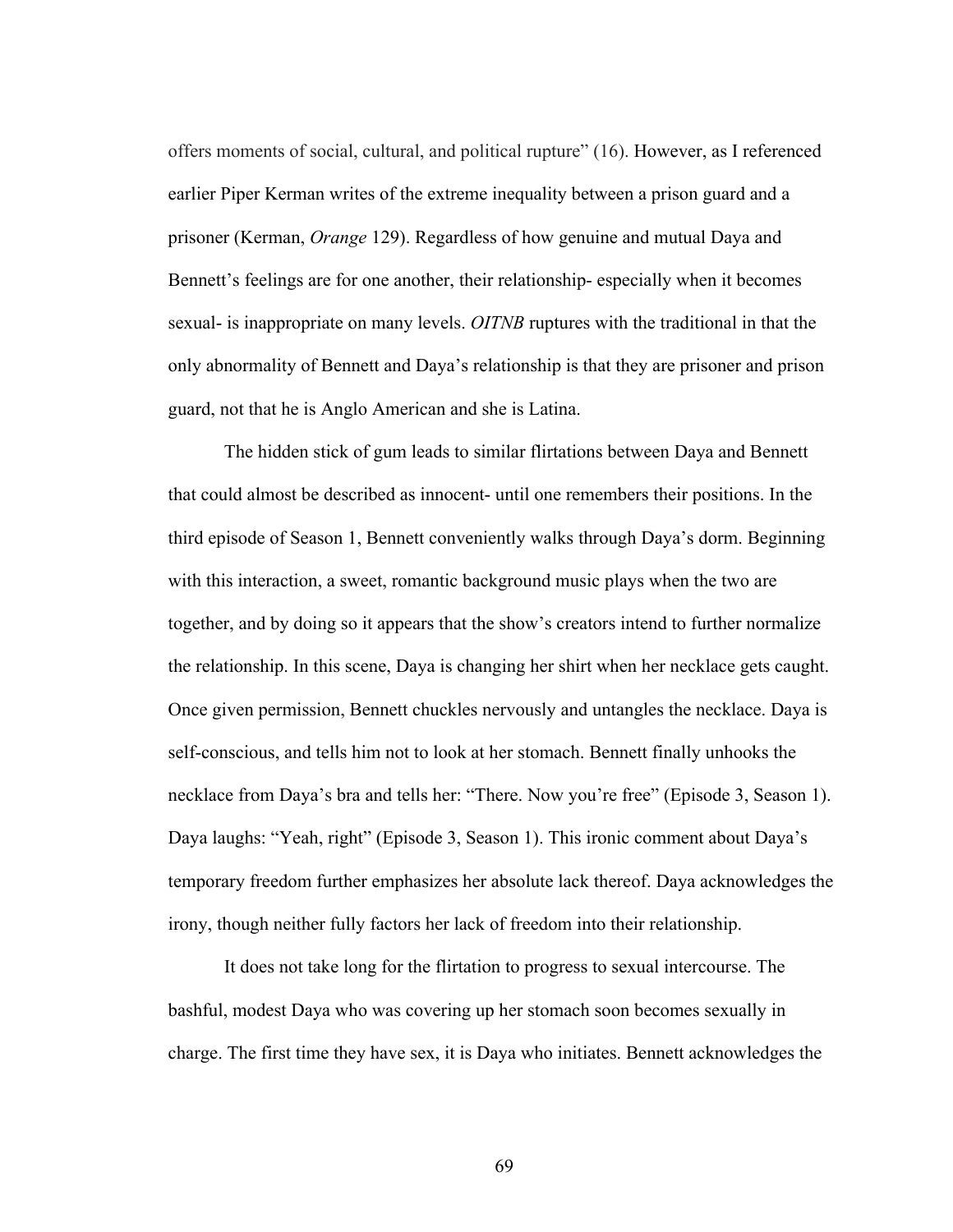wrongness of their situation: "You know, this is inappropriate. What you and me are doing" (Episode 6, Season 1). Bennett is hesitant to reveal his artificial leg that he feels is emasculating, but Daya immediately convinces him to do so anyway. Daya's power is clear and assertive from the very beginning in the relationship, despite the fact that she is the prisoner.

When Daya becomes pregnant and tells Bennett, he hesitantly suggests the possibility of an abortion, which Daya adamantly and immediately turns down, asserting her position of power as the woman with child. At first, Daya does not want anyone else to know she is pregnant, but her morning sickness eventually reveals her secret when she can no longer pass it off as a stomach flu. Resident chef Red collaborates with Daya's mother, Aleida, and they devise a plan to attribute the pregnancy to the despised, perverse-minded Officer Mendez. Aleida tells Daya that she can keep her baby without getting Bennett in trouble if they convince Mendez to have sex with Daya and frame it as a rape. While Bennett is understandably not supportive of his girlfriend having sex with his coworker, he does not argue with her. Despite Bennett's attempts, he is ultimately unable to come up with a better alternative. Daya asserts her resourcefulness as well as her sexuality in taking charge of the plans for their child's future. Not only is Daya now the object of two men's desire, she is also the one in charge in both relationships.

As Season Two progresses, Daya's pregnancy continues to not only empower her but also give the Latina inmates an advantage. Led by Aleida, the Latina women convince Bennett to sneak in contraband for them in exchange for their silence about whose baby Daya is really carrying. Daya continues to be in charge in her relationship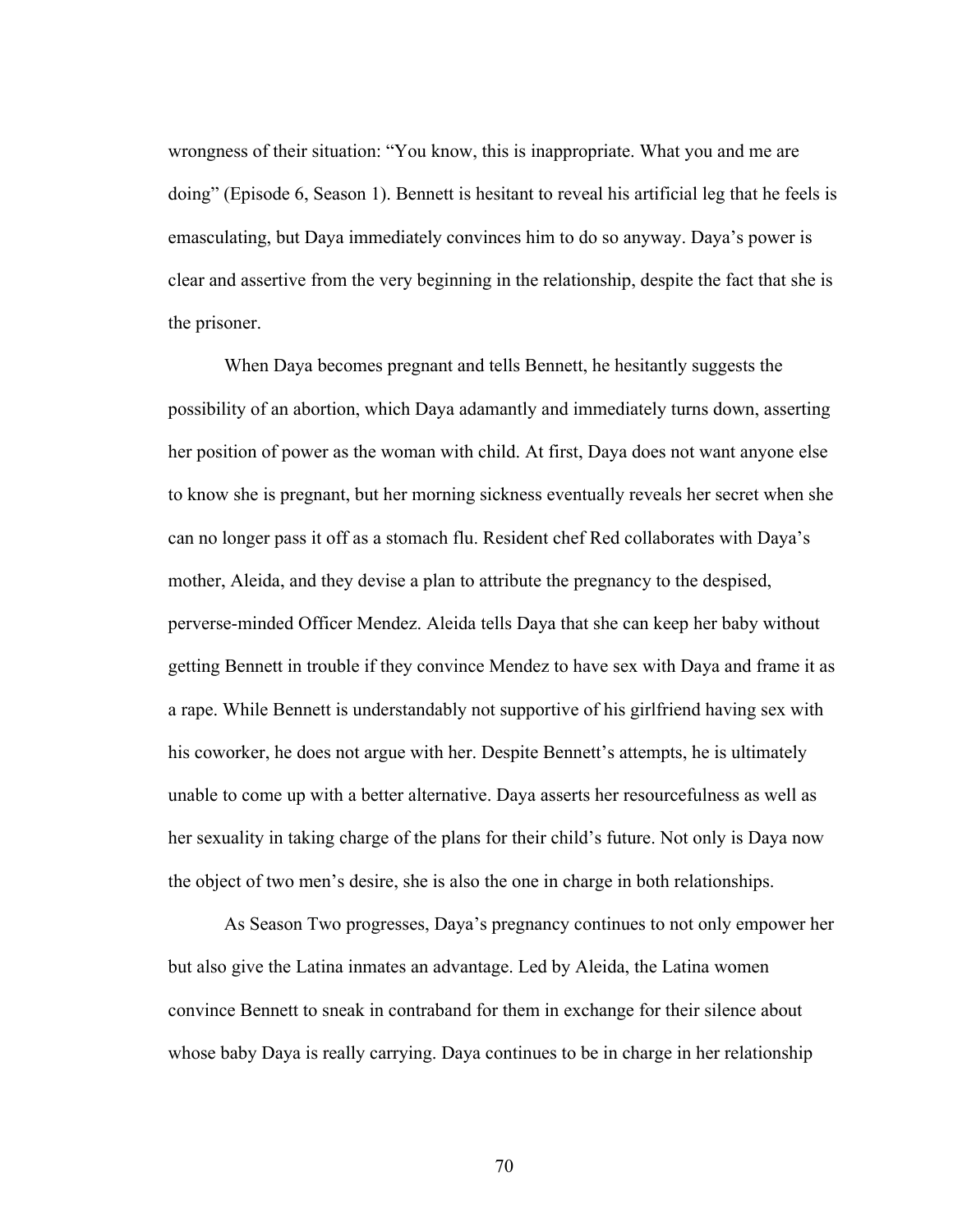with Bennett. On Valentine's Day in Season 2, Daya asks Bennett where he has made dinner reservations and tells him she can't wait for him to see her dress (Episode 6, Season 2) but Bennett doesn't understand her. Daya explains to him that she is pretending they're a normal couple making Valentine's Day plans. Once Bennett understands, he later approaches Daya and asks, "Are you cooking up something special for me today? The house smells great" (Episode 6, Season 2). Daya, suffering from pregnancy mood swings, responds: "That's what you're gonna expect me to do? Cook for you? Be your little housewife? It's not happening. Bennett is again confused: "No. I thought we were playing the…" (Episode 6, Season 2). For the first time, Daya starts to outwardly acknowledge the impossibility of their relationship: "Sorry, I've just been depressed today. I don't wanna play the normal game anymore cause I don't know how we ever are gonna be normal" (Episode 6, Season 2).

In Episode 9 of Season 2, Daya reinforces her power sexually. She is sexually stimulating Bennett with her hand while he is verbalizing his concerns about people finding out that he is the father. George "Pornstache" Mendez has returned, and this triggers Bennett's anxiety. Daya discourages him from publicly admitting he is the father: "Don't you go doing nothing without talking to me. You hear me? Now, you want me to finish or what?" (Episode 9, Season 2). Bennett may be feeling morally conflicted, but he does, in fact, want Daya to finish, and her sexuality once again overpowers his conscience. This sexual favor is the last straw for Bennett, however. Moments later in this same episode Bennett finds a cigarette butt on the floor, and storms into the dorm. Bennett says he is conducting a search, and starts slamming and throwing items while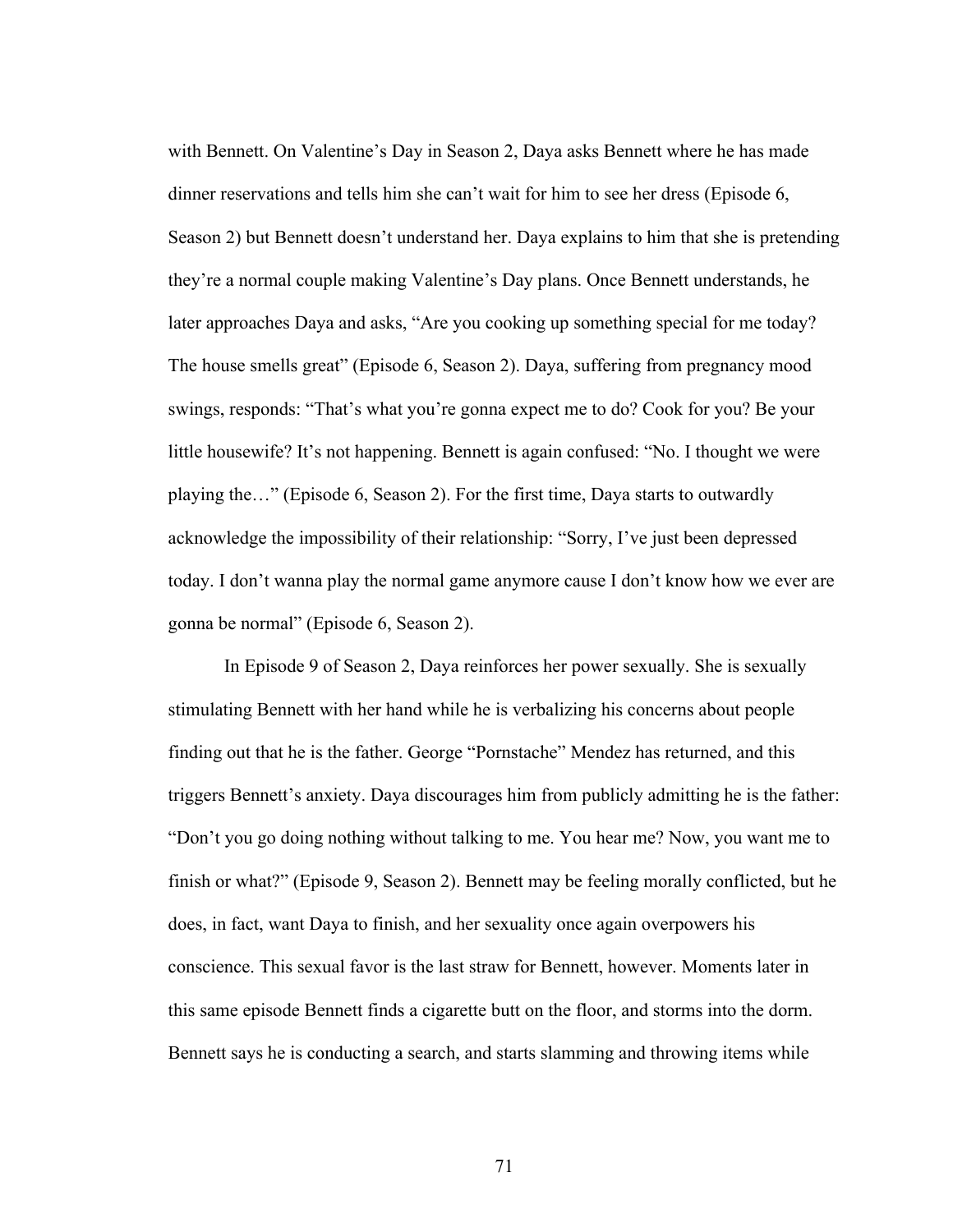yelling "I'm in control! I'm in charge!" (Episode 9, Season 2). While Bennett believes his life is more together than Mendez's, it is Mendez who enters in this scene and is finally able to get Bennett to calm down.

Daya's conscience is troubling her a great deal with the possibility of Bennett turning Mendez in: "I seduced him. I set him up. You know what, in my neighborhood, real men stand up and own their kids. I want you to tell the world that you love me" (Episode 12, Season 2). Bennett responds that he would go to jail, and Daya said if he did, then the two of them would finally be even. Later in this episode, Bennett does report to Officer Caputo that Mendez was the one who impregnated Daya. Mendez is arrested; as he is being hauled away, he is the one who screaming that he loves Daya.

In the penultimate episode of Season 2, Daya and Bennett are able to have a relatively lengthy conversation in the hallway since the power has temporarily gone out due to a storm:

DAYA. What's gonna happen when she's born?

BENNETT. Umm… Well they'll let your mom's family take her. I can go see her sometimes.

DAYA. And then what? You gonna tell her you're her daddy? But she has to keep her mouth shut because everyone thinks she has a different daddy? And that daddy is in jail because he put his dick in Mommy… but be cool?

BENNETT. I should never have given you that gum… Should I?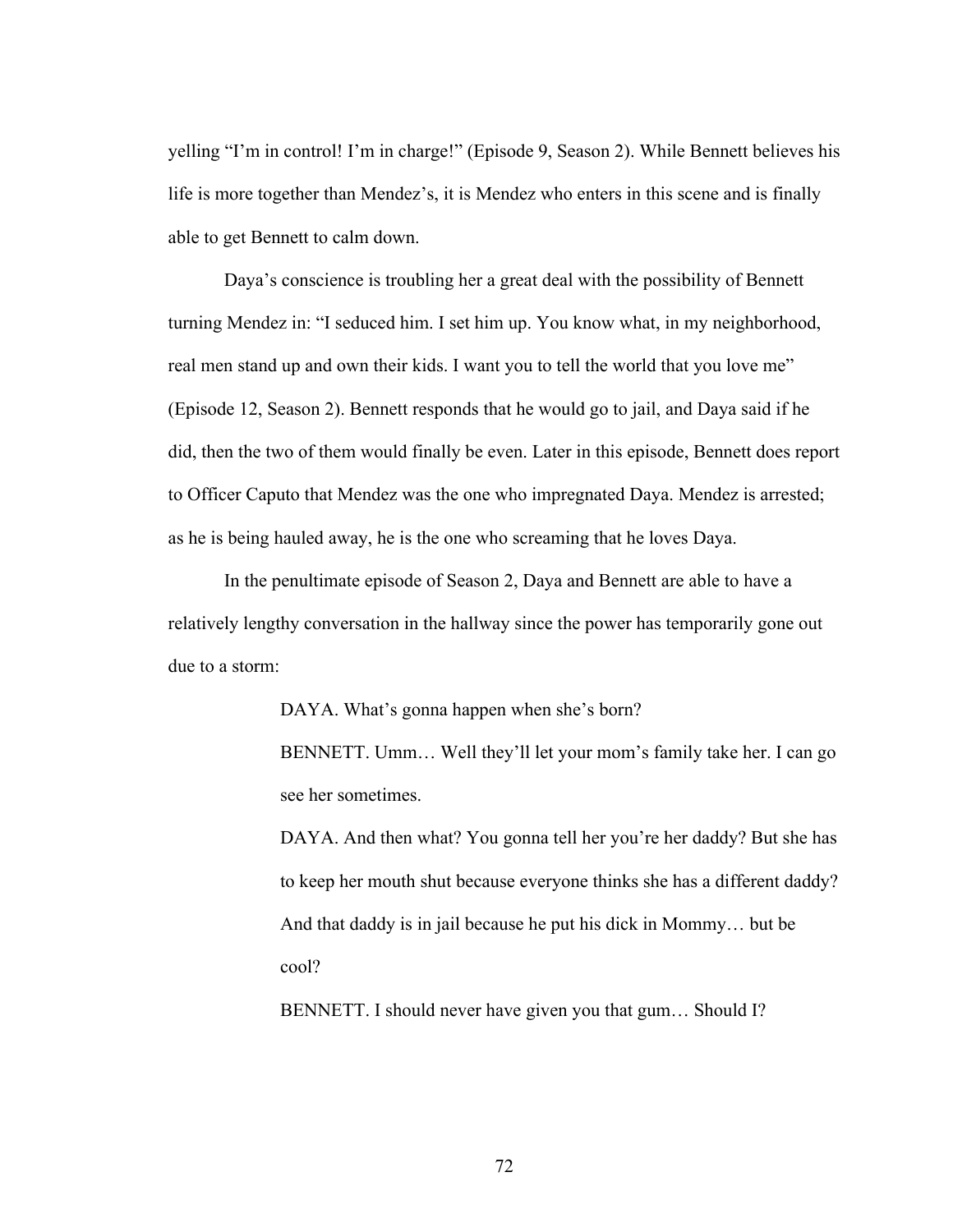DAYA. You did a lot of stupid things... But so did I, it was both of us. But it doesn't matter anymore. We have to do what's best for the kid. BENNETT. Which is what?

DAYA. Confess.

BENNETT. And go to prison?

DAYA. Yeah. Go to prison. Do your time. I'll tell him I love you. We'll both get out in a few years, we're done with this place. We're a family. Or… walk away. I won't blame you. Get a fresh start. It's like this never happened. This whole mess is on Mendez. My baby won't grow up confused.

BENNETT. You think I'm the kind of man that walks away from my kid? DAYA. Dummy. You got a chance right now to go back in time. If someone gave that to me, I would sure as hell be thinking about it.

(Episode 12, Season 2)

Daya walks away from the most significant conversation she and Bennett have ever had, asserting her power once again, and leaving Bennett alone to contemplate the uncertainty of their future.

In the last episode of Season 2, Bennett tells Daya he can't confess since Caputo is hinting at promoting him. Daya states what the audience has long known: "I love you John… but you're a pussy" (Episode 13, Season 2). Daya walks away again, again asserting her power. While Bennett is the prison guard, he never has the control in his relationship with Daya. At the end of the last episode, Bennett finally confesses to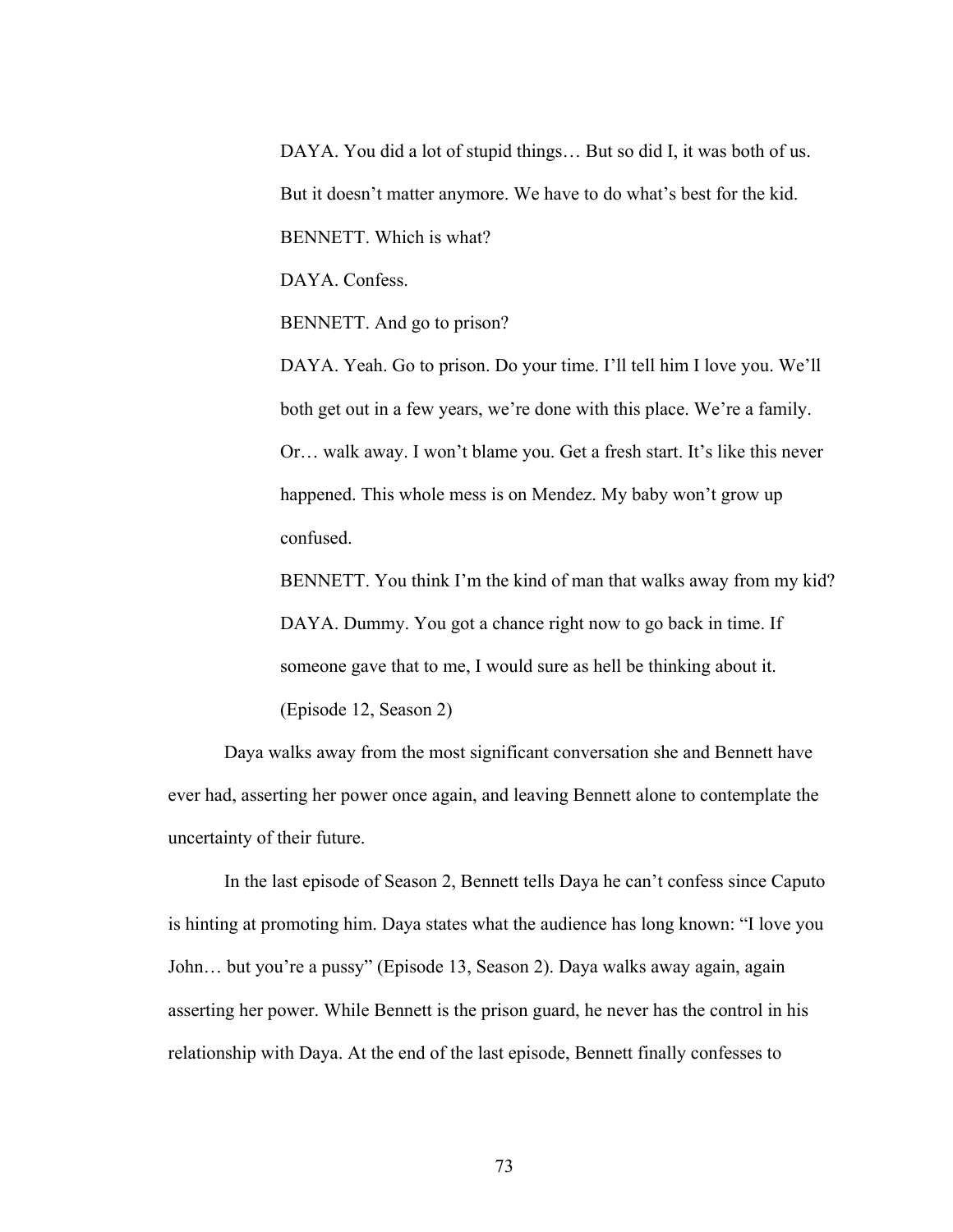Caputo, who is temporarily in charge of the prison. Caputo, trying to prove he is worthy to be the new Executive Assistant to the Warden, wants to minimize conflict during his probationary period. Caputo does not punish Bennett, but accepts his confession and disregards it.

As the season ends with violence and scandal, Bennett and Daya's relationship and the future of their child is one of many loose ends that viewers anxiously await to be resolved with the beginning of Season 3. The centrality of their relationship to the progression of the series again further underlines Daya's importance as a character. In their recent article analyzing Latino perception of US television, Michelle Ortiz and Elizabeth Behm-Morawitz write: "Latino images have not only been limited in number, they have also been constrained with regard to the importance and quality of their roles" (91). This is not the case, however, in *OITNB*. Daya and Bennett's relationship is a central storyline throughout both seasons, and undoubtedly promises to remain central in the upcoming Season 3. Finally, it is also crucial to recognize that unlike female Latina characters in US television series, Bennett is not interested in Daya because she dresses provocatively in an attempt to seduce him. Daya wears the same prison jumpsuit as the Anglo American and African American inmates. Inappropriate as their relationship may be, Daya and Bennett express mutual interest in getting to know one another from the very beginning.

# **THE ROLE OF NETFLIX AND IMPLICATIONS FOR VISUAL CULTURE STUDIES**

*OITNB* carries a great deal of significance as a television series in its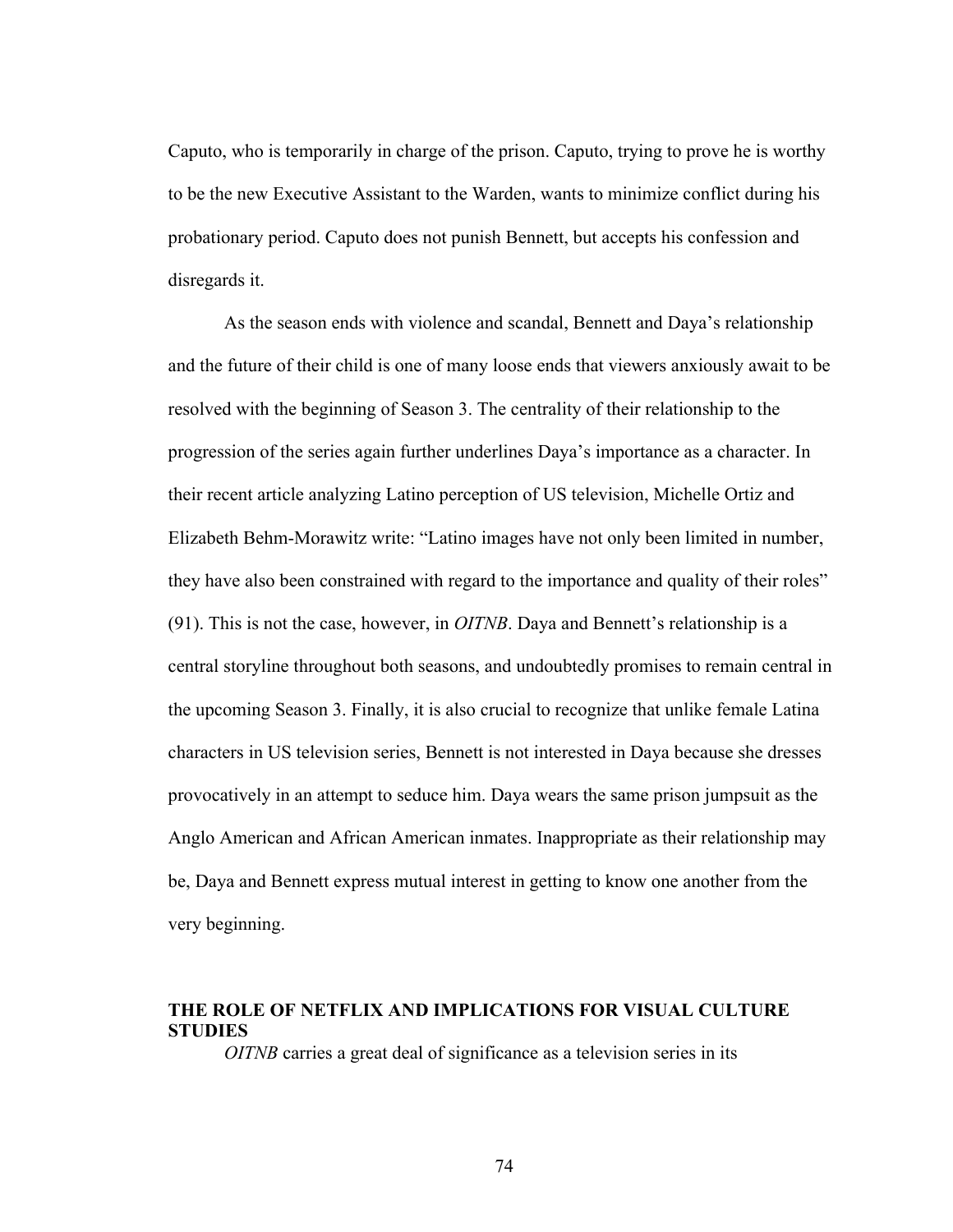advancement of Latino/a representation in the US. In *Dangerous Curves: Latina Bodies in the Media*, Isabel Molina-Guzmán discusses the role the media plays in creating a discourse about Latinidad. Molina Guzmán explains that the media is especially important "because most audiences live and play in highly racially segregated spaces… audiences rely on the media to teach them about ethnic and racial communities with whom they do not regularly interact" (8). For those in the US who do not have regular contact with Latinos, I believe that *OITNB* can greatly impact the way US Latinos are viewed, whether or not these viewers are conscious of their changing opinion. At the very least, viewers are being exposed to more Latino characters than ever before. Certainly Piper Kerman's memoir contains strong arguments in support of reformation of the US prison system. One could debate the intentions of the show's producers, but the mere existence of the series itself has drawn a great deal of attention to the often-forgotten US women prison population.

According to show creator Jenji Kohan, the medium of Netflix has a great deal to do with the freedom she has in designing this nontraditional series. In a 2013 interview, Kohan refers to Netflix as both "freedom" and "the new frontier" (www.latimes.com), and is likely referring to the lack of strict regulations of cable television. Kohan elaborates that after producing the Showtime hit series *Weeds*, she did not want to "take a step backwards, into a culture of fear, and being micromanaged. And Netflix has been wide-open, embracing and smart" (www.latimes.com). Far from taking a step backwards, Kohan shoots *OITNB* what feels like decades ahead of still traditional television series. However, Kohan denies a socially reformative agenda: "The goal is to write a solid,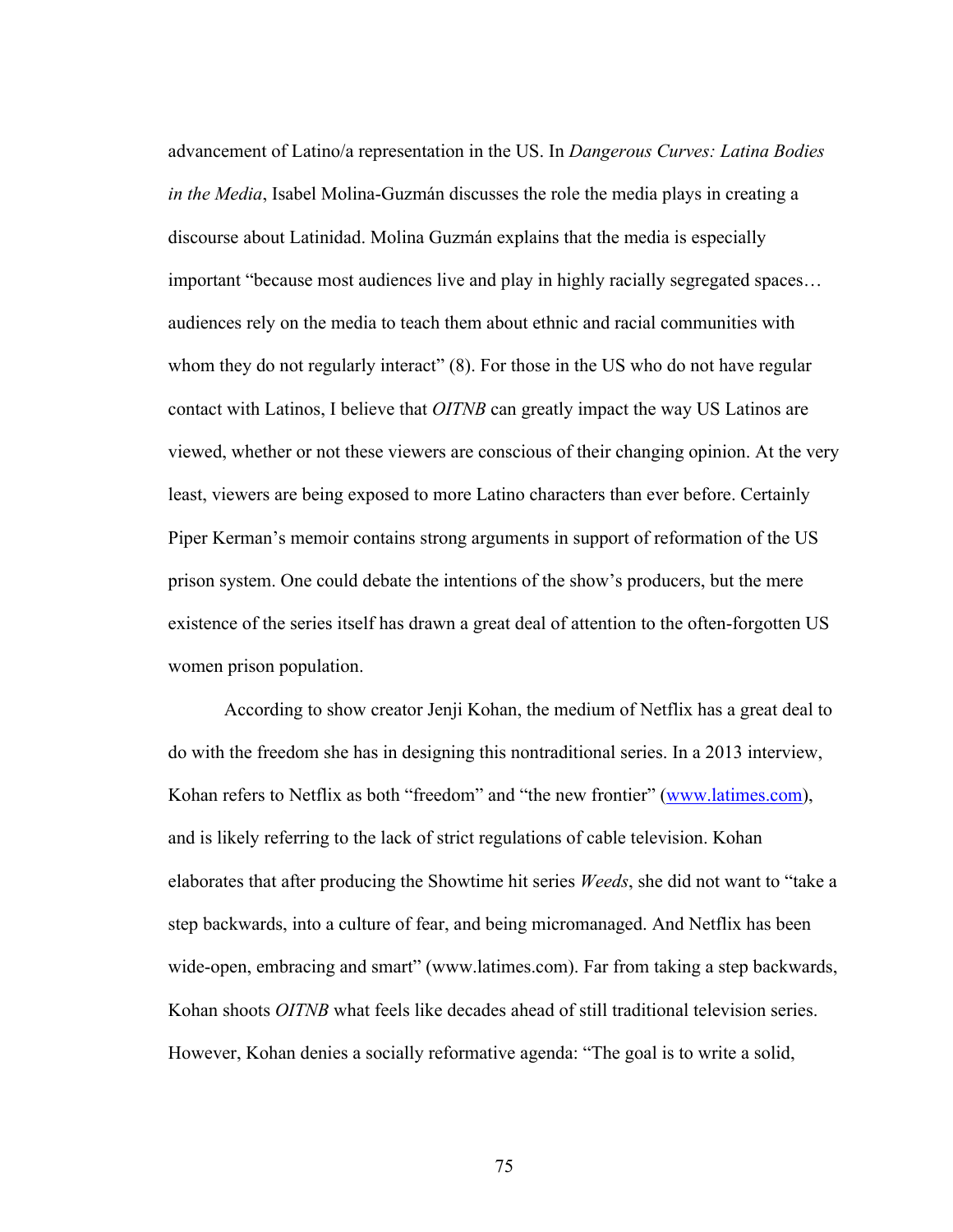entertaining, engaging show. [...] My goal is to start discussions. I'm going to do what I do, and if someone wants to take it and run with it, then I'm thrilled" (www.latimes.com). Scholars are not the only ones interested in taking this material and running with it. The series has given Piper Kerman a renewed platform from which to advocate for reformation within the US prison system, and the depiction of lesbian relationships is more widely accepted than ever before. The Latinas on *OITNB* are changing the face of Latino representation in US media not because this is the show's agenda but simply in their number and importance as primary characters. The field of Television Studies is now constantly evolving more rapidly than ever thanks to these new mediums such as Netflix and Amazon Prime. Cable television series now have to compete with the immense popularity of Netflix and Amazon Prime. This can be difficult, given US culture's obsession with "binge watching," which, according to Eli Lehrer "became popular largely because of Netflix" (www.weeklystandard.com).

The fact that *OITNB* is a Netflix original series says a lot about its very nature. *OITNB* is a truly original show, as it does not keep with tradition in terms of its portrayal of gender and sexuality, women in prison, language, or Latina representation. The fact that *OITNB* is a Netflix series allows it to accomplish all of these symbolic ruptures. Netflix series do not have to conform to prime-time or cable regulations, and the same freedom that permits Jenji Kohan to vividly display lesbian sexual activities stems from the same environment that also allows for more gender, sexuality, linguistic and ethnic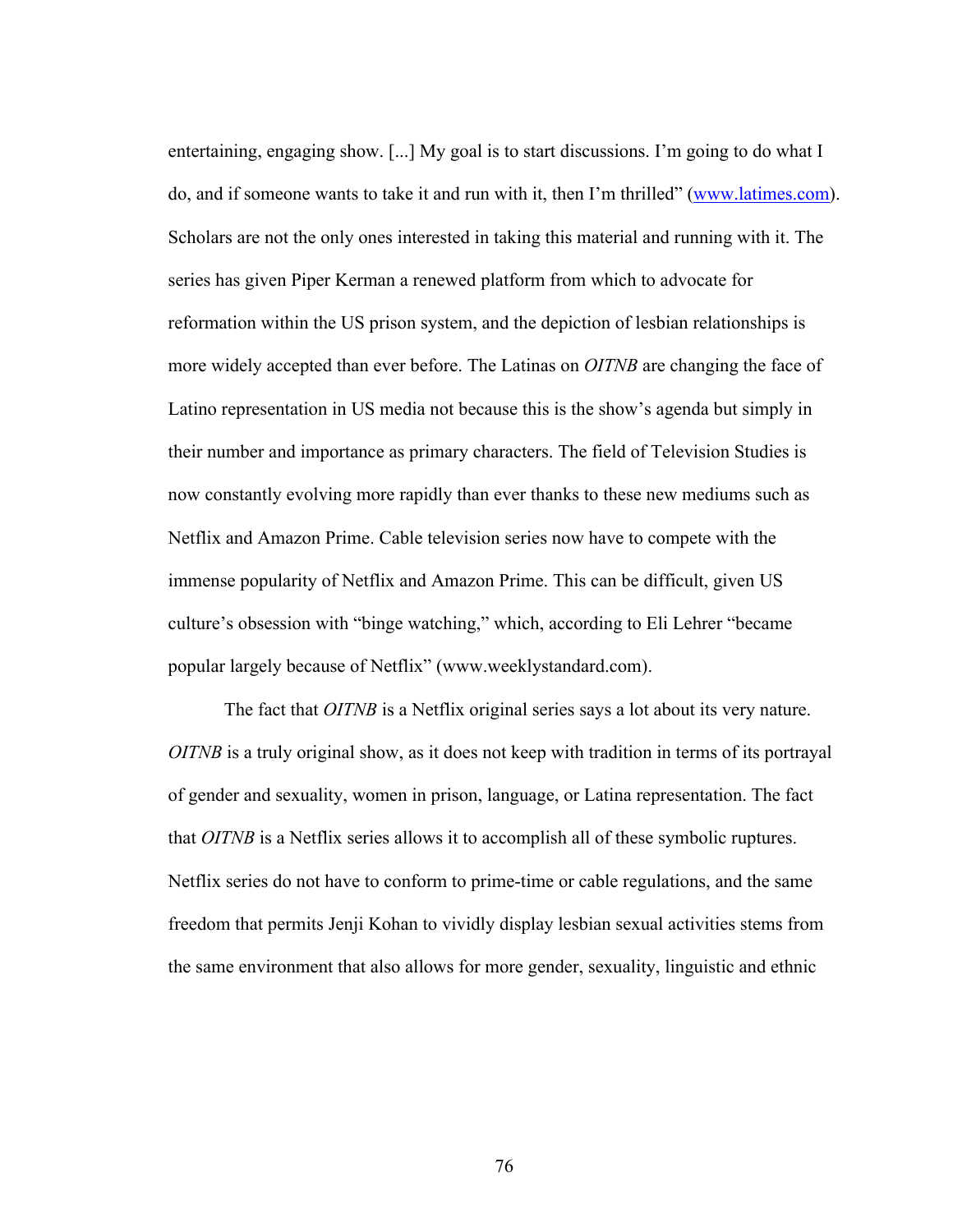variety.<sup>7</sup> The Latina characters in the series are indispensible to its future, particularly as much of the anticipation for Season 3 stems from the speculation of the future of Daya and Bennett's child. Isabel Molina-Guzmán states that… "we are social creatures for whom meaning-making is always informed by the social, political, and cultural context in which we live…" (16). If this is the case, then, there is great hope for not only the advancement of Latino/a representation in US media but also the way Latinos are viewed and understood in general in the US. By being exposed to the multiple strong and entertaining Latina women in *OITNB*, US viewers can gain a lot with respect to their understanding of the US Latinos with whom we live.

<sup>&</sup>lt;sup>7</sup> It should be noted that while *OITNB* is a television series, the male gaze is not a factor in this series. Jenji Kohan, the creator of the series, is a woman, as is Piper Kerman, who consults on each episode made. There are male characters that do not respect women (George "Pornstache" Mendez, primarily), but I argue that this does not affect or alter Kohan's creative freedom in any way.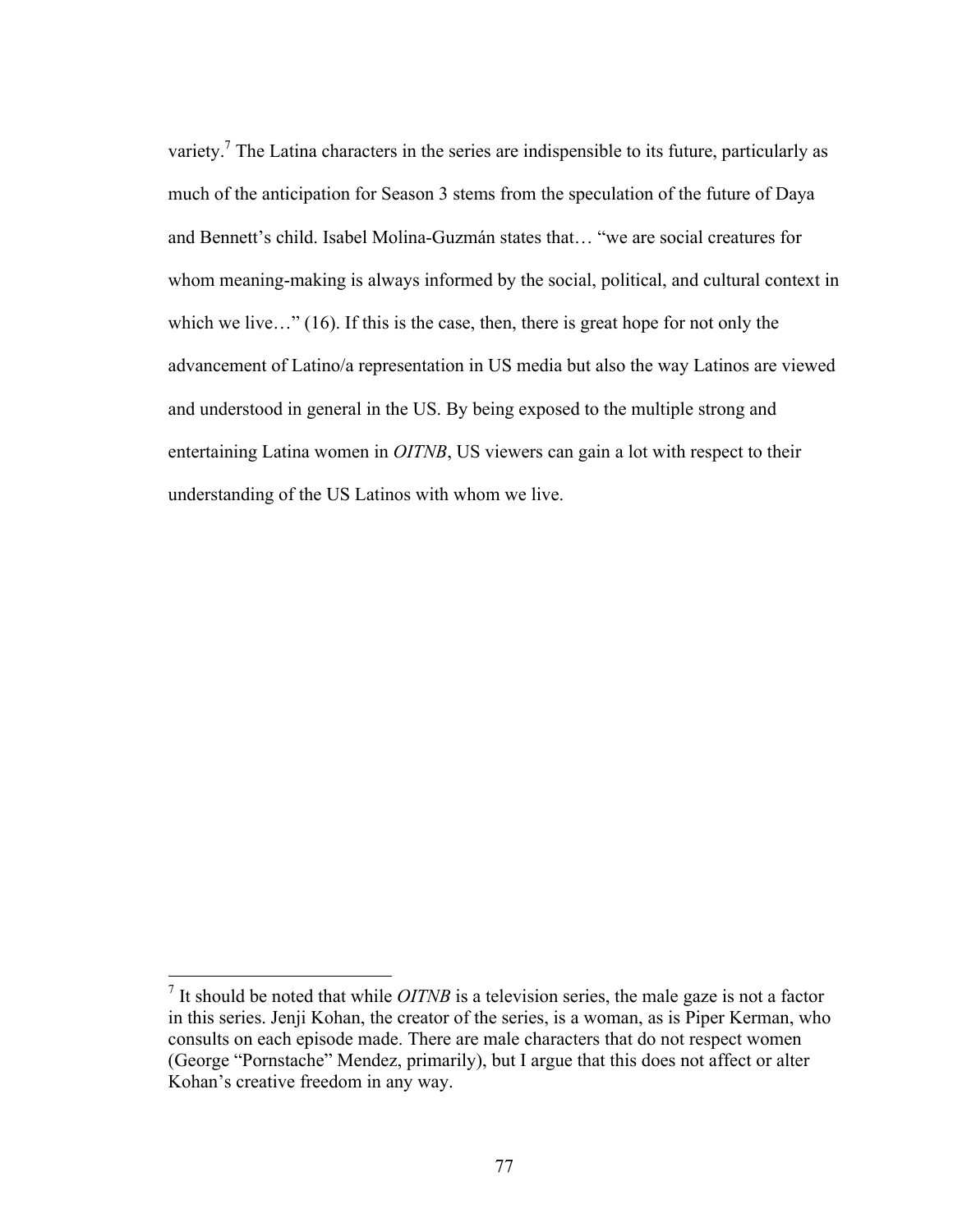#### **CONCLUSION**

There are hundreds of words to describe *Orange Is the New Black*; stereotypical, however, is not one of them. Actress Selenis Leyva, who portrays Gloria Mendoza on the series, stated the following when asked about the show's depiction of Latinos:

> Some people ask "well how do you feel about the stereotypes in the show" and I say well you know what I don't think there is a stereotype, stereotypes also come from real truths of reality. We are all portraying different types of Latinas --[we're] different ages, we're Afro-Latinas, we're South American -- there's a little bit of everything. And I think that's very truthful to the world that we live in and we can be passionate and crazy and loud but we're also kind and smart and there's a little bit of everything. It's a beautiful thing and I'm very, very proud to represent the Afro-Latina, we haven't really seen a lot of different types of Latinas in shows all at once. So this is all lovely. (Selenis Leyva, "Selenis Leyva explains why 'Orange Is the New Black' is a huge step for Latinas")

US television series have not seen multiple depictions of Latinas all at once, especially not in a series that is not Latino-centered. Not only are Latinas passionate, crazy, loud,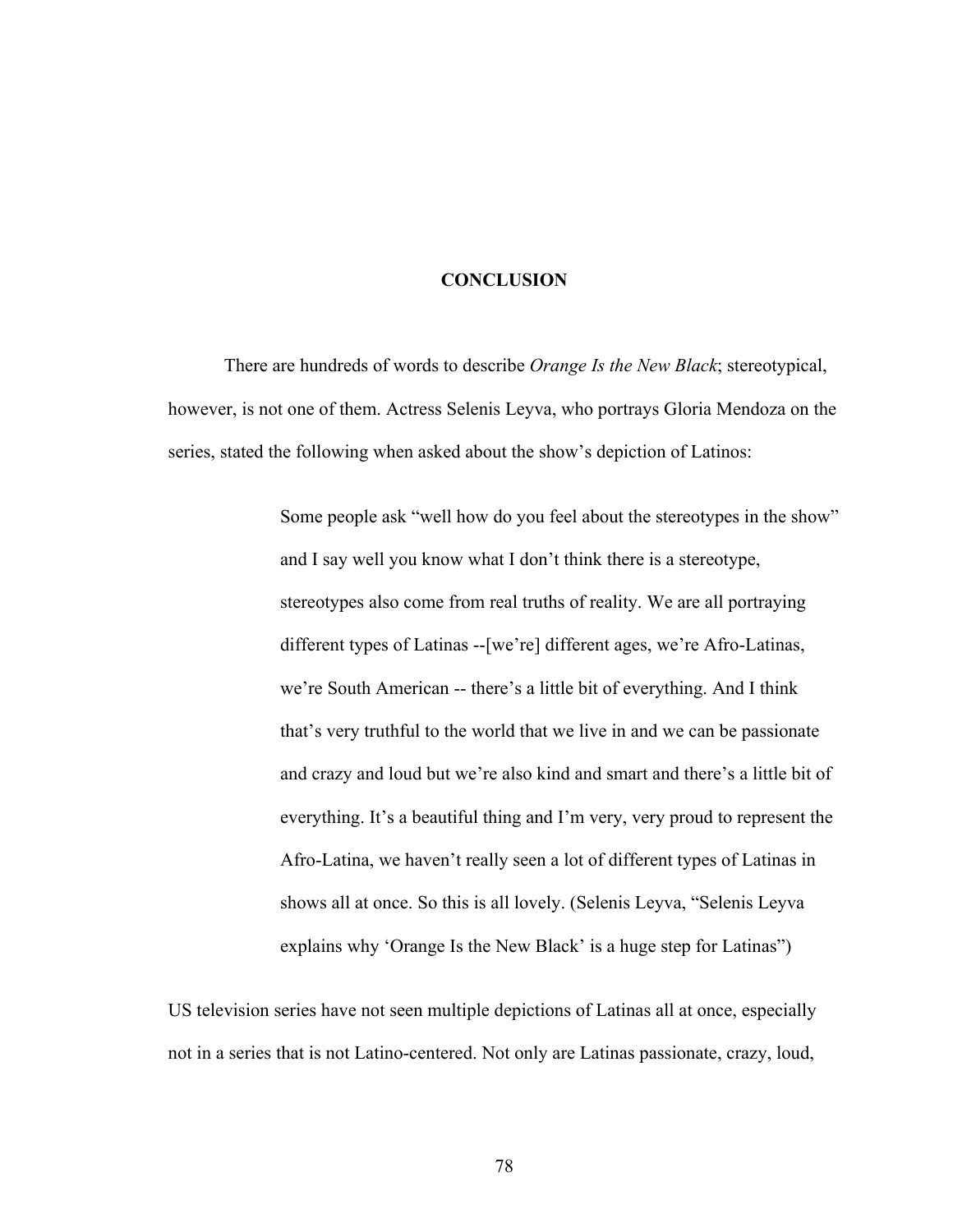kind, and smart (Leyva), but all the characters in *OITNB* are similarly multidimensional. The women of Litchfield remind us of the often forgotten women in the US prison system. These women are humanized through Kohan and Kerman's collaborative efforts. Characters such as Piper Chapman, Lorna Morello, and Sophia Burset teach us that gender and sexuality are not static but fluid. Dayanara Diaz reminds us that one does not have to speak Spanish in order to be Latina, while characters like Gloria Mendoza, Maritza Ramos and Blanca Flores inform us that the use of Spanish is multi-dimensional and reveals different aspects of identity. The Latina women of *OITNB* are as multidimensional as the show itself, and their number and presence begin to change the history of one-dimensional, typecast Latino representation in US media.

Latino representation is not the only aspect that *OITNB* is changing. Each focus of this thesis – women in prison, gender and sexuality, inter-ethnic relationships and translingualism – is also a conversation that is beginning to take a new direction in light of *OITNB*'s effect. Prison Studies scholars such as Angela Y. Davis have historically called for radical change to the US prison system and proposed abolition as the best alternative. Piper Kerman, however, uses her first-hand experience in this system to call for reform instead. The success of both Kerman's memoir and Kohan's series brings a great deal of attention to what was an often forgotten population.

The depiction of gender and sexuality in *OITNB* is one of the show's most radical aspects. This is not because the show portrays lesbian relationships; though infrequently, successful shows such as *Will & Grace* and *Bad Girls* have done this before. *OITNB*'s impact is in the depiction of fluid sexuality as opposed to the polarizing depictions of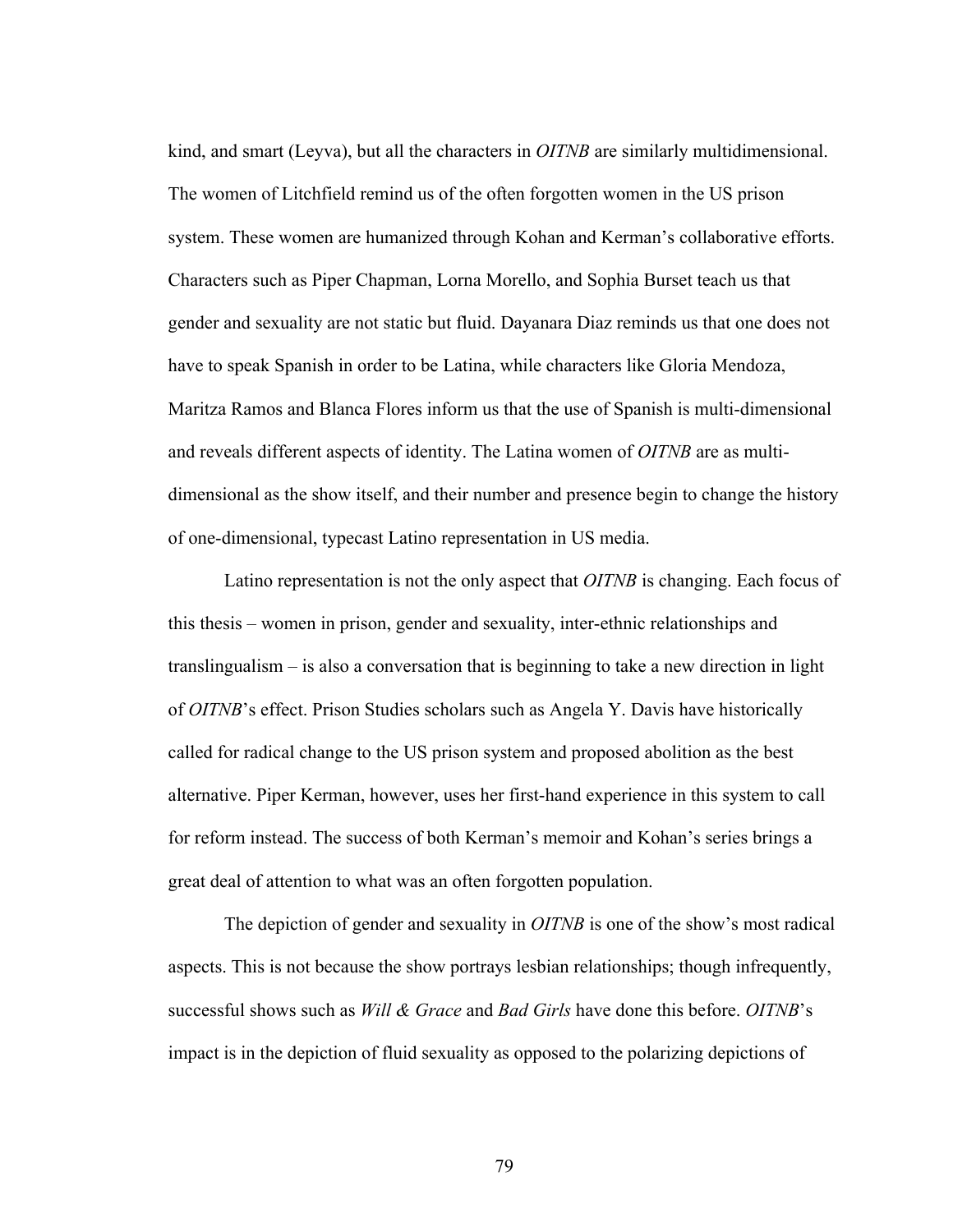either homosexuality or heterosexuality. Transgender characters have rarely been portrayed in US television series, and have not often been portrayed as likable. Nick Adams of GLAAD explains: "'the vast majority of portrayals on broadcast TV can be categorized as straight-up defamatory or inaccurate… and the vast majority of times, the roles of trans characters are either as victim of violence or some kind of psychotic killer'" (cit. Rice 16). Transgender character Sophia Burset does not pertain to either of these negative representations; in fact, her character is one of the most compassionate out of all the inmates. *OITNB* creates a discussion where complex gender identities and sexual desires become acceptable and understandable through the humanization of characters.

In a time where incidents of racial tensions frequent the news, we could benefit from the meaningful inter-ethnic relationships of the series. Creator Jenji Kohan wisely does not ignore the often-controversial race discussion, but develops inter-ethnic relationships that overpower petty racism. The scenes in which racial and ethnic stereotyping occur belittle such practices for their ridiculousness. Most important, though, are the meaningful relationships between prisoners of different ethnic backgrounds that overpower trivial stereotyping. In the wake of an inmate's untimely death, women from each ethnic background support one another in sharing their joint loss.

Finally, multilingualism begins to be portrayed as an asset and not a detriment. Characters such as Gloria Mendoza, Maritza Ramos and Blanca Flores show how knowledge of an additional language can be used as an advantage over those who are monolingual. Different uses of Spanish can achieve different identity stances depending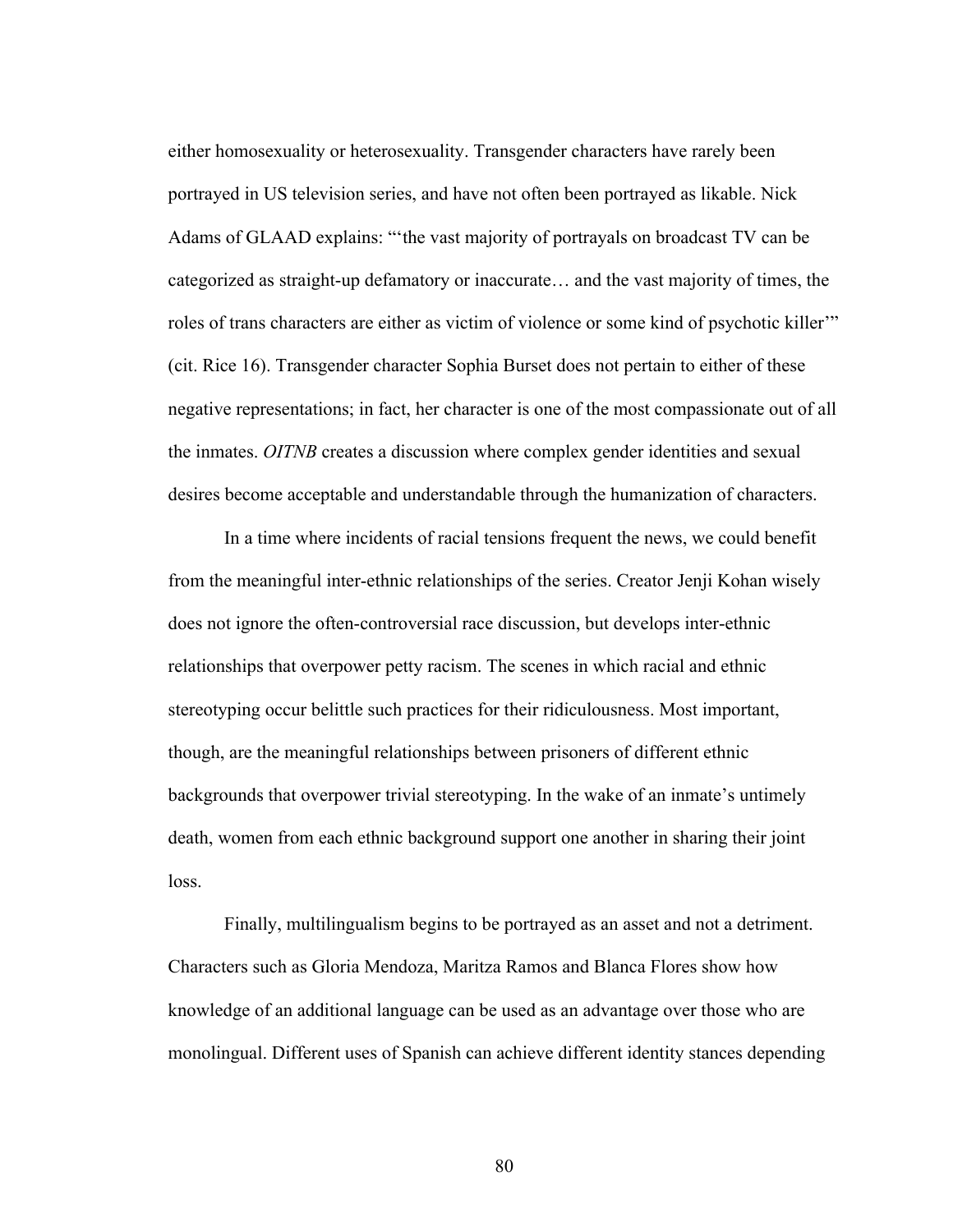on the exchange. In addition, Dayanara Diaz proves that one does not have to be fluent in Spanish to claim a Latina identity.

Certainly none of these changing dialogues would have been possible without Piper Kerman and her experience. At the heart of this innovative series is a true story and a woman's genuine concern and call for action. The horrific reality of life in prison is clearly portrayed in both the memoir and the series, but part of what has made both so popular is the very real capacity for female bonding that takes place. Both Piper Kerman and Piper Chapman try to focus on the positive: "…really about finding that value and humanity and warmth in a setting where we're constantly told there's none to be found – people are irredeemable, terrible people. And that's not that case" (Kerman, *Orange*, 322). Prison, like any other communal setting, has both bad and good people, and Kerman and Kohan highlight both.

*OITNB* is a series whose main characters are women in prison, but it is not just a show about women in prison. As I have argued, the show is incredibly multi-dimensional, and makes advancements in many of these areas. Gender and sexuality are two aspects of the show that are most dynamic. Transgender actor Laverne Cox's portrayal of transgender character Sophia Burset has led the way for other transgender stories to be shared in mainstream US media. In a recent article, Lynette Rice discusses the rise of transgender stories: "Three new reality shows are set to debut in the wake of the groundbreaking work of *Orange Is the New Black*'s Cox- the first transgender actress to earn an Emmy nomination…" (Rice 16). *OITNB* is not a show about fluid sexuality, but the fluid sexuality of characters like Chapman and Morello create a new conversation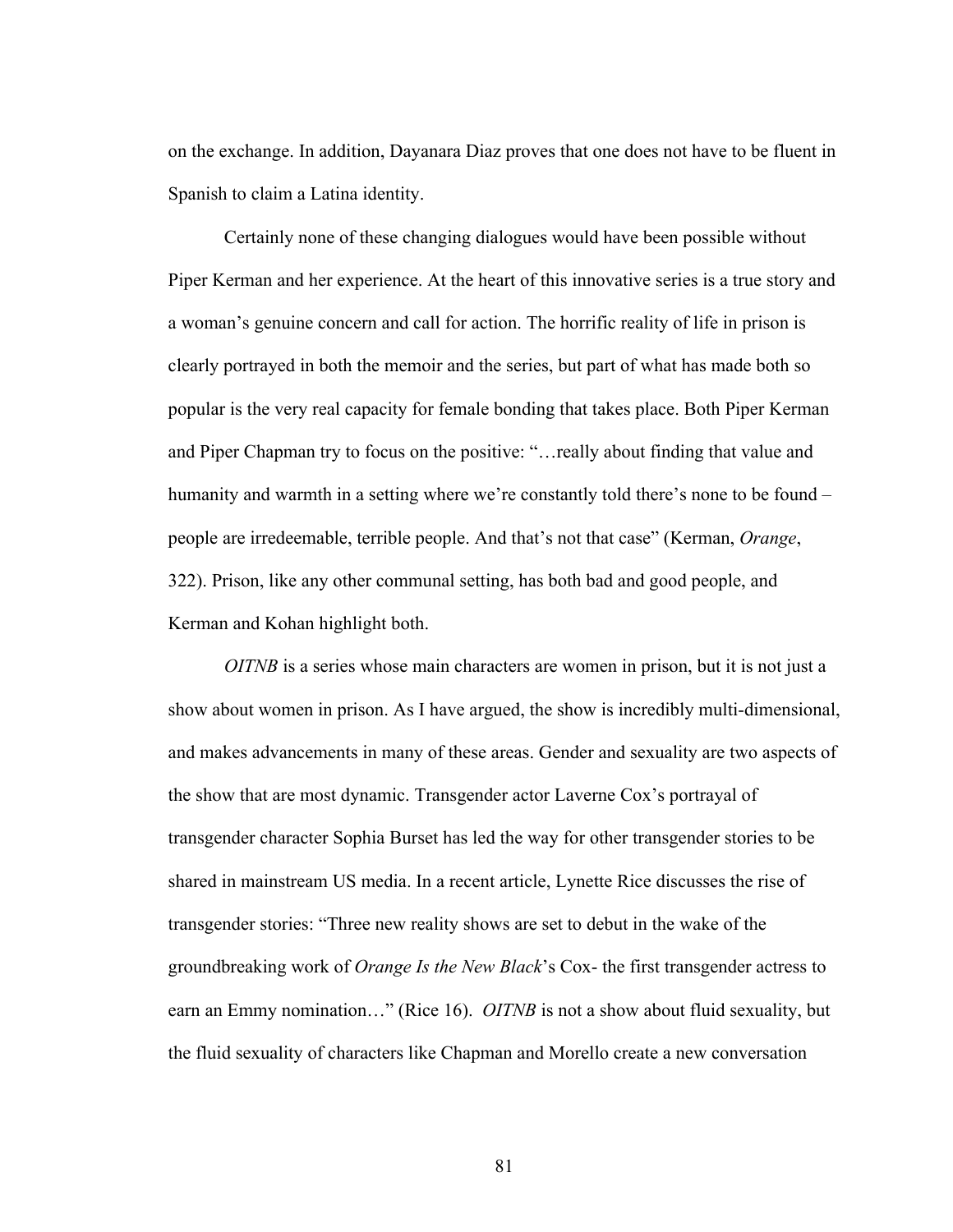about current understanding of sexuality. Even series that have focused on homosexual characters have done just that- focused on homosexuality in opposition to heterosexuality. Didi Herman argues that *Bad Girls* creates a homonormative environment- that is, an environment where homosexuality is considered normal. This is certainly an advancement for media representation of homosexuality, but it is also another either/or option. Piper Chapman and Lorna Morello are neither straight nor gay. Homosexuality on *OITNB* is acceptable, but it is not any more normal than heterosexuality.

The Spanish language that was part of the background of Piper Kerman's prison sentence is foregrounded in *OITNB*. Spanish is spoken from the very beginning of the series in the pilot episode. Anglo American Piper Chapman speaks Spanish when Latina Dayanara Diaz cannot, and the complexity of the application of language is established. The Latinas switch between Spanish and English, and their reasons for doing so are multiple. In a joint article, Isabel Molina-Guzmán and Angharad N. Valdivia comment on the motives behind code-switching: "Like the everyday practices of some Latina/os, language can be and is often used in a multiplicity of ways depending on the specific situation" (215). Spanish is used in the series to express a shared heritage and to conceal information from those who do not speak it, among many other motives. Just as homosexuality is presented in the show as a fluid concept and not a restrictive alternative, Spanish is not the only additional language spoken in the series. Characters are fluent in German and Russian, and entire flashbacks are represented in these languages.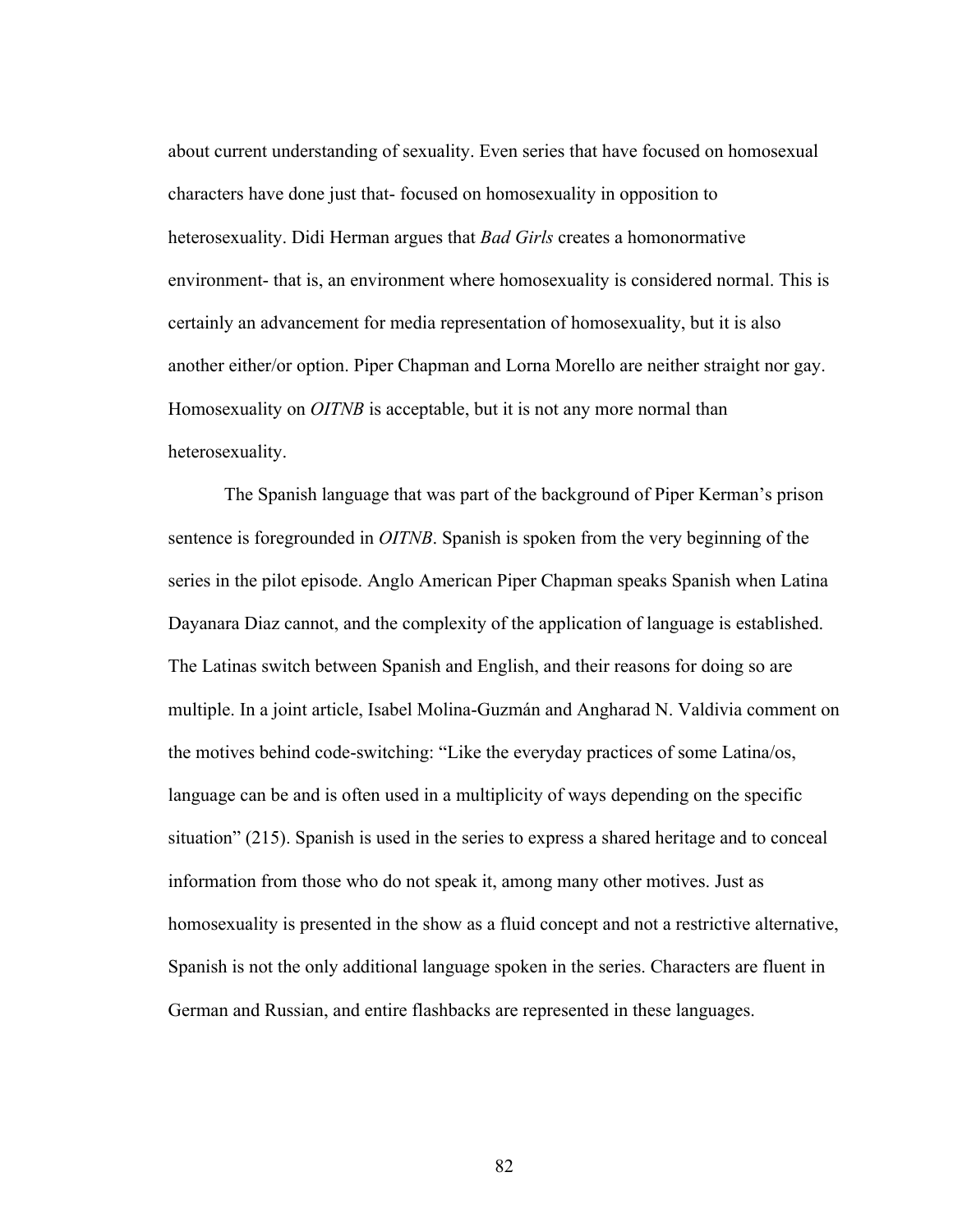Not all prisoners are evil, and not all lesbians only desire other women $^8$ . Not all prisoners are monolingual, either. Latinas are no longer *just* included in US television series as yet another "other" to the Anglo American or African American characters. *OITNB* creates a new representation of Latina women in US media in the inclusion of such a numerous and varied Latina cast, and none of these women is *just* a housekeeper or *just* a sexual seductress. Netflix does not have to comply with the restrictions of cable television, and because of this Jenji Kohan is able to create multilingual characters with fluid sexualities and genders. Shonda Rhimes, creator and executive producer of the ABC series *Grey's Anatomy*, *Scandal*, and *How to Get Away with Murder* describes Kohan's characters as "a breathtaking riot of color and sexual orientation onscreen. Jenji shows a passion for diversity by creating characters of all backgrounds who are threedimensional, flawed and sometimes unpleasant, but always human" (www.time.com). This diverse environment is an advantage of Netflix, and – significantly- it is also a more realistic representation of the world in which we live.

The third season of *OITNB* will be released on Netflix on June 12, 2015. What will happen in Season 3 is uncertain, although anticipation and speculation began right after the release of Season 2 in June 2014. What is certain is the inclusion and importance of Daya and Bennett's relationship, as both actors are confirmed to return in Season 3. Under head chef Gloria Mendoza, the Latinas are still in charge of the kitchen at the end of Season 2. Viewers can anticipate a continuation of Mendoza's leadership and wisdom, whether this will take place inside or outside of the kitchen. Viewers can hope for the

<sup>&</sup>lt;sup>8</sup> To be clear, of course not all homosexual activity implies exclusive lesbianism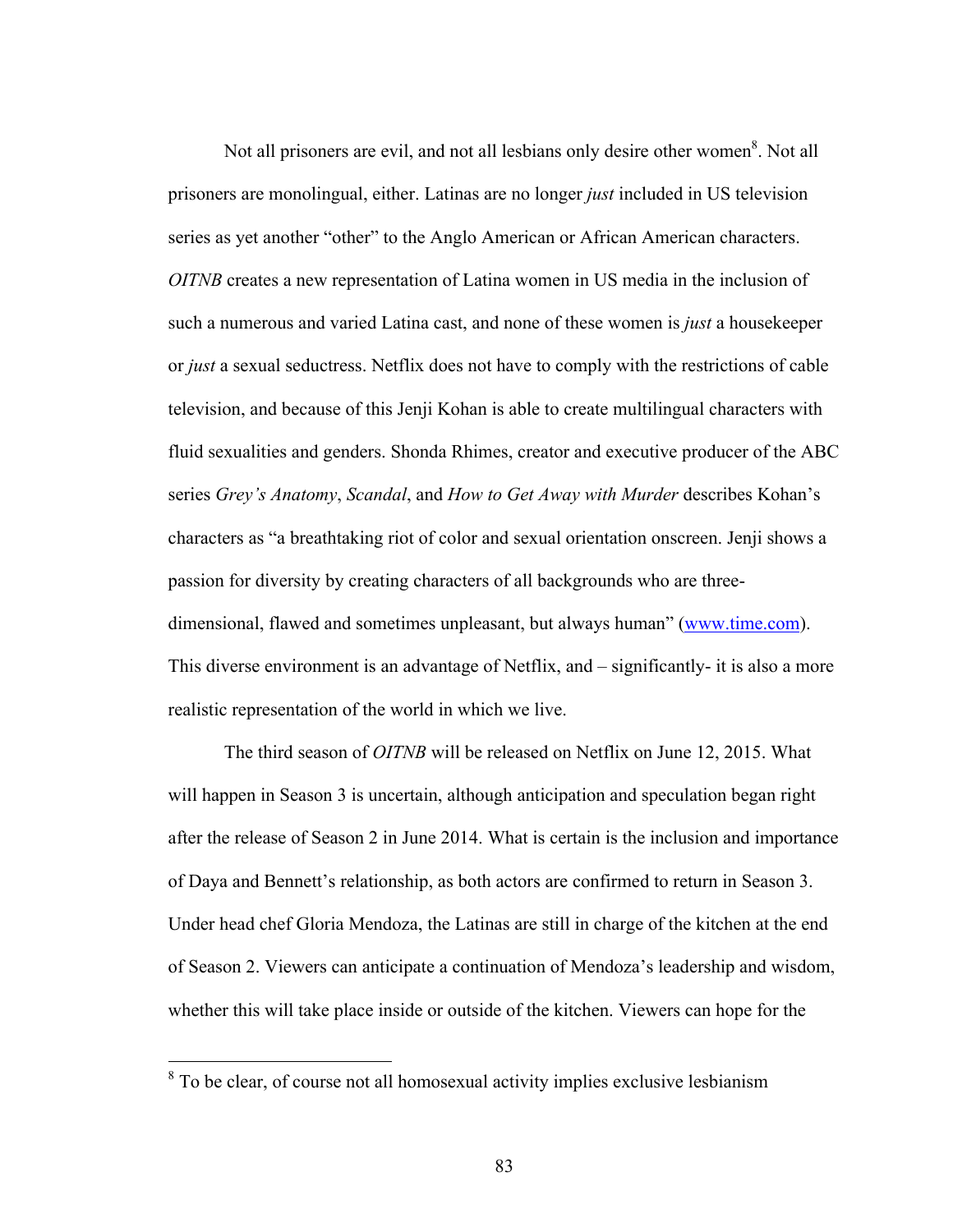comedy that Maritza, Flaca, Taystee and Nicky provide, and can undoubtedly anticipate more drama between Chapman and Vause. George "Pornstache" Mendez's fate is uncertain precisely because of his relationship with Daya, and this is further proof of the importance of the Latina women to the show.

While outcomes remain unknown, what is certain is that the Latinas will remain as vital to the series as the Anglo American and African American characters. This alone is revolutionary in terms of Latina representation in US media. Not all may agree that 'orange is the new black,' but the following is clear: fluid sexualities are the new heterosexuality and multilingual is the new monolingual. Life in prison is terrible, but the capacity for female bonding is powerful. The often-forgotten women in prison are not as frequently forgotten. Gender and sexuality are fluid, and acceptance of this fluidity has led and continues to lead to more opportunities for transgender actors. Language is a negotiation, and multiple languages begin to be recognized as assets, not setbacks. The era of Latinas as hyper-sexualized housekeepers moves ever farther in the past as Kohan's characters continue to move a more humanized representation of Latinas forward.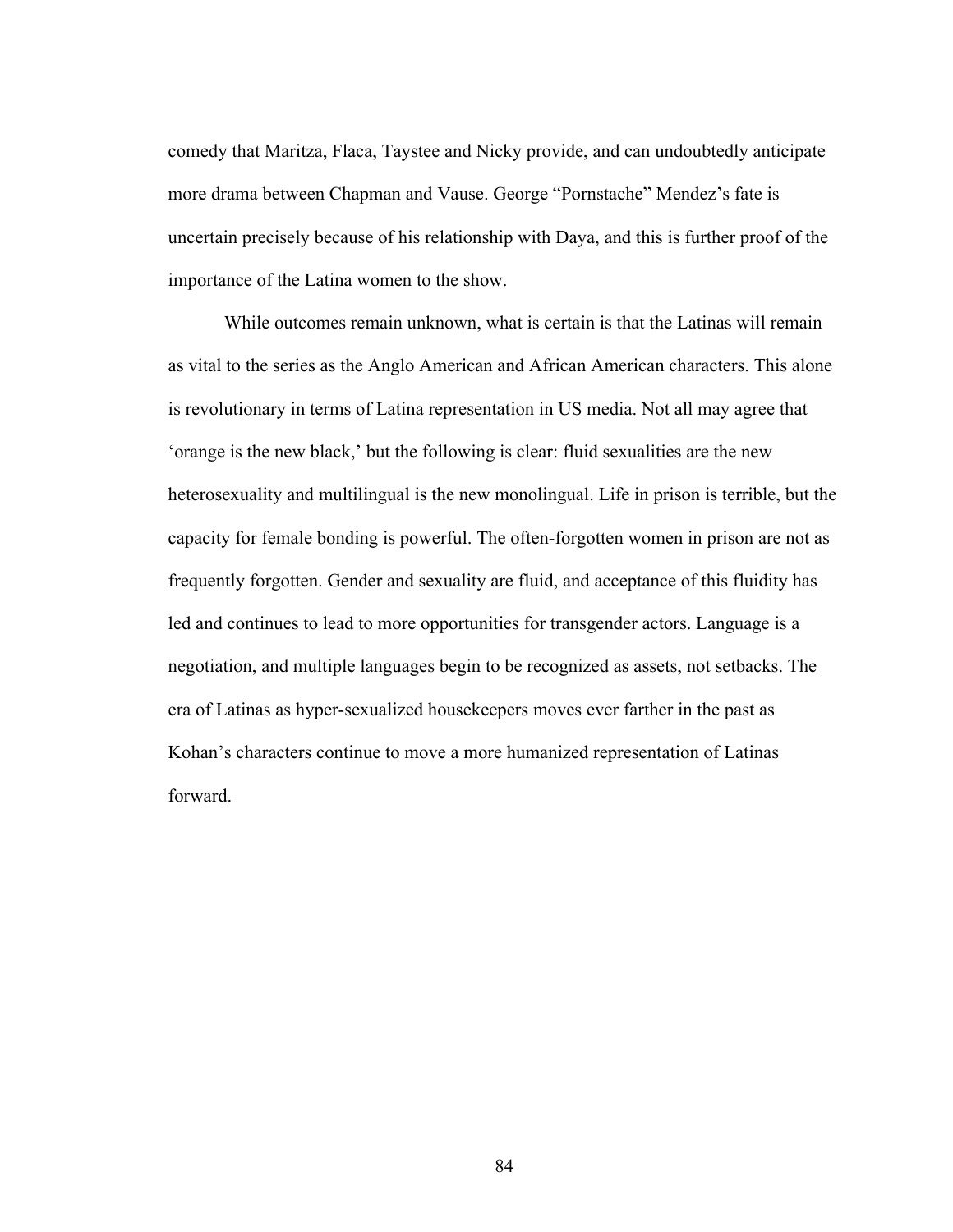#### **WORKS CITED**

"About the Author." *www.piperkerman.com/orange/bio*. N.p., n.d. Web. 23 Oct. 2014.

- Albarran, Alan B. *The Handbook of Spanish Language Media*. New York: Routledge, 2009.
- Barone, Michael. "Racial Politics." *The Wall Street Journal* 8 Oct. 2014: A11. Print.
- Berlant, Laurent. *Desire/ Love*. Brooklyn: Punctum Books, 2012.
- Brown, Anna. "U.S. Hispanic and Asian Populations Growing, but for Different Reasons." *Pew Research Center*. N.p., 26 June 2014. Web. 17 Mar. 2015.
- Brunsdon, Charlotte and Lynn Spigel, eds. *Feminist Television Criticism*. 2<sup>nd</sup> ed. New York: Open University Press, 2008.
- Bucholtz, Mary, and Kira Hall. "Identity and Interaction: A Sociocultural Linguistic Approach." *Discourse Studies* 7 (2005): 585-614.
- Bullock, Barbara E., and Almeida Jacqueline Toribio, eds. *The Cambridge Handbook of Linguistic Code-switching*. New York: Cambridge UP, 2009.
- Butler, Judith. *Gender Trouble: Feminism and the Subversion of Identity*. New York: Routledge, 1999.
- Canagarajah, Suresh. "Translanguaging in the Classroom: Emerging Issues for Research and Pedagogy." (n.d.): 1-27. Web. 18 Nov. 2014.
- Dawes, Amy. "'Orange Is the New Black' Creator Jenji Kohan Aims for 'a Real Ride'" *LA Times*. N.p., 21 Nov. 2013. Web. 21 Nov. 2013.
- Dávila, Arlene M. *Latino Spin: Public Image and the Whitewashing of Race*. New York: New York UP, 2008.

Davis, Angela Y. *Are Prisons Obsolete?*. New York: Seven Stories Press, 2003.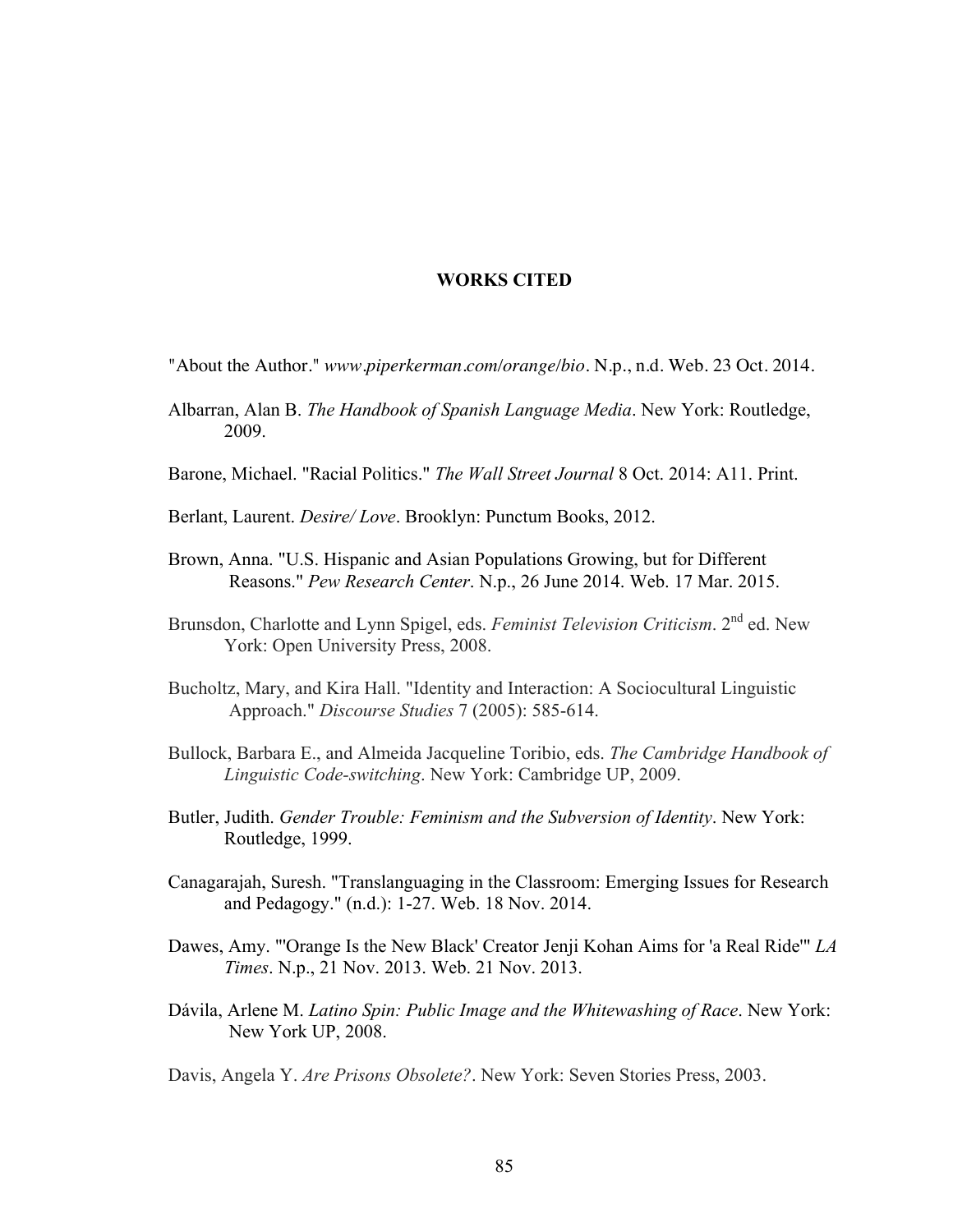- Davis, Glyn and Gary Needham, eds. *Queer TV: Theories, Histories, Politics*. New York: Routledge, 2009.
- de Laurentis, Teresa. "Chapter 9: Habit Changes." *Figures of Resistance* (2007): 199- 216. Print.
- Glaze, Lauren E., and Danielle Kaeble. "Correctional Populations in the United States, 2013." *Bureau of Justice Statistics*. Office of Justice Programs, Dec. 2014. Web. 4 Jan. 2015. <http://www.bjs.gov/index.cfm?ty=pbdetail&iid=5177>.
- Herman, Didi. ""Bad Girls Changed My Life": Homonormativity in a Women's Prison Drama." *Critical Studies in Media Communication* 20.2 (2003): 141-59. Web. 18 Nov. 2014.
- "Incarcerated Women." *The Sentencing Project*. Dec. 2012. Web. 26 June 2014.
- Kerman, Piper. "Orange Is the New Black: My Year in a Women's Prison." Piper Kerman: Orange Is the New Black. The Alden at the McLean Community Center, McLean. 8 June 2014. Speech.
- Kerman, Piper. *Orange Is the New Black: My Year in a Woman's Prison*. New York: Spiegel & Grau, 2010.
- Lehrer, Eli. "The Netflix Effect." *The Netflix Center*. N.p., 3 Mar. 2014. Web. 5 Mar. 2015.
- Mastro, Dana E., and Elizabeth Behm-Morawitz. "Latino Representation on Primetime Television." Journalism & Mass Communication Quarterly 82.1 (2005): 110-30.
- Molina-Guzmán, Isabel. *Dangerous Curves: Latina Bodies in the Media*. New York: New York UP, 2010.
- Molina-Guzmán, Isabel, and Angharad N. Valdivia. "Brain, Brow, and Booty: Latina Iconicity in U.S. Popular Culture." *The Communication Review* 7 (2004): 205-21. Web. 19 Mar. 2015.
- Moreno, Carolina. "Selenis Leyva Explains Why 'Orange Is the New Black' Is a Huge Step for Latinas." *The Huffington Post*. N.p., 18 Nov. 2013. Web. 23 Oct. 2014.
- Muñoz, Ed A., and Melissa R. Martínez. "Latinas and Criminal Sentencing: An Exploratory Analysis." *Voces: A Journal of Chicana/ Latina Studies* 3.1 (2001): 150-76. *JSTOR*. 22 June 2014.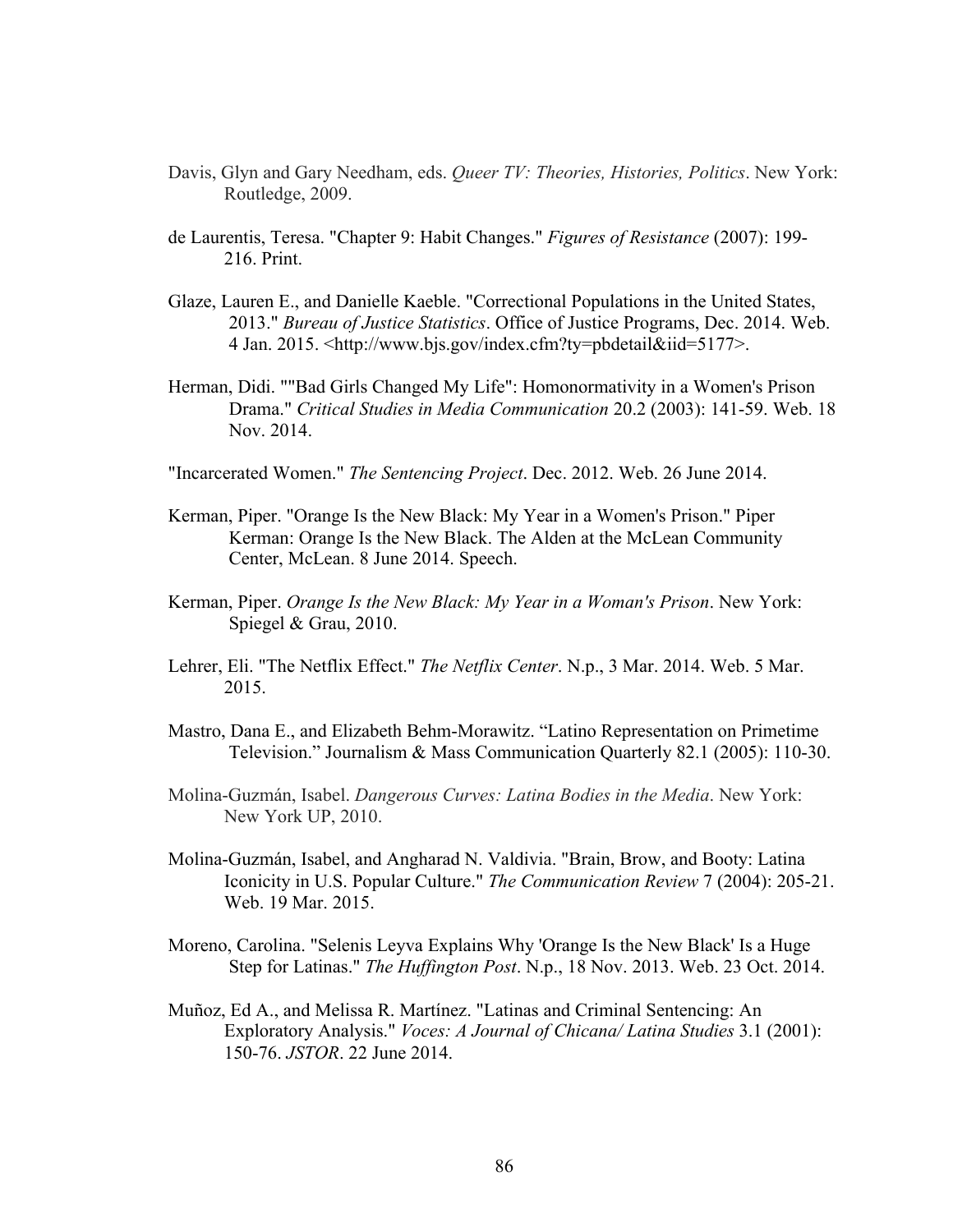- Niño-Murcia, Mercedes, and Jason Rothman, eds. *Bilingualism and Identity: Spanish at the Crossroads with Other Languages*. Vol. 37. Philadelphia: John Benjamins, 2008.
- Oboler, Suzanne. *Behind bars: Latino/as and prison in the United States*. New York:Palgrave Macmillan, 2009.
- *Orange Is the New Black*. Netflix. 11 July 2013. Television.
- Ortiz, Michelle, and Elizabeth Behm-Morawitz. "Latinos' Perceptions of Intergroup Relations in the United States: The Cultivation of Group-Based Attitudes and Beliefs from English- and Spanish- Language Television." *Journal of Social Issues* 71.1 (2015): 90-105. Web. 22 Mar. 2015.
- Rhimes, Shonda. "The 100 Most Influential People: Jenji Kohan." *Www.time.com*. N.p., 23 Apr. 2014. Web. 16 Mar. 2015
- Rice, Lynette. "Trans Stories Find a Home on Reality TV." *Entertainment Weekly* 3 Apr. 2015: 16. Print.
- Potowski, Kim. *Language Diversity in the USA*. New York: Cambridge University Press, 2010.
- Spektor, Regina. *You've Got Time*. Regina Spektor. 2013. MP3.
- *The Growth of Incarceration in the US: Exploring Causes & Consequences*. National Academy Press, 2014.
- Toribio, Almeida Jacqueline. "Code-switching among US Latinos." Manuel Díaz-Campos, ed. *The Handbook of Hispanic Sociolinguistics*. Malden, MA: Blackwell, 2011. 530-51.
- "Transparent." *www.imdb.com*. N.p., n.d. Web. 23 Mar. 2015.
- "Transparent (TV Series)." *www.wikipedia.com*. N.p., n.d. Web. 23 Apr. 2015.
- Trulson, Chad, and James W. Marquart. "The Caged Melting Pot: Toward an Understanding of the Consequences of Desegregation in Prisons." *Law and Society Review* 36.4 (2004): 743-82. *Wiley*. Web. 22 Jan. 2015.
- Valdivia, Angharad N. "Latina/os and the Media: A National Category with Transnational Implications." *Polifonia, Cuiabá, MT* 21.29 (2014): 13-27. Web. 19 Mar. 2015.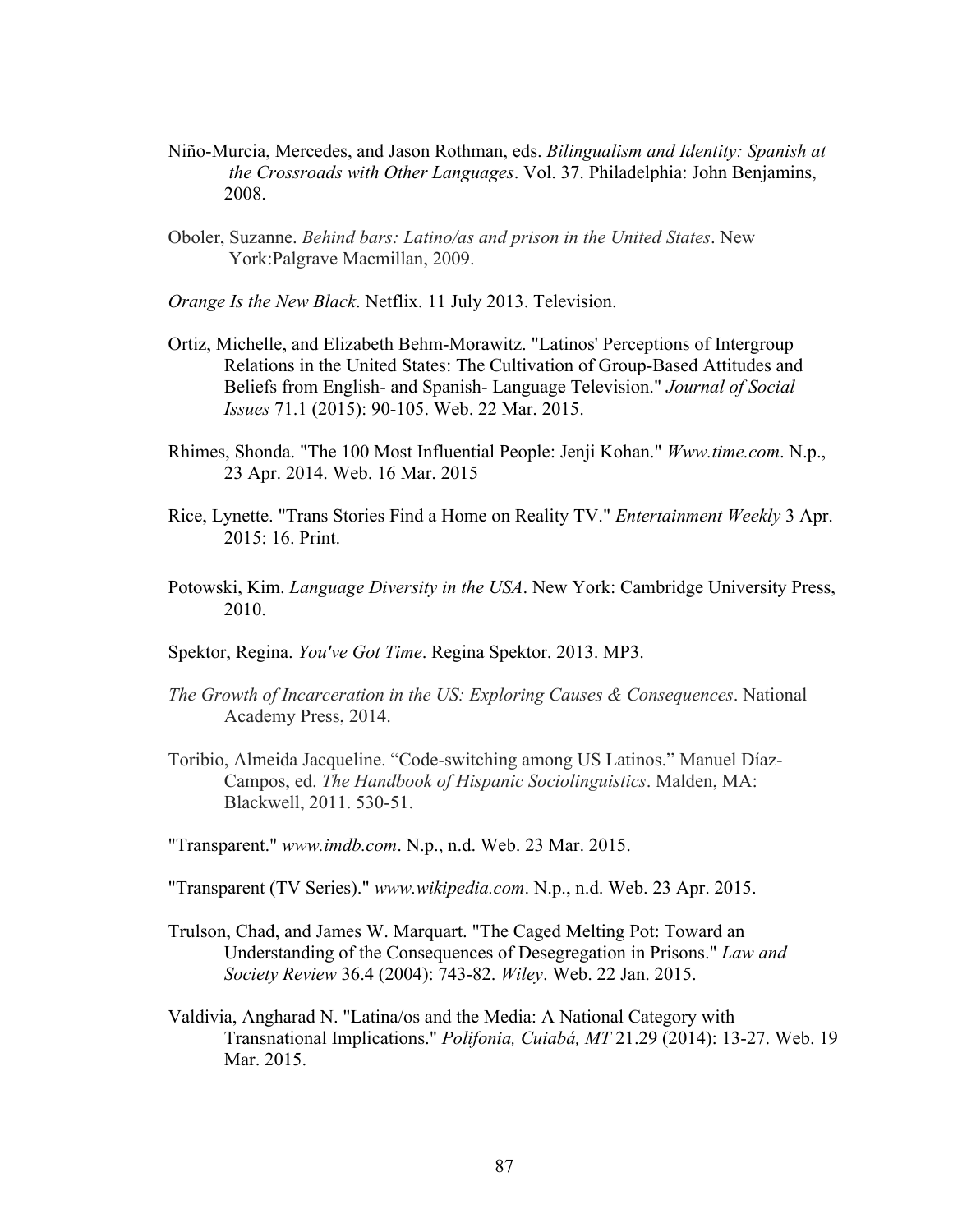Vivancos Pérez, Ricardo F. "Latinas and Multiethnic Queerness in *Orange Is the New Black*." Conference Paper. MLA Annual Convention, 2015. Vancouver, Canada. 9 January, 2015.

Zamorano, Désirée. "The Invisible Latina." *Publishers Weekly* (2014): 80. Print.